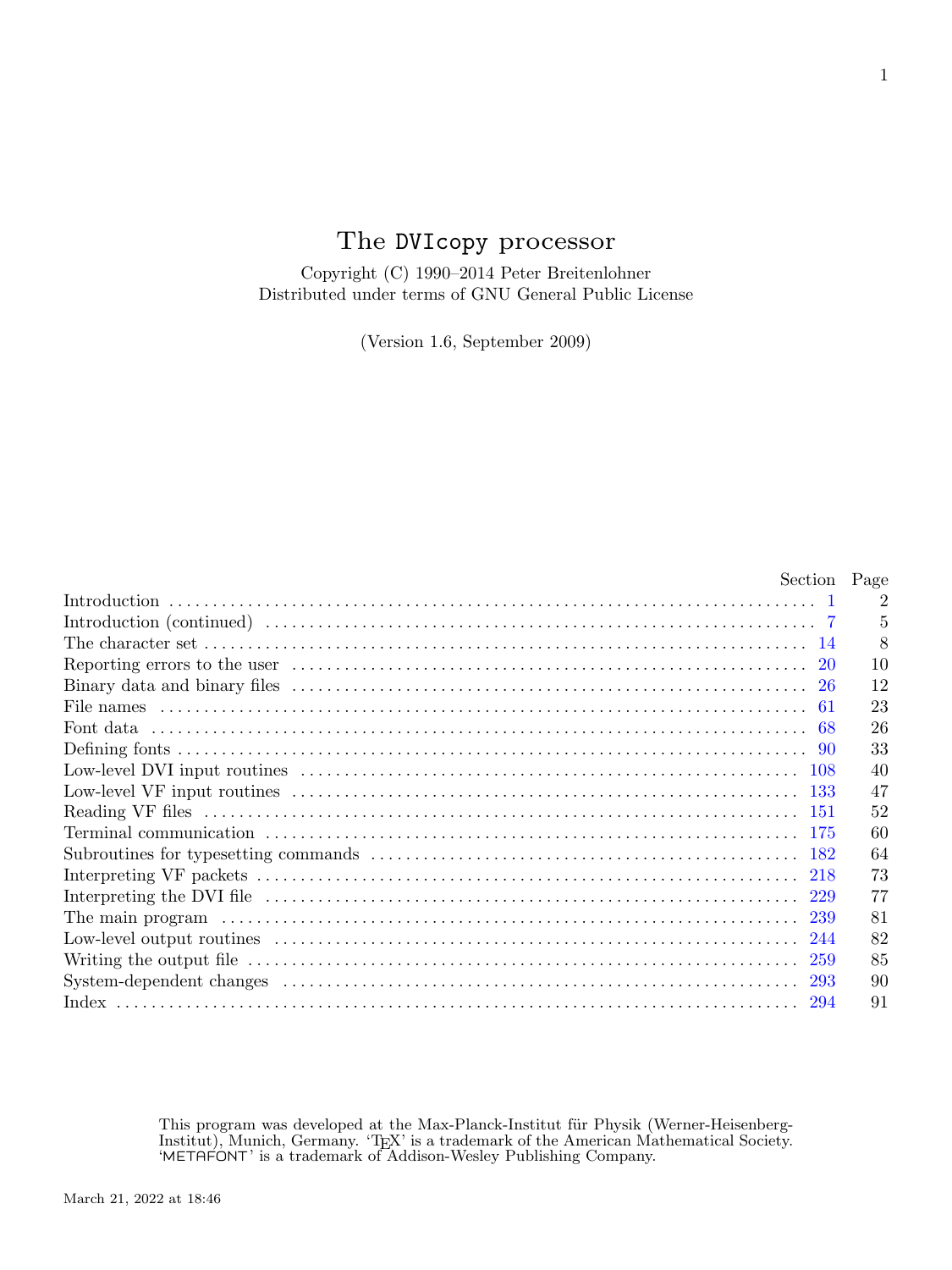#### <span id="page-1-0"></span>2 INTRODUCTION DVIcopy  $\S1$

1. Introduction. The DVIcopy utility program copies (selected pages of) binary device-independent ("DVI") files that are produced by document compilers such as TEX, and replaces all references to characters from virtual fonts by the typesetting instructions specified for them in binary virtual-font ("VF") files. This program has two chief purposes: (1) It can be used as preprocessor for existing DVI-related software in cases where this software is unable to handle virtual fonts or (given suitable VF files) where this software cannot handle fonts with more than 128 characters; and (2) it serves as an example of a program that reads DVI and VF files correctly, for system programmers who are developing DVI-related software.

Goal number (1) is important since quite a few existing programs have to be adapted to the extended capabilities of Version 3 of TEX which will require some time. Moreover some existing programs are 'as is' and the source code is, unfortunately, not available. Goal number (2) needs perhaps a bit more explanation. Programs for typesetting need to be especially careful about how they do arithmetic; if rounding errors accumulate, margins won't be straight, vertical rules won't line up, and so on (see the documentation of DVItype for more details). This program is written as if it were a DVI-driver for a hypothetical typesetting device *out file*, the output file receiving the copy of the input  $div$ -file. In addition all code related to *out file* is concentrated in two chapters at the end of this program and quite independent of the rest of the code concerned with the decoding of DVI and VF files and with font substitutions. Thus it should be relatively easy to replace the device dependent code of this program by the corresponding code required for a real typesetting device. Having this in mind DVItype's pixel rounding algorithms are included as conditional code not used by DVIcopy.

The banner and preamble comment strings defined here should be changed whenever DVIcopy gets modified.

define  $\text{banner} \equiv \text{This} \text{if } \text{D} \text{V} \text{Is } \text{op} \text{y}, \text{U} \text{h} \text{is } \text{op} \text{I}.6^{\text{T}} \text{if } \text{printegral when the program starts } \}$ define  $title \equiv 'DVIcopy'$  { the name of this program, used in some messages } define  $\textit{copyright} \equiv \text{`Copyright} \cup \text{`C} \cup \text{`1990}$ ,2009 $\text{`Peter} \cup \text{Breitenlohner`}$ define  $\text{preample\_comment} \equiv \text{'}DV1\text{copy\_1}.6$  output  $\text{ifrom}_\Box$ **define**  $comm\_length = 24$  {length of preamble\_comment} **define** from length = 6 { length of its  $\left\{\right. \right\}$  from  $\left\{\right. \right\}$ 

2. This program is written in standard Pascal, except where it is necessary to use extensions; for example, DVIcopy must read files whose names are dynamically specified, and that would be impossible in pure Pascal. All places where nonstandard constructions are used have been listed in the index under "system dependencies."

One of the extensions to standard Pascal that we shall deal with is the ability to move to a random place in a binary file; another is to determine the length of a binary file. Such extensions are not necessary for reading DVI files; since DVIcopy is (a model for) a production program it should, however, be made as efficient as possible for a particular system. If DVIcopy is being used with Pascals for which random file positioning is not efficiently available, the following definition should be changed from  $true$  to false; in such cases, DVIcopy will not include the optional feature that reads the postamble first.

**define** random reading  $\equiv true$  { should we skip around in the file? }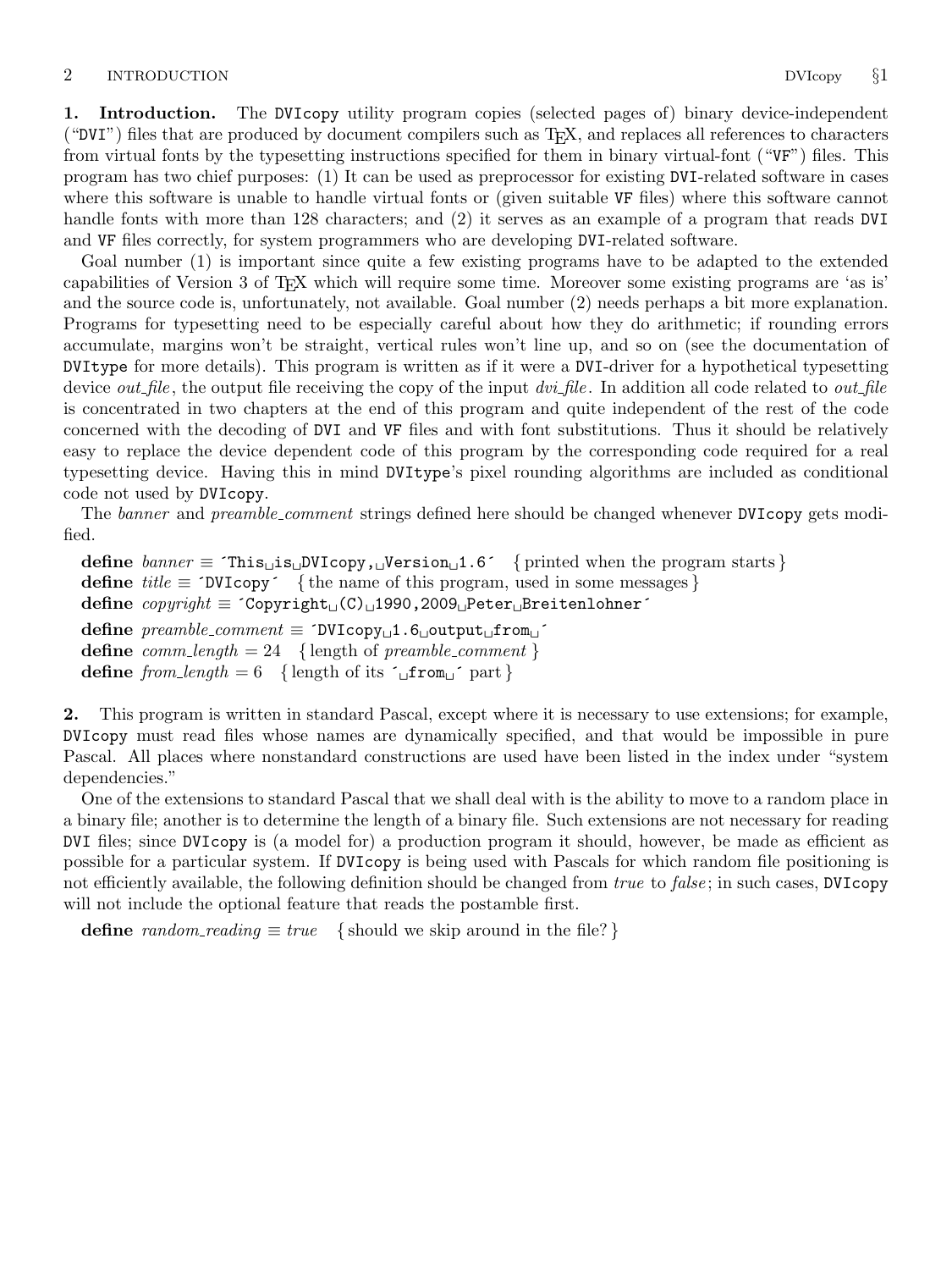<span id="page-2-0"></span>3. The program begins with a fairly normal header, made up of pieces that will mostly be filled in later. The DVI input comes from file dvi file, the DVI output goes to file *out* file, and messages go to Pascal's standard output file. The TFM and VF files are defined later since their external names are determined dynamically.

If it is necessary to abort the job because of a fatal error, the program calls the 'jump-out' procedure, which goes to the label *final-end*.

define  $\text{final\_end} = 9999 \{ \text{go here to wrap it up} \}$ 

 $\langle$  Compiler directives  $9 \rangle$  $9 \rangle$ 

program  $DVI$ <sub>-copy</sub> $(dvi$ -file, out<sub>-f</sub>ile, output);

label  $\mathit{final\_end}$ ;

const  $\langle$  Constants in the outer block 5  $\rangle$ 

type  $\langle$  Types in the outer block  $\langle$   $\rangle$ 

var  $\langle$  Globals in the outer block [17](#page-7-0) $\rangle$ 

 $\langle$  Error handling procedures [23](#page-9-0) $\rangle$ 

**procedure** *initialize*; {this procedure gets things started properly }

var  $\langle$  Local variables for initialization [16](#page-7-0) $\rangle$ 

begin  $print\_ln(banner)$ ;

 $print\_ln(copyright); print\_ln($  Distributed under terms of GNU General Public License');  $\langle$  Set initial values [18](#page-8-0)  $\rangle$ 

```
end;
```
4. The definition of *max\_font\_type* should be adapted to the number of font types used by the program; the first three values have a fixed meaning:  $defined\_font = 0$  indicates that a font has been defined,  $loaded_{font} = 1$  indicates that the TFM file has been loaded but the font has not yet been used, and  $v f f ont_type = 2$  indicates a virtual font. Font type values  $\geq real font = 3$  indicate real fonts and different font types are used to distinguish various kinds of font files (GF or PK or PXL). DVIcopy uses *out font type*  $= 3$ for fonts that appear in the output DVI file.

define defined font = 0 { this font has been defined } define *loaded\_font* = 1 { this font has been defined and loaded } define *vf-font-type* = 2 { this font is a virtual font } define real font  $= 3$  {smallest font type for real fonts} define *out\_font\_type* = 3 { this font appears in the output file } define  $max\_font\_type = 3$ 

5. The following parameters can be changed at compile time to extend or reduce DVIcopy's capacity.

define  $max\_select = 10$  { maximum number of page selection ranges }

 $\langle$  Constants in the outer block 5  $\rangle \equiv$ 

 $max\_fonts = 100;$  { maximum number of distinct fonts }  $max_{\text{chars}} = 10000;$  { maximum number of different characters among all fonts }  $max_widths = 3000;$  { maximum number of different characters widths }  $max.packets = 5000;$  { maximum number of different characters packets; must be less than 65536 }  $max_b ytes = 30000;$  { maximum number of bytes for characters packets }  $max\_recursion = 10;$  { VF files shouldn't recurse beyond this level }  $stack\_size = 100; \{DVI \text{ files shouldn't } push \text{ beyond this depth }\}$  $terminal\_line\_length = 150;$ { maximum number of characters input in a single line of input from the terminal }

name length = 50; { a file name shouldn't be longer than this }

This code is used in section 3.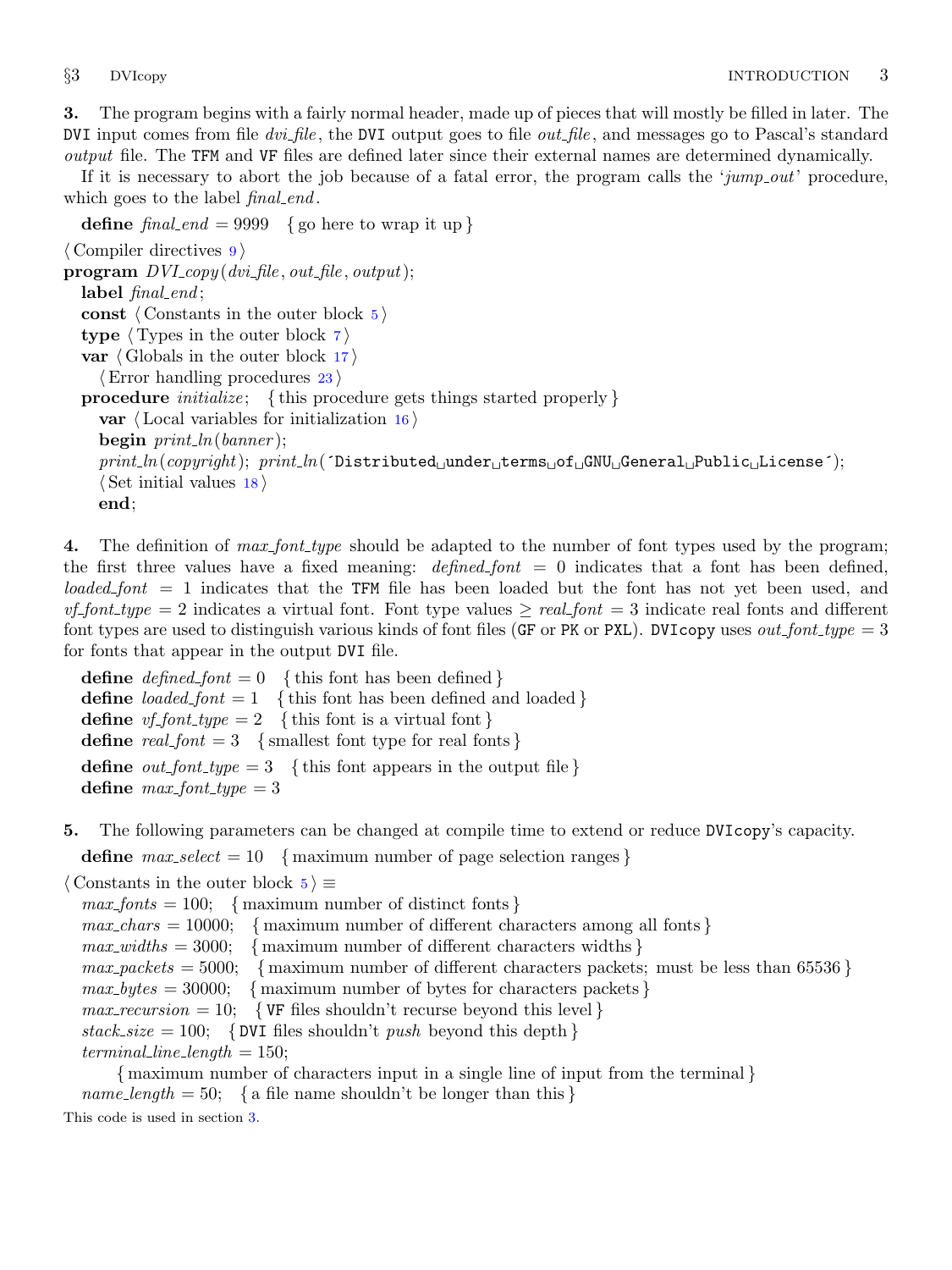### 4 INTRODUCTION DVIcopy  $\frac{66}{50}$

6. As mentioned above, DVIcopy has two chief purposes: (1) It produces a copy of the input DVI file with all references to characters from virtual fonts replaced by their expansion as specified in the character packets of VF files; and (2) it serves as an example of a program that reads DVI and VF files correctly, for system programmers who are developing DVI-related software.

In fact, a very large section of code (starting with the second chapter 'Introduction (continued)' and ending with the fifteenth chapter 'The main program') is used in identical form in DVIcopy and in DVIprint, a prototype DVI-driver. This has been made possible mostly by using several WEB coding tricks, such as not to make the resulting Pascal program inefficient in any way.

Parts of the program that are needed in DVIprint but not in DVIcopy are delimited by the code words 'device . . . ecived'; these are mostly the pixel rounding algorithms used to convert the DVI units of a DVI file to the raster units of a real output device and have been copied more or less verbatim from DVItype.

define device  $\equiv \mathfrak{g} \{$  {change this to 'device  $\equiv$  ' when output for a real device is produced } define ecived  $\equiv \mathbb{Q}$  {change this to 'ecived  $\equiv$  ' when output for a real device is produced } format  $\text{device} \equiv \text{begin}$ format ecived  $\equiv$  end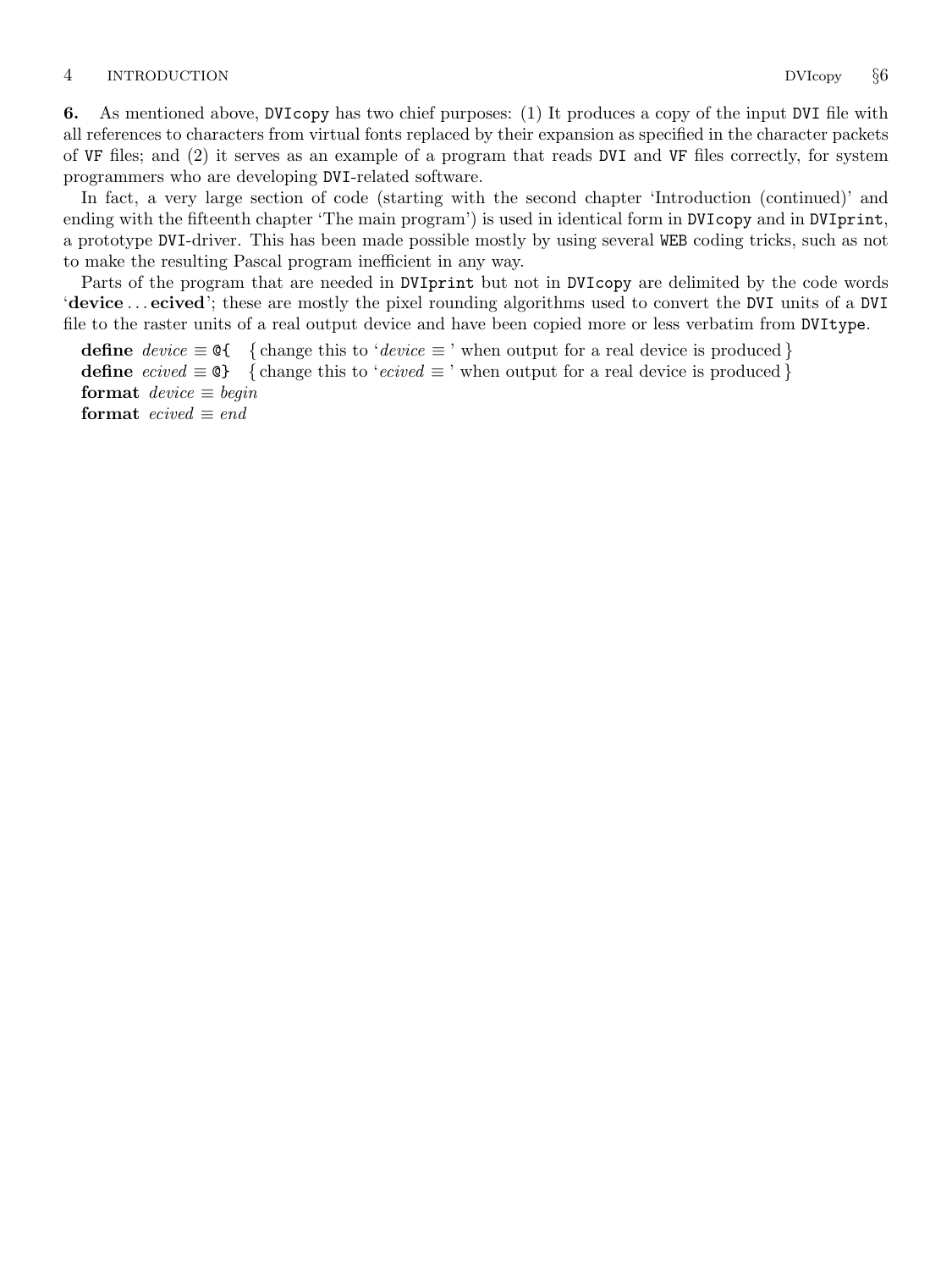<span id="page-4-0"></span>7. Introduction (continued). On some systems it is necessary to use various integer subrange types in order to make DVIcopy efficient; this is true in particular for frequently used variables such as loop indices. Consider an integer variable x with values in the range  $0 \dots 255$ : on most small systems x should be a one or two byte integer whereas on most large systems x should be a four byte integer. Clearly the author of a program knows best which range of values is required for each variable; thus DVIcopy never uses Pascal's integer type. All integer variables are declared as one of the integer subrange types defined below as WEB macros or Pascal types; these definitions can be used without system-dependent changes, provided the signed 32 bit integers are a subset of the standard type *integer*, and the compiler automatically uses the optimal representation for integer subranges (both conditions need not be satisfied for a particular system).

The complementary problem of storing large arrays of integer type variables as compactly as possible is addressed differently; here DVIcopy uses a Pascal type declaration for each kind of array element.

Note that the primary purpose of these definitions is optimizations, not range checking. All places where optimization for a particular system is highly desirable have been listed in the index under "optimization."

define  $int_0.32 \equiv integer$  { signed 32 bit integers }

```
\langle Types in the outer block \langle 7 \rangle \equivint_{-31} = 0.. "7FFFFFFF; { unsigned 31 bit integer }
  int_24u = 0.. "FFFFFF; { unsigned 24 bit integer }
  int_2^2 = -\text{``800000}.. "7FFFFF; { signed 24 bit integer }
  int_2 3 = 0.. "7FFFFF; { unsigned 23 bit integer }
  int_1 16u = 0.. "FFFF; { unsigned 16 bit integer }
  int_{-16} = -78000.. 7FFF; { signed 16 bit integer }
  int_1 15 = 0. "7FFF; { unsigned 15 bit integer }
  int_{\mathcal{S}} 8u = 0.. "FF; { unsigned 8 bit integer }
  int_{\mathcal{S}} 8 = -780.. 7F; {signed 8 bit integer}
  int_1 7 = 0.. "7F; {unsigned 7 bit integer}
See also sections 14, 15, 27, 29, 31, 36, 70, 76, 79, 83, 116, 119, 154, 156, 192, and 219.
```
This code is used in section [3](#page-2-0).

8. Some of this code is optional for use when debugging only; such material is enclosed between the delimiters debug and gubed. Other parts, delimited by stat and tats, are optionally included if statistics about DVIcopy's memory usage are desired.

define  $\text{debug} \equiv \mathbf{Q} \{$  {change this to ' $\text{debug} \equiv$ ' when debugging } **define** gubed  $\equiv \mathbf{Q}$  { change this to 'gubed  $\equiv$  ' when debugging } format  $debug \equiv begin$ format gubed  $\equiv end$ define  $stat \equiv \mathcal{A}$  { change this to ' $stat \equiv$  ' when gathering usage statistics } define  $\text{tats} \equiv \text{Q}$  { change this to ' $\text{tats} \equiv$ ' when gathering usage statistics } format  $stat \equiv begin$ format tats  $\equiv end$ 

9. The Pascal compiler used to develop this program has "compiler directives" that can appear in comments whose first character is a dollar sign. In production versions of DVIcopy these directives tell the compiler that it is safe to avoid range checks and to leave out the extra code it inserts for the Pascal debugger's benefit, although interrupts will occur if there is arithmetic overflow.

 $\langle$  Compiler directives  $9 \rangle \equiv$ 

@{@&\$C−, A+, D−@} { no range check, catch arithmetic overflow, no debug overhead } debug  $\mathcal{Q}$ { $\mathcal{Q}$ &\$ $C$ +,  $D$ + $\mathcal{Q}$ } gubed { but turn everything on when debugging }

This code is used in section [3](#page-2-0).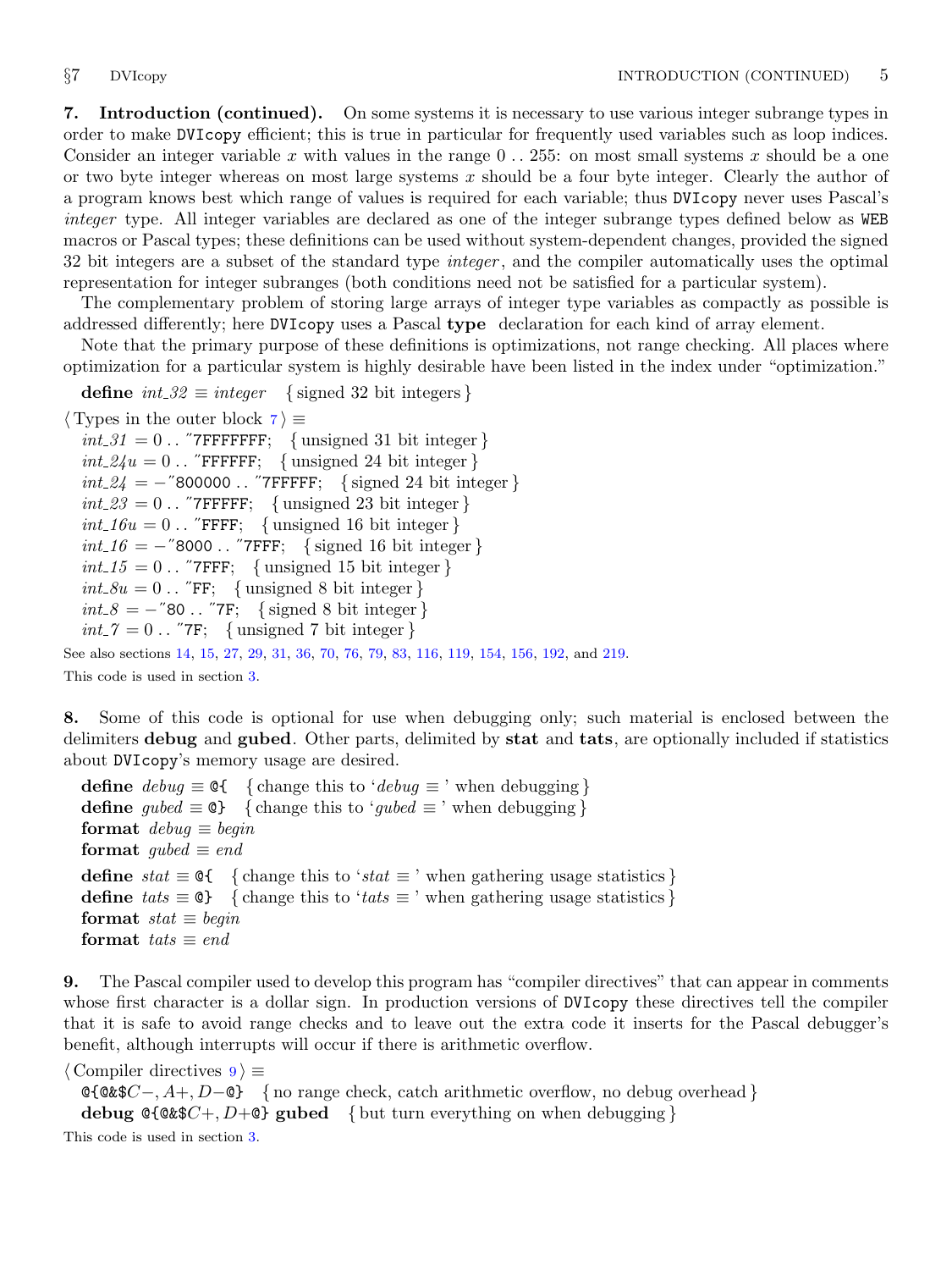10. Labels are given symbolic names by the following definitions. We insert the label 'exit:' just before the 'end' of a procedure in which we have used the 'return' statement defined below; the label 'restart' is occasionally used at the very beginning of a procedure; and the label 'reswitch' is occasionally used just prior to a case statement in which some cases change the conditions and we wish to branch to the newly applicable case. Loops that are set up with the loop construction defined below are commonly exited by going to 'done' or to 'found' or to 'not-found', and they are sometimes repeated by going to 'continue'.

define  $exit = 10$  {go here to leave a procedure} define  $\text{restart} = 20$  {go here to start a procedure again} define  $resultch = 21$  {go here to start a case statement again } define *continue* = 22 { go here to resume a loop } define  $done = 30 \{$ go here to exit a loop } define  $found = 31$  {go here when you've found it } define  $not\_found = 32$  {go here when you've found something else}

11. The term *print* is used instead of *write* when this program writes on *output*, so that all such output could easily be redirected if desired; the term  $d$ -print is used for conditional output if we are debugging.

define  $print(\textbf{\#}) \equiv write(output, \textbf{\#})$ define  $print\_ln(\texttt{\#}) \equiv write\_ln(output, \texttt{\#})$ define  $new\_line \equiv write\_ln(output)$  { start new line } define  $print\_nl(\#) \equiv \{$  print information starting on a new line  $\}$ begin new line;  $print(\#);$ end define  $d\_print(\texttt{\#}) \equiv$ debug  $print(\#)$  gubed define  $d\_print\_ln(#) \equiv$ debug  $print\_ln(#)$  gubed

12. Here are some macros for common programming idioms.

define  $incr(\texttt{\#}) \equiv \texttt{\#} \leftarrow \texttt{\#} + 1$  {increase a variable by unity} define  $decr(\texttt{#}) \equiv \texttt{#} \leftarrow \texttt{#} - 1$  { decrease a variable by unity } define  $Incr\_Decr\_end (\#) \equiv #$ define  $Incr(\#) \equiv \# \leftarrow \# + Incr\_Decr\_end$  {we use  $Incr(a)(b)$  to increase ...} define  $Decr(\texttt{\#}) \equiv \texttt{\#} \leftarrow \texttt{\#} - Incr\_Decr\_end$  $\{\ldots\}$  and  $Decr(a)(b)$  to decrease variable a by b; this can be optimized for some compilers } define  $loop \equiv$  while true do { repeat over and over until a goto happens} define  $do\_nothing \equiv \{$  empty statement  $\}$ define return  $\equiv$  goto exit { terminate a procedure call } format return  $\equiv$  nil format  $loop \equiv x clause$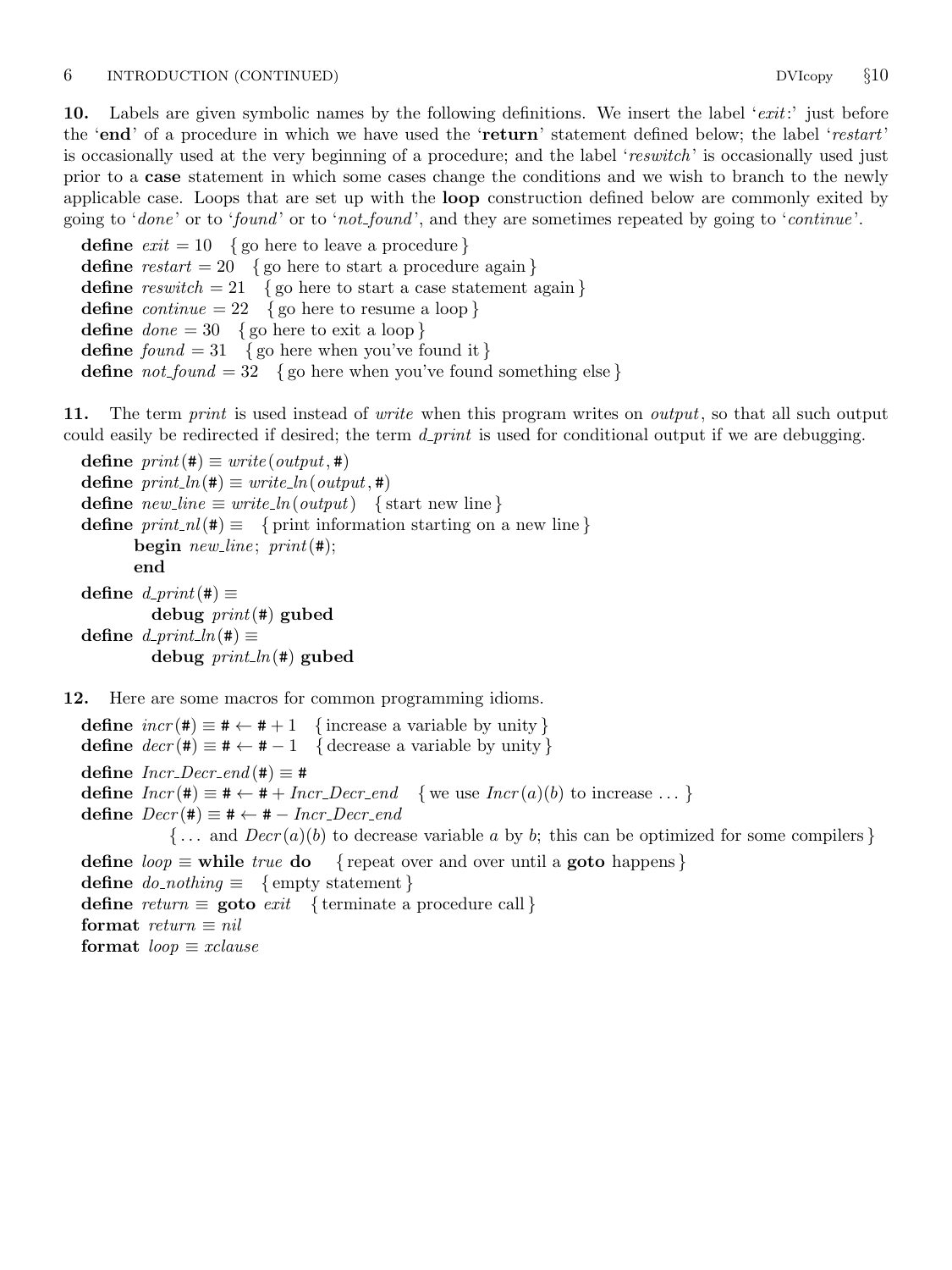13. We assume that case statements may include a default case that applies if no matching label is found. Thus, we shall use constructions like

```
case x of
1: \langle \text{code for } x = 1 \rangle;3: \langle \text{code for } x = 3 \rangle;
othercases \langle \text{code for } x \neq 1 \text{ and } x \neq 3 \rangleendcases
```
since most Pascal compilers have plugged this hole in the language by incorporating some sort of default mechanism. For example, the compiler used to develop WEB and T<sub>EX</sub> allows 'others:' as a default label, and other Pascals allow syntaxes like 'else' or 'otherwise' or '*otherwise*:', etc. The definitions of **othercases** and endcases should be changed to agree with local conventions. (Of course, if no default mechanism is available, the case statements of this program must be extended by listing all remaining cases. Donald E. Knuth, the author of the WEB system program TANGLE, would have taken the trouble to modify TANGLE so that such extensions were done automatically, if he had not wanted to encourage Pascal compiler writers to make this important change in Pascal, where it belongs.)

define *othercases*  $\equiv$  *others*: { default for cases not listed explicitly } define endcases  $\equiv$  end { follows the default case in an extended case statement } format *othercases*  $\equiv$  *else* format endcases  $\equiv$  end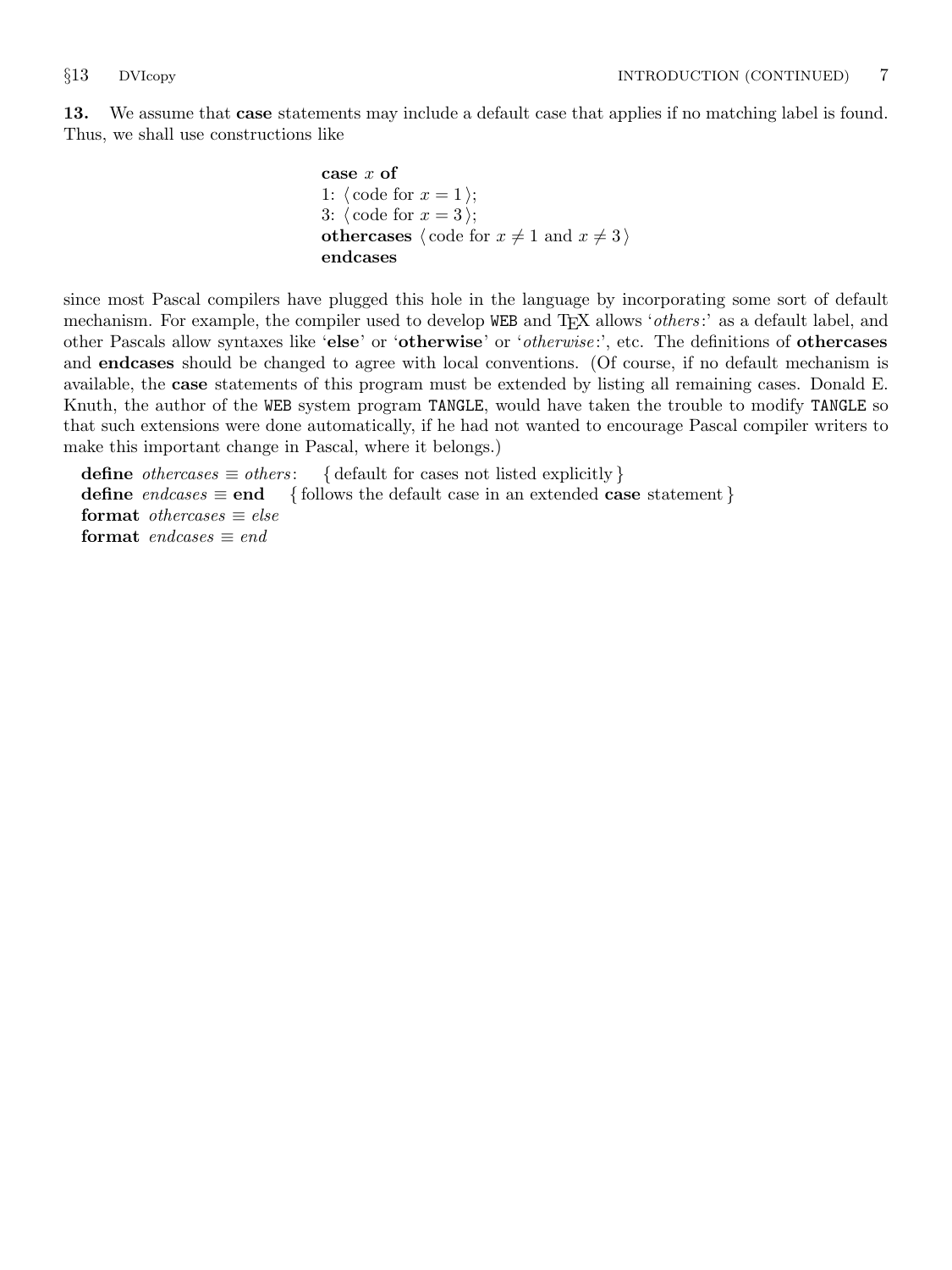<span id="page-7-0"></span>14. The character set. Like all programs written with the WEB system, DVIcopy can be used with any character set. But it uses ASCII code internally, because the programming for portable input-output is easier when a fixed internal code is used, and because DVI and VF files use ASCII code for file names and certain other strings.

The next few sections of DVIcopy have therefore been copied from the analogous ones in the WEB system routines. They have been considerably simplified, since DVIcopy need not deal with the controversial ASCII codes less than  $\dot{40}$  or greater than  $\dot{176}$ . If such codes appear in the DVI file, they will be printed as question marks.

 $\langle$  Types in the outer block [7](#page-4-0)  $\rangle$  +≡  $ASCII\_code = "u" ... "''';$  { a subrange of the integers }

15. The original Pascal compiler was designed in the late 60s, when six-bit character sets were common, so it did not make provision for lower case letters. Nowadays, of course, we need to deal with both upper and lower case alphabets in a convenient way, especially in a program like DVIcopy. So we shall assume that the Pascal system being used for DVIcopy has a character set containing at least the standard visible characters of ASCII code ("!" through "~").

Some Pascal compilers use the original name *char* for the data type associated with the characters in text files, while other Pascals consider *char* to be a 64-element subrange of a larger data type that has some other name. In order to accommodate this difference, we shall use the name *text-char* to stand for the data type of the characters in the output file. We shall also assume that *text-char* consists of the elements  $chr(first.text(char)$  through  $chr(last.text(char)$ , inclusive. The following definitions should be adjusted if necessary.

define  $text\_char \equiv char$  { the data type of characters in text files } define  $first\_text\_char = 0$  {ordinal number of the smallest element of  $text\_char}$ } define *last\_text\_char* = 127 { ordinal number of the largest element of text\_char }

 $\langle$  Types in the outer block [7](#page-4-0) $\rangle$  +≡ text\_file = packed file of text\_char;

16.  $\langle$  Local variables for initialization 16  $\rangle \equiv$ i:  $int_16$ ; {loop index for initializations} See also section [39.](#page-14-0) This code is used in section [3](#page-2-0).

17. The DVIcopy processor converts between ASCII code and the user's external character set by means of arrays xord and xchr that are analogous to Pascal's ord and chr functions.

 $\langle$  Globals in the outer block 17  $\rangle \equiv$ 

*xord*:  $array \, [text{\,}^-]$   $[text{\,}^-]$  of  $ASCII{\,}code;$  { specifies conversion of input characters }

xchr: **array**  $[0 \tcdot 255]$  of text chard ; { specifies conversion of output characters }

See also sections [21](#page-9-0), [32](#page-13-0), [37,](#page-13-0) [46](#page-16-0), [49](#page-16-0), [62,](#page-22-0) [65,](#page-23-0) [71](#page-25-0), [77,](#page-27-0) [80,](#page-27-0) [81](#page-28-0), [84](#page-29-0), [90,](#page-32-0) [92,](#page-32-0) [96](#page-32-0), [100](#page-35-0), [108](#page-39-0), [117](#page-41-0), [120](#page-42-0), [122](#page-43-0), [124,](#page-43-0) [125,](#page-43-0) [128,](#page-44-0) [134,](#page-46-0) [137,](#page-46-0) [142,](#page-47-0) [146,](#page-49-0) [157,](#page-53-0) [158](#page-53-0), [173](#page-58-0), [177](#page-60-0), [183](#page-63-0), [185,](#page-63-0) [193,](#page-65-0) [199,](#page-66-0) [220,](#page-72-0) [231](#page-76-0), [244](#page-81-0), [255](#page-82-0), and [259.](#page-84-0)

This code is used in section [3](#page-2-0).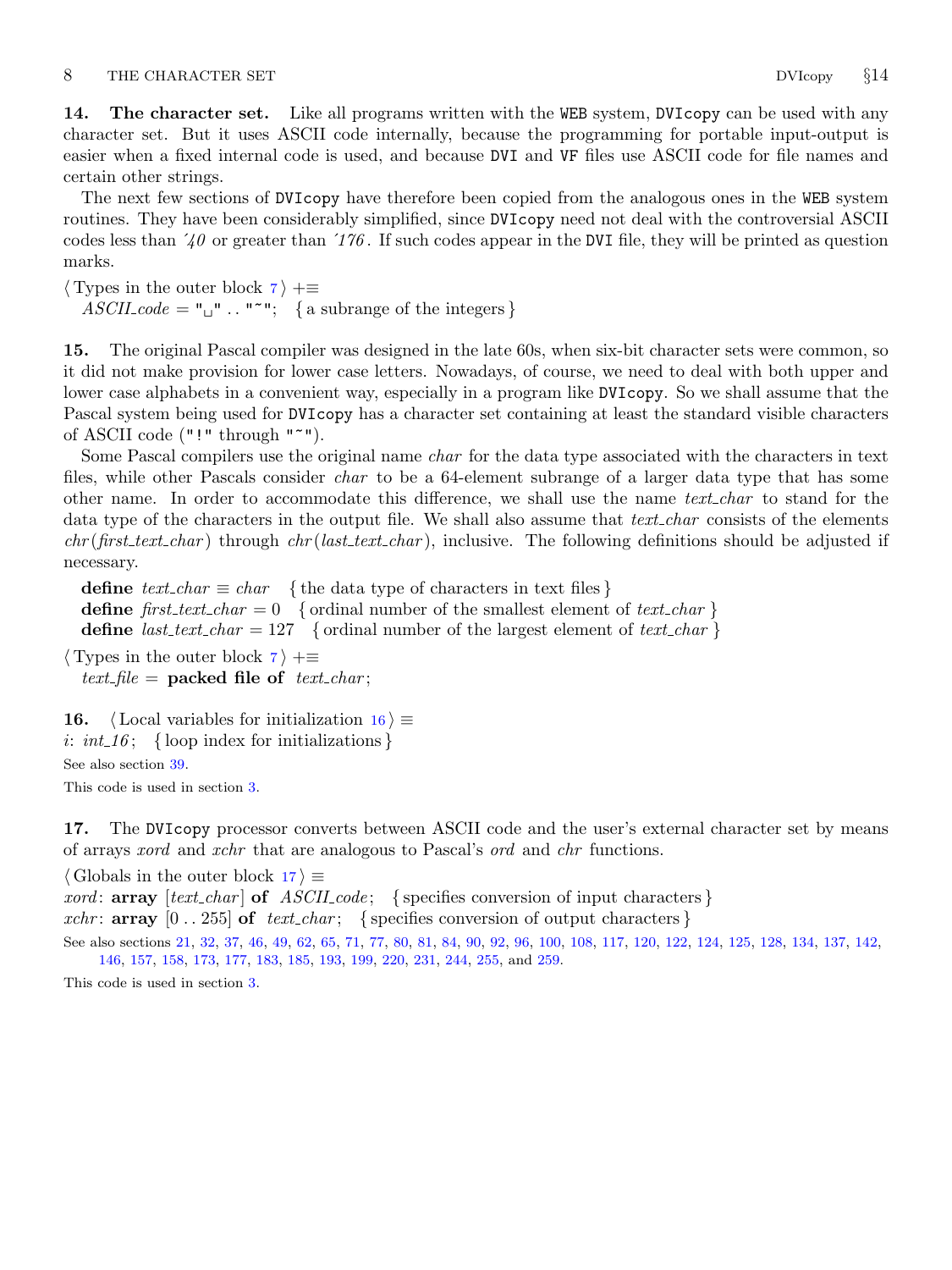<span id="page-8-0"></span>18. Under our assumption that the visible characters of standard ASCII are all present, the following assignment statements initialize the *xchr* array properly, without needing any system-dependent changes.  $\langle$  Set initial values 18  $\rangle \equiv$ 

for  $i \leftarrow 0$  to '37 do  $xchr[i] \leftarrow$  '?';  $xchr[740] \leftarrow \ulcorner_1$ ;  $xchr[74] \leftarrow \ulcorner!$ ;  $xchr[74] \leftarrow \ulcorner!$ ;  $xchr[74] \leftarrow \ulcorner*$ ;  $xchr[74] \leftarrow \ulcorner*$ ;  $xchr['45] \leftarrow \mathcal{X}$ ;  $xchr['46] \leftarrow \mathcal{X}$ ;  $xchr['47] \leftarrow \mathcal{Y}$ ;  $xchr[50] \leftarrow \checkmark$ ;  $xchr[51] \leftarrow \checkmark$ ;  $xchr[52] \leftarrow \checkmark$ ;  $xchr[53] \leftarrow \checkmark$ ;  $xchr[54] \leftarrow \checkmark$ ;  $xchr['55] \leftarrow -$ ;  $xchr['56] \leftarrow$ .;  $xchr['57] \leftarrow '$  $xchr['60] \leftarrow '0'; xchr['61] \leftarrow '1'; xchr['62] \leftarrow '2'; xchr['63] \leftarrow '3'; xchr['64] \leftarrow '4';$  $xchr['65] \leftarrow 5$ ;  $xchr['66] \leftarrow 6$ ;  $xchr['67] \leftarrow 7$ ;  $xchr[70] \leftarrow$  '8';  $xchr[71] \leftarrow$  '9';  $xchr[72] \leftarrow$  ':';  $xchr[73] \leftarrow$ '; ';  $xchr[74] \leftarrow$ '';  $xchr['75] \leftarrow \equiv \div; xchr['76] \leftarrow \leftrightarrow \div; xchr['77] \leftarrow \div \div;$  $xchr['100] \leftarrow$   $\circ \mathbb{C}$ ;  $xchr['101] \leftarrow \mathbb{A}$ ;  $xchr['102] \leftarrow \mathbb{B}$ ;  $xchr['103] \leftarrow \mathbb{C}$ ;  $xchr['104] \leftarrow \mathbb{D}$ ;  $xchr['105] \leftarrow \text{'}E': xchr['106] \leftarrow \text{'}F': xchr['107] \leftarrow \text{'}G':$  $xchr['110] \leftarrow \text{`H}\text{`; } xchr['111] \leftarrow \text{`I}\text{`; } xchr['112] \leftarrow \text{`J}\text{`; } xchr['113] \leftarrow \text{`K}\text{`; } xchr['114] \leftarrow \text{`L}\text{`;}$  $xchr['115] \leftarrow \gamma' xchr['116] \leftarrow \gamma' xchr['117] \leftarrow \gamma'$ ;  $xchr['120] \leftarrow \text{`P'}; xchr['121] \leftarrow \text{`Q'}; xchr['122] \leftarrow \text{`R'}; xchr['123] \leftarrow \text{`S'}; xchr['124] \leftarrow \text{`T'};$  $xchr['125] \leftarrow \text{`U'}$ ;  $xchr['126] \leftarrow \text{`V'}$ ;  $xchr['127] \leftarrow \text{`W'}$ ;  $xchr['130] \leftarrow \text{'}X'; xchr['131] \leftarrow \text{'}Y'; xchr['132] \leftarrow \text{'}Z'; xchr['133] \leftarrow \text{'}[t'; xchr['134] \leftarrow \text{'}Y'; xchr['134] \leftarrow \text{'}Y'; xchr['135] \leftarrow \text{'}Z'; xchr['136] \leftarrow \text{'}Y'; xchr['136] \leftarrow \text{'}Y'; xchr['137] \leftarrow \text{'}Y'; xchr['138] \leftarrow \text{'}Y'; xchr['138] \leftarrow \text{'}Y'; xchr['138] \leftarrow \text{'}$  $xchr['135] \leftarrow \text{'}$ ;  $xchr['136] \leftarrow \text{'}$ ;  $xchr['137] \leftarrow \text{'}$ ;  $xchr['140] \leftarrow \cdots$ ;  $xchr['141] \leftarrow 'a$ ;  $xchr['142] \leftarrow 'b$ ;  $xchr['143] \leftarrow 'c$ ;  $xchr['144] \leftarrow 'a'$ ;  $xchr['145] \leftarrow \text{`e'}; xchr['146] \leftarrow \text{`f'}; xchr['147] \leftarrow \text{`g'};$  $xchr['150] \leftarrow \text{`h'}; xchr['151] \leftarrow \text{`i'}; xchr['152] \leftarrow \text{`j'}; xchr['153] \leftarrow \text{`k'}; xchr['154] \leftarrow \text{`1'};$  $xchr['155] \leftarrow \text{`m'}; xchr['156] \leftarrow \text{`n'}; xchr['157] \leftarrow \text{`o'};$  $xchr['160] \leftarrow \text{`p`; } xchr['161] \leftarrow \text{`q`; } xchr['162] \leftarrow \text{`r`; } xchr['163] \leftarrow \text{`s`; } xchr['164] \leftarrow \text{`t`;}$  $xchr['165] \leftarrow \text{`u'}; xchr['166] \leftarrow \text{`v'}; xchr['167] \leftarrow \text{`w'};$  $xchr['170] \leftarrow x$ ;  $xchr['171] \leftarrow y$ ;  $xchr['172] \leftarrow z$ ;  $xchr['173] \leftarrow \{x; xchr['174] \leftarrow 1$ ;  $xchr['175] \leftarrow {\text{`}$}$ ;  $xchr['176] \leftarrow {\text{`}}$ for  $i \leftarrow 777$  to 255 do  $xchr[i] \leftarrow ?$ ;

See also sections 19, [22,](#page-9-0) [38](#page-14-0), [72](#page-26-0), [78,](#page-27-0) [82](#page-28-0), [85,](#page-29-0) [93,](#page-32-0) [118,](#page-42-0) [121](#page-43-0), [123](#page-43-0), [126](#page-43-0), [129](#page-44-0), [138,](#page-46-0) [147,](#page-49-0) [159,](#page-53-0) [174,](#page-58-0) [175](#page-59-0), [184](#page-63-0), [194](#page-65-0), [221](#page-72-0), [245,](#page-81-0) and [256](#page-82-0). This code is used in section [3](#page-2-0).

19. The following system-independent code makes the *xord* array contain a suitable inverse to the information in xchr.

 $\langle$  Set initial values 18  $\rangle$  +≡

for  $i \leftarrow$  first\_text\_char to last\_text\_char do xord  $[chr(i)] \leftarrow '40$ ; for  $i \leftarrow$  " $\sqcup$ " to "<sup>\*</sup>" do xord [xchr[i]  $\leftarrow i$ ;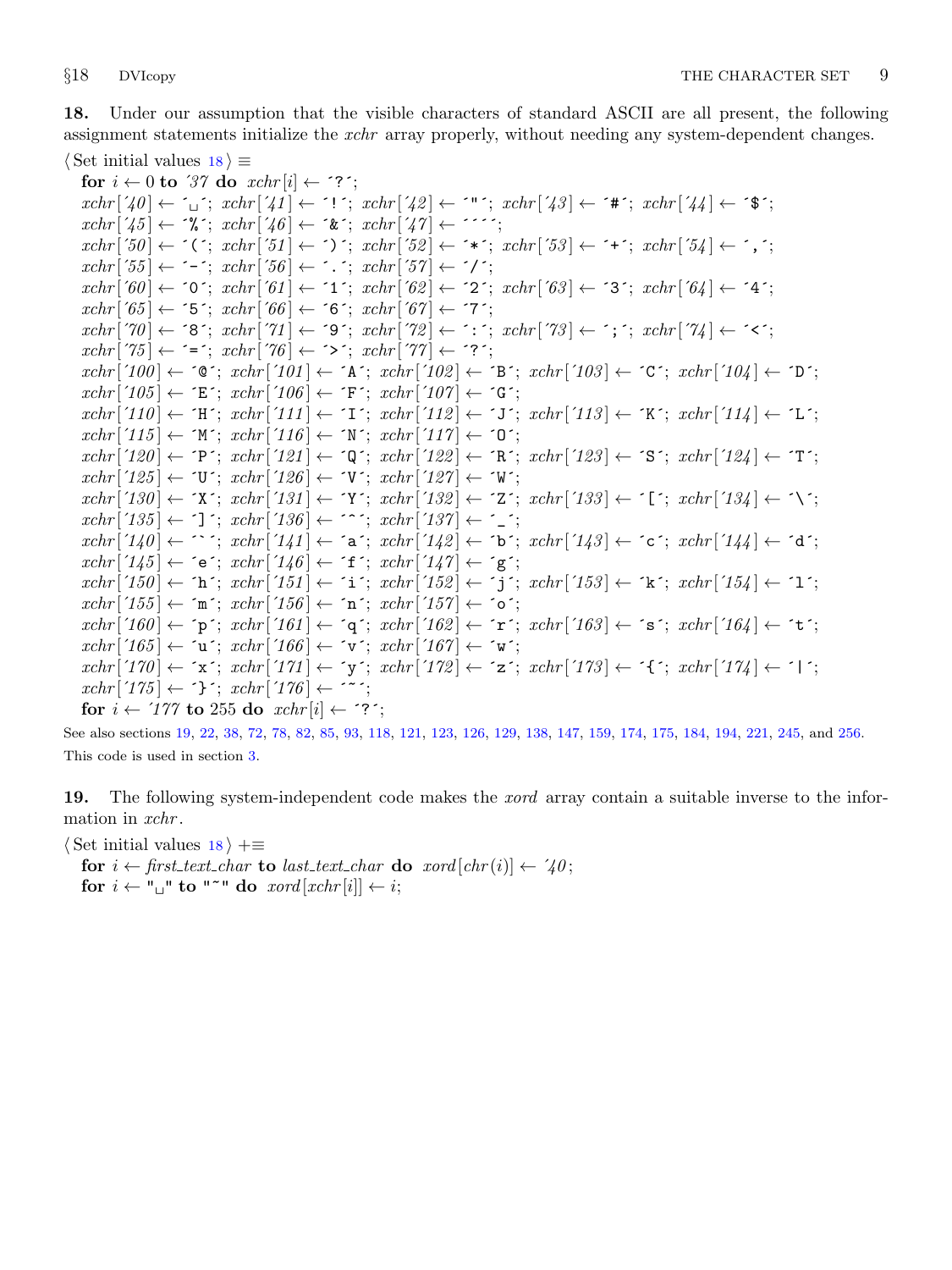<span id="page-9-0"></span>20. Reporting errors to the user. The DVIcopy processor does not verify that every single bit read from one of its binary input files is meaningful and consistent; there are other programs, e.g., DVItype, TFtoPL, and VFtoPL, specially designed for that purpose.

On the other hand, DVIcopy is designed to avoid unpredictable results due to undetected arithmetic overflow, or due to violation of integer subranges or array bounds under all circumstances. Thus a fair amount of checking is done when reading and analyzing the input data, even in cases where such checking reduces the efficiency of the program to some extent.

21. A global variable called *history* will contain one of four values at the end of every run: *spotless* means that no unusual messages were printed; harmless message means that a message of possible interest was printed but no serious errors were detected; *error\_message* means that at least one error was found; fatal message means that the program terminated abnormally. The value of history does not influence the behavior of the program; it is simply computed for the convenience of systems that might want to use such information.

**define**  $spotless = 0$  { history value for normal jobs } define harmless message  $= 1$  { history value when non-serious info was printed } define  $error\_message = 2$  { history value when an error was noted } define fatal message = 3 { history value when we had to stop prematurely } define mark\_harmless  $\equiv$  if history  $=$  spotless then history  $\leftarrow$  harmless\_message define mark\_error  $\equiv$  history  $\leftarrow$  error\_message define  $mark\_fatal \equiv history \leftarrow fatal\_message$  $\langle$  Globals in the outer block [17](#page-7-0)  $\rangle$  +≡ history: spotless ...  $fatal\_message$ ; { how bad was this run?}

22.  $\langle$  Set initial values [18](#page-8-0)  $\rangle$  +≡  $history \leftarrow spots;$ 

23. If an input (DVI, TFM, VF, or other) file is badly malformed, the whole process must be aborted; DVIcopy will give up, after issuing an error message about what caused the error. These messages will, however, in most cases just indicate which input file caused the error. One of the programs DVItype, TFtoPL, or VFtoVP should then be used to diagnose the error in full detail.

Such errors might be discovered inside of subroutines inside of subroutines, so a procedure called jump out has been introduced. This procedure, which transfers control to the label *final end* at the end of the program, contains the only non-local goto statement in DVIcopy. Some Pascal compilers do not implement non-local goto statements. In such cases the goto *final end* in jump out should simply be replaced by a call on some system procedure that quietly terminates the program.

```
define abort(\#) \equivbegin print\_ln(\cdot, +, \cdot, \cdot); jump\_out;end
```
 $\langle$  Error handling procedures 23  $\rangle \equiv$ 

 $\langle$  Basic printing procedures [48](#page-16-0) $\rangle$ 

procedure *close\_files\_and\_terminate*; *forward*;

```
procedure jump\_out;
  begin mark_fatal; close_files_and_terminate; goto final_end;
  end;
```
See also sections [24](#page-10-0), [25,](#page-10-0) [94](#page-32-0), and [109.](#page-39-0)

This code is used in section [3](#page-2-0).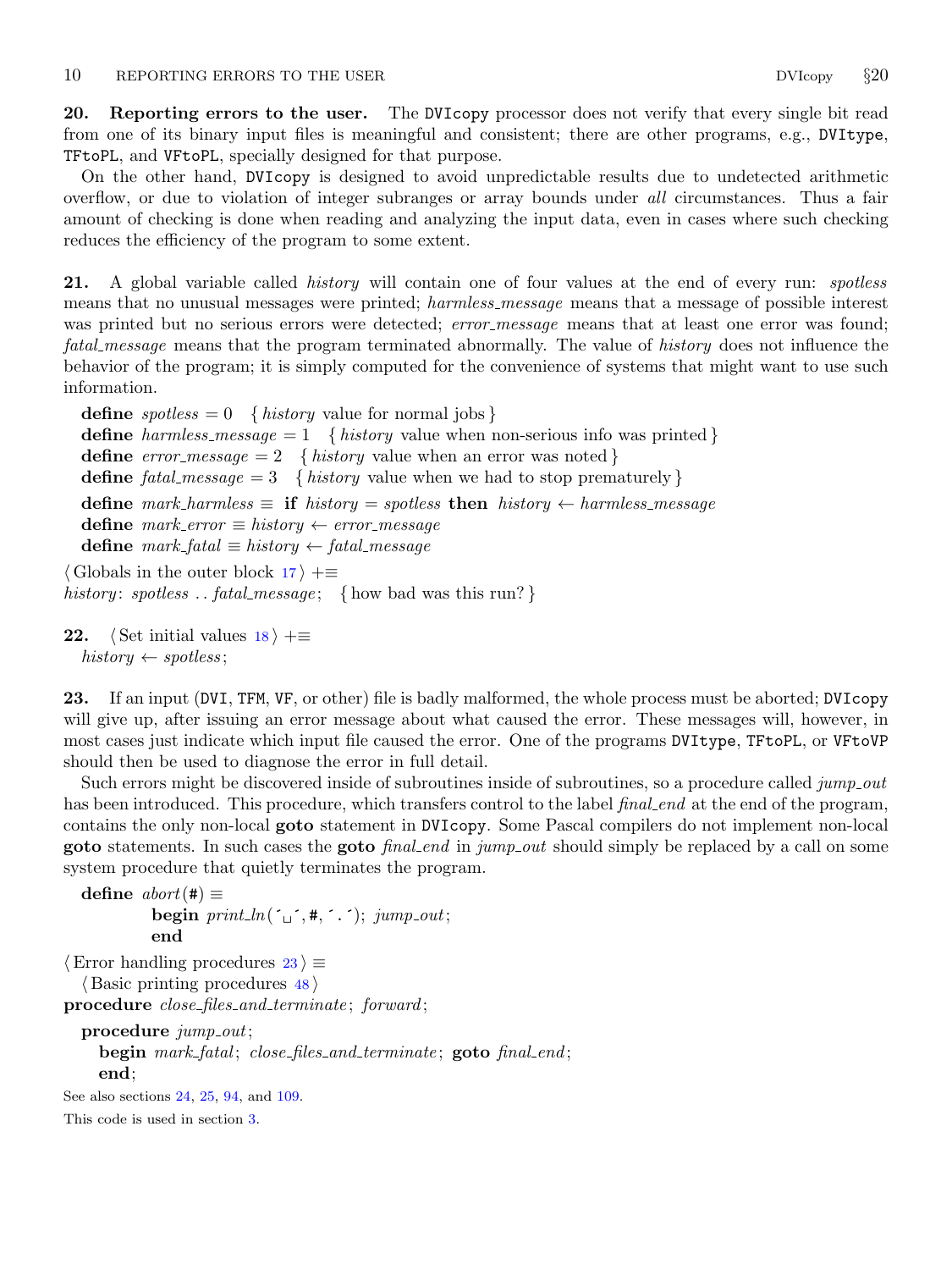<span id="page-10-0"></span>24. Sometimes the program's behavior is far different from what it should be, and DVIcopy prints an error message that is really for the DVIcopy maintenance person, not the user. In such cases the program says confusion ( indication of where we are) .

 $\langle$  Error handling procedures [23](#page-9-0)  $\rangle$  +≡ procedure  $confusion(p : pckt\_pointer);$ begin  $print('_1!This_0can't_bhappen_1('); print.packet(p); print.ln(').'); jump.out;$ end;

25. An overflow stop occurs if DVIcopy's tables aren't large enough.

 $\langle$  Error handling procedures [23](#page-9-0)  $\rangle$  +≡ procedure  $overflow(p : pckt\_pointer; n : int_16u);$ begin  $print'(\lceil \lceil \cdot \rceil)$  Sorry,  $\lceil \cdot \rceil$ ,  $title, \lceil \cdot \rceil$  capacity exceeded  $\lceil \cdot \rceil$ ; print  $packet(p)$ ; print  $ln(\lceil \cdot \rceil, n : 1, \lceil \cdot \rceil)$ ;  $jump_out;$ end;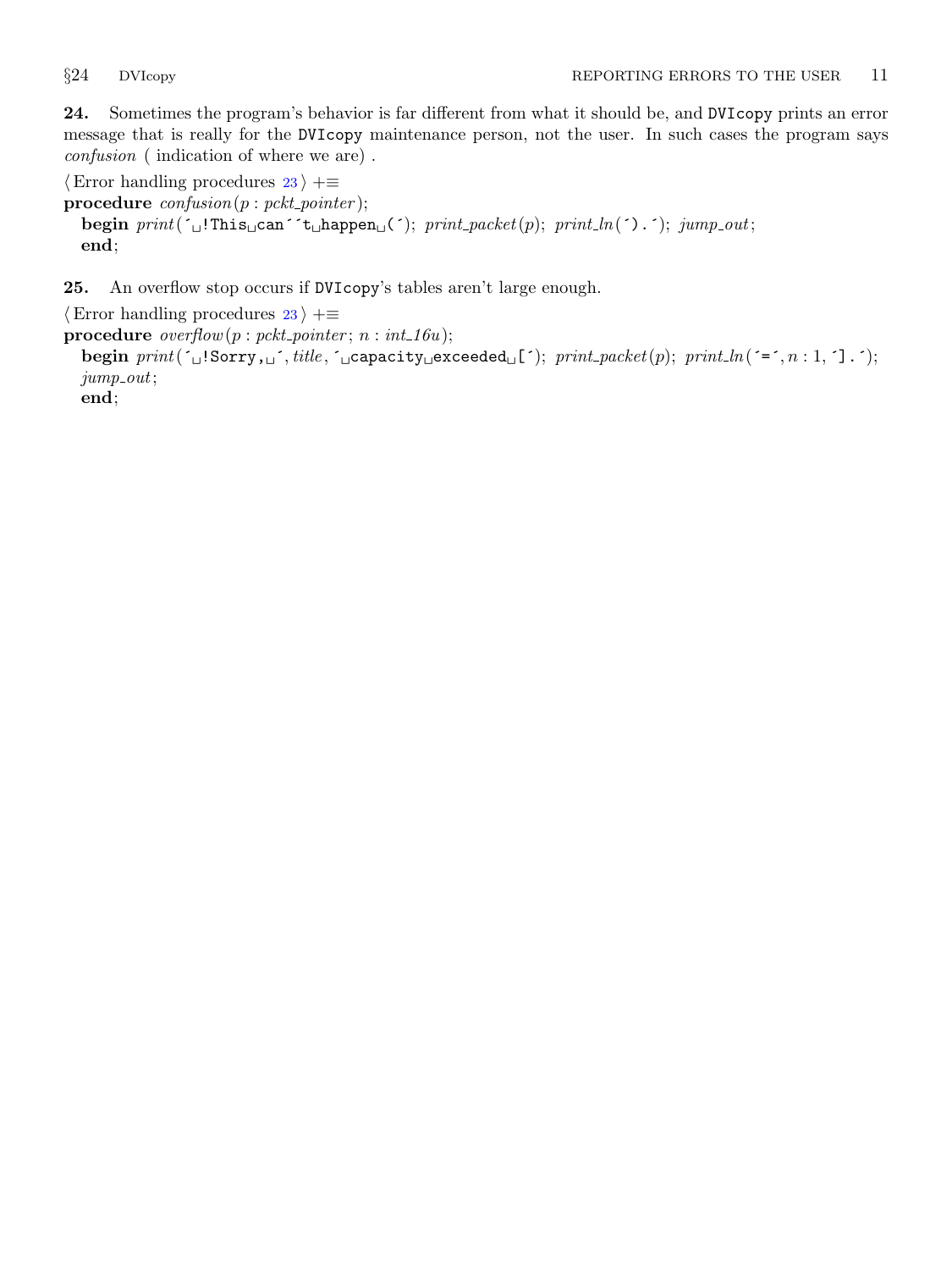<span id="page-11-0"></span>26. Binary data and binary files. A detailed description of the DVI file format can be found in the documentation of T<sub>E</sub>X, DVItype, or GFtoDVI; here we just define symbolic names for some of the DVI command bytes.

define  $set_{char_0} = 0$  { typeset character 0 and move right } define  $set1 = 128$  { typeset a character and move right } define  $set_{rule} = 132$  { typeset a rule and move right } define  $put1 = 133$  { typeset a character } define  $put\_rule = 137$  { typeset a rule } define  $nop = 138$  { no operation } define  $bop = 139$  { beginning of page } define  $e^{i\phi} = 140$  { ending of page} define  $push = 141$  { save the current positions } define  $pop = 142$  { restore previous positions } define  $right1 = 143$  {move right} define  $w\theta = 147$  {move right by w} define  $w1 = 148$  {move right and set w } define  $x\theta = 152$  {move right by x} define  $x_1 = 153$  {move right and set x} define  $down1 = 157$  {move down } define  $y\theta = 161$  {move down by y} define  $y1 = 162$  {move down and set y} define  $z\theta = 166$  {move down by z} define  $z1 = 167$  {move down and set z} define  $fnt\_num\_0 = 171$  { set current font to 0 } define  $fnt1 = 235$  { set current font } define  $xxx1 = 239$  { extension to DVI primitives } define  $xxx^{\prime} = 242$  { potentially long extension to DVI primitives } define  $fnt\_def1 = 243$  { define the meaning of a font number } define  $pre = 247$  { preamble } define  $post = 248$  { postamble beginning } define  $post\_post = 249$  { postamble ending } define  $dv_{i}.id = 2$  { identifies DVI files } define  $dvi$ -pad = 223 { pad bytes at end of DVI file }

27. A DVI, VF, or TFM file is a sequence of 8-bit bytes. The bytes appear physically in what is called a 'packed file of 0 . . 255' in Pascal lingo. One, two, three, or four consecutive bytes are often interpreted as (signed or unsigned) integers. We might as well define the corresponding data types.

 $\langle$  Types in the outer block [7](#page-4-0) $\rangle$  +≡ signed byte =  $-$ "80.. "7F; { signed one-byte quantity }  $\text{eight\_bits} = 0$ .. "FF; { unsigned one-byte quantity }  $signed\_pair = -"8000..."7FFF; \{ signed two-byte quantity\}$  $\textit{sitteen\_bits} = 0$ .. "FFFF; { unsigned two-byte quantity }  $signed\_trio = -$ "800000 . . "7FFFFF; { signed three-byte quantity } twentyfour\_bits = 0.. "FFFFFF; { unsigned three-byte quantity } signed quad = int 32; { signed four-byte quantity }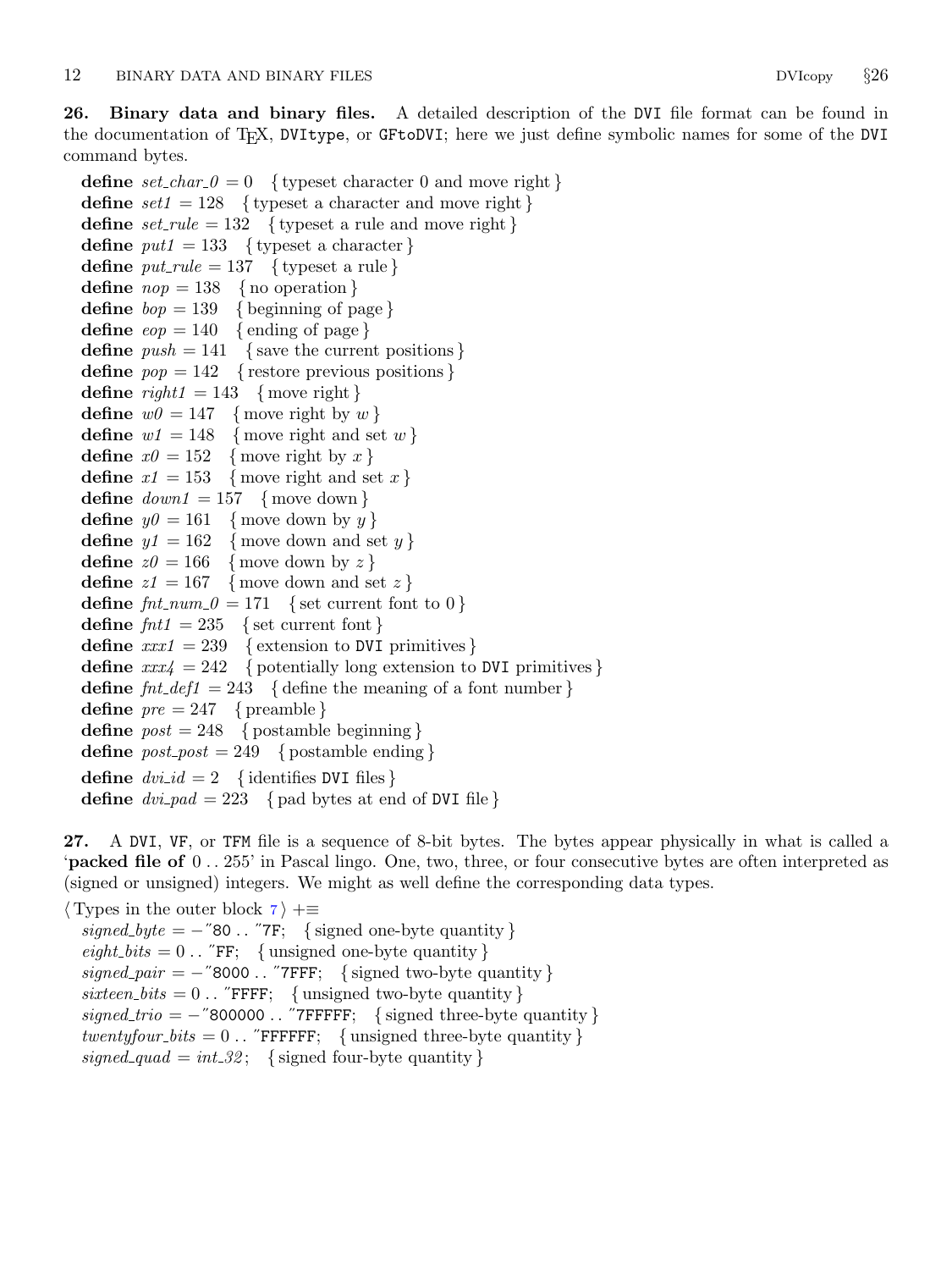<span id="page-12-0"></span>28. Packing is system dependent, and many Pascal systems fail to implement such files in a sensible way (at least, from the viewpoint of producing good production software). For example, some systems treat all byte-oriented files as text, looking for end-of-line marks and such things. Therefore some system-dependent code is often needed to deal with binary files, even though most of the program in this section of DVIcopy is written in standard Pascal.

One common way to solve the problem is to consider files of integer numbers, and to convert an integer in the range  $-2^{31}$  ≤  $x < 2^{31}$  to a sequence of four bytes  $(a, b, c, d)$  using the following code, which avoids the controversial integer division of negative numbers:

> if  $x \geq 0$  then  $a \leftarrow x$  div '100000000 else begin  $x \leftarrow (x + 10000000000) + 10000000000$ ;  $a \leftarrow x$  div  $100000000 + 128$ ; end  $x \leftarrow x \mod 100000000$ ;  $b \leftarrow x$  div '200000;  $x \leftarrow x \mod$  '200000;  $c \leftarrow x$  div '400;  $d \leftarrow x \mod 400$ ;

The four bytes are then kept in a buffer and output one by one. (On 36-bit computers, an additional division by 16 is necessary at the beginning. Another way to separate an integer into four bytes is to use/abuse Pascal's variant records, storing an integer and retrieving bytes that are packed in the same place; caveat implementor!) It is also desirable in some cases to read a hundred or so integers at a time, maintaining a larger buffer.

29. We shall stick to simple Pascal in the standard version of this program, for reasons of clarity, even if such simplicity is sometimes unrealistic.

 $\langle$  Types in the outer block [7](#page-4-0)  $\rangle$  +≡ byte file = **packed file of** eight bits; { files that contain binary data }

30. For some operating systems it may be convenient or even necessary to close the input files. **define**  $close_in(\textbf{\#}) \equiv do\_nothing$  { close an input file }

**31.** Character packets extracted from VF files will be stored in a large array byte mem. Other packets of bytes, e.g., character packets extracted from a GF or PK or PXL file could be stored in the same way. A 'pckt\_pointer' variable, which signifies a packet, is an index into another array pckt\_start. The actual sequence of bytes in the packet pointed to by p appears in positions pckt start[p] to pckt start[p + 1] – 1, inclusive, in  $byte\_mem$ .

Packets will also be used to store sequences of ASCII codes; in this respect the byte mem array is very similar to T<sub>E</sub>X's string pool and part of the following code has, in fact, been copied more or less verbatim from TEX.

In other respects the packets resemble the identifiers used by TANGLE and WEAVE (also stored in an array called *byte\_mem*) since there is, in general, at most one packet with a given contents; thus part of the code below has been adapted from the corresponding code in these programs.

Some Pascal compilers won't pack integers into a single byte unless the integers lie in the range −128 . . 127. To accommodate such systems we access the array *byte\_mem* only via macros that can easily be redefined.

define  $bi(\texttt{\#}) \equiv \texttt{\#}$  { convert from *eight\_bits* to packed\_byte } **define**  $bo(\textbf{\#}) \equiv \textbf{\#}$  { convert from *packed\_byte* to *eight\_bits* }  $\langle$  Types in the outer block [7](#page-4-0) $\rangle$  +≡  $packet\_byte = eight\_bits;$  { elements of *byte\_mem* array }

byte\_pointer = 0.. max\_bytes; { an index into byte\_mem }

pckt\_pointer = 0.. max\_packets; { an index into pckt\_start }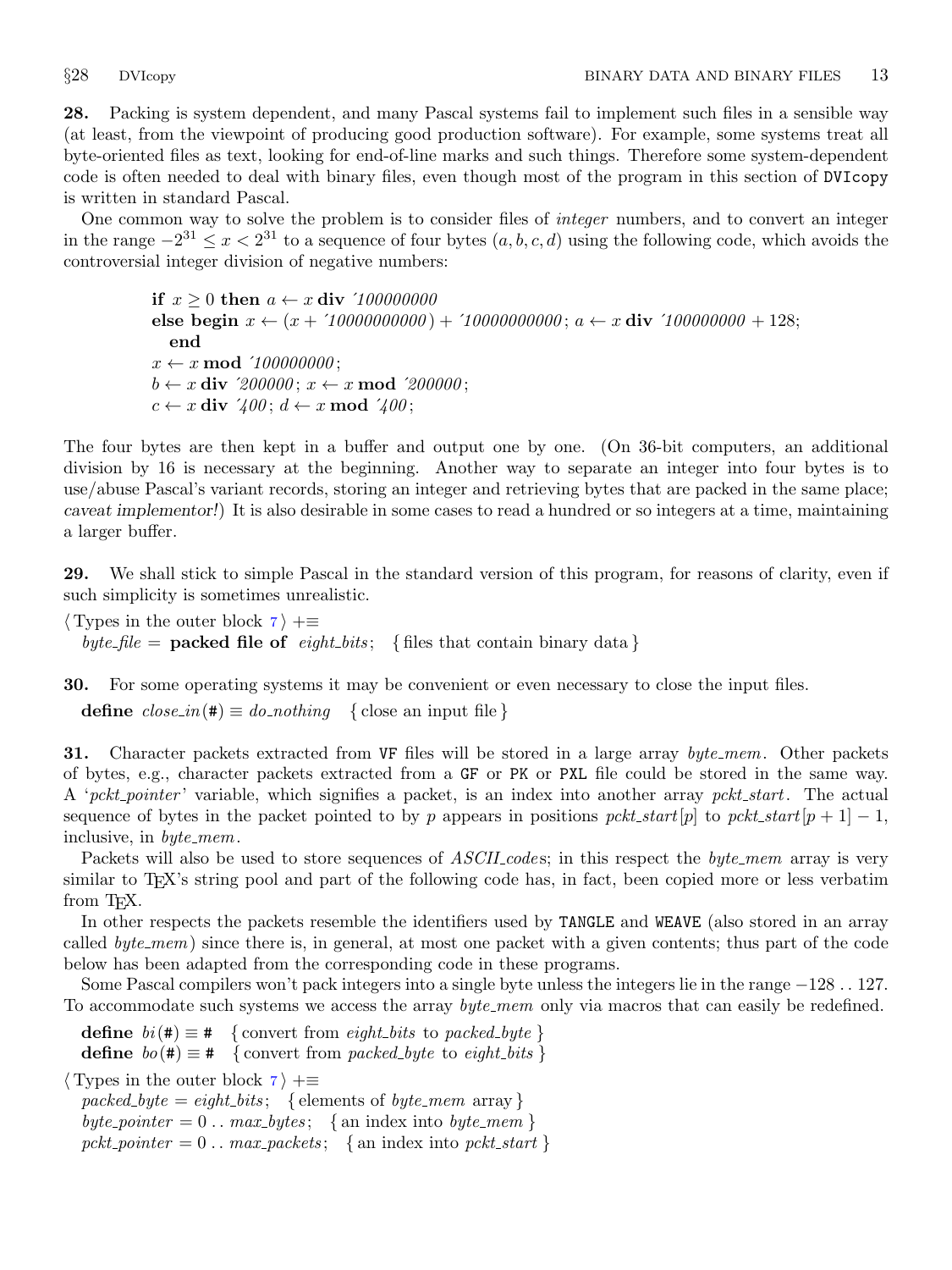<span id="page-13-0"></span>32. The global variable *byte\_ptr* points to the first unused location in *byte\_mem* and *pckt\_ptr* points to the first unused location in *pckt\_start*.

 $\langle$  Globals in the outer block [17](#page-7-0)  $\rangle$  += byte mem: packed array  $[byte\_pointer]$  of packed byte; { bytes of packets } pckt\_start:  $array [pckt\_pointer] of byte\_pointer; {divector into byte\_mem}$  $byte\_ptr: byte\_pointer;$ pckt\_ptr: pckt\_pointer;

33. Several of the elementary operations with packets are performed using WEB macros instead of Pascal procedures, because many of the operations are done quite frequently and we want to avoid the overhead of procedure calls. For example, here is a simple macro that computes the length of a packet.

define  $pckL length (\#) \equiv (pckL start [\# + 1] - pckL start [\#])$  {the number of bytes in packet number #}

**34.** Packets are created by appending bytes to byte\_mem. The append\_byte macro, defined here, does not check to see if the value of *byte\_ptr* has gotten too high; this test is supposed to be made before *append\_byte* is used. There is also a *flush-byte* macro, which erases the last byte appended.

To test if there is room to append l more bytes to byte mem, we shall write pckt room(l), which aborts DVIcopy and gives an apologetic error message if there isn't enough room.

**define** append\_byte( $\#$ )  $\equiv$  { put byte  $\#$  at the end of byte\_mem } **begin** byte\_mem[byte\_ptr]  $\leftarrow bi(\texttt{\#});$  incr(byte\_ptr); end **define** flush\_byte  $\equiv$  decr(byte\_ptr) { forget the last byte in byte\_mem } **define**  $pckt_{room}(\textbf{\#}) \equiv \{ \text{make sure that } byte\_mem \text{ hasn't overflowed} \}$ if  $max_b ytes - byte_p tr \lt # \textbf{then} overflow(str_b ytes, max_b ytes)$ define *append\_one* (#)  $\equiv$ begin  $pckt\_room(1)$ ; append\_byte(#); end

**35.** The length of the current packet is called  $cur\_pckt\_length$ : define  $cur\_pckt\_length \equiv (byte\_ptr - pckt\_start[pckt\_ptr])$ 

**36.** Once a sequence of bytes has been appended to byte\_mem, it officially becomes a packet when the make packet function is called. This function returns as its value the identification number of either an existing packet with the same contents or, if no such packet exists, of the new packet. Thus two packets have the same contents if and only if they have the same identification number. In order to locate the packet with a given contents, or to find out that no such packet exists, we need a hash table. The hash table is kept by the method of simple chaining, where the heads of the individual lists appear in the  $p\_hash$  array. If h is a hash code, the hash table list starts at  $p\_hash[h]$  and proceeds through  $p\_link$  pointers.

define  $hash\_size = 353$  {should be prime, must be  $> 256$ }

 $\langle$  Types in the outer block [7](#page-4-0)  $\rangle$  +≡  $hash\_code = 0 \dots hash\_size;$ 

**37.**  $\langle$  Globals in the outer block  $17 \rangle + \equiv$  $17 \rangle + \equiv$  $p_{\textit{link}}$ : array  $[pckt\_pointer]$  of  $pckt\_pointer$ ; { hash table }  $p\_hash$ : array  $[hash\_code]$  of  $pckt\_pointer$ ;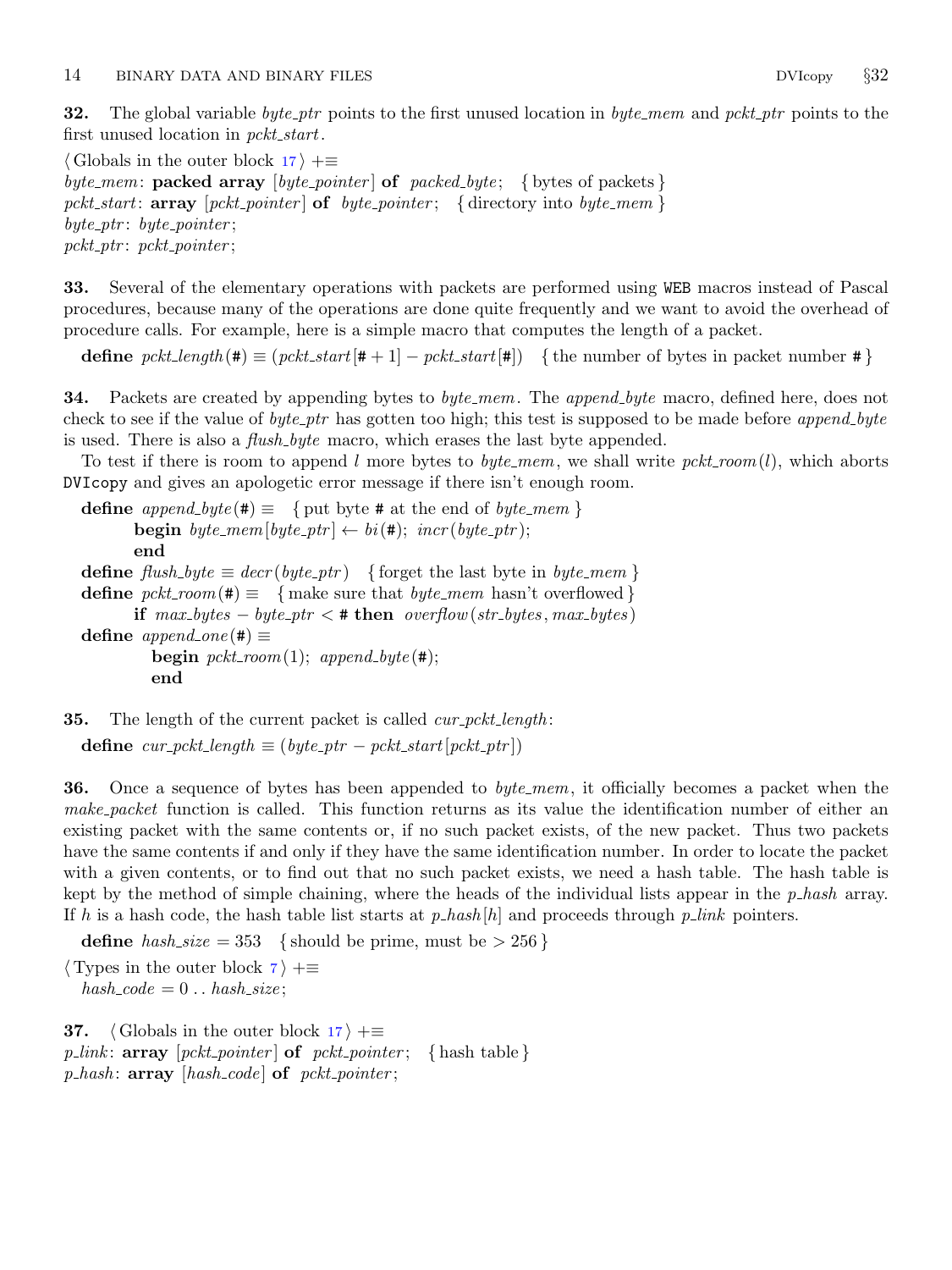<span id="page-14-0"></span>**38.** Initially *byte\_mem* and all the hash lists are empty; *empty-packet* is the empty packet.

define  $empty\_packet = 0$  { the empty packet } define *invalid\_packet*  $\equiv$  max\_packets { used when there is no packet }  $\langle$  Set initial values [18](#page-8-0)  $\rangle$  +≡  $pckt\_ptr \leftarrow 1; byte\_ptr \leftarrow 1; pckt\_start[0] \leftarrow 1; pckt\_start[1] \leftarrow 1;$ for  $h \leftarrow 0$  to hash\_size - 1 do p\_hash  $[h] \leftarrow 0$ ;

**39.**  $\langle$  Local variables for initialization [16](#page-7-0)  $\rangle$  +≡

h: hash-code; {index into hash-head arrays}

40. Here now is the *make-packet* function used to create packets (and strings).

function make\_packet: pckt\_pointer; label found; **var** i, k: byte\_pointer; {indices into byte\_mem } h: hash\_code; { hash code } s, l: byte\_pointer; { start and length of the given packet } p: pckt\_pointer; { where the packet is being sought } **begin**  $s \leftarrow pckt\_start[pckt\_ptr]$ ;  $l \leftarrow byte\_ptr - s$ ; {compute start and length} if  $l = 0$  then  $p \leftarrow empty\_packet$ else begin  $\langle$  Compute the packet hash code h 41  $\rangle$ ;  $\langle$  Compute the packet location p 42 $\rangle$ ; if  $pckt_ptr = max_packets$  then overflow(str-packets, max-packets);  $incr(pckt\_ptr); pckt\_start[pckt\_ptr] \leftarrow byte\_ptr;$ end; found: make\_packet  $\leftarrow p$ ; end;

41. A simple hash code is used: If the sequence of bytes is  $b_1b_2 \ldots b_n$ , its hash value will be

 $(2^{n-1}b_1 + 2^{n-2}b_2 + \cdots + b_n) \text{ mod } hash\_size.$ 

 $\langle$  Compute the packet hash code h 41  $\rangle$  ≡  $h \leftarrow bo(\text{byte\_mem}[s])$ ;  $i \leftarrow s + 1$ ; while  $i < byte\_ptr$  do **begin**  $h \leftarrow (h + h + bo(\text{byte\_mem}[i])) \text{ mod } \text{hash\_size}; \text{ incr}(i);$ end

This code is used in section 40.

42. If the packet is new, it will be placed in position  $p = pckt$ -ptr, otherwise p will point to its existing location.

 $\langle$  Compute the packet location  $p \, 42 \rangle \equiv$  $p \leftarrow p\_hash[h];$ while  $p \neq 0$  do begin if  $pckt.length (p) = l$  then  $\langle$  Compare packet p with current packet, goto found if equal [43](#page-15-0) $\rangle$ ;  $p \leftarrow p\_link[p];$ end;  $p \leftarrow pckt\_ptr; \{ the current packet is new \}$  $p\_link[p] \leftarrow p\_hash[h]; p\_hash[h] \leftarrow p \{ \text{insert } p \text{ at beginning of hash list } \}$ This code is used in section 40.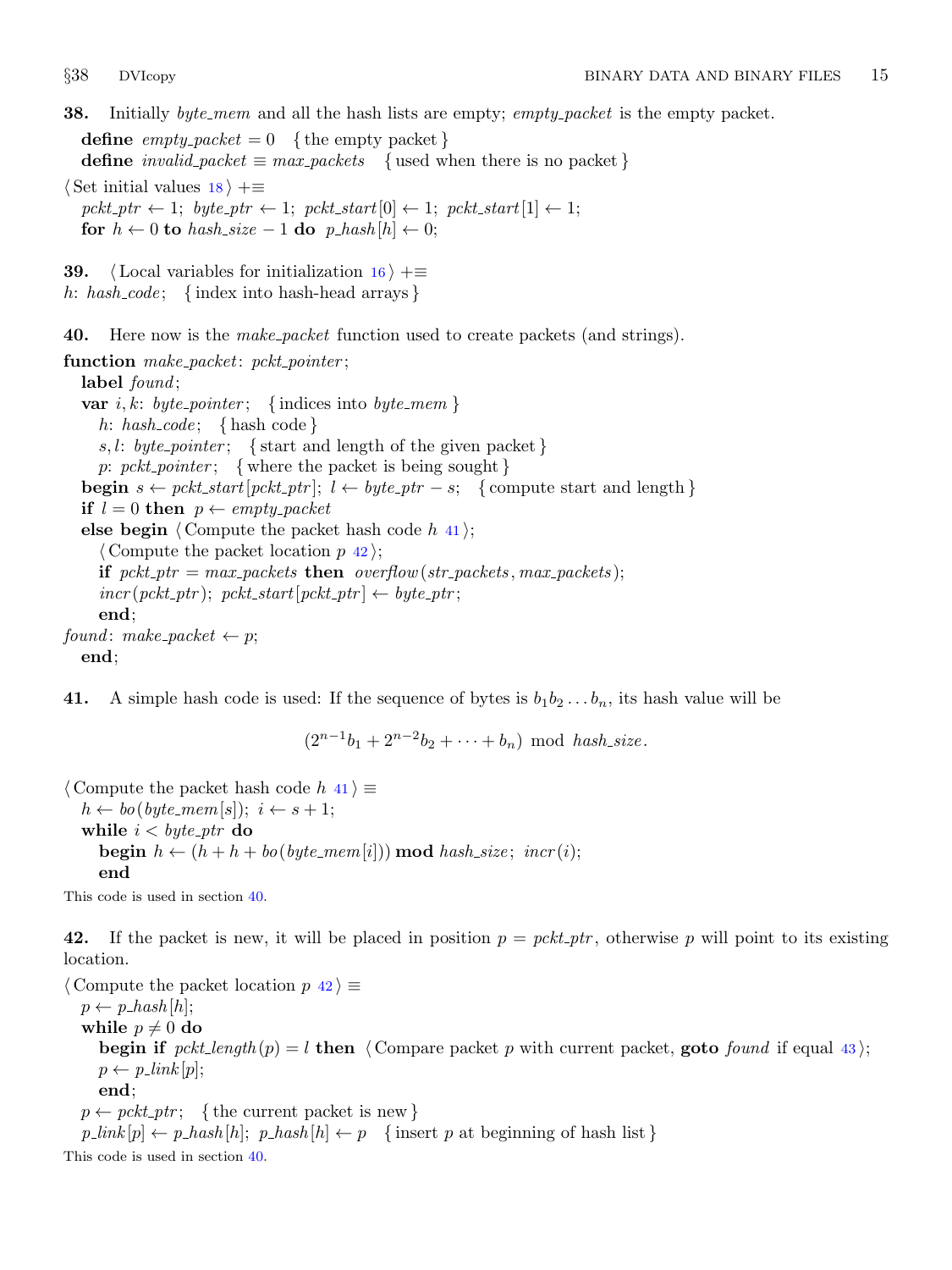```
43. (Compare packet p with current packet, goto found if equal 43) \equivbegin i \leftarrow s; k \leftarrow pckt\_start[p];
  while (i < byte\_ptr) \wedge (byte\_mem[i] = byte\_mem[k]) do
     begin \text{incr}(i); \text{incr}(k);
     end;
  if i = byte\_ptr then { all bytes agree }
     begin byte_ptr \leftarrow pckt_start |pckt\_ptr|; goto found;
     end;
  end
```
This code is used in section [42](#page-14-0).

44. Some packets are initialized with predefined strings of ASCII codes; a few macros permit us to do the initialization with a compact program. Since this initialization is done when  $byte\_mem$  is still empty, and since byte\_mem is supposed to be large enough for all the predefined strings, pckt\_room is used only if we are debugging.

```
define pid\theta(\texttt{#}) \equiv \texttt{#} \leftarrow make\_packetdefine pid1 (\#) \equiv byte\_mem [byte\_ptr-1] \leftarrow bi (\#); pid0define pid2 (\texttt{\#}) \equiv byte\_mem [byte\_ptr-2] \leftarrow bi (\texttt{\#}); pid1define pid3 (\#) \equiv byte\_mem [byte\_ptr - 3] \leftarrow bi (\#); pid2define pid4 \text{ } (\#) \equiv byte\_mem \text{ } [byte\_ptr-4] \leftarrow bi \text{ } (\#); \text{ } pid3define pid5 (\texttt{#}) \equiv byte\_mem [byte\_ptr - 5] \leftarrow bi (\texttt{#}); pid4define pid6 (\#) \equiv byte\_mem [byte\_ptr - 6] \leftarrow bi (\#); pid5define pid7 (\#) \equiv byte\_mem [byte\_ptr - 7] \leftarrow bi (\#); pid6define pid8 (\texttt{#}) \equiv byte\_mem [byte\_ptr - 8] \leftarrow bi (\texttt{#}); pid7define pid9 (\#) \equiv byte\_mem [byte\_ptr - 9] \leftarrow bi (\#); pid8define pid10 (\texttt{\#}) \equiv byte\_mem [byte\_ptr - 10] \leftarrow bi (\texttt{\#}); \ pid9define pid\_init (#) \equivdebug pckt-room(\#); gubed
         Incr (byte\_ptr)(\#)define id1 \equiv pid\_init(1); pid1
define id2 \equiv pid\_init(2); pid2
define id3 \equiv pid\_init(3); pid3
define id4 \equiv pid\_init(4); pid4
define id5 \equiv pid\_init(5); pid5
define id6 \equiv pid\_init(6); pid6
define id7 \equiv pid\_init(7); pid7
define id8 \equiv pid\_init(8); pid8
define id9 \equiv pid\_init(9); pid9
define id10 \equiv pid\_init(10); pid10
```
**45.** Here we initialize some strings used as argument of the *overflow* and *confusion* procedures.

 $\langle$  Initialize predefined strings  $45 \rangle \equiv$  $id5("f")("o")("n")("t")("s")(str_fonts); id5("c")("h")("a")("r")("s")(str_cthars);$  $id6$  ("w")("i")("d")("t")("h")("s")(str\_widths);  $id7$  ("p")("a")("c")("k")("e")("t")("s")(str\_packets);  $id5("b")("y")("t")("e")("s")(str_bytes);$  $id9("r")("e")("c")("u")("r")("s")("i")("o")("n")(*str\_recursion*);$  $id5("s")("t")("a")("c")("k")(str\_stack);$  $id10("n")("a")("m")("e")("1")("e")("n")("g")("t")("t")("h")(*str_name_length*);$ See also sections [91](#page-32-0), [135](#page-46-0), and [191](#page-64-0).

This code is used in section [241.](#page-80-0)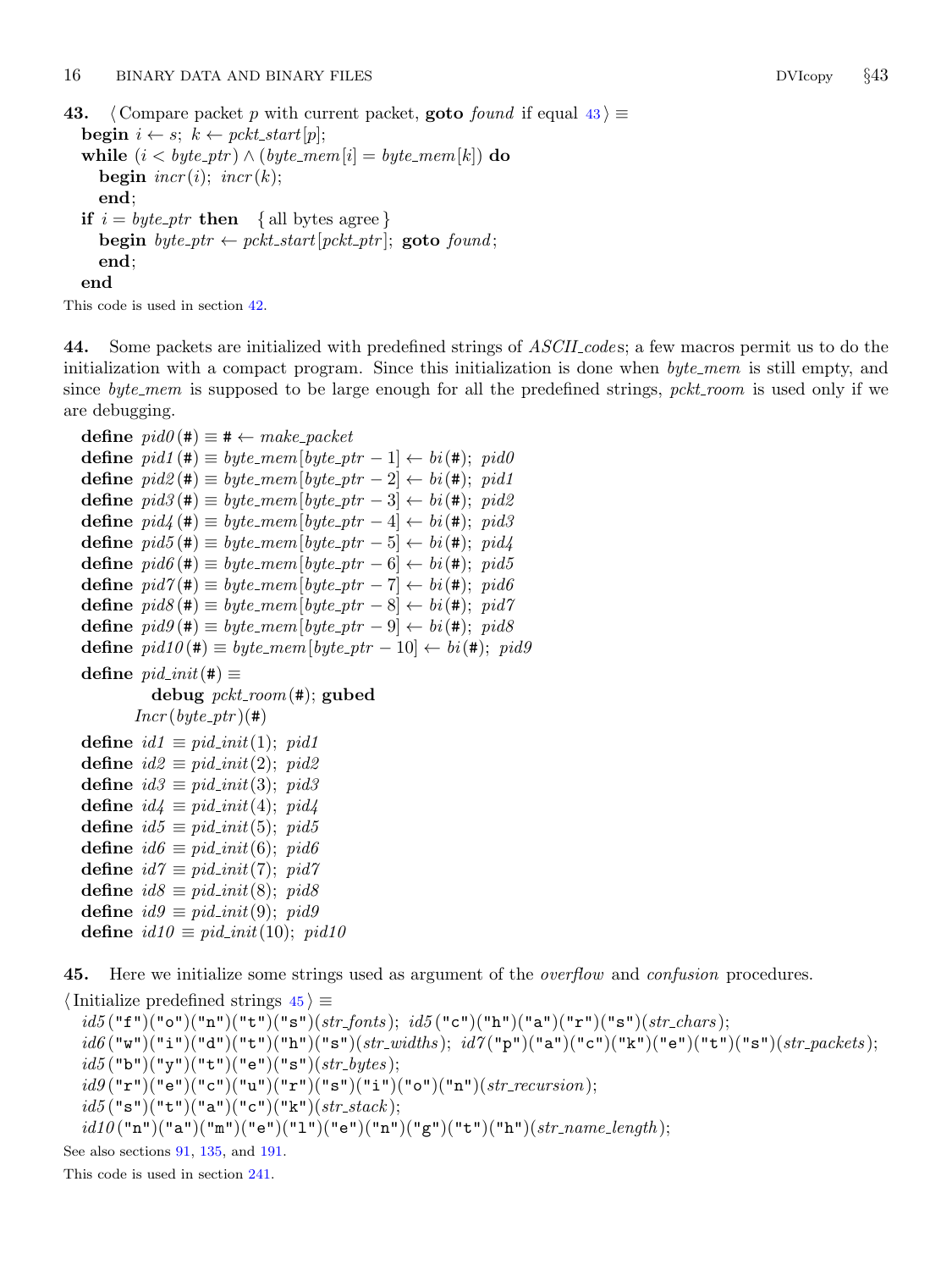<span id="page-16-0"></span>46.  $\langle$  Globals in the outer block [17](#page-7-0)  $\rangle$  +=  $str\_fonts$ ,  $str\_chars$ ,  $str\_widths$ ,  $str\_packets$ ,  $str\_bytes$ ,  $str\_recursion$ ,  $str\_stack$ ,  $str\_name\_length$ :  $pckt$  pointer;

47. Some packets, e.g., the preamble comments of DVI and VF files, are needed only temporarily. In such cases new packet is used to create a packet (which might duplicate an existing packet) and flush packet is used to discard it; the calls to new packet and flush packet must occur in balanced pairs, without any intervening calls to *make\_packet*.

function new\_packet: pckt\_pointer;

begin if  $pckt\_ptr = max\_packets$  then  $overflow(str\_packets, max\_packets)$ ;  $new\_packet \leftarrow pckt\_ptr; \; incr(pckt\_ptr); \; pckt\_start[pckt\_ptr] \leftarrow byte\_ptr;$ end; procedure  $flush\_packet$ ;

**begin**  $decr(pckt\_ptr)$ ; byte\_ptr  $\leftarrow pckt\_start[pckt\_ptr]$ ; end;

48. The print packet procedure prints the contents of a packet; such a packet should, of course, consists of a sequence of *ASCII\_codes*.

```
\langle Basic printing procedures 48 \rangle \equivprocedure print\_packet(p : pckt\_pointer);var k: byte\_pointer;begin for k \leftarrow pckt\_start[p] to pckt\_start[p+1] - 1 do print(xchr[bo(byte\_mem[k]]));end;
See also sections 60, 61, and 181.
```
This code is used in section [23](#page-9-0).

49. When we interpret a packet we will use two (global or local) variables: cur loc will point to the byte to be used next, and *cur-limit* will point to the start of the next packet. The macro *pckt-extract* will be used to extract one byte; it should, however, never be used with  $cur\_loc \geq cur\_limit$ .

```
define pckt\_extract(\#) \equivdebug if cur\_loc \geq cur\_limit then confusion(str\_packets) else
             gubed
          begin \#\leftarrow \text{bo}(\text{byte\_mem}[\text{cur}_\text{loc}]);\ \text{incr}(\text{cur}_\text{loc});\ \text{end}
```
 $\langle$  Globals in the outer block [17](#page-7-0)  $\rangle$  +≡

 $cur\_pekt: pckt\_pointer; \{ the current packet \}$  $cur\_loc: byte\_pointer; \{ current location in a packet \}$ cur\_limit: byte\_pointer; { start of next packet }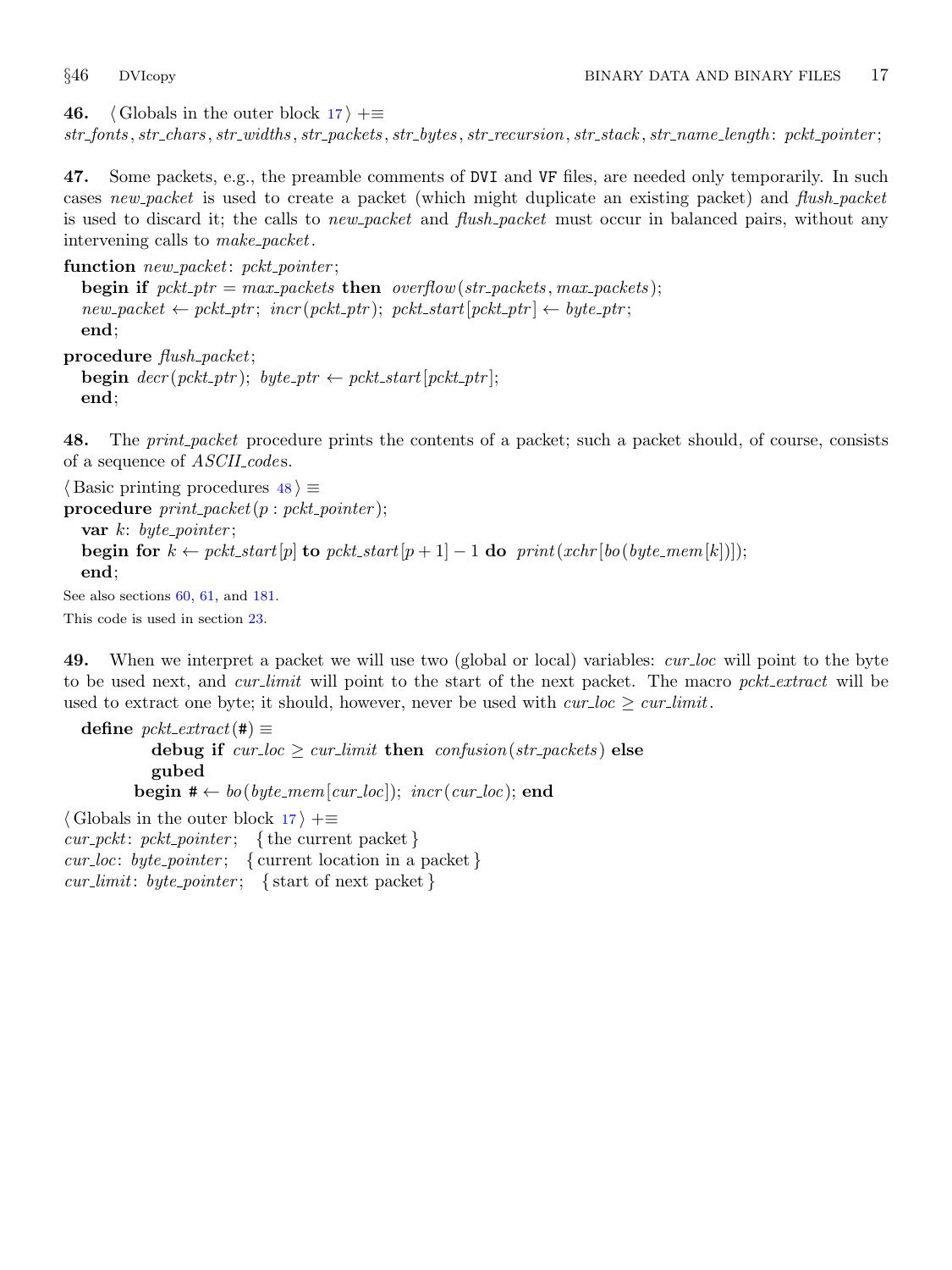50. We will need routines to extract one, two, three, or four bytes from byte mem, from the DVI file, or from a VF file and assemble them into (signed or unsigned) integers and these routines should be optimized for efficiency. Here we define WEB macros to be used for the body of these routines; thus the changes for system dependent optimization have to be applied only once.

In addition we demonstrates how these macros can be used to define functions that extract one, two, three, or four bytes from a character packet and assemble them into signed or unsigned integers (assuming that  $cur\_loc$  and  $cur\_limit$  are initialized suitably).

```
define begin\_byte (#) \equivvar a: eight_bits;
          begin \#(a)define comp\_sbyte(\#) \equivif a < 128 then \# \leftarrow a else \# \leftarrow a - 256define comp\_ubute (\#) \equiv # \leftarrow aformat begin_byte \equiv begin
function pckt\_sbyte: int_0; { returns the next byte, signed }
  begin_byte (pckt_extract); comp\_sbyte(pckt\_sbyte);
  end;
function pckt\_ubyte: int\_8u; { returns the next byte, unsigned }
  begin_byte (pckt_extract); comp\_ubyte (pckt_ubyte);
  end;
51. define begin_{eqin\_pair} (\#) \equivvar a, b: \text{ eight\_bits};begin \#(a); \#(b)define comp\_spair (\#) \equivif a < 128 then # \leftarrow a * 256 + b else # \leftarrow (a - 256) * 256 + bdefine comp\_upair(\#) \equiv # \leftarrow a * 256 + bformat begin_pair \equiv begin
function pckt_spair: int_16; { returns the next two bytes, signed }
  begin pair (pckt\_extract); comp\_spair(pckt\_spair);
  end;
function pckt_upair: int_16u; {returns the next two bytes, unsigned }
  begin pair (pckt\_extract); comp\_upair(pckt\_upair);
  end;
52. define begin\_trio(\#) \equivvar a, b, c: \text{ eight\_bits};begin #(a); #(b); #(c)
  define comp\_strio(\texttt{\#}) \equivif a < 128 then # \leftarrow (a * 256 + b) * 256 + c else # \leftarrow ((a - 256) * 256 + b) * 256 + cdefine comp\_utrio(#) ≡ # ← (a * 256 + b) * 256 + cformat begin_trio \equiv begin
function pckt_strio: int_24; {returns the next three bytes, signed }
  begin{align} \n\textbf{begin} \n\textbf{trio} (pckt\_extract); \n\textit{comp\_strio} (pckt\_strip); \n\end{align}end;
function pckt_utrio: int_24u; { returns the next three bytes, unsigned }
  \mathbf{begin} \mathbf{triv} \left( \text{p}ckt\_extract \right); \text{comp\_utrio} \left( \text{p}ckt\_utrio \right);end;
```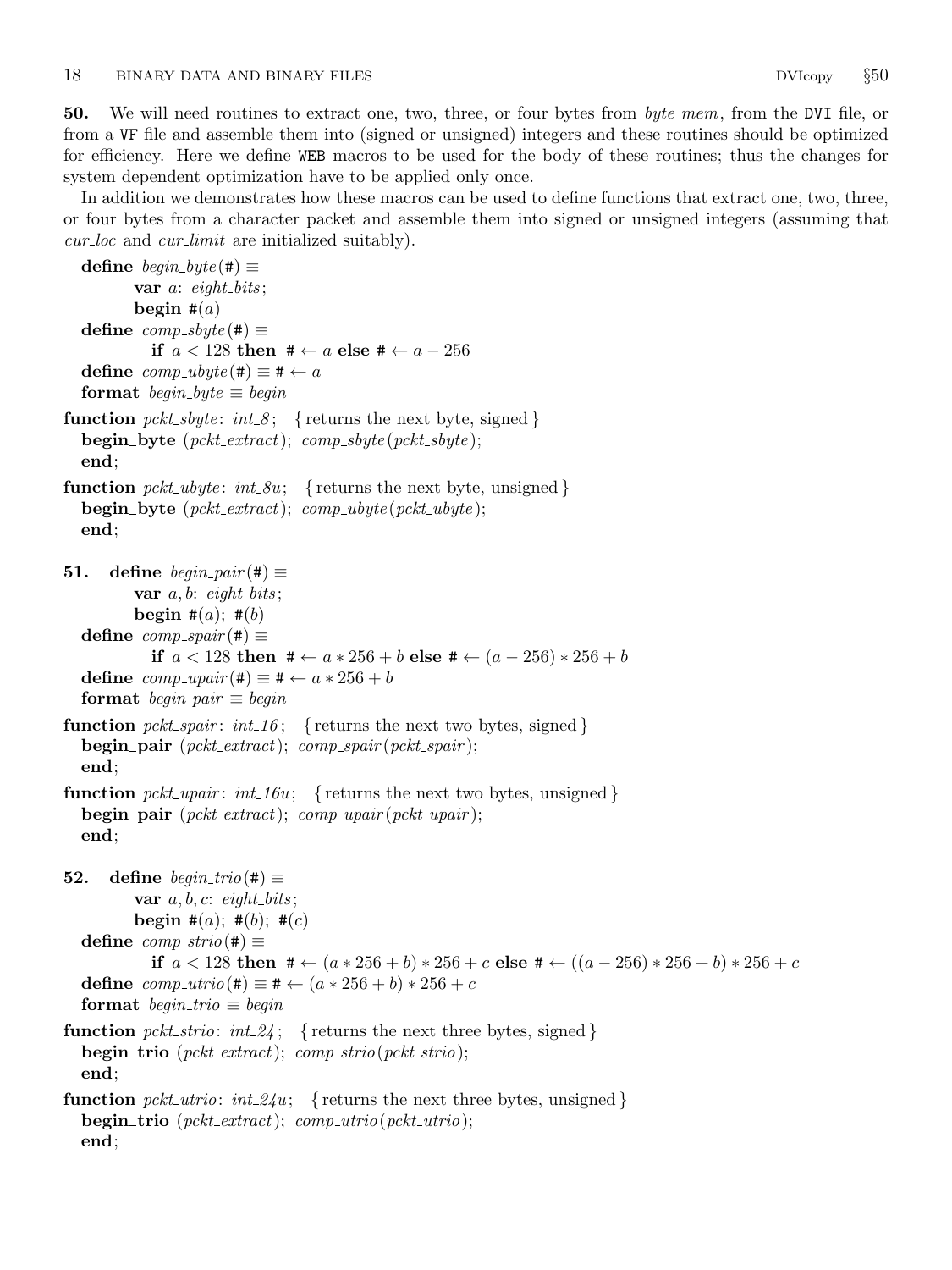53. define  $begin_{eqin\_quad} (\#) \equiv$ var  $a, b, c, d$ : eight\_bits; begin #(a); #(b); #(c); #(d) define  $comp\_squad (\#) \equiv$ if  $a < 128$  then  $\# \leftarrow ((a * 256 + b) * 256 + c) * 256 + d$ else #  $\leftarrow$  (((a - 256) \* 256 + b) \* 256 + c) \* 256 + d format begin\_quad  $\equiv$  begin function  $pckt$ -squad:  $int_0^2$ ; { returns the next four bytes, signed }  $begin_{\text{regin-quad} (pckt\_extract); comp\_squad(pckt\_squad);}$ end;

54. A similar set of routines is needed for the inverse task of decomposing a DVI command into a sequence of bytes to be appended to  $byte\_mem$  or, in the case of DVIcopy, to be written to the output file. Again we define WEB macros to be used for the body of these routines; thus the changes for system dependent optimization have to be applied only once.

First, the *pckt* one outputs one byte, negative values are represented in two's complement notation.

```
define begin_one \equivbegin
define comp\_one(\#) \equivif x < 0 then Incr(x)(256);\#(x)format begin_one \equiv begin
device procedure pckt\_{one}(x : int\_32); { output one byte}
begin_one; pckt\_room(1); comp\_one (append_byte);
end;
ecived
```
55. The *pckt\_two* outputs two bytes, negative values are represented in two's complement notation.

```
define begin\_two \equivbegin
define comp\_two(\texttt{\#}) \equivif x < 0 then Incr(x)("10000);
        #(x \, \text{div} \, "100); #(x \, \text{mod} \, "100)format begin_two \equiv begin
device procedure pckt_t wo(x : int_32); { output two byte}
begin_two; pckt\_room(2); comp\_two</math> (append\_byte);end;
ecived
```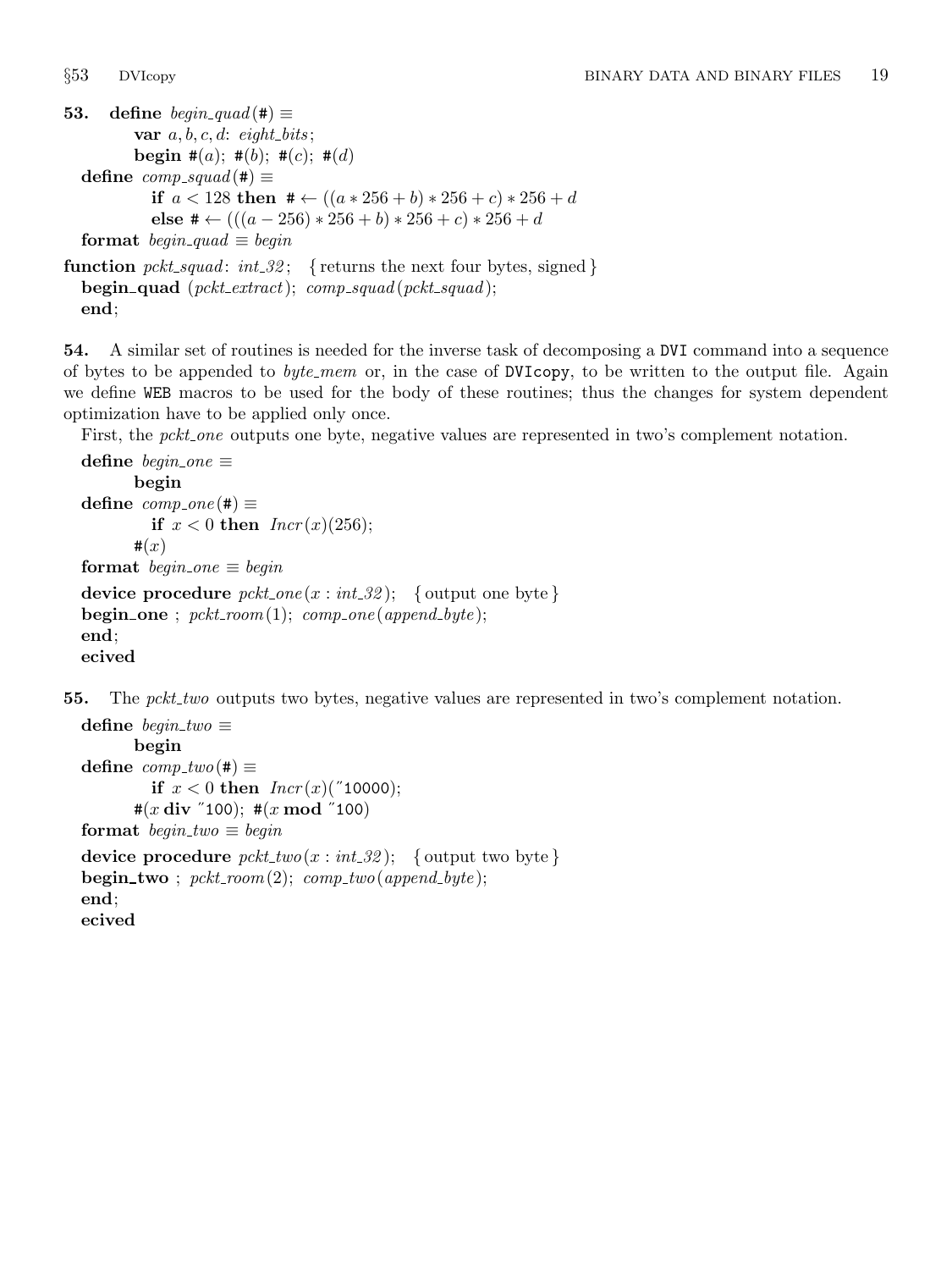56. The pckt four procedure outputs four bytes in two's complement notation, without risking arithmetic overflow.

```
define begin_four \equivbegin
  define comp\_four (#) \equivif x \geq 0 then #(x div "1000000)
           else begin Incr(x)("40000000); Incr(x)("40000000);#((x \text{ div } "1000000) + 128);end;
         x \leftarrow x \mod "1000000; #(x div "10000); x \leftarrow x \mod "10000; #(x div "100); #(x mod "100)
  format begin_four \equiv begin
procedure pckt_four(x: int.32); { output four bytes }
  begin_four ; pckt\_room(4); comp\_four</math> (append\_byte);end;
```
57. Next, the *pckt\_char* procedure outputs a *set\_char* or set command or, if  $upd = false$ , a put command. define begin\_char  $\equiv$ 

```
var o: eight_bits; { set1 or put1 }
           begin
  define comp\_char (#) \equivif (\neg \textit{upd}) \vee (\textit{res} > 127) \vee (\textit{ext} \neq 0) then
                begin o \leftarrow \text{div}\text{-}\text{char}\text{-}\text{cm}\text{-}\text{d}[\text{upd}]; \{ \text{set1} \text{ or } \text{put1} \}if ext < 0 then Incr (ext) ("1000000);
                if ext = 0 then \#(o) else
                begin if ext < 100 then \#(o+1) else
                begin if ext < "10000 then \#(o+2) else
                begin #(o + 3); #(ext \text{ div } "10000); ext \leftarrow ext \text{ mod } "10000;end; #(ext div "100); ext \leftarrow ext \mod "100;
                end; \#(ext);
                end;
                end;
           #(res)format begin_char \equiv begin
procedure pckt_char(upd : boolean; ext : int_32; res : eight_bits); { output set or put }
  beginedown char ; pckt_room(5); comp_char(append_byte);
  end;
```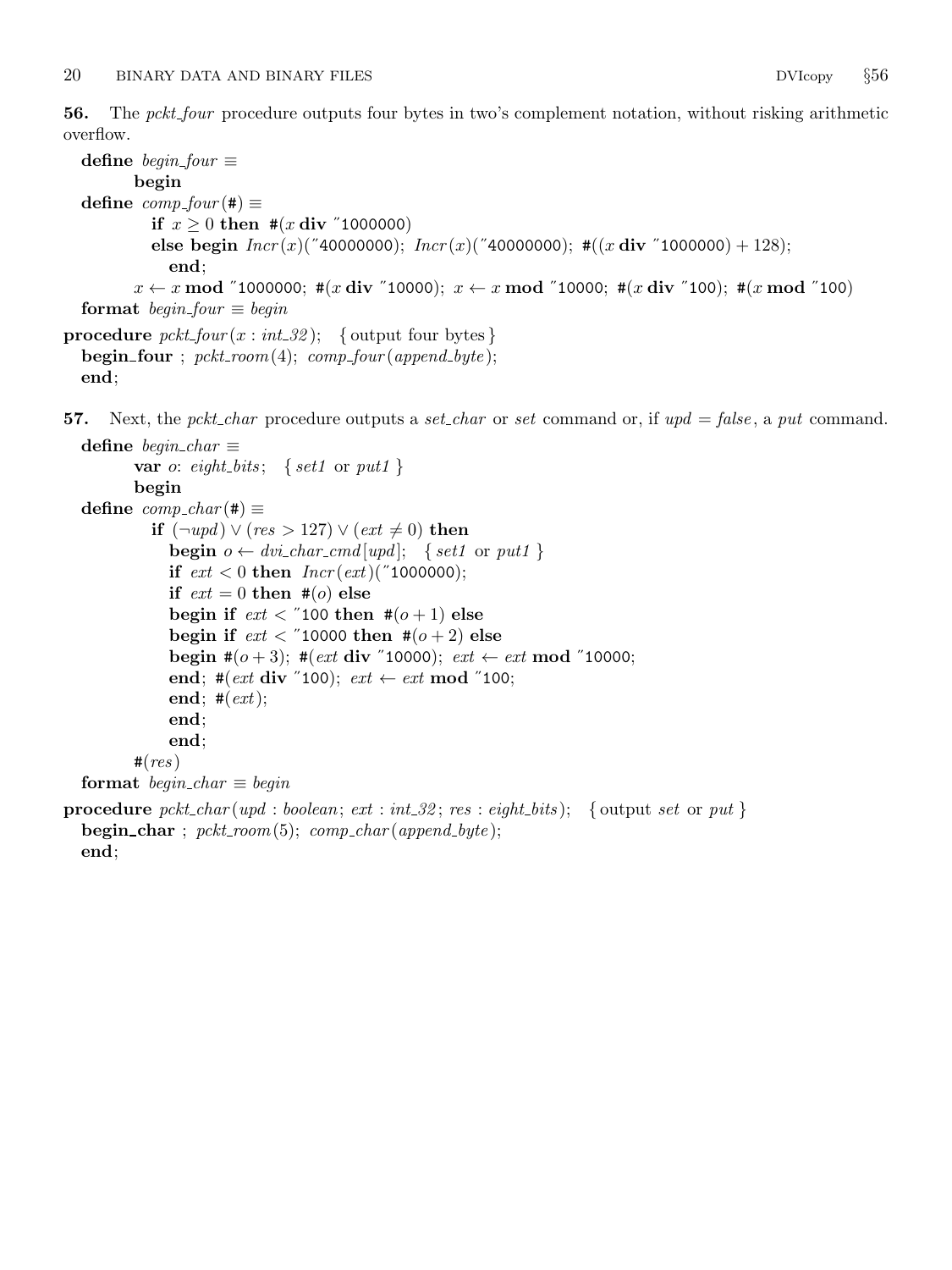58. Then, the *pckt\_unsigned* procedure outputs a *fnt* or xxx command with its first parameter (normally unsigned); a  $fnt$  command is converted into  $fnt_number$  whenever this is possible.

```
define begin_unsigned \equivbegin
  define comp\_unsigned (\#) \equivif (x < "100) ∧ (x ≥ 0) then
              if (o = fnt1) \wedge (x < 64) then Incr(x)(fnt_number) else #(o)
           else begin if (x < "10000) \wedge (x \ge 0) then \#(o+1) else
              begin if (x < "1000000) ∧ (x ≥ 0) then #(o + 2) else
              begin #(o+3);
              if x \ge 0 then \#(x \text{ div } x') 1000000)
              else begin Incr(x)("40000000); Incr(x)("40000000); #((x div "1000000) + 128);
                end;
              x \leftarrow x \mod "1000000;
              end; #(x div "10000); x \leftarrow x \mod "10000;
              end; #(x div "100); x \leftarrow x \mod "100;
              end;
         \#(x)format begin_unsigned \equiv begin
procedure pckt_unsigned (o: eight\_bits; x: int\_32); { output fnt_num, fnt, or xxx }
```
**begin\_unsigned** ;  $pckt$ \_room(5); comp\_unsigned(append\_byte); end;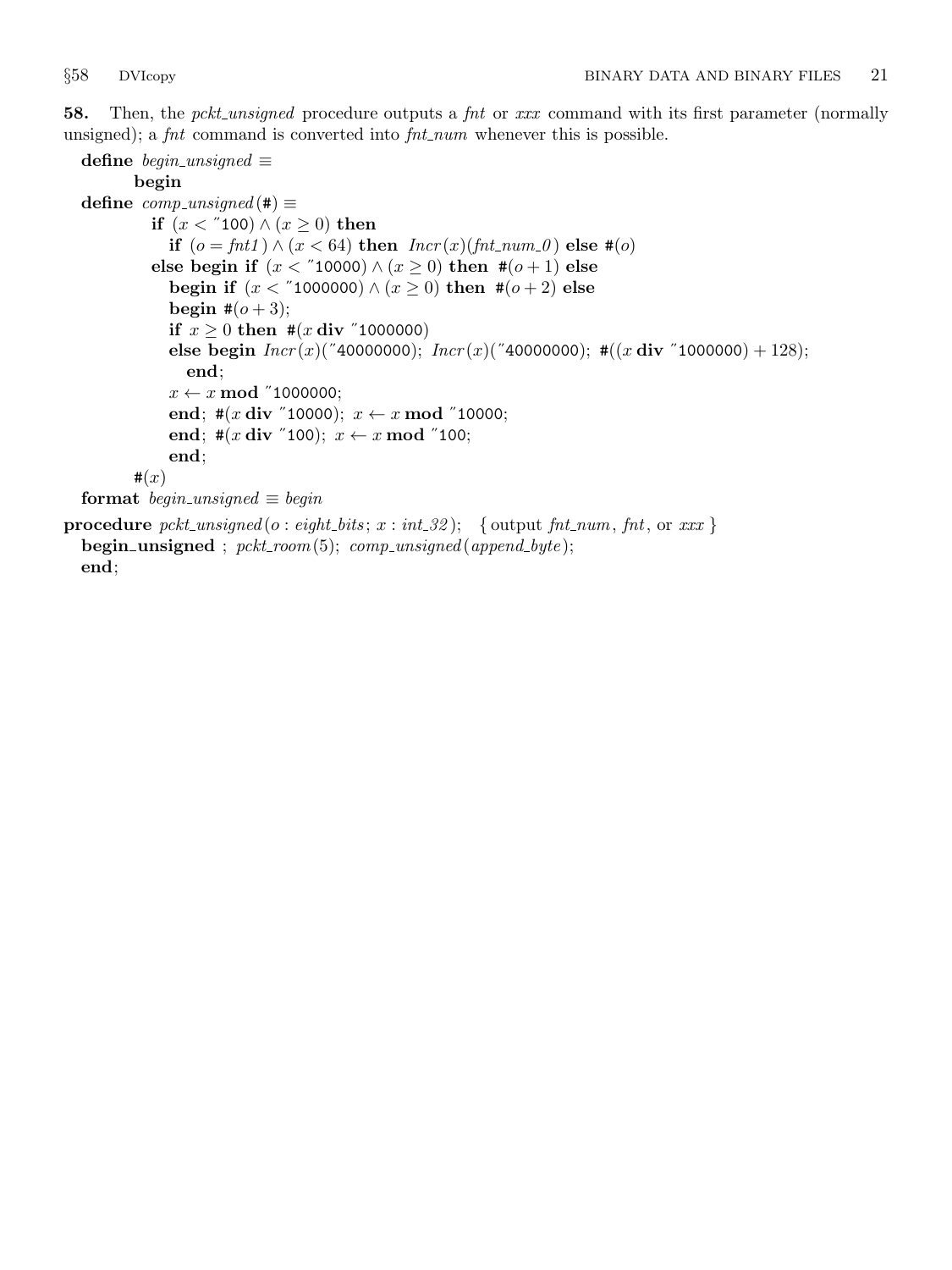<span id="page-21-0"></span>**59.** Finally, the *pckt\_signed* procedure outputs a movement (*right, w, x, down, y, or z*) command with its (signed) parameter.

```
define begin_signed \equivvar xx: int_0^2 31; {'absolute value' of x}
         begin
  define comp\_signed (#) \equivif x \geq 0 then xx \leftarrow x else xx \leftarrow -(x+1);if xx < "80 then
           begin #(o); if x < 0 then Incr(x)("100);
           end
         else begin if xx < "8000 then
              begin #(o + 1); if x < 0 then Incr(x)("10000);
              end
           else begin if xx < "800000 then
                begin #(o+2); if x < 0 then Incr(x)("1000000);
                end
              else begin \#(o+3);
                if x \ge 0 then #(x div "1000000)
                else begin x \leftarrow "7FFFFFFF – xx; #((x div "1000000) + 128); end;
                x \leftarrow x \mod "1000000;
                end;
              #(x div "10000); x \leftarrow x \mod "10000;
              end;
           #(x div "100); x \leftarrow x \mod "100;
           end;
         \#(x)format begin_signed \equiv begin
procedure pckt_signed (o : eight_bits; x : int_{32}); { output right, w, x, down, y, or z}
  begin_signed ; pckt_room(5); comp_signed(append_byte);
  end;
```
60. The *hex-packet* procedure prints the contents of a packet in hexadecimal form.

```
\langle Basic printing procedures 48 \rangle +≡
  debug procedure hex\_packet(p : pckt\_pointer); { prints a packet in hex }
  var j, k, l: byte_pointer; { indices into byte_mem }
     d: int_{\mathcal{S}} u;
  begin j \leftarrow pckt\_start[p] - 1; k \leftarrow pckt\_start[p + 1] - 1;print\_ln(\text{``\texttt{upacket}=\texttt{',} p : 1, \text{``\texttt{ustate}=\texttt{',} j + 1 : 1, \text{``\texttt{ulength}=\texttt{',} k - j : 1);}}for l \leftarrow j + 1 to k do
     begin d \leftarrow (bo(byte\_mem | l|)) div 16;
     if d < 10 then print(xchr[d + "0"]) else print(xchr[d - 10 + "A"]);d \leftarrow (bo(byte\_mem | l|)) \textbf{mod } 16;if d < 10 then print(xchr[d + "0"]) else print(xchr[d - 10 + "A"]);if (l = k) \vee ((l - j) \mod 16) = 0) then new line
     else if ((l - j) \mod 4) = 0 then print('_{\text{full}}')else print(\ulcorner \ldots \ulcorner);
     end;
  end;
  gubed
```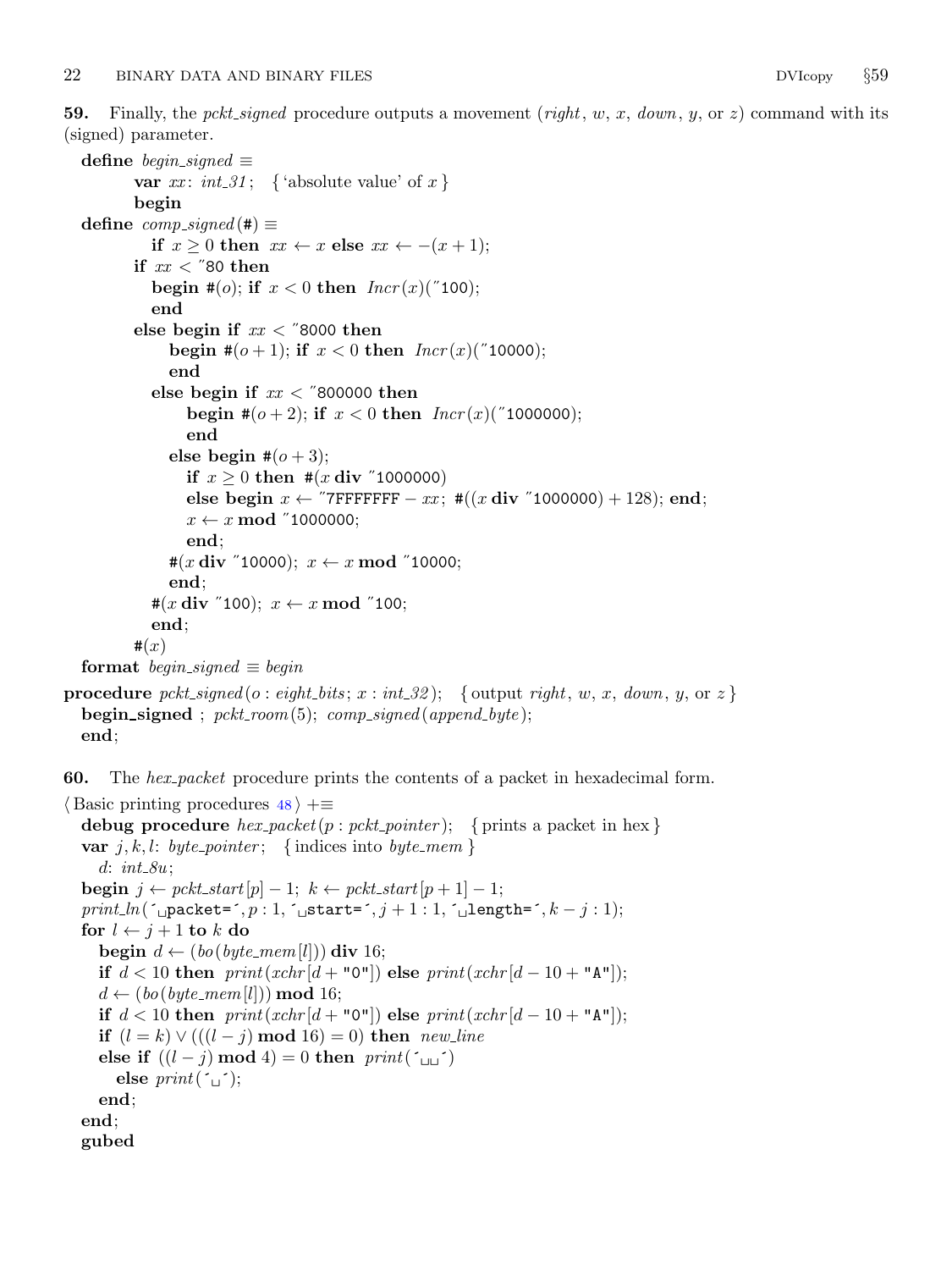<span id="page-22-0"></span>61. File names. The structure of file names is different for different systems; therefore this part of the program will, in most cases, require system dependent modifications. Here we assume that a file name consists of three parts: an area or directory specifying where the file can be found, a name proper and an extension; DVIcopy assumes that these three parts appear in order stated above but this need not be true in all cases.

The font names extracted from DVI and VF files consist of an area part and a name proper; these are stored as packets consisting of the length of the area part followed by the area and the name proper. When we print an external font name we simple print the area and the name contained in the 'file name packet' without delimiter between them. This may need to be modified for some systems.

 $\langle$  Basic printing procedures  $48$   $\rangle$  +≡ procedure  $print\_font(f : font_number);$ var p: pckt\_pointer; { the font name packet } k: byte\_pointer; { index into byte\_mem } m:  $int_0^2 31$ ; {font magnification} **begin**  $print(\ulcorner \lnot \lnot \ldots \rnot)$ ;  $p \leftarrow font_name(f);$ for  $k \leftarrow pckt\_start[p] + 1$  to  $pckt\_start[p+1] - 1$  do  $print(xchr[bo(byte\_mem[k])])$ ;  $m \leftarrow round((font\_scaled(f)/font\_design(f))*out\_mag);$ if  $m \neq 1000$  then  $print(\sim_{\Box} \texttt{scaled}_{\Box}, m : 1);$ end;

62. Before a font file can be opened for input we must build a string with its external name.

 $\langle$  Globals in the outer block [17](#page-7-0)  $\rangle$  +≡ cur name: packed array  $[1 \tcdot \tcdot \tcdot \tcdot \tcdot]$  of char; { external name, with no lower case letters } *l\_cur\_name: int\_15*; {this many characters are actually relevant in *cur\_name* }

63. For TFM and VF files we just append the appropriate extension to the file name packet; in addition a system dependent area part (usually different for TFM and VF files) is prepended if the file name packet contains no area part.

define append\_to\_name(#)  $\equiv$ if  $l_{\textit{curr_name}} <$  name\_length then begin  $\textit{incr}(l\_cur\_name); \textit{cur\_name}[l\_cur\_name] \leftarrow *,$ end else  $overflow(str_name_length, name_length)$ **define**  $make\_font_name\_end(\#) \equiv append_to_name(\#[l])$ ; make\_name define  $make\_font_name(\textbf{\#}) \equiv l\_curr_name \leftarrow 0;$ 

for  $l \leftarrow 1$  to # do make\_font\_name\_end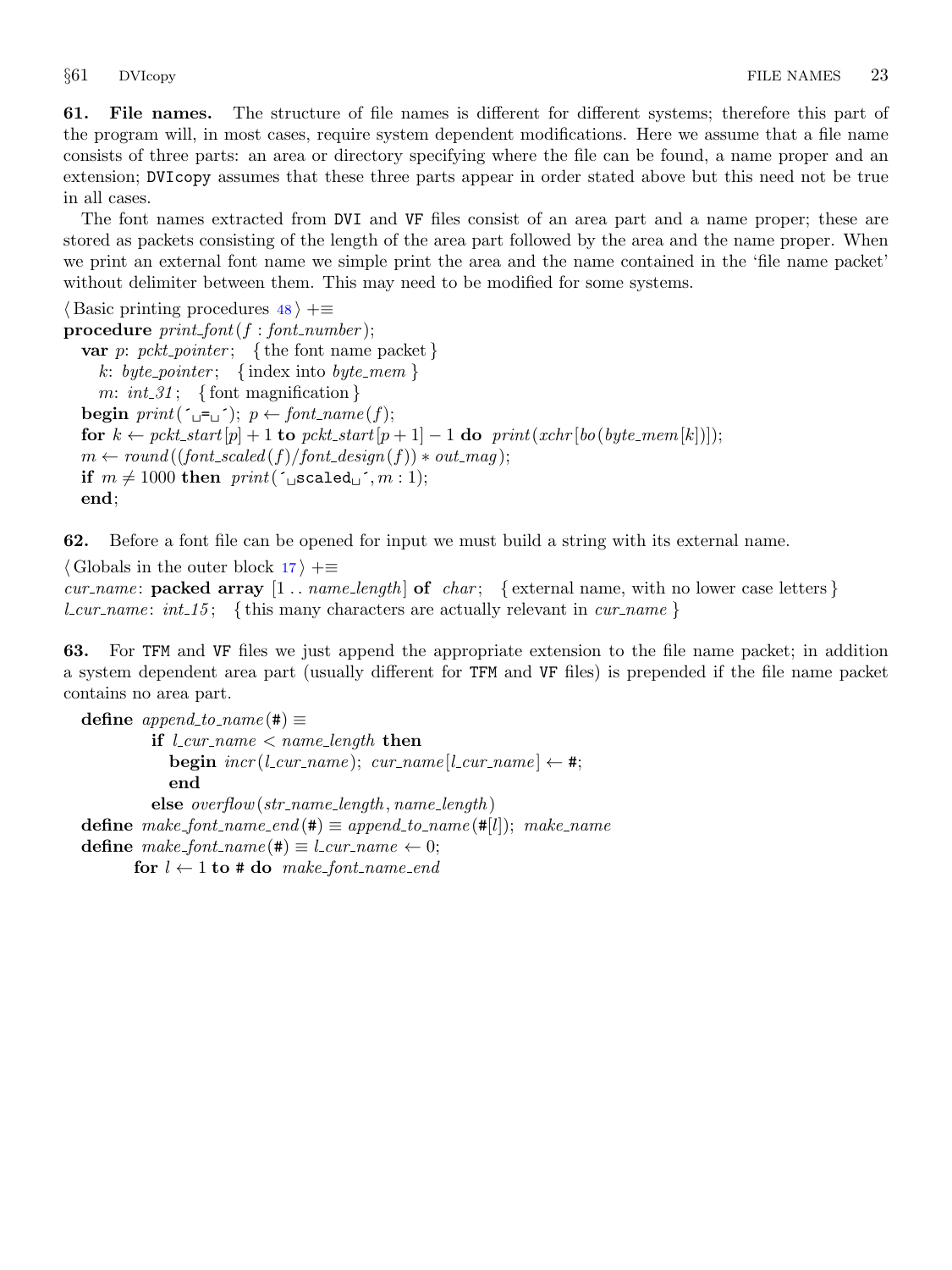<span id="page-23-0"></span>64. For files with character raster data (e.g., GF or PK files) the extension and/or area part will in most cases depend on the resolution of the output device (corrected for font magnification). If the special character res char occurs in the extension and/or default area, a character string representing the device resolution will be substituted.

```
define res\_char \equiv <sup>2</sup>? { character to be replaced by font resolution }
define res\_ASCII = "?" {xord[res\_char]}
define append\_res\_to\_name (#) \equivbegin c \leftarrow \#;device if c = res\_char then
             for ll \leftarrow n res_digits downto 1 do append_to_name(res_digits[ll])
          else
          ecived
          append\_to\_name(c);end
define make\_font\_res\_end(\#) \equiv append\_res\_to\_name(\#[l]); \ make\_namedefine make\_font\_res(\#) \equiv make\_res; l\_cur\_name \leftarrow 0;for l \leftarrow 1 to # do make_font_res_end
```

```
65. \langle17 \rangle +≡
  device f_{\text{res}}: int_{\mathcal{I}} f_{\text{out}} { font resolution }
res_digits: array [1..5] of char;n-res-digits: int-7; { number of significant characters in res-digits }
  ecived
```
66. The make res procedure creates a sequence of characters representing to the font resolution f res.

```
device procedure make_res;
var r: int_16u;begin n_res_digits \leftarrow 0; r \leftarrow f_res;
repeat \text{incr}(n\text{-}res\text{-}digits); \text{res\text{-}digits}[n\text{-}res\text{-}digits] \leftarrow xchr["0" + (r \mod 10); \text{ } r \leftarrow r \text{ div } 10;until r = 0;
end;
ecived
```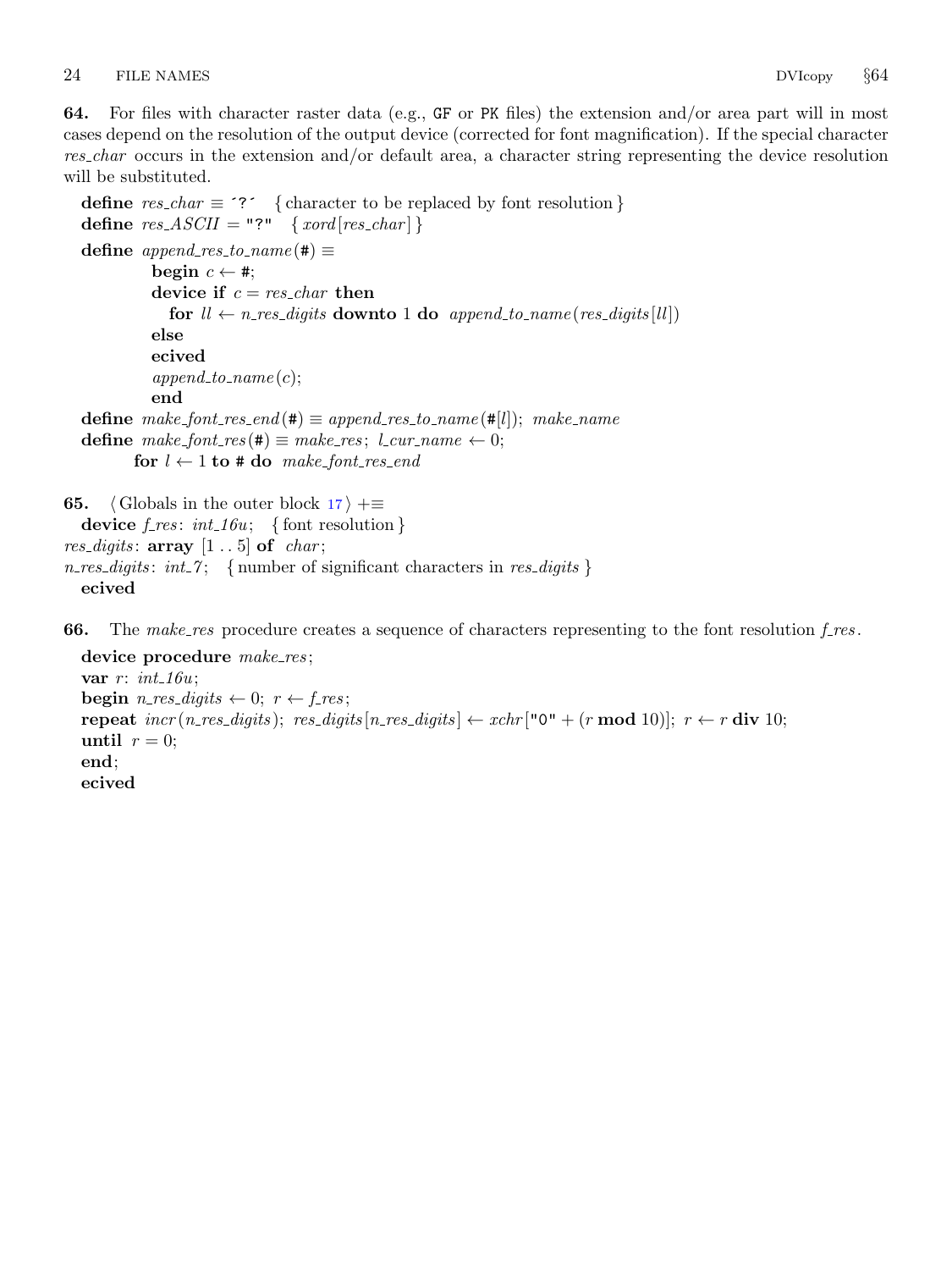67. The make name procedure used to build the external file name. The global variable  $l_{\text{c}}cur_{\text{n}}$ contains the length of a default area which has been copied to *cur\_name* before *make\_name* is called.

procedure  $make\_name(e:pekt\_pointer);$ var b: eight\_bits; { a byte extracted from  $byte\_mem$  } n: pckt\_pointer; { file name packet }  $cur\_loc, cur\_limit: byte\_pointer; \{ indices into byte\_mem \}$ device  $ll: int\_15; \{ loop index\}$ ecived c: *char*; { a character to be appended to  $cur_name$ } **begin**  $n \leftarrow$  font\_name(cur\_fnt); cur\_loc  $\leftarrow$  pckt\_start[n]; cur\_limit  $\leftarrow$  pckt\_start[n + 1]; pckt\_extract(b); { length of area part } if  $b > 0$  then  $l_{\text{cur\_name}} \leftarrow 0$ ; while  $cur\_loc < cur\_limit$  do begin  $pckt$ -extract(b); if  $(b \geq$  "a")  $\wedge (b \leq$  "z") then  $Decr(b)(("a" - "A"))$ ; {convert to upper case}  $append\_to\_name(xchr[b])$ ; end;  $cur\_loc \leftarrow pckt\_start[e]; \ cur\_limit \leftarrow pckt\_start[e + 1];$ while  $cur\_loc < curl$  limit do **begin**  $pckt\_extract(b);$  append\_res\_to\_name(xchr[b]); end; while  $l_{\text{cur\_name}} <$  name\_length do **begin**  $\textit{incr}(l.cur_name); \textit{curr_name}[l.cur_name] \leftarrow \text{`u};$ end; end;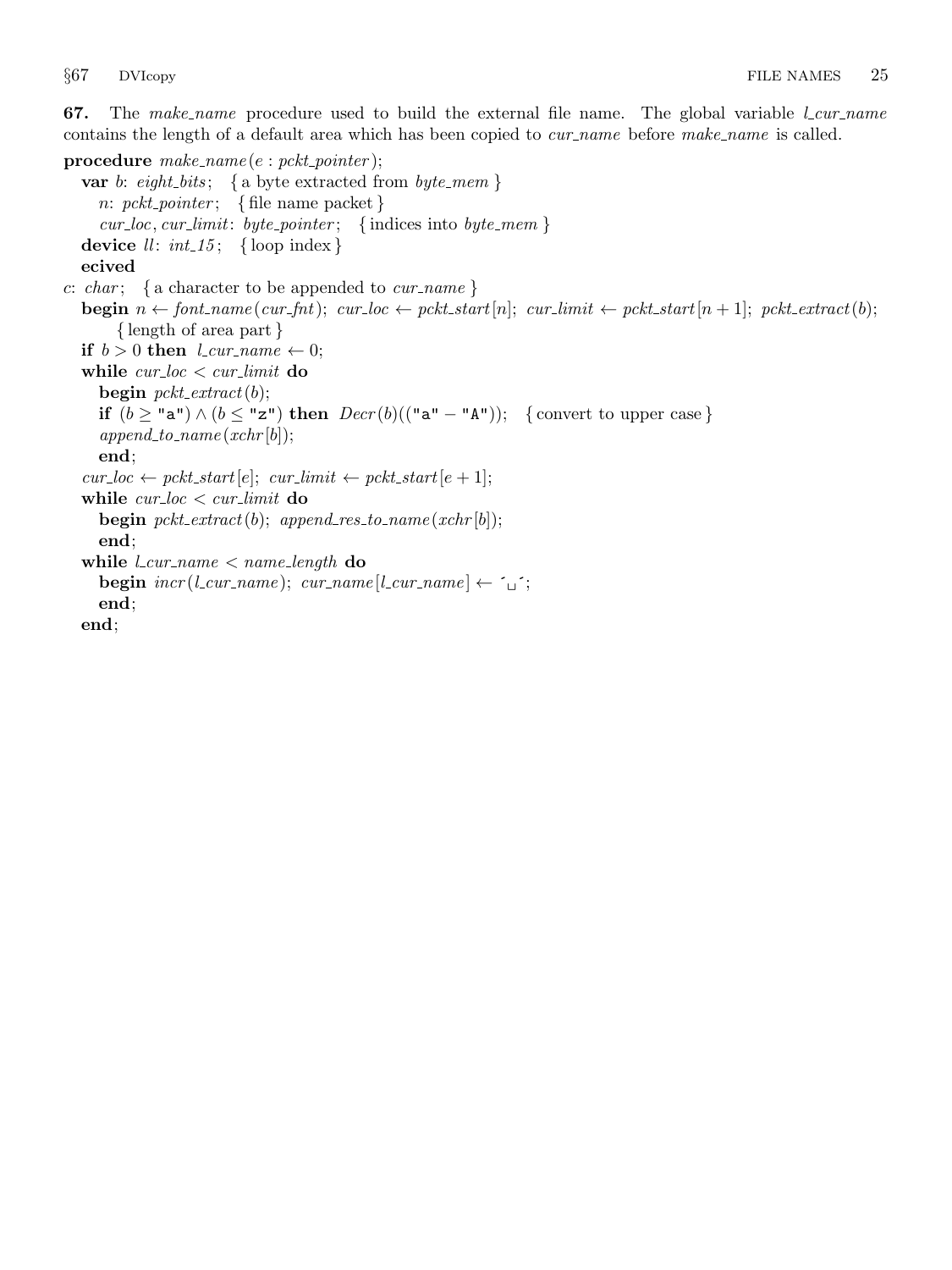<span id="page-25-0"></span>68. Font data. DVI file format does not include information about character widths, since that would tend to make the files a lot longer. But a program that reads a DVI file is supposed to know the widths of the characters that appear in *set char* commands. Therefore DVIcopy looks at the font metric (TFM) files for the fonts that are involved.

The character-width data appears also in other files (e.g., in VF files or in GF and PK files that specify bit patterns for digitized characters); thus, it is usually possible for DVI reading programs to get by with accessing only one file per font. For VF reading programs there is, however, a problem: (1) when reading the character packets from a VF file the TFM width for its local fonts should be known in order to analyze and optimize the packets (e.g., determine if a packet must indeed be enclosed with push and pop as implied by the VF format); and (2) in order to avoid infinite recursion such programs must not try to read a VF file for a font before a character from that font is actually used. Thus DVIcopy reads the TFM file whenever a new font is encountered and delays the decision whether this is a virtual font or not.

69. First of all we need to know for each font  $f$  such things as its external name, design and scaled size, and the approximate size of inter-word spaces. In addition we need to know the range  $bc \dots ec$  of valid characters for this font, and for each character  $c$  in  $f$  we need to know if this character exists and if so what is the width of c. Depending on the font type of f we may want to know a few other things about character  $c$ in  $f$  such as the character packet from a VF file or the raster data from a PK file.

In DVIcopy we want to be able to handle the full range  $-2^{31} \leq c < 2^{31}$  of character codes; each character code is decomposed into a character residue  $0 \leq res < 256$  and character extension  $-2^{23} \leq ext < 2^{23}$  such that  $c = 256 * ext + res$ . At present VFtoVP, VPtoVF, and the standard version of T<sub>E</sub>X use only characters in the range  $0 \leq c < 256$  (i.e.,  $ext = 0$ ), there are, however, extensions of TFX which use characters with  $ext \neq 0$ . In any case characters with  $ext \neq 0$  will be used rather infrequently and we want to handle this possibility without too much overhead.

Some of the data for each character  $c$  depend only on its residue: first of all its width and escapement; others, such as VF packets or raster data will also depend on its extension. The later will be stored as packets in byte<sub>mem</sub>, and the packets for characters with the same residue but different extension will be chained.

Thus we have to maintain several variables for each character residue  $bc \leq res \leq ec$  from each font f; we store each type of variable in a large array such that the array index  $font\_chars(f) + res$  points to the value for characters with residue res from font f.

70. Quite often a particular width value is shared by several characters in a font or even by characters from different fonts; the later will probably occur in particular for virtual fonts and the local fonts used by them. Thus the array *widths* is used to store all different TFM width values of all legal characters in all fonts; a variable of type *width-pointer* is an index into *widths* or is zero if a characters does not exist.

In order to locate a given width value we use again a hash table with simple chaining; this time the heads of the individual lists appear in the w hash array and the lists proceed through w link pointers.

 $\langle$  Types in the outer block  $\langle$  [7](#page-4-0)  $\rangle$  + $\equiv$ width pointer  $= 0$ . max widths; { an index into widths }

71.  $\langle$  Globals in the outer block [17](#page-7-0)  $\rangle$  +≡ widths:  $\textbf{array}$  [width\_pointer] of int\_32; {the different width values} w link:  $\textbf{array}$  [width pointer] of width pointer; { hash table } w\_hash:  $array$  [hash\_code] of width\_pointer; n widths: width pointer; { first unoccupied position in widths }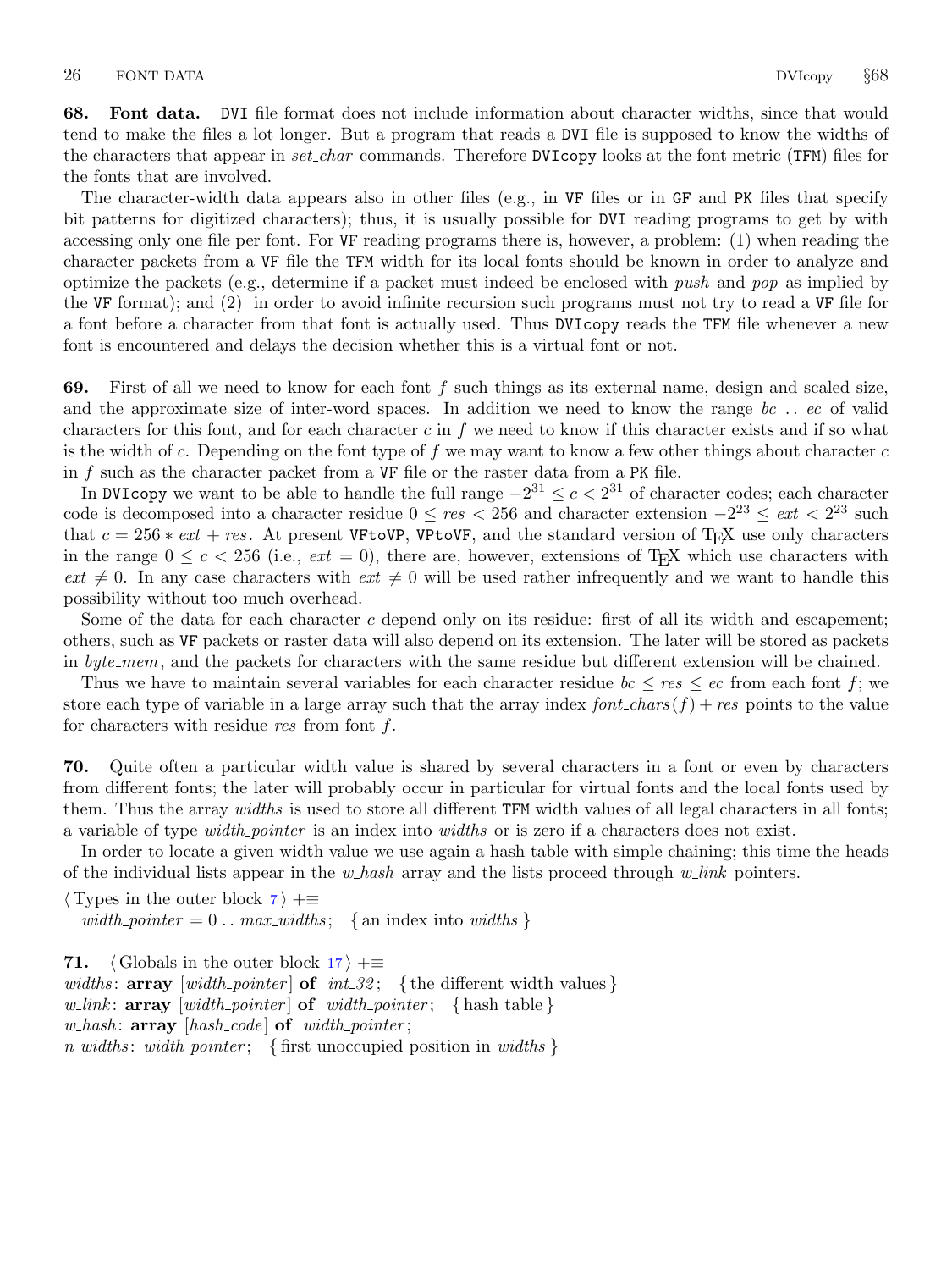<span id="page-26-0"></span>72. Initially the widths array and all the hash lists are empty, except for one entry: the width value zero; in addition we set  $widths[0] \leftarrow 0$ .

define *invalid\_width* =  $0 \{$  width pointer for invalid characters  $\}$ define zero-width  $= 1$  { a width pointer to the value zero }

 $\langle$  Set initial values  $18$   $\rangle$  +≡  $w\text{-}hash[0] \leftarrow 1; w\text{-}link[1] \leftarrow 0; widths[0] \leftarrow 0; widths[1] \leftarrow 0; n\text{-}widths \leftarrow 2;$ for  $h \leftarrow 1$  to hash\_size  $-1$  do w\_hash  $[h] \leftarrow 0$ ;

**73.** The make width function returns an index into widths and, if necessary, adds a new width value; thus two characters will have the same *width-pointer* if and only if their widths agree.

function  $make\_width(w : int\_32): width\_pointer;$ label found; var  $h: hash\_code; \{ hashcode\}$ p: width-pointer; { where the identifier is being sought} x:  $int_1 6$ ; {intermediate value} **begin** widths  $[n\_widths] \leftarrow w$ ; (Compute the width hash code h 74); (Compute the width location p, **goto** found unless the value is new  $\overline{75}$ ); if  $n_widths = max_widths$  then  $overflow(str_widths, max_widths)$ ;  $\textit{incr}(n\_widths);$ found: make\_width  $\leftarrow p$ ;

end;

74. A simple hash code is used: If the width value consists of the four bytes  $b_0b_1b_2b_3$ , its hash value will be

 $(8 * b_0 + 4 * b_1 + 2 * b_2 + b_3) \text{ mod } hash\_size.$ 

 $\langle$  Compute the width hash code  $h$  74 $\rangle \equiv$ 

if  $w \geq 0$  then  $x \leftarrow w$  div "1000000

else begin  $w \leftarrow w +$  "40000000;  $w \leftarrow w +$  "40000000;  $x \leftarrow (w \text{ div }$  "1000000) + "80;

$$
\hspace{1em}\textbf{end};\\
$$

 $w \leftarrow w \mod$  "1000000;  $x \leftarrow x + x + (w \dim$  "10000);  $w \leftarrow w \mod$  "10000;  $x \leftarrow x + x + (w \dim$  "100);  $h \leftarrow (x + x + (w \mod "100)) \mod hash\_size$ 

This code is used in section 73.

**75.** If the width is new, it has been placed into position  $p = n$ -widths, otherwise p will point to its existing location.

 $\langle$  Compute the width location p, **goto** found unless the value is new  $75$   $\equiv$  $p \leftarrow w\_hash[h];$ while  $p \neq 0$  do begin if widths  $[p] = \text{widths}[n \text{-} \text{widths}]$  then goto found;  $p \leftarrow w\_{link}[p];$ end;  $p \leftarrow n\_width$ ; {the current width is new }  $w\_{link}[p] \leftarrow w\_{hash}[h]; \ w\_{hash}[h] \leftarrow p \{ \text{insert } p \text{ at beginning of hash list } \}$ 

This code is used in section 73.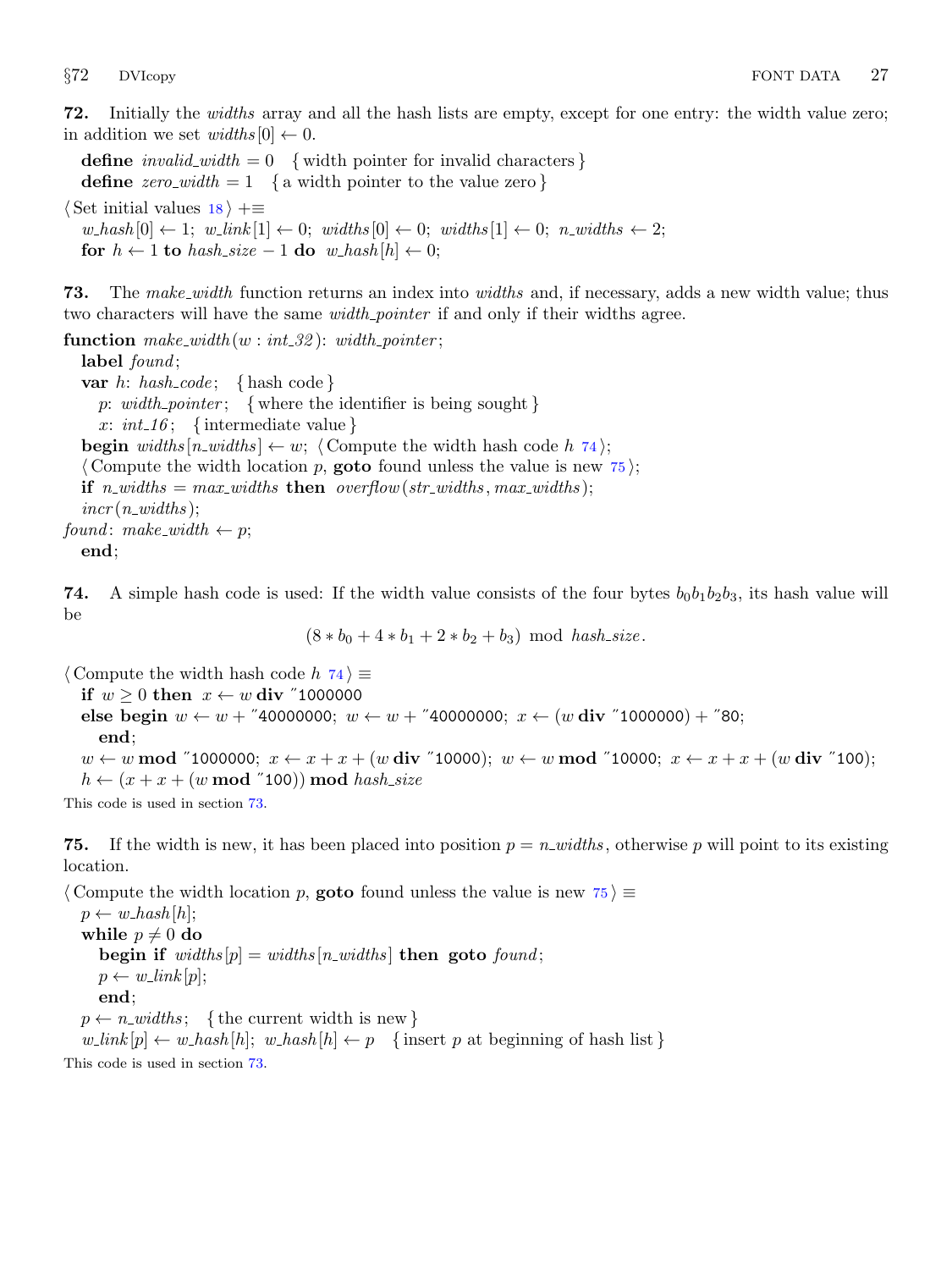<span id="page-27-0"></span>**76.** The *char widths* array is used to store the *width pointers* for all different characters among all fonts. The *char packets* array is used to store the *pckt pointers* for all different characters among all fonts; they can point to character packets from VF files or, e.g., raster packets from PK files.

 $\langle$  Types in the outer block [7](#page-4-0)  $\rangle$  +≡  $char\_offset = -255...max\_chars;$  { char\_pointer offset for a font } *char-pointer* = 0.. max-chars; {index into *char-widths* or similar arrays}

77.  $\langle$  Globals in the outer block [17](#page-7-0)  $\rangle$  +≡ *char\_widths:*  $array [char\_pointer] of width\_pointer; \{ width points \}$ *char\_packets:*  $array [char\_pointer] of *pekt\_pointer*; { packet pointers}$ n\_chars: char\_pointer; { first unused position in char\_widths }

**79.** The current number of known fonts is  $nf$ ; each known font has an internal number f, where  $0 \le f \le nf$ . For the moment we need for each known font:  $font\_check$ ,  $font\_scale$ ,  $font\_scale$ ,  $font\_design$ ,  $font\_name$ ,  $font\_bc$ , font ec, font chars, and font type. Here font scaled and font design are measured in DVI units and font chars is of type char offset: the width pointer for character c of the font is stored in char widths  $[char_{\textit{off}}$set + c]$ (for  $font\_bc \leq c \leq font\_ec$ ). Later on we will need additional information depending on the font type: VF or real (GF, PK, or PXL).

 $\langle$  Types in the outer block [7](#page-4-0)  $\rangle$  +≡  $f_{\text{y}} = \text{defined}_{\text{z}} = \text{f} \cdot \text{f} \cdot \text{f} \cdot \text{f} \cdot \text{f} \cdot \text{f} \cdot \text{f} \cdot \text{f} \cdot \text{f} \cdot \text{f} \cdot \text{f} \cdot \text{f} \cdot \text{f} \cdot \text{f} \cdot \text{f} \cdot \text{f} \cdot \text{f} \cdot \text{f} \cdot \text{f} \cdot \text{f} \cdot \text{f} \cdot \text{f} \cdot \text{f} \cdot \text{f} \cdot \text{f} \cdot \text{f} \cdot \text{f} \cdot \text{f} \cdot \text{f}$  $font_number = 0 \dots max_fonts;$ 

80.  $\langle$  Globals in the outer block [17](#page-7-0)  $\rangle$  +≡  $nf: font_number;$ 

<sup>78.</sup>  $\langle$  Set initial values [18](#page-8-0)  $\rangle$  +≡  $n_{\text{z}}$ chars  $\leftarrow 0$ ;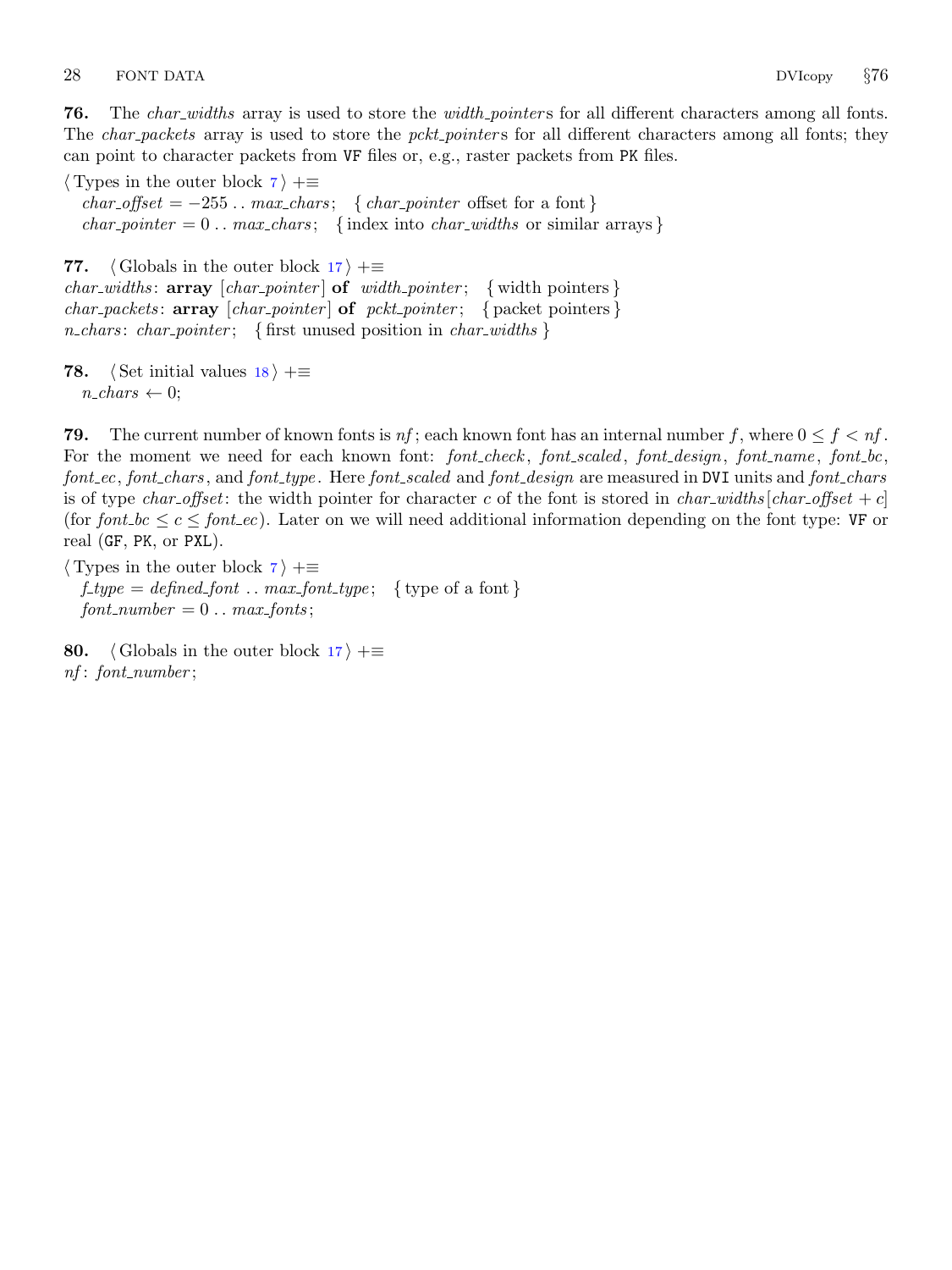<span id="page-28-0"></span>81. These data are stored in several arrays and we use WEB macros to access the various fields. Thus it would be simple to store the data in an array of record structures and adapt the WEB macros accordingly.

We will say, e.g.,  $font_name(f)$  for the name field of font f, and  $font_width(f)(c)$  for the width pointer of character c in font f and font packet(f)(c) for its character packet (this character exists provided  $font\_bc(f) \leq c \leq font\_ec(f)$  and  $font\_width(f)(c) \neq invalid\_width$ . The actual width of character c in font f is stored in widths  $[font\_width(f)(c)].$ 

define  $font\_check(\#) \equiv \text{fnt\_check}[\#] \{ checksum\}$ define  $font\_scaled (\#) \equiv \text{fnt\_scaled} [\#]$  {scaled or 'at' size } define  $font\_design(\#) \equiv \text{fnt\_design}[\#]$  { design size } **define**  $font_name(\textbf{\#}) \equiv fnt_name[\textbf{\#}]$  { area plus name packet } define  $font\_bc(\#) \equiv \text{fnt}\_bc[\#]$  { first character } define  $font\_ec(\#) \equiv \text{fnt\_ec}[\#]$  { last character } define  $font\_chars(\#) \equiv fnt\_chars[\#]$  { character info offset } define  $font\_type(\#) \equiv \text{fnt\_type}[\#]$  { type of this font } **define**  $font\_font(\#) \equiv int\_font[\#] \{ use depends on font\_type \}$ define  $font\_width\_end(\#) \equiv #$ define  $font\_width$ (#)  $\equiv char\_width$  [ font\_chars(#) + font\_width\_end define  $font\_packet(\#) \equiv char\_packets$  [font\_chars(#) + font\_width\_end  $\langle$  Globals in the outer block [17](#page-7-0)  $\rangle$  +≡  $fnt\_check:$  array  $[font_number]$  of  $int_2 32;$  {checksum} fnt\_scaled:  $array$  [font\_number] of  $int\_31$ ; {scaled size} fnt\_design:  $array$  [font\_number] of int\_31; { design size} device  $\langle$  Declare device dependent font data arrays [195](#page-65-0)  $\rangle$  ecived  $fnt_name: array [font_number]$  of pckt<sub>-pointer</sub>; { pointer to area plus name packet }  $fnt\_bc$ : array  $[font_number]$  of eight\_bits; { first character } fnt ec:  $array [font_number] of eight-bits;$  { last character }  $fnt{\text -}chars$ : array  $[font{\text -}number]$  of  $char{\text -}offset$ ; {character info offset}  $fnt_type:$  array  $[font_number]$  of  $f_type$ ; { type of font }  $fnt_{\text{font}}: \text{array} [font_{\text{number}}] \text{ of } font_{\text{number}}; \{ \text{use depends on } font_{\text{type}} \}$ 

82. define *invalid\_font*  $\equiv$  max\_fonts { used when there is no valid font }

 $\langle$  Set initial values [18](#page-8-0)  $\rangle$  +≡

device  $\langle$  Initialize device dependent font data [196](#page-65-0) $\rangle$  ecived  $nf \leftarrow 0;$ 

83. A VF, or GF, or PK file may contain information for several characters with the same residue but with different extension; all except the first of the corresponding packets in  $byte\_mem$  will contain a pointer to the previous one and  $font\_packet(f)(res)$  identifies the last such packet.

A character packet in *byte\_mem* starts with a flag byte

 $flag = "40 * ext_flag + "20 * chain_flag + type_flag$ 

with  $0 \leq ext_{\text{diag}} \leq 3, 0 \leq \text{chain}_{\text{diag}} \leq 1, 0 \leq \text{type}_{\text{diag}} \leq \text{TF},$  followed by  $ext_{\text{diag}}$  bytes with the character extension for this packet and, if *chain flag*  $= 1$ , by a two byte packet pointer to the previous packet for the same font and character residue. The actual character packet follows after these header bytes and the interpretation of the *type\_flag* depends on whether this is a VF packet or a packet for raster data.

The empty packet is interpreted as a special case of a packet with  $flag = 0$ .

define  $ext_{flag} = "40$ define  $chain\_flag = "20$  $\langle$  Types in the outer block [7](#page-4-0)  $\rangle$  +≡ type\_flag = 0.. chain\_flag – 1; { the range of values for the type\_flag }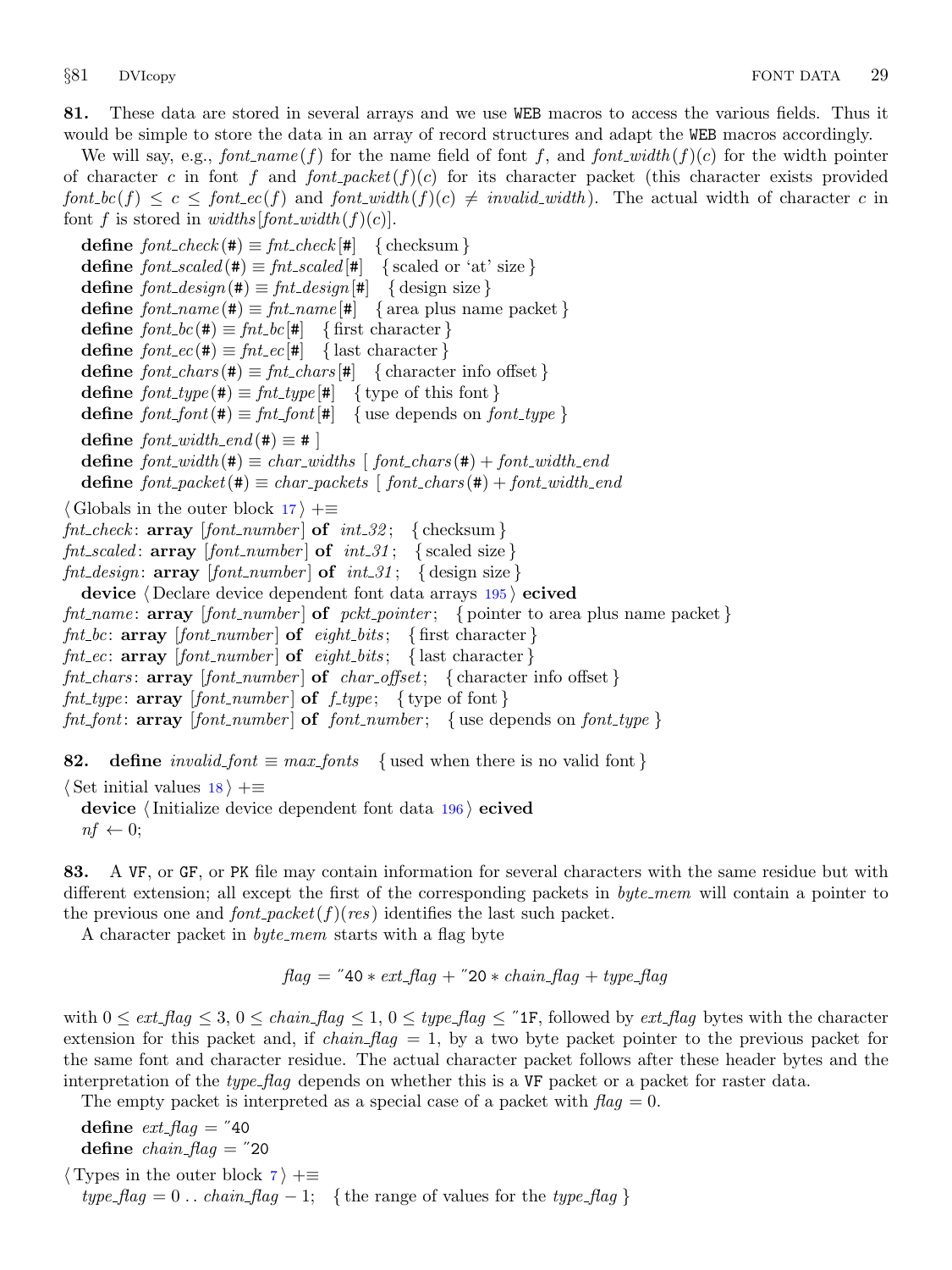<span id="page-29-0"></span>84. The global variable *cur-fnt* is the internal font number of the currently selected font, or equals invalid font if no font has been selected; cur res and cur ext are the residue and extension part of the current character code. The type of a character packet located by the *find packet* function defined below is cur type. While building a character packet for a character, pckt ext and pckt res are the extension and residue of this character; *pckt\_dup* indicates whether a packet for this extension exists already.

 $\langle$  Globals in the outer block [17](#page-7-0)  $\rangle$  +≡  $cur\_fnt: font\_number; \{ the currently selected font \}$ cur ext:  $int_0^2$ ; {the current character extension }  $cur\_res: int\_8u;$  { the current character residue } cur type: type flag; { type of the current character packet } pckt\_ext:  $int_2 24$ ; { character extension for the current character packet } pckt\_res:  $int_{\mathcal{S}} u$ ; { character residue for the current character packet } pckt\_dup: boolean; { is there a previous packet for the same extension? } pckt\_prev: pckt\_pointer; { a previous packet for the same extension } pckt\_m\_msg, pckt\_s\_msg, pckt\_d\_msg: int\_7; { counts for various character packet error messages }

85. (Set initial values  $18$ ) +≡  $cur\_fnt \leftarrow invalid\_font; pckt\_msg \leftarrow 0; pckt\_msg \leftarrow 0; pckt\_msg \leftarrow 0;$ 

86. The find packet functions is used to locate the character packet for the character with residue cur res and extension *cur\_ext* from font *cur\_fnt* and returns *false* if no packet exists for any extension; otherwise the result is true and the global variables cur *packet*, cur type, cur loc, and cur limit are initialized. In case none of the character packets has the correct extension, the last one in the chain (the one defined first) is used instead and *cur\_ext* is changed accordingly.

```
function find\_packet: boolean;label found, exit;
  var p, q: pckt_pointer; { current and next packet }
     f: eight_bits; { a flag byte }
     e: int_2 24; { extension for a packet }
  begin q \leftarrow font\_packet(cur\_fnt)(cur\_res);if q = invalid\_packet then
     begin if pckt_m_msg < 10 then { stop telling after first 10 times }
       begin
             print\_ln('--missing\_character\_packet\_for\_character\_j', cur\_res : 1, `_Jfont'_j', cur\_fnt : 1);incr (pckt_m_m sq); mark_error;if pckt_m_msg = 10 then print\_ln('---further_\text{m}essages_\text{u}suppressed. `);
       end;
     find\_packet \leftarrow false; return;
     end;
  \langle Locate a character packet and goto found87\rangle;
  if pckt\_s\_msg < 10 then { stop telling after first 10 times}
     begin\_length(^---substituted\text{L}character\text{L}packet\text{L}with\text{L}extension\text{L}^{\prime}, e : 1, ´\text{L}instead\text{L}of\text{L}^{\prime},
          cur\_ext: 1, \lnot for \lnot character \lnot, curres: 1, \lnot for \lnot int \lnot, cur\_fnt: 1); incr(pckt_s_msg); mark_error;
     if pckt-s msg = 10 then print ln( ---further messages suppressed. ´);
     end;
  cur\_ext \leftarrow e;
found: cur_pckt \leftarrow p; cur_type \leftarrow f; find_packet \leftarrow true;
exit: end;
```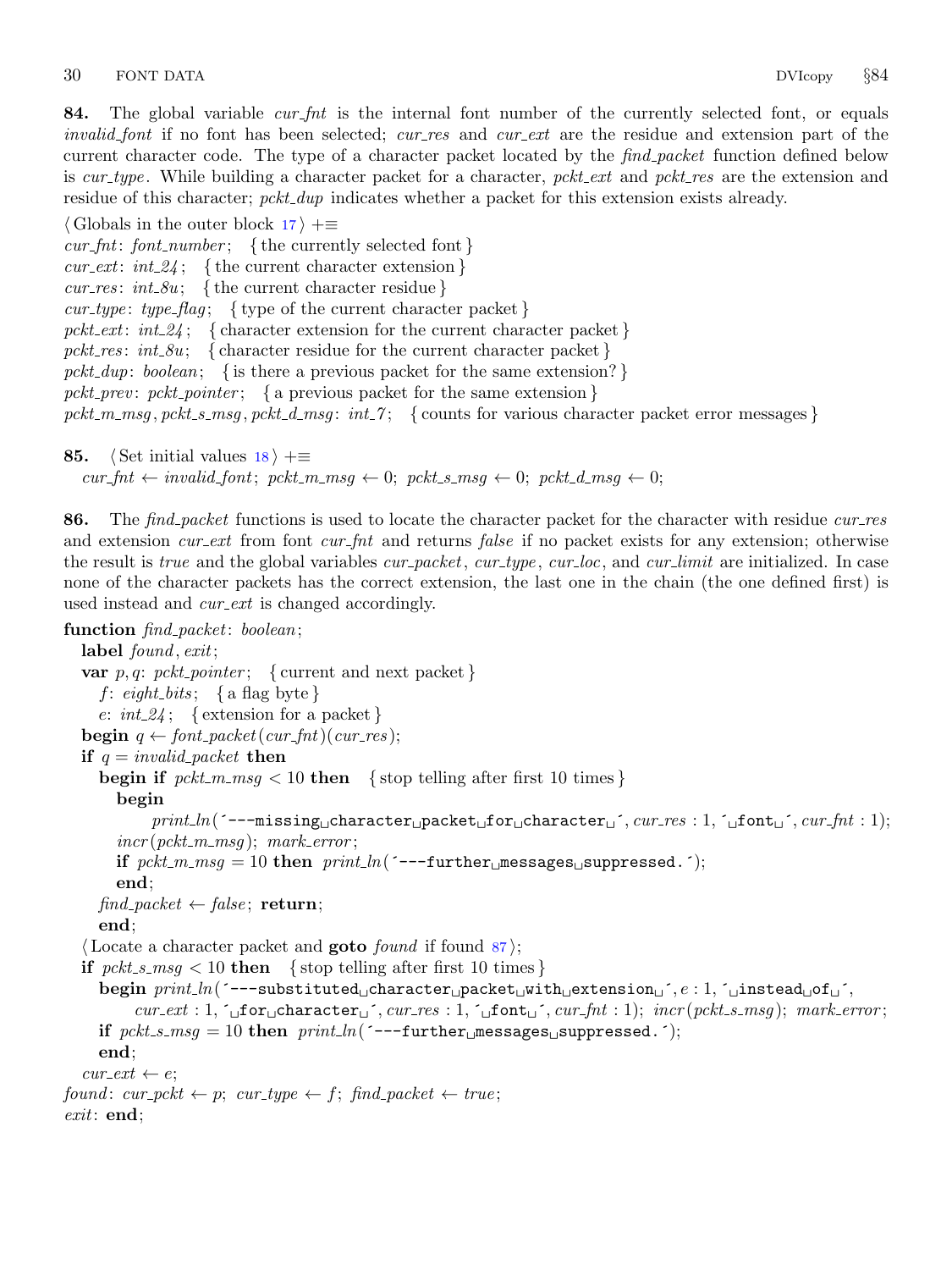```
87. (Locate a character packet and goto found if found 87 \equivrepeat p \leftarrow q; q \leftarrow invalid\_packet; cur_loc \leftarrow pckt\_start[p]; cur_limit \leftarrow pckt\_start[p + 1];
     if p = \text{empty\_packet} then
        begin e \leftarrow 0; f \leftarrow 0;
        end
     else begin pckt\_extract(f);case (f div ext_flag) of
        0: e \leftarrow 0;
        1: e \leftarrow pckt\_ubyte;2: e \leftarrow pckt\_upair;othercases e \leftarrow pckt\_strio; \{ f \text{ div } ext\_flag = 3 \}endcases;
        if (f \mod ext_{\text{diag}}) \ge \text{chain}_{\text{diag}} then q \leftarrow \text{pckt}_{\text{diag}};
        f \leftarrow f \mod chain\_flag;end;
     if e = \text{cur}\_ext{ethen} goto found;
  until q = invalid\_packet
```
This code is used in sections [86](#page-29-0) and 88.

88. The *start-packet* procedure is used to create the header bytes of a character packet for the character with residue cur res and extension cur ext from font cur  $fnt$ ; if a previous such packet exists, we try to build an exact duplicate, i.e., use the chain field of that previous packet.

```
procedure start\_packet(t : type\_flag);label found, not_found;
  var p, q: pckt_pointer; { current and next packet }
     f: int_{\mathcal{S}} u; { a flag byte}
     e: int_0^2; { extension for a packet }
     cur loc: byte pointer; { current location in a packet}
     cur_limit: byte\_pointer; \{ start of next packet \}begin q \leftarrow font\_packet(cur\_fnt)(cur\_res);if q \neq invalid\_packet then (Locate a character packet and goto found if found 87);
  q \leftarrow font\_packet(cur\_fnt)(cur\_res); pckt\_dup \leftarrow false; \textbf{goto} not\_found;found: pckt_dup \leftarrow true; pckt_prev \leftarrow p;not\_found: pckt\_ext \leftarrow cur\_ext; pckt\_res \leftarrow cur\_res; pckt\_room(6);debug if byte\_ptr \neq pckt\_start[pckt\_ptr] then confusion(str_packets);
  gubed
  if q = invalid\_packet then f \leftarrow t else f \leftarrow t + chain\_flag;
  e \leftarrow cur\_ext;if e < 0 then Incr(e)("1000000);
  if e = 0 then append byte (f) else
  begin if e < "100 then append byte (f + ext_{\textit{diag}}) else
  begin if e < "10000 then append byte (f + ext_{\text{diag}} + ext_{\text{diag}}) else
  begin append byte (f + ext flag + ext flag + ext flag); append byte (e div "10000); e \leftarrow e mod "10000;
  end; append_byte(e div "100); e \leftarrow e \mod "100;
  end; append\_byte(e);end;
  if q \neq invalid\_packet then
     begin append byte (q \div 100); append byte (q \mod 7100);
     end;
  end;
```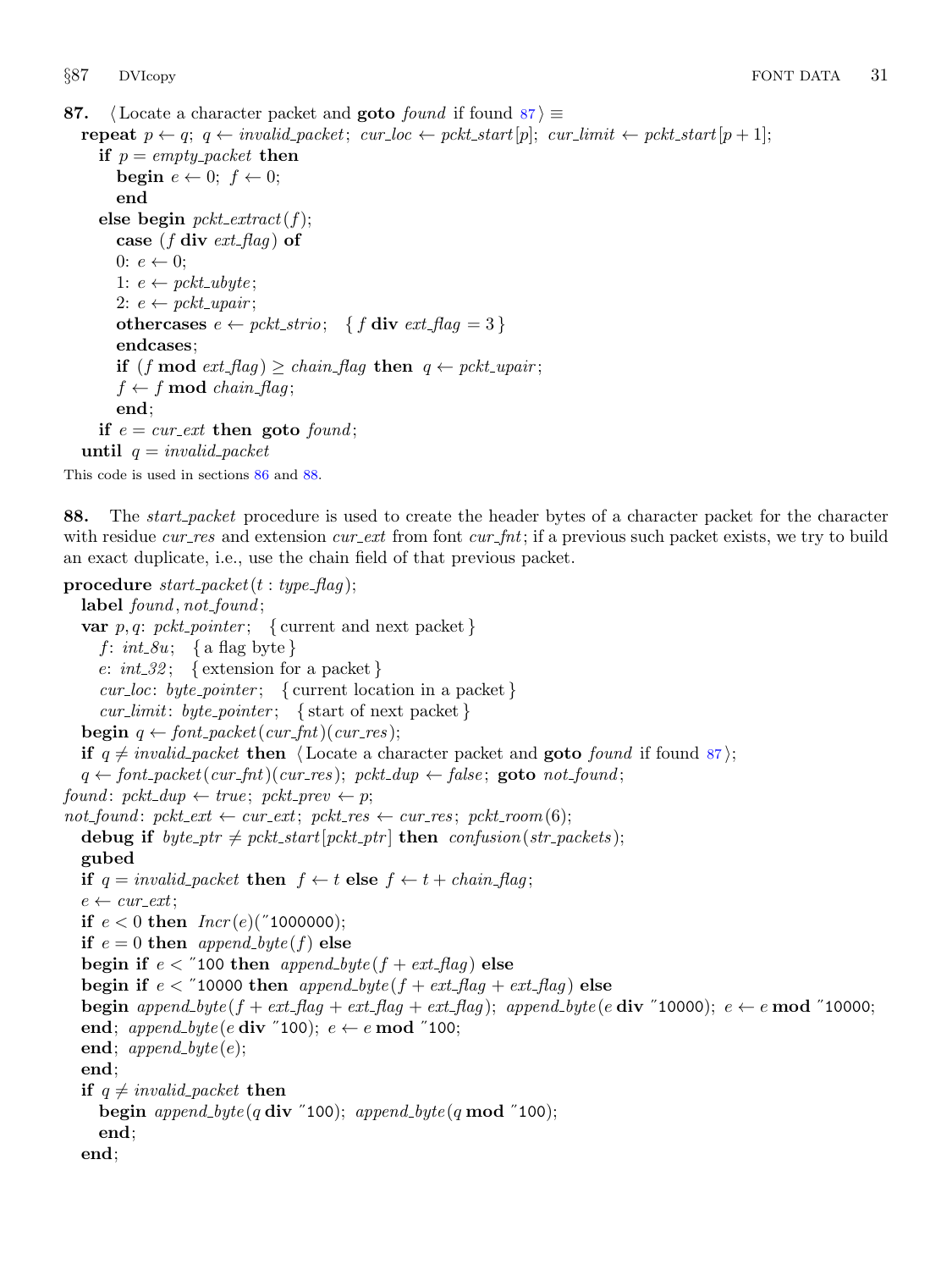89. The *build packet* procedure is used to finish a character packet. If a previous packet for the same character extension exists, the new one is discarded; if the two packets are identical, as it occasionally occurs for raster files, this is done without an error message.

## procedure build\_packet;

```
var k, l: byte_pointer; { indices into byte_mem }
begin if pckt_dup then
   begin k \leftarrow pckt\_start[pckt\_prev + 1]; l \leftarrow pckt\_start[pckt\_ptr];if (byte\_ptr - l) ≠ (k - pckt\_start[pckt\_prev]) then pckt\_dup \leftarrow false;while pckt_dup \wedge (byte_ptr > l) do
     begin \text{flush\_byte}; \text{decr}(k);
     if byte_mem[byte_ptr] \neq byte_mem[k] then pckt_dup \leftarrow false;
     end;
   if (\neg pckt_dup) \wedge (pckt_d_msg < 10) then {stop telling after first 10 times}
     begin print('---duplicate \text{\textsf{upacket}} \text{for} \text{other} \text{at} for f character f, pckt res : 1);
     if pckt\_ext \neq 0 then print(\text{'}.\text{'}., pckt\_ext : 1);print\_ln(\text{`}_\sqcup \text{font}_\sqcup \text{`}, \text{cur\_fnt : 1}); \text{ incr}(\text{pckt\_d\_msg}); \text{ mark\_error};if pckt_d_msg = 10 then print_l('---further_lmessages_lsuppressed.');end;
   byte\_ptr \leftarrow l;end
else font\_packet(cur\_fnt)(pckt\_res) \leftarrow make\_packet;end;
```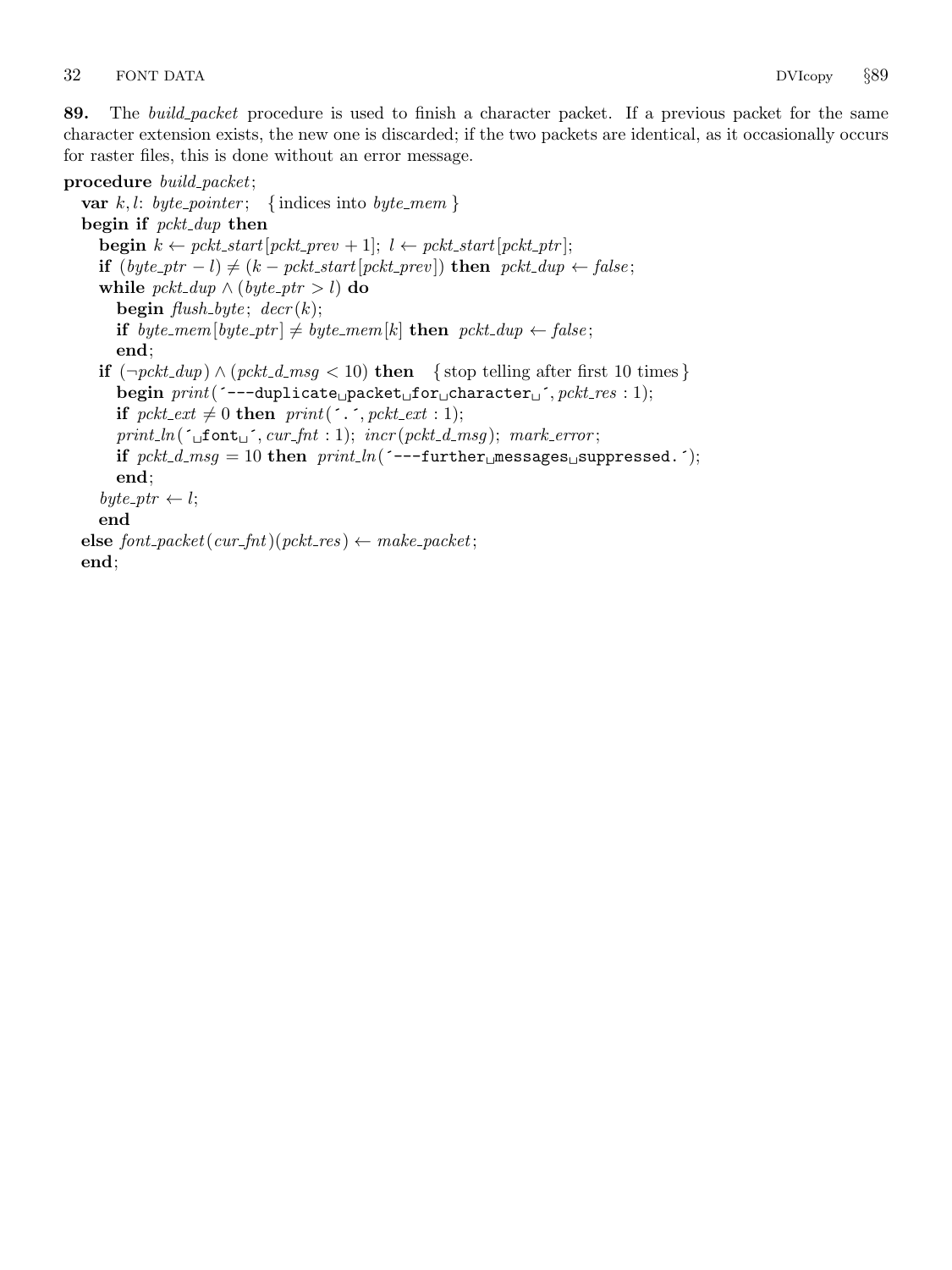<span id="page-32-0"></span>90. Defining fonts. A detailed description of the TFM file format can be found in the documentation of T<sub>EX</sub>, METAFONT, or TFtoPL. In order to read TFM files the program uses the binary file variable  $tfm$ -file.

 $\langle$  Globals in the outer block [17](#page-7-0)  $\rangle$  +≡  $tfm_{\mathcal{I}} file: byte_{\mathcal{I}} file; \{a \text{ TFM file}\}$  $tfm\_ext: pckt\_pointer; \{ extension for TFM files\}$ 

91.  $\langle$  Initialize predefined strings [45](#page-15-0)  $\rangle$  +≡  $id_4(\mathbf{``}.") (\mathbf{``T")} (\mathbf{``F")} (\mathbf{``M")} (tfm\_ext);$  { file name extension for TFM files }

92. If no font directory has been specified, DVIcopy is supposed to use the default TFM directory, which is a system-dependent place where the TFM files for standard fonts are kept. The string variable TFM default area contains the name of this area.

define  $TFM_{default\_area_name \equiv \text{Textfonts}:$  { change this to the correct name } define  $TFM_{default\_area\_name\_length} = 9$  {change this to the correct length}

 $\langle$  Globals in the outer block [17](#page-7-0)  $\rangle$  +≡  $TFM$  default area: packed array  $[1 \tTFM$  default area name length of char;

**93.**  $\langle$  Set initial values [18](#page-8-0)  $\rangle$  +≡  $TFM_{\mathcal{A}}$  default\_area  $\leftarrow TFM_{\mathcal{A}}$  default\_area\_name;

**94.** If a TFM file is badly malformed, we say bad-font; for a TFM file the bad-tfm procedure is used to give an error message which refers the user to TFtoPL and PLtoTF, and terminates DVIcopy.

```
\langle23 \rangle +≡
procedure bad\_tfm;
  \mathbf{begin}(Tf) print('Bad_UTFM_Ufile'); printfont(cur_fht); print_l('!');abort('Use <code>TFtoPL/PLtoTF_tto</code>{}diagnose <code>~and</code>{}correct <code>{}the</code>{}pproblem');end;
procedure bad_font;
  begin new_line;
  case font_type (cur_fnt) of
  defined\_font: confusion(str\_font);loaded\_font: bad\_tfm;
```

```
\langle Cases for bad_font136 \rangleothercases abort('internal`_error');endcases;
end;
```
**95.** To prepare  $tfm$ -file for input we reset it.

```
\langle TFM: Open tfm file 95 \rangle \equivmake\_font_name (TFM\_default\_area\_name\_length) (TFM\_default\_area) (tfm\_ext); reset (tfm\_file, cur_name);if eof(tfm\_file) then abort(^---not<sub>⊔</sub>loaded, TFM<sub>ui</sub>file<sub>⊔</sub>can^^t<sub>⊔</sub>be<sub>⊔</sub>opened!^)
This code is used in section 99.
```
96. It turns out to be convenient to read four bytes at a time, when we are inputting from TFM files. The input goes into global variables  $tfm_b0$ ,  $tfm_b1$ ,  $tfm_b2$ , and  $tfm_b3$ , with  $tfm_b0$  getting the first byte and  $tfm_b3$  the fourth.

 $\langle$  Globals in the outer block [17](#page-7-0)  $\rangle$  +≡  $tfm_b0$ ,  $tfm_b1$ ,  $tfm_b2$ ,  $tfm_b3$ :  $eight\_bits$ ; { four bytes input at once}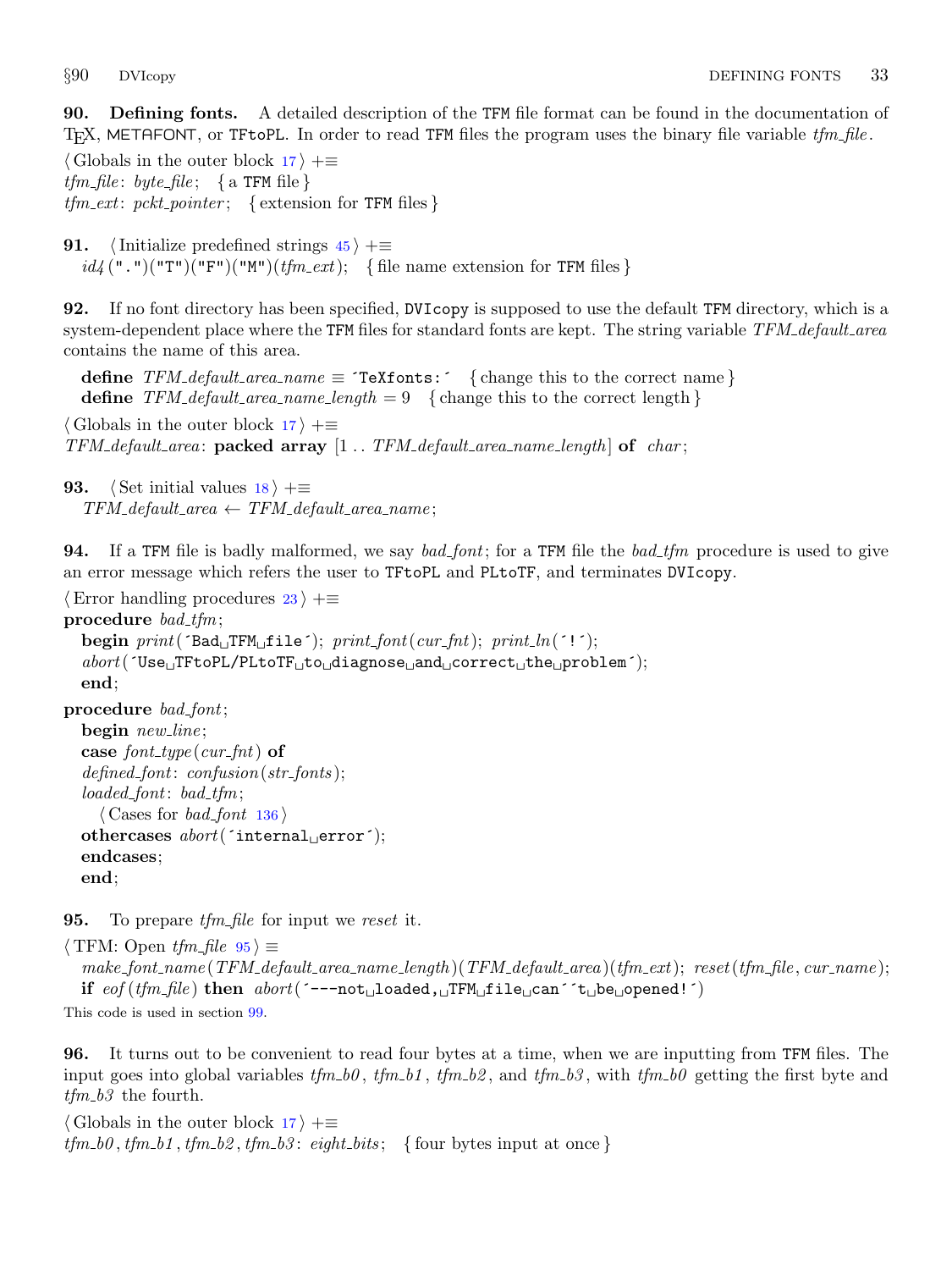97. Reading a TFM file should be done as efficient as possible for a particular system; on many systems this means that a large number of bytes from *tfm*-*file* is read into a buffer and will then be extracted from that buffer. In order to simplify such system dependent changes we use the WEB macro  $tfm_byte$  to extract the next TFM byte; this macro and  $eof (tfm$ -file) are used only in the read-tfm word procedure which sets  $tfm_b0$ through  $tfm_b3$  to the next four bytes in the current TFM file. Here we give simple minded definitions in terms of standard Pascal.

define  $tfm_byte(\texttt{\#}) \equiv read(tfm_file, \texttt{\#})$  {read next TFM byte }

procedure read\_tfm\_word;

begin  $tfm_byte$  ( $tfm_b0$ );  $tfm_byte$  ( $tfm_b1$ );  $tfm_byte$  ( $tfm_b2$ );  $tfm_byte$  ( $tfm_b3$ ); if  $\epsilon$  eof (tfm\_file) then bad\_font; end;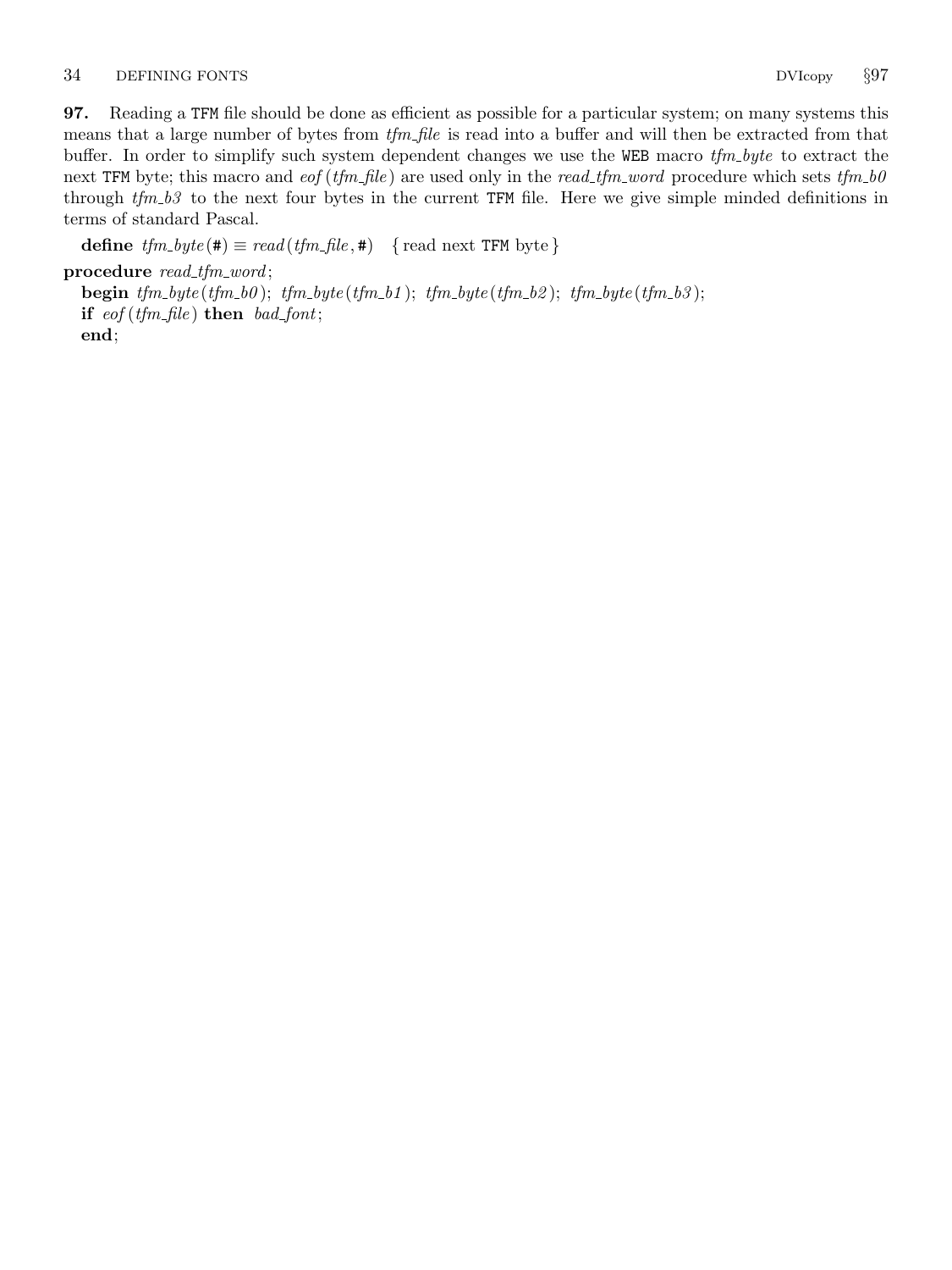**98.** Here are three procedures used to check the consistency of font files: First, the *check\_check\_sum* procedure compares two check sum values: a warning is given if they differ and are both non-zero; if the second value is not zero it may replace the first one. Next, the *check\_design\_size* procedure compares two design size values: a warning is given if they differ by more than a small amount. Finally, the *check width* function compares the character width value for character cur-res read from a VF or raster file for font cur-fnt with the value previously read from the TFM file and returns the width pointer for that value; a warning is given if the two values differ.

```
procedure check_check_sum(c: int_32; u: boolean); { compare font_check (cur_fnt) with c}
   begin if (c \neq font\_check(cur\_fnt)) \wedge (c \neq 0) then
      begin if font\_check( \, \text{cur\_fnt}) \neq 0 then
         begin new_line;
         print\_ln( --- beware: _{\cup}check_{\cup}sums_{\cup}do_{\cup}not_{\cup}agree!_{\cup}_{\cup}(\cdot, c: 1, \cdot'), _{\cup}s. _{\cup}\cdot', font_{\cup}check(cur\_fnt): 1, \cdot)\cdot);
         mark_harmless;
         end;
      if u then font\_check( \, \textit{cur\_fnt}) \leftarrow c;end;
  end;
procedure check_design_size(d: int_32); {compare font_design(cur_fnt) with d}
   begin if abs(d - font\_design(cur\_fnt)) > 2 then
      begin new\_line; print\_ln(<sup>---beware:<sub>□</sub>design sizes do not agree! _{\text{UUL}}(,d:1, _{\text{UVS}-\text{L}},</sup>
            font\_design(cur\_fnt):1, \cdot) \cdot; mark_error;
      end;
  end;
function check width (w : int.32): width pointer; {compare widths [font\_width(cur\_fnt)(cur\_res)] with w}
   var wp: width\_pointer; \{ pointer to TFM width value\}begin if (cur\_res \geq font\_bc(cur\_fnt)) \wedge (cur\_res \leq font\_ec(cur\_fnt)) then
      wp \leftarrow font\_width(cur\_fnt)(cur\_res)else wp \leftarrow invalid\_width;if wp = invalid\_width then
      begin print\_nl (\text{Bad}_{\sqcup}char\sqcup, cur\_res : 1);
      if cur\_ext \neq 0 then print(\tilde{\cdot}, \tilde{\cdot}, cur\_ext : 1);print(' \text{if} \text{ont}_\text{u}, \text{cur}\text{f} \text{nt}: 1); \text{ print}\text{f} \text{ont}(\text{cur}\text{f} \text{nt}); \text{ abort}(' \text{if} \text{compare} \text{u} \text{f} \text{1} \text{te})');end;
  if w \neq \text{widths}[wp] then
      begin new_line;
      print\_ln( \texttt{---beware:} \text{\_}char\text{\_}widths\text{\_}do \text{\_}not \text{\_}agree! \text{\_} \text{\_} \cup \text{\_} ; w : 1, \text{\_} \cup \text{\_}s. \text{\_} \cup \text{\_}, widths|wp| : 1, \text{\_} \cup \text{\_};
      mark_error;
      end;
   check\_width \leftarrow wp;end;
```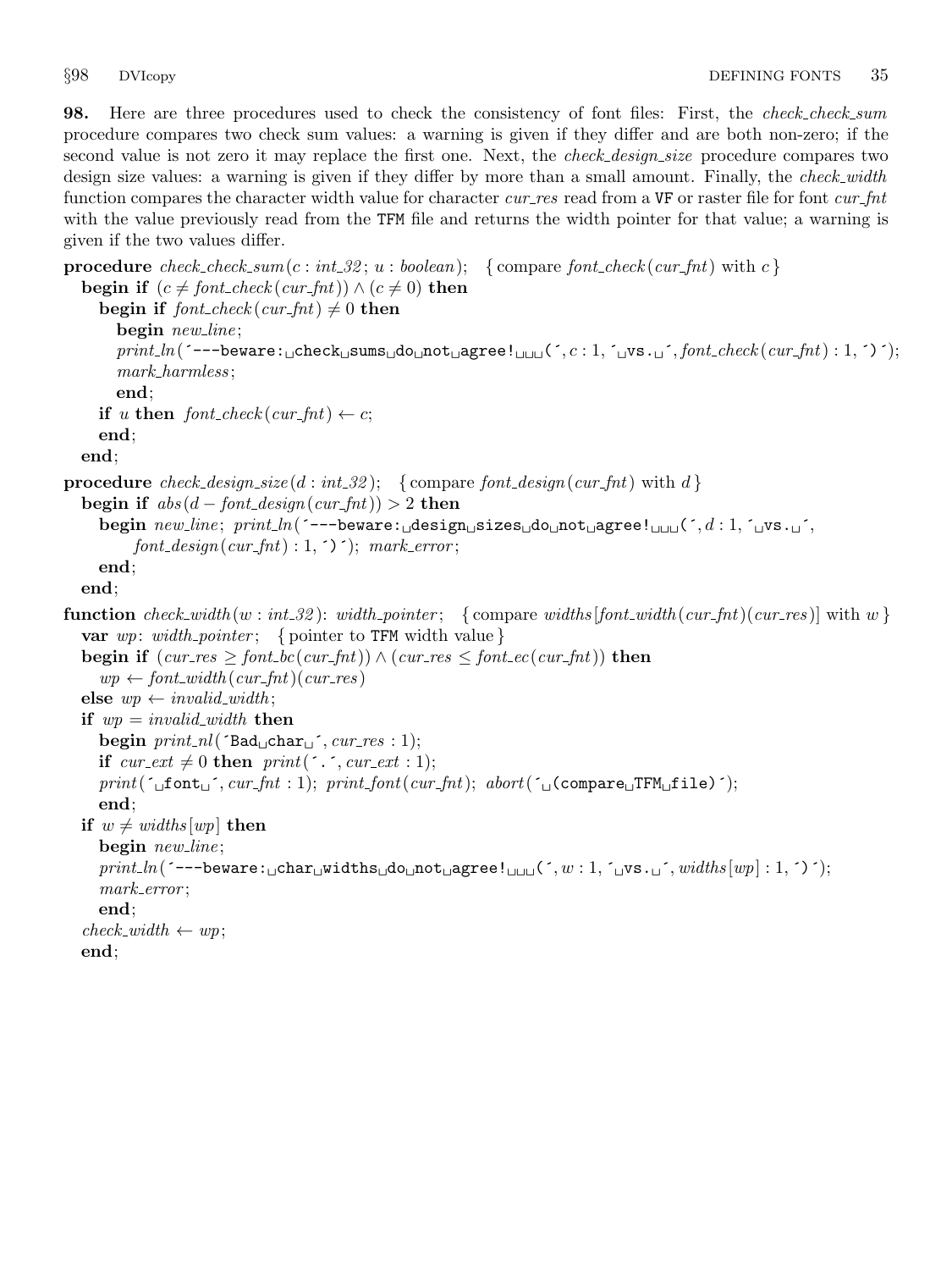<span id="page-35-0"></span>99. The load-font procedure reads the TFM file for a font and puts the data extracted into position cur-fnt of the font data arrays.

procedure  $load\_font$ ; { reads a TFM file }

var l:  $int_16$ ; {loop index} p: char\_pointer; {index into char\_widths } q: width-pointer; { index into widths } bc, ec: int\_15; {first and last character in this font } lh:  $int_1 5$ ; {length of header in four byte words} nw:  $int_1 5$ ; { number of words in width table } w:  $int_0^2$ ; { a four byte integer }  $\langle$  Variables for scaling computation [103](#page-37-0)  $\rangle$ begin  $print('TFM: \text{if} \text{ont}_i', \text{cur.fnt} : 1); \text{print} \text{f} \text{ont}( \text{cur.fnt}); \text{font\_type} (\text{cur.fnt}) \leftarrow \text{loaded} \text{f} \text{ont};$  $\langle \text{TFM: Open } t \text{fm}$  file [95](#page-32-0) $\rangle$ ; (TFM: Read past the header data  $101$ );  $\langle$  TFM: Store character-width indices [102](#page-36-0) $\rangle$ ;  $\langle$  TFM: Read and convert the width values [105](#page-38-0) $\rangle$ ;  $\langle$  TFM: Convert character-width indices to character-width pointers [106](#page-38-0) $\rangle$ ;  $close\_in(tfm\_file);$ device (Initialize device dependent data for a font  $197$ ) ecived  $d\_print(\text{``\texttt{\_}loaded\_at\_}', font\_scaled(var\_fnt): 1, \text{``\_\texttt{DVI\_units'}$}); print\_ln(\text{``\texttt{``})};$ end;

- 100.  $\langle$  Globals in the outer block [17](#page-7-0)  $\rangle$  +≡
- $tfm\_conv: \ real; \ \{$  DVI units per absolute TFM unit }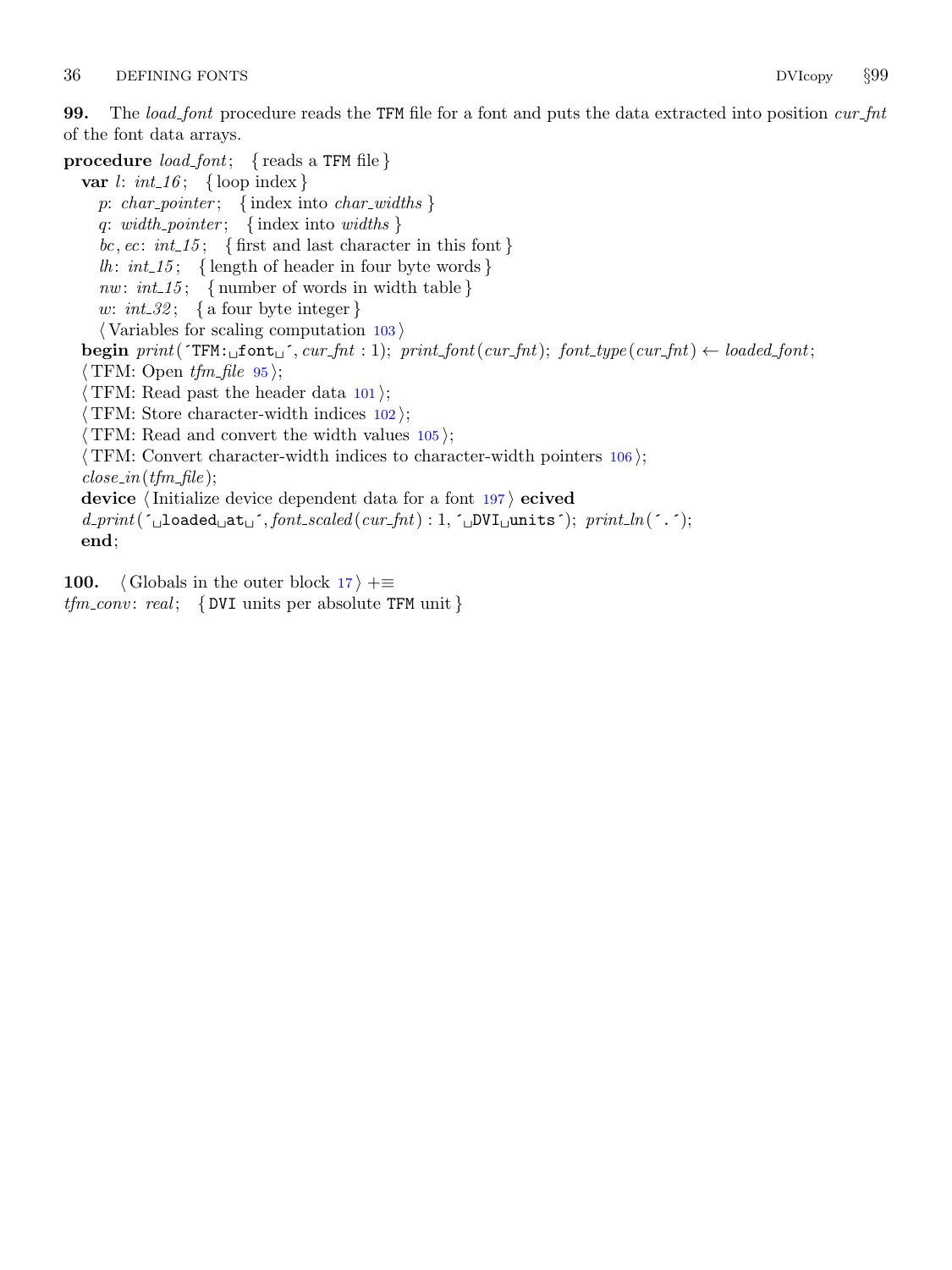101. We will use the following WEB macros to construct integers from two or four of the four bytes read by read\_tfm\_word.

define  $tfm_b01 (\#) \equiv \{ tfm_b0 \dots tfm_b1 \text{ as non-negative integer } \}$ if  $tfm_b0 > 127$  then bad\_font else #  $\leftarrow$  tfm\_b0  $*$  256 + tfm\_b1 define  $tfm_b23(\#) \equiv \{ tfm_b2 \dots tfm_b3 \text{ as non-negative integer } \}$ if  $tfm_b2 > 127$  then bad\_font else #  $\leftarrow$  tfm\_b2 \* 256 + tfm\_b3 define  $tfm\_squad(\#) \equiv \{ tfm_b0 \dots tfm_b3 \text{ as signed integer} \}$ if  $tfm_b0 < 128$  then # ←  $((tfm_b0 * 256 + tfm_b1) * 256 + tfm_b2) * 256 + tfm_b3$ else  $\# \leftarrow (((tfm_b0 - 256) * 256 + tfm_b1) * 256 + tfm_b2) * 256 + tfm_b3$ define  $tfm\_uquad \equiv \{ tfm_b0 \dots tfm_b3 \text{ as unsigned integer} \}$  $(((tfm_b0 * 256 + tfm_b1) * 256 + tfm_b2) * 256 + tfm_b3)$  $\langle$  TFM: Read past the header data  $101$   $\equiv$ read\_tfm\_word; tfm\_b23(lh); read\_tfm\_word; tfm\_b01(bc); tfm\_b23(ec); if  $ec < bc$  then begin  $bc \leftarrow 1$ ;  $ec \leftarrow 0$ ; end else if  $ec > 255$  then bad\_font;  $read\_tfm\_word$ ;  $tfm\_b01$  (nw); if  $(nw = 0) \vee (nw > 256)$  then bad\_font; for  $l \leftarrow -2$  to  $lh$  do begin  $read\_tfm\_word$ ; if  $l = 1$  then **begin**  $tfm\_squad(w)$ ; check\_check\_sum(w, true); end else if  $l = 2$  then begin if  $tfm_b0 > 127$  then bad-font;  $check\_design\_size$  (round (tfm\_conv  $*$  tfm\_uquad)); end; end

This code is used in section [99](#page-35-0).

102. The width indices for the characters are stored in positions n\_chars through n\_chars  $- bc + ec$  of the *char widths* array; if characters on either end of the range  $bc \dots ec$  do not exist, they are ignored and the range is adjusted accordingly.

```
\langle TFM: Store character-width indices 102 \rangle \equivread\_tfm\_word;while (t/m_b 0 = 0) \wedge (bc \leq ec) do
     begin \text{incr}(bc); read_tfm_word;
     end;
  font\_bc(cur\_fnt) \leftarrow bc; font\_chars(cur\_fnt) \leftarrow n\_chars - bc;if ec \geq max_{chars} - font_{chars}(cur_{\textit{fnt}}) then overflow(str_{\textit{chars}}, max_{chars});
  for l \leftarrow bc to ec do
     begin char_widths [n\_chars] \leftarrow tfm_b0; incr(n\_chars); read_tfm_word;
     end;
  while (char\_widths | n\_chars - 1] = 0) \wedge (ec \geq bc) do
     begin decr(n\_chars); decr(ec);end;
  font\_ec(cur\_fnt) \leftarrow ecThis code is used in section 99.
```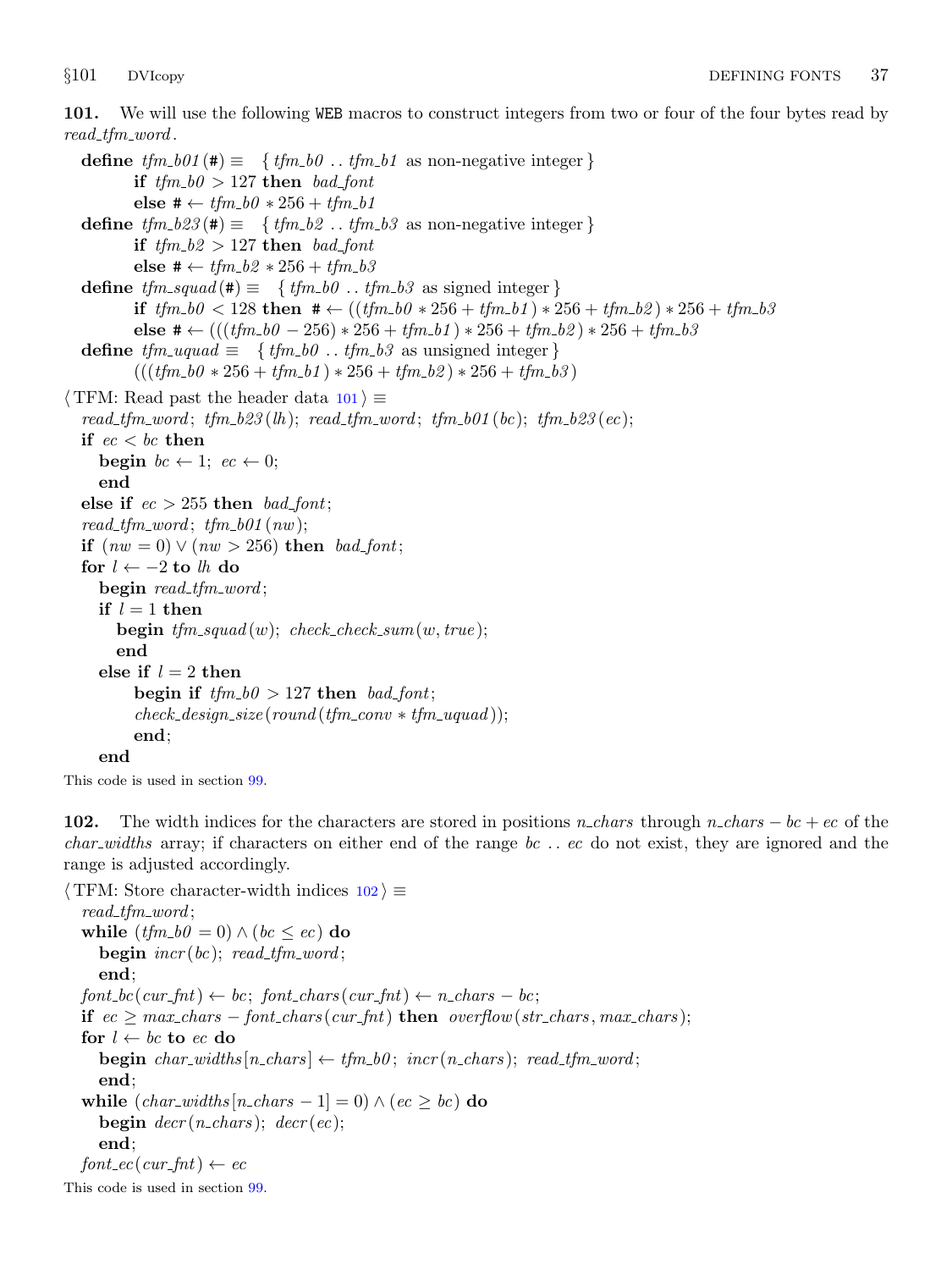<span id="page-37-0"></span>103. The most important part of *load\_font* is the width computation, which involves multiplying the relative widths in the TFM file by the scaling factor in the DVI file. A similar computation is used for dimensions read from VF files. This fixed-point multiplication must be done with precisely the same accuracy by all DVI-reading programs, in order to validate the assumptions made by DVI-writing programs like T<sub>E</sub>X82.

Let us therefore summarize what needs to be done. Each width in a TFM file appears as a four-byte quantity called a fix-word. A fix-word whose respective bytes are  $(a, b, c, d)$  represents the number

$$
x = \begin{cases} b \cdot 2^{-4} + c \cdot 2^{-12} + d \cdot 2^{-20}, & \text{if } a = 0; \\ -16 + b \cdot 2^{-4} + c \cdot 2^{-12} + d \cdot 2^{-20}, & \text{if } a = 255. \end{cases}
$$

(No other choices of a are allowed, since the magnitude of a TFM dimension must be less than 16.) We want to multiply this quantity by the integer z, which is known to be less than  $2^{27}$ . If  $z < 2^{23}$ , the individual multiplications  $b \cdot z$ ,  $c \cdot z$ ,  $d \cdot z$  cannot overflow; otherwise we will divide z by 2, 4, 8, or 16, to obtain a multiplier less than  $2^{23}$ , and we can compensate for this later. If z has thereby been replaced by  $z' = z/2^e$ , let  $\beta = 2^{4-e}$ ; we shall compute

$$
\left[ (b + c \cdot 2^{-8} + d \cdot 2^{-16}) z'/\beta \right]
$$

if  $a = 0$ , or the same quantity minus  $\alpha = 2^{4+e}z'$  if  $a = 255$ . This calculation must be done exactly, for the reasons stated above; the following program does the job in a system-independent way, assuming that arithmetic is exact on numbers less than  $2^{31}$  in magnitude. We use WEB macros for various versions of this computation.

```
define tfm_{\text{in}}fxx3u \equiv \{ convert tfm_{\text{in}}b1 \dots tfm_{\text{in}}b3 to an unsigned scaled dimension }
            (((((t\beta + 3 * z) \text{ div } 400) + (t\beta + 2 * z)) \text{ div } 400) + (t\beta + 1 * z)) \text{ div } betadefine tfm_f\hat{x} (#) \equiv \{ convert tfm_b\hat{v}. tfm_b\hat{v} to a scaled dimension }
           # \leftarrow tfm\_fix3u;if tfm_b0 > 0 then
              if tfm_b0 = 255 then Decr(\#)(alpha)else bad_font
  define tfm_f\hat{x}3(\textbf{#}) \equiv \{\text{convert } tfm_b1 \dots tfm_b3 \text{ to a scaled dimension}\}\\# \leftarrow tfm_fix3u; if tfm_b1 > 127 then Decr(\#)(alpha)define tfm_f\hat{x}2 \equiv \{\text{convert } tfm_b2 \dots tfm_b3 \text{ to a scaled dimension }\}if tfm_b2 > 127 then tfm_b1 \leftarrow 255else tfm_b1 \leftarrow 0;
            tfm_f\ddot{x}3define tfm\_fix1 \equiv \{ convert tfm\_b3 to a scaled dimension }
            if tfm_b3 > 127 then tfm_b1 \leftarrow 255else tfm_b1 \leftarrow 0;tfm_b2 \leftarrow tfm_b1; tfm_fxx3\langle Variables for scaling computation 103 \rangle \equivz: int_0^2; { multiplier }
alpha: int_0^2; { correction for negative values }
beta: int_1 15; { divisor }
This code is used in sections 99 and 142.
104. \langle \text{Replace } z \text{ by } z' \text{ and compute } \alpha, \beta \text{ to} \alpha \rangle \equivalpha \leftarrow 16;while z > 200000000 do
     begin z \leftarrow z div 2; alpha \leftarrow alpha + alpha;
```
 $beta \leftarrow 256$  div alpha; alpha  $\leftarrow$  alpha  $\ast z$ This code is used in sections [105](#page-38-0) and [152.](#page-51-0)

end;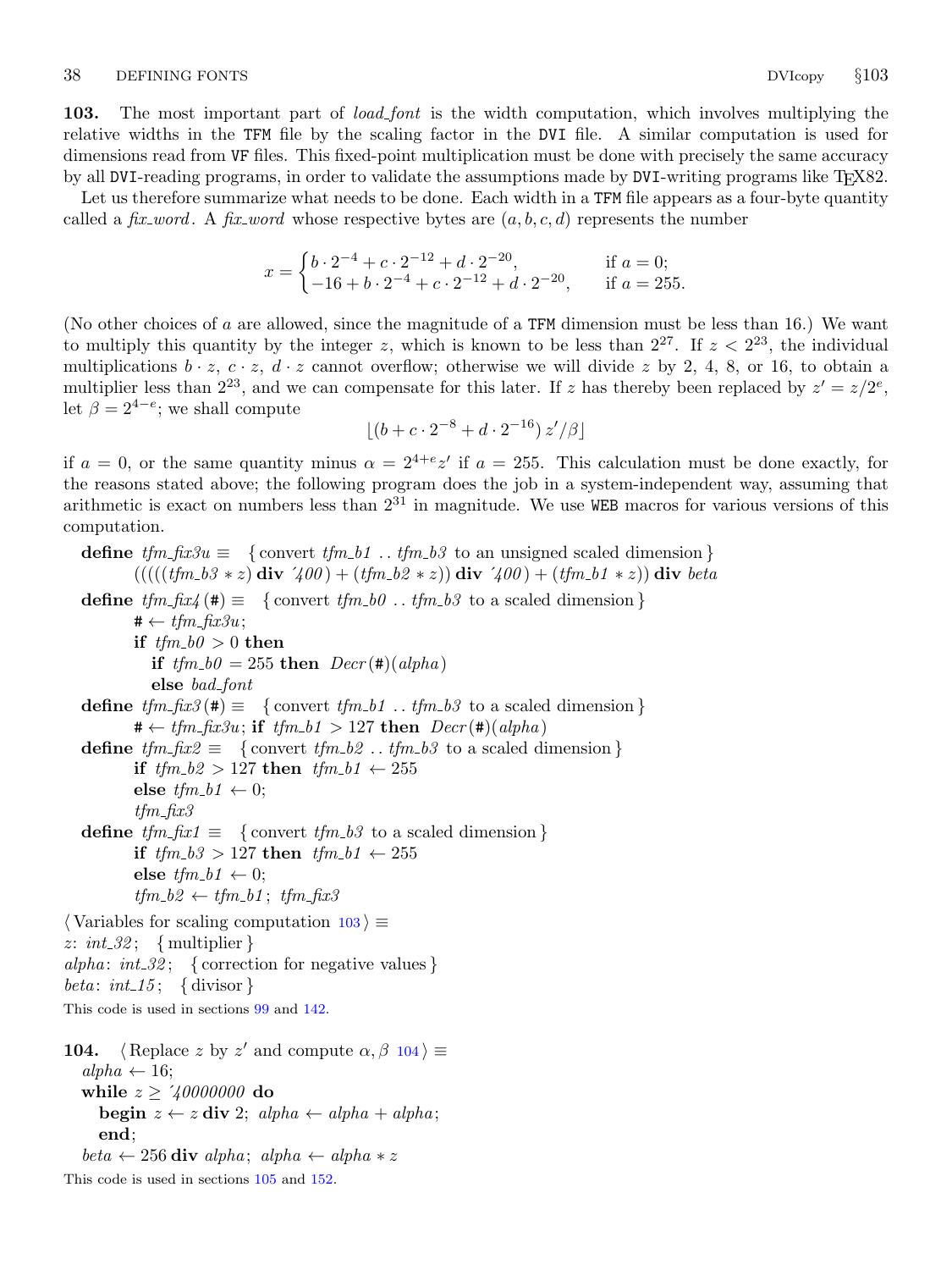<span id="page-38-0"></span>105. The first width value, which indicates that a character does not exist and which must vanish, is converted to *invalid width*; the other width values are scaled by  $font\_scaled(cur\_fnt)$  and converted to width pointers by *make width*. The resulting width pointers are stored temporarily in the *char widths* array, following the with indices.

 $\langle$  TFM: Read and convert the width values  $105 \rangle \equiv$ 

if  $nw - 1 > max\_chars - n\_chars$  then  $overflow(str\_chars, max\_chars)$ ; **if**  $(tfm_b0 ≠ 0) ∨ (tfm_b1 ≠ 0) ∨ (tfm_b2 ≠ 0) ∨ (tfm_b3 ≠ 0)$  then bad\_font else  $char_widths[n\_chars] \leftarrow invalid\_width;$  $z \leftarrow font\_scaled(cur\_fnt);$  (Replace z by z' and compute  $\alpha, \beta$  [104](#page-37-0)); for  $p \leftarrow n\_chars + 1$  to  $n\_chars + nw - 1$  do **begin** read\_tfm\_word; tfm\_fix4(w); char\_widths  $[p] \leftarrow make\_width(w);$ end

This code is used in section [99](#page-35-0).

106. We simply translate the width indices into width pointers. In addition we initialize the character packets with the invalid packet.

 $\langle$  TFM: Convert character-width indices to character-width pointers 106 $\rangle \equiv$ 

for  $p \leftarrow$  font\_chars (cur\_fnt) + bc to n\_chars - 1 do **begin**  $q \leftarrow char\_widths[n\_chars + char\_widths[p]; char\_widths[p] \leftarrow q;$  $char\_packets[p] \leftarrow invalid\_packet;$ end

This code is used in section [99](#page-35-0).

107. When processing a font definition we put the data extracted from the DVI or VF file into position of of the font data arrays and call define font to obtain the internal font number for this font. The parameter load is true if the TFM file should be loaded.

```
function define\_font(load:boolean): font_number;var save_fnt: font_number; { used to save cur_fnt }
  begin save_fnt \leftarrow cur\_fnt; { save }
  cur\_fnt \leftarrow 0;while (font_name(cur_fnt) \neq font_name(nf)) \vee (font-scaled(cur_fnt) \neq font-scaled(nf)) do
     incr(cur\_fnt);d\_print(\ulcorner \lnot \gt \lnot, cur\_fnt : 1); print\_font(cur\_fnt);if \textit{cur\_fnt} < \textit{nf} then
     begin check_check_sum(font_check(nf), true); check_design_size(font_design(nf));
     debug if font_type(cur_fn) = definedfont then print('\text{defined}^*)else print('<sup>1</sup>oaded´);
     print(\lceil \text{previously'});gubed
     end
  else begin if nf = max_fonts then overflow(str_fonts, max_fonts);
     incr(nf); font_font(cur_fnt) \leftarrow invalid_font; font_type(cur_fnt) \leftarrow defined_font; d_print(\simend;
  print\_ln( \cdot \cdot );if load \wedge (font_type (cur_fnt) = defined_font) then load_font;
  define\_font \leftarrow cur\_fnt; cur\_fnt \leftarrow save\_fnt; \{ restore \}end;
```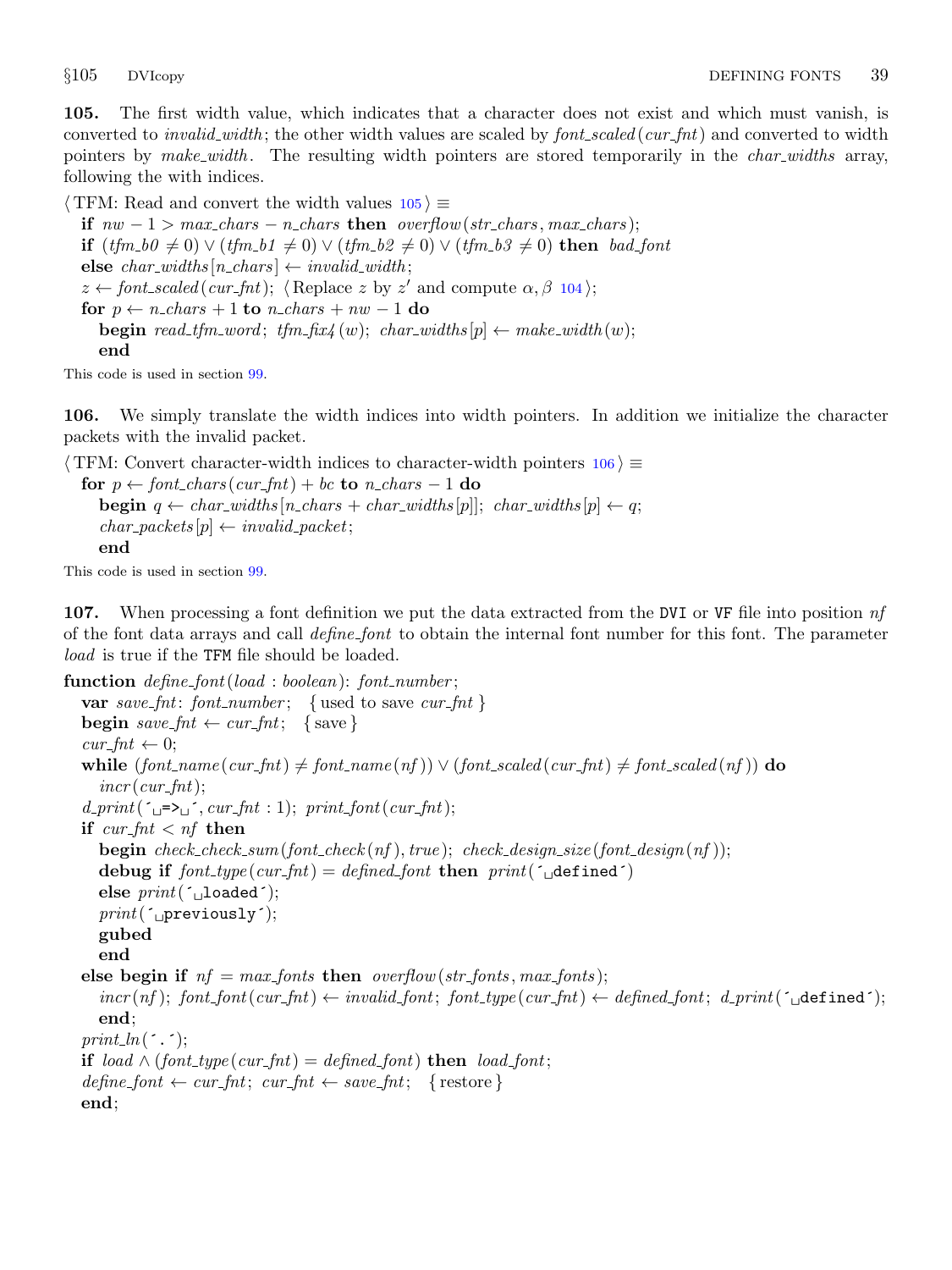108. Low-level DVI input routines. The program uses the binary file variable *dvi-file* for its main input file;  $dvi\_loc$  is the number of the byte about to be read next from  $dvi$ -file.

 $\langle$  Globals in the outer block [17](#page-7-0)  $\rangle$  +≡  $dvi$ -file: byte-file; { the stuff we are DVIcopying }  $dvi\_loc: int\_32;$  {where we are about to look, in  $dvi\_file$ }

109. If the DVI file is badly malformed, we say  $bad\_dvi$ ; this procedure gives an error message which refers the user to DVItype, and terminates DVIcopy.

```
\langle23 \rangle +≡
procedure bad_dvi;
  begin new\_line; print\_ln( 'Bad_DVI<sub>\sqcup</sub>file:\sqcuploc=', dvi\_loc: 1, '!');
  print(´ Use DVItype with output level´);
  if random-reading then print('=4') else print('<4');
  abort('to<sub>u</sub>diagnose<sub>u</sub>the<sub>u</sub>problem');end;
```
110. To prepare *dvi\_file* for input, we reset it.

```
\langle Open input file(s) 110 \rangle \equivreset(dvi; { prepares to read packed bytes from dvi-file }
  dvi\_loc \leftarrow 0;This code is used in section 241.
```
111. Reading the DVI file should be done as efficient as possible for a particular system; on many systems this means that a large number of bytes from *dvi-file* is read into a buffer and will then be extracted from that buffer. In order to simplify such system dependent changes we use a pair of WEB macros:  $div. by$ extracts the next DVI byte and  $div.eof$  is true if we have reached the end of the DVI file. Here we give simple minded definitions for these macros in terms of standard Pascal.

**define**  $dvi\_eof \equiv eof(dvi\_file)$  { has the DVI file been exhausted? } define  $dvi\_byte$  (#)  $\equiv$ if dvi\_eof then bad\_dvi else  $read(dvi$ -file, #) { obtain next DVI byte }

112. Next we come to the routines that are used only if *random reading* is true. The driver program below needs two such routines: *dvi\_length* should compute the total number of bytes in *dvi\_file*, possibly also causing eof (dvi-file) to be true; and dvi-move (n) should position dvi-file so that the next dvi-byte will read byte *n*, starting with  $n = 0$  for the first byte in the file.

Such routines are, of course, highly system dependent. They are implemented here in terms of two assumed system routines called set pos and cur pos. The call set pos  $(f, n)$  moves to item n in file f, unless n is negative or larger than the total number of items in f; in the latter case,  $set\_pos(f, n)$  moves to the end of file f. The call cur  $pos(f)$  gives the total number of items in f, if  $eof(f)$  is true; we use cur pos only in such a situation.

```
function dvilength: int_32;begin set_pos(dvi_file, -1); dvi_length \leftarrow cur_pos(dvi_file);end;
procedure dvi_move(n : int_32);
```

```
begin set_pos(dvi_file, n); dvi_loc \leftarrow n;
end;
```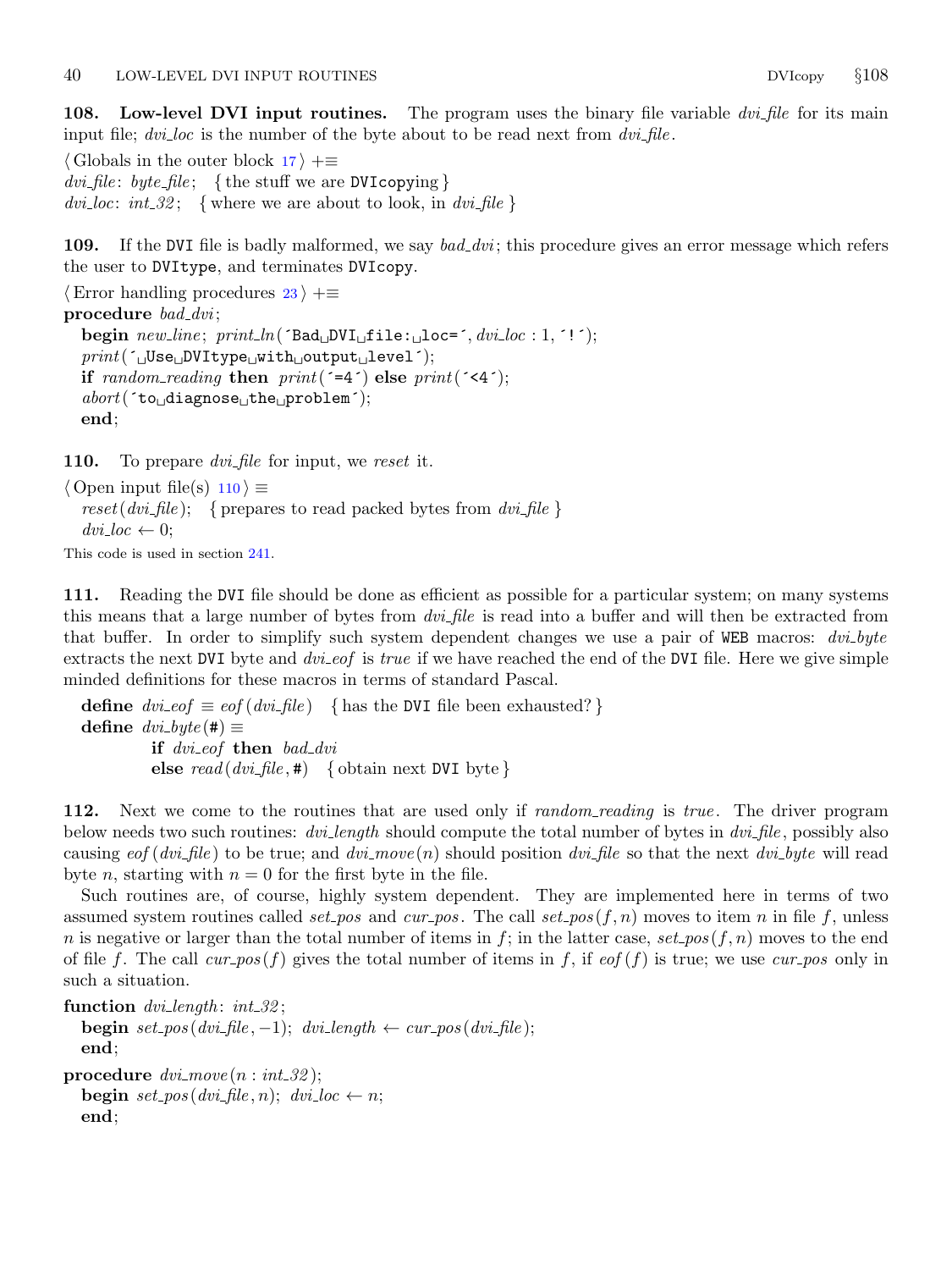113. We need seven simple functions to read the next byte or bytes from  $dvifile$ .

- function  $\text{div}_\text{-} \text{s}$  show  $\text{div}_\text{-} \text{t}$  is  $\{ \text{returns the next byte, signed} \}$ **begin\_byte** (dvi\_byte);  $incr$  (dvi\_loc);  $comp\_sbyte$  (dvi\_sbyte); end;
- function  $\text{div}_{\mathcal{A}} \text{div}_{\mathcal{B}} \mathcal{A}$  { returns the next byte, unsigned } **begin\_byte** (dvi\_byte);  $incr(dvi\_loc)$ ;  $comp\_ubyte(dvi\_ubyte)$ ; end;
- function  $\text{div}.\text{spair}: \text{int}_1 16;$  { returns the next two bytes, signed } **begin\_pair** (dvi\_byte);  $Incr(dvi\_loc)(2)$ ;  $comp\_spair(dvi\_spair)$ ; end;
- **function**  $dvi\_\text{upair}: int\_16u;$  { returns the next two bytes, unsigned } **begin\_pair** (dvi\_byte);  $Incr(dvi\_loc)(2)$ ;  $comp\_upair(dvi\_upair)$ ; end;
- **function**  $div<sub>i</sub>strio: int24$ ; {returns the next three bytes, signed} **begin\_trio**  $(dvi\_byte)$ ;  $Incr(dvi\_loc)(3)$ ;  $comp\_strio(dvi\_strio)$ ; end;
- **function**  $dvi\_utrio: int24u;$  { returns the next three bytes, unsigned } **begin\_trio**  $(dvi\_byte)$ ;  $Incr(dvi\_loc)(3)$ ;  $comp\_utrio(dvi\_utrio)$ ; end;
- function  $\text{div} \text{-} \text{grad}$ :  $\text{int} \text{-}32$ ; { returns the next four bytes, signed } **begin\_quad** (dvi\_byte);  $Incr(dvi\_loc)(4)$ ; comp\_squad(dvi\_squad); end;

114. Three other functions are used in cases where a four byte integer (which is always signed) must have a non-negative value, a positive value, or is a pointer which must be either positive or  $= -1$ .

```
function div_1 \cdot u \cdot \cdot \cdot 31; { result must be non-negative }
  var x: int_{32}:
  begin x \leftarrow \text{divi}\text{-}\text{equal};
  if x < 0 then bad-dvi
  else dvi_uquad \leftarrow x;
  end;
function dvi-pquad: int_0^1; { result must be positive}
  var x: int_{32};
  begin x \leftarrow \text{divi}\text{-}\text{equal};if x \leq 0 then bad_dvi
  else dvi_pquad \leftarrow x;
  end;
function \text{div}_\text{-} \text{pointer}: \text{int}_\text{-} 32; { result must be positive or = -1 }
  var x: int_{-32};
  begin x \leftarrow div \text{.} square;if (x \leq 0) \wedge (x \neq -1) then bad_dvi
  else \text{div}_\text{-} \text{pointer} \leftarrow x;end;
```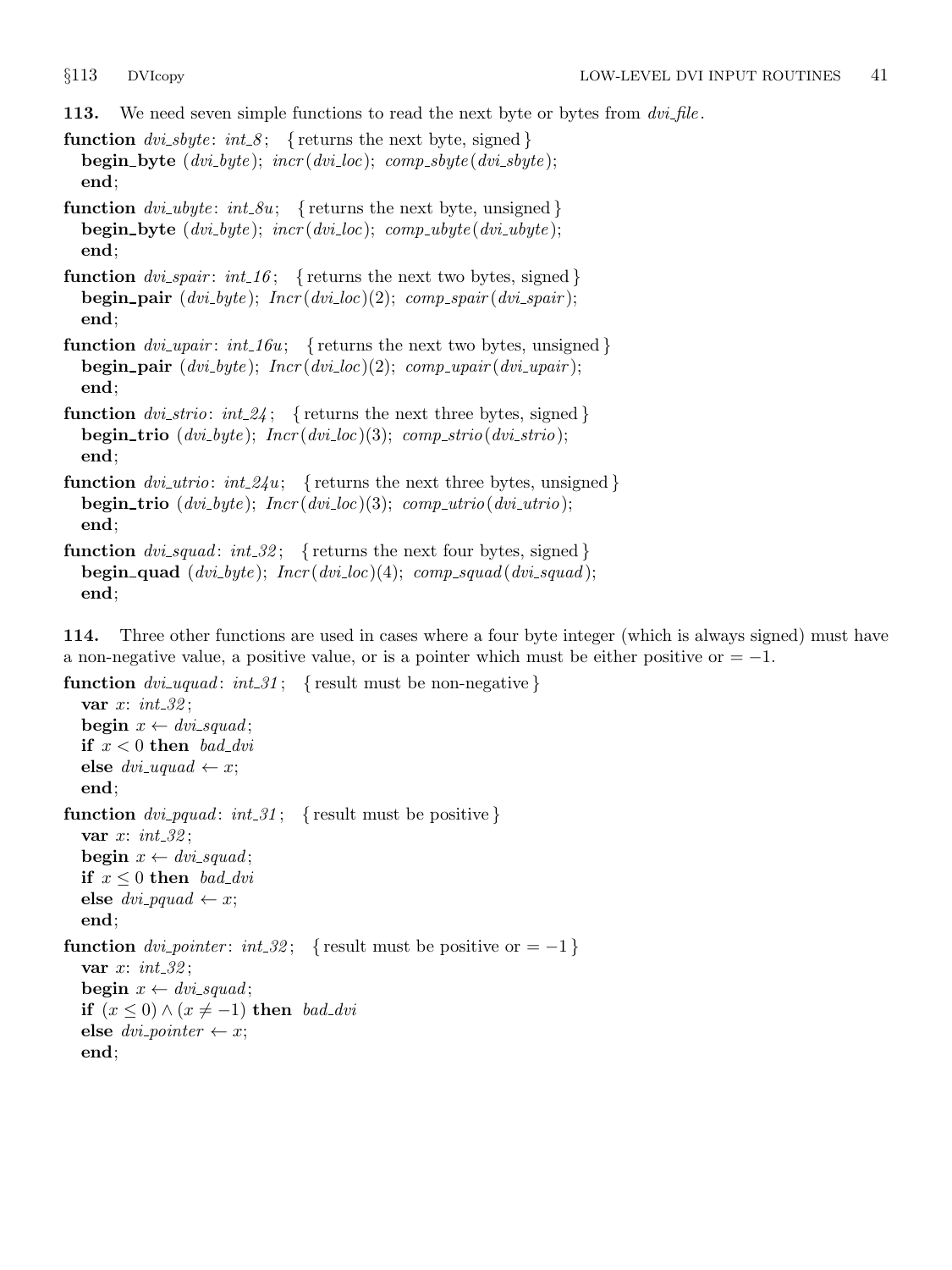115. Given the structure of the DVI commands it is fairly obvious that their interpretation consists of two steps: First zero to four bytes are read in order to obtain the value of the first parameter (e.g., zero bytes for set char  $\theta$ , four bytes for set  $\ell$ ); then, depending on the command class, a specific action is performed (e.g., typeset a character but don't move the reference point for  $put1$ ...  $put4$ ).

The DVItype program uses large case statements for both steps; unfortunately some Pascal compilers fail to implement large case statements efficiently – in particular those as the one used in the *first par* function of DVItype. Here we use a pair of look up tables: *dvi\_par* determines how to obtain the value of the first parameter, and *dvi\_cl* determines the command class.

A slight complication arises from the fact that we want to decompose the character code of each character to be typeset into a residue  $0 \leq$  *char\_res*  $<$  256 and extension: *char\_code* = *char\_res* + 256  $*$  *char\_cxt*; the TFM widths as well as the pixel widths for a given resolution are the same for all characters in a font with the same residue.

define  $two\_cases$  (#)  $\equiv$  #, # + 1 define  $three\_cases (\#) \equiv \#, \# + 1, \# + 2$ define  $five\_cases (\#) \equiv \#, \# + 1, \# + 2, \# + 3, \# + 4$ 

**116.** First we define the values used as array elements of  $dvi$ -par; we distinguish between pure numbers and dimensions because dimensions read from a VF file must be scaled.

```
define char\_par = 0 { character for set and put }
 define no\_{par} = 1 { no parameter }
 define dim1\_par = 2 {one-byte signed dimension }
 define num1\_par = 3 {one-byte unsigned number}
 define \dim \mathcal{Z}_p = 4 { two-byte signed dimension }
 define num2\_par = 5 { two-byte unsigned number }
 define \dim 3\_par = 6 { three-byte signed dimension }
 define num3\_par = 7 {three-byte unsigned number}
 define dim_{4}-par = 8 { four-byte signed dimension }
 define num4\_par = 9 { four-byte signed number }
 define numu\_par = 10 { four-byte non-negative number }
 define rule\_par = 11 { dimensions for set_rule and put\_rule }
 define fnt\_par = 12 { font for fnt\_num commands }
 define max\_par = 12 { largest possible value }
\langle7 \rangle +≡
```

```
cmd\_par = char\_par \dots max\_par;
```
117. Here we declare the array  $dvi\_par$ .

 $\langle$  Globals in the outer block [17](#page-7-0)  $\rangle$  +≡  $dvi$ -par: packed array  $\lceil$ eight-bits of cmd-par;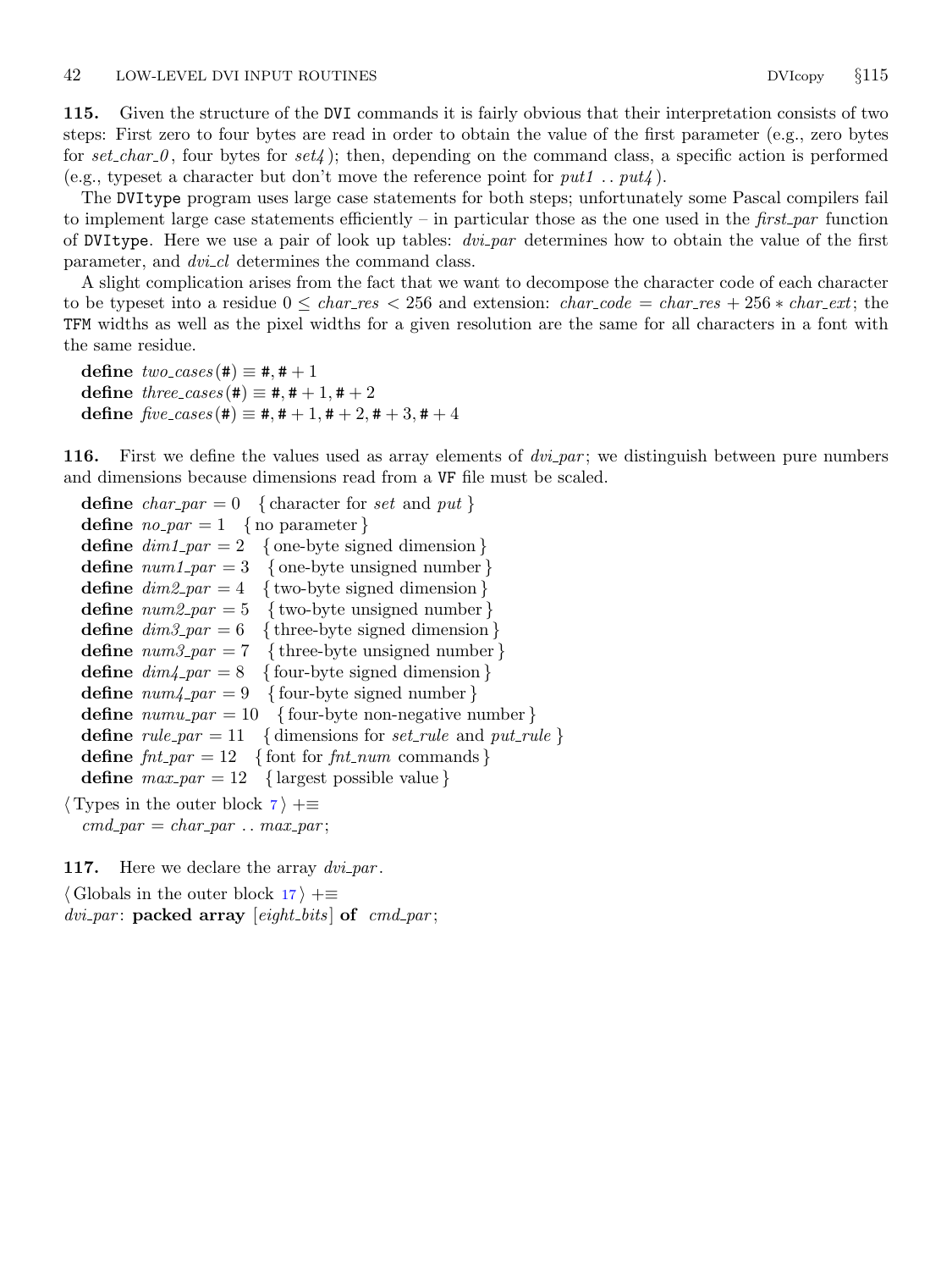118. And here we initialize it.

 $\langle$  Set initial values [18](#page-8-0)  $\rangle$  +≡ for  $i \leftarrow 0$  to  $put1 + 3$  do  $dvi\_par[i] \leftarrow char\_par;$ for  $i \leftarrow n \circ p$  to 255 do  $\text{div} \cdot \text{var}[i] \leftarrow n \circ \text{var};$  $dvi$ -par  $[set$ -rule  $] \leftarrow rule$ -par;  $dvi$ -par  $[put$ -rule  $] \leftarrow rule$ -par;  $dvi$ -par  $[right1] \leftarrow dim1$ -par;  $dvi$ -par  $[right1 + 1] \leftarrow dim2$ -par;  $dvi$ -par  $[right1 + 2] \leftarrow dim3$ -par;  $dvi\_par[right1 + 3] \leftarrow dim4\_par;$ for  $i \leftarrow fnt_number\_0$  to  $fnt_number\_0 + 63$  do  $\frac{dv}{p}ar[i] \leftarrow fnt\_par;$  $dvipar[Int1] \leftarrow num1-par; dvipar[Int1 + 1] \leftarrow num2-par; dvipar[Int1 + 2] \leftarrow num3-par;$  $dvi\_par[ fnt1 + 3] \leftarrow num4\_par;$  $dvi\_par[xxx1] \leftarrow num1\_par; dvi\_par[xxx1 + 1] \leftarrow num2\_par; dvi\_par[xxx1 + 2] \leftarrow num3\_par;$  $dvi\_par[xxx1 + 3] \leftarrow numu\_par;$ for  $i \leftarrow 0$  to 3 do **begin**  $dvi$ -par  $[i + w1] \leftarrow dvi$ -par  $[i + right1]$ ;  $dvi$ -par  $[i + x1] \leftarrow dvi$ -par  $[i + right1]$ ;  $dvi$ -par  $[i + down1] \leftarrow dvi$ -par  $[i + right1]$ ;  $dvi$ -par  $[i + y1] \leftarrow dvi$ -par  $[i + right1]$ ;  $dvi$ -par  $[i + z1] \leftarrow dvi$ -par  $[i + right1]$ ;  $dvi$ -par  $[i + fnt$ -def1 $] \leftarrow dvi$ -par  $[i + fnt1]$ ; end;

119. Next we define the values used as array elements of  $div. cl$ ; several DVI commands (e.g., nop, bop, eop, pre, post) will always be treated separately and are therefore assigned to the invalid class here.

```
define char\_cl = 0define rule\_cl = char\_cl + 1define xxx\_cl = char\_cl + 2define push\_cl = 3define pop_cl = 4define w0<sub>-C</sub>l = 5define x0<sub>-cl</sub> = w0<sub>-cl</sub> + 1
  define right_cl = w0_cl + 2define w_{\text{-}cl} = w \theta_{\text{-}cl} + 3define x_{cl} = w \theta_{cl} + 4define y0<sub>-cl</sub> = 10
  define z\theta_{\text{c}}cl = y\theta_{\text{c}}cl + 1define down\_cl = y0\_cl + 2define y_c l = y0_c l + 3define z_{cl} = y\theta_{cl} + 4define \text{fnt}\_{cl} = 15define \text{fnt}_\text{-} \text{def}_\text{-} \text{cl} = 16define invalid_cl = 17define max_cl = invalid_cl {largest possible value}
\langle7 \rangle +≡
   cmd\_cl = char\_cl \dots max\_cl;
```
**120.** Here we declare the array  $dvi$ -cl.  $\langle$  Globals in the outer block [17](#page-7-0)  $\rangle$  +=  $dvi$ <sub>c</sub> $i$ : packed array  $\lceil$ *eight\_bits* $\rceil$  of  $cmd$ <sub>c</sub> $i$ ;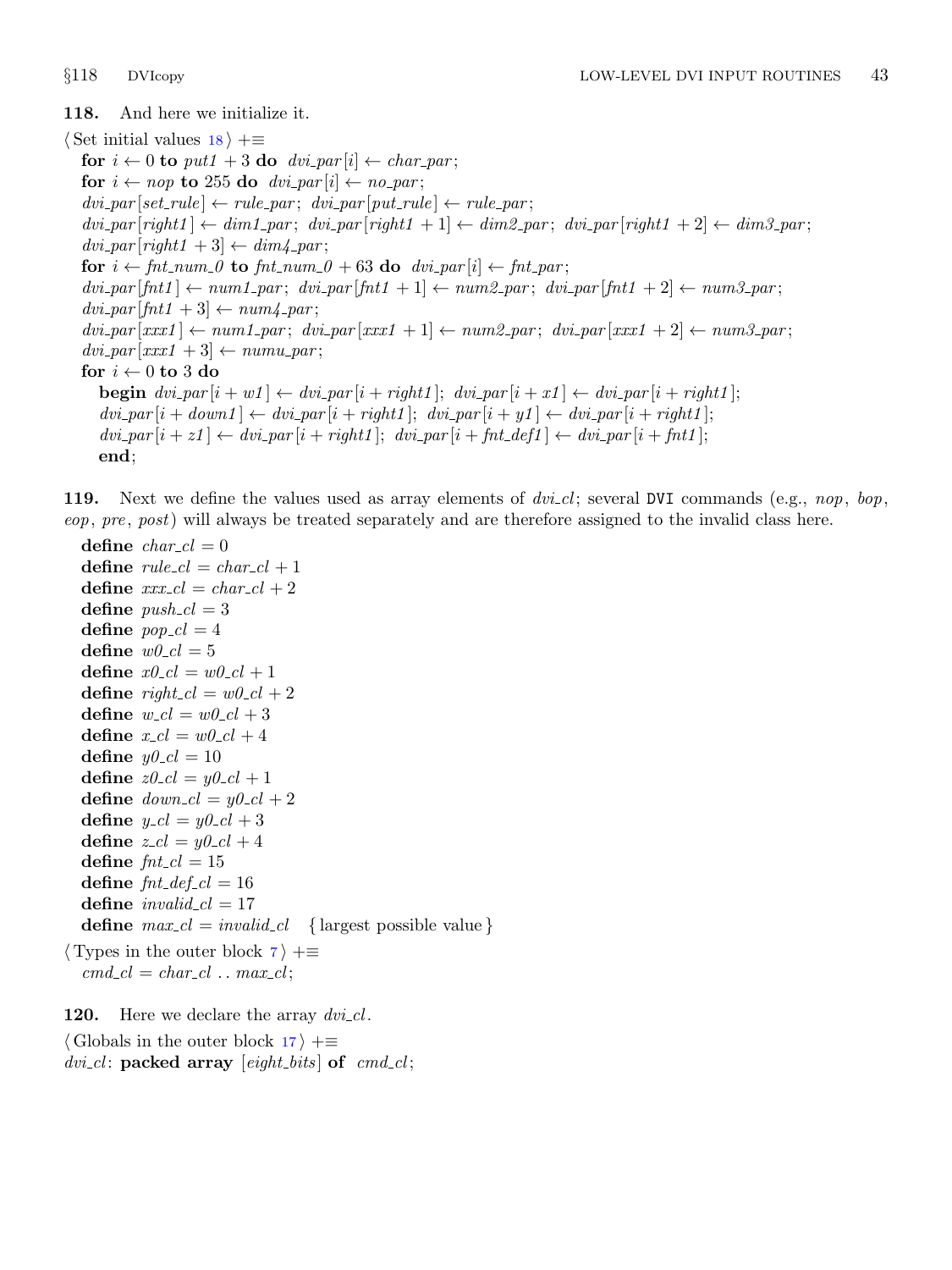#### 121. And here we initialize it.

 $\langle$  Set initial values [18](#page-8-0)  $\rangle$  +≡ for  $i \leftarrow set\_char\_0$  to  $put1 + 3$  do  $dvi$ <sub>-c</sub>l|i|  $\leftarrow char\_cl$ ;  $dvi$ <sub>-cl</sub> [set\_rule]  $\leftarrow$  rule\_cl;  $dvi$ -cl [put\_rule]  $\leftarrow$  rule\_cl;  $dvi$ <sub>c</sub> $c$ [nop]  $\leftarrow$  invalid\_cl;  $dvi$ <sub>c</sub>cl[bop]  $\leftarrow$  invalid\_cl;  $dvi$ <sub>c</sub>cl[eop]  $\leftarrow$  invalid\_cl;  $dvi$ <sub>-cl</sub>  $[push] \leftarrow push$ <sub>-cl</sub>;  $dvi$ <sub>-cl</sub>  $[pop] \leftarrow pop$ <sub>-cl</sub>;  $dvi_{\text{c}}cl[w0] \leftarrow w0_{\text{c}}cl; dvi_{\text{c}}cl[x0] \leftarrow x0_{\text{c}}cl;$  $dvi_{\text{c}}cl[y\theta] \leftarrow y\theta_{\text{c}}cl; dvi_{\text{c}}cl[z\theta] \leftarrow z\theta_{\text{c}}cl;$ for  $i \leftarrow 0$  to 3 do **begin**  $dvi$  cl  $[i + right1] \leftarrow right$  cl;  $dvi$  cl  $[i + w1] \leftarrow w$  cl;  $dvi$  cl  $[i + x1] \leftarrow x$  cl;  $dvi$ <sub>c</sub> $d[i + down1] \leftarrow down$ <sub>c</sub> $di$ ;  $dvi$ <sub>c</sub> $d[i + y1] \leftarrow y$ <sub>c</sub> $di$ ;  $dvi$ <sub>c</sub> $d[i + z1] \leftarrow z$ <sub>c</sub> $di$ ;  $dvi$ - $cl[i + xxx1] \leftarrow xxxcl; \ dvi$ - $cl[i + fnt$ - $def1] \leftarrow fnt$ - $defcl;$ end; for  $i \leftarrow int_{num\_0}$  to  $fnt1 + 3$  do  $dvi_{cl}[i] \leftarrow fnt_{cl};$ for  $i \leftarrow pre$  to 255 do  $\text{div}_c[i] \leftarrow \text{invald}_c[i]$ ;

122. A few small arrays are used to generate DVI commands.

 $\langle$  Globals in the outer block [17](#page-7-0)  $\rangle$  +=  $dvi_{\rm c}char_{\rm c}cmd$ :  $\text{array}$  [boolean] of eight\_bits; { put1 and set1 }  $div\_rule\_cmd:$   $array [boolean]$  of eight\_bits; { put\_rule and set\_rule}  $div\_right\_cmd$ :  $array [right\_cl .. x_{cl}]$  of eight-bits; {right1, w1, and x1}  $div_{\alpha}down_{\alpha}$ : array  $[down_{\alpha}$ ...  $z_{\alpha}$  of eight bits;  $\{down_{\alpha}$ ,  $y_1$ , and  $z_1\}$ 

123. (Set initial values  $18$ ) +≡  $dvi\_char\_cmd[false] \leftarrow put1; \, \, \text{div\_char\_cmd}[true] \leftarrow set1;$  $div_{\textit{-}rule\_cmd}[false] \leftarrow put_{\textit{-}rule;} \div \textit{-}rule_{\textit{-}cmd}[true] \leftarrow set_{\textit{-}rule;}$  $div\_right\_cmd | right\_cl | \leftarrow right1; \; div\_right\_cmd | w_cl | \leftarrow w1; \; div\_right\_cmd | x_cl | \leftarrow x1;$  $dvi\_down\_cmd[down\_cl] \leftarrow down1; \ divi\_down\_cmd[y\_cl] \leftarrow y1; \ divi\_down\_cmd[z\_cl] \leftarrow z1;$ 

124. The global variables cur-cmd, cur-parm, and cur-class are used for the current DVI command, its first parameter (if any), and its command class respectively.

 $\langle$  Globals in the outer block [17](#page-7-0)  $\rangle$  +=  $cur\_cmd:$  eight\_bits; { current DVI command byte} cur parm: int  $32$ ; { its first parameter (if any) }  $cur\_class: \; cmd\_cl; \; \{ its class \}$ 

125. When typesetting a character or rule, the boolean variable *cur-upd* is *true* for set commands, *false* for *put* commands.

 $\langle$  Globals in the outer block [17](#page-7-0)  $\rangle$  +≡ cur cp: char pointer; { char widths index for the current character}  $cur\_wp: width\_pointer; \{ width\_pointer of the current character \}$ *cur\_upd:* boolean; { is this a set or set\_rule command ? }  $cur_v_d$  dimension  $\}$  { a vertical dimension }  $cur_h\_dimen: int\_32; \{ a horizontal dimension \}$ 

126. (Set initial values  $18$ ) +≡ cur cp  $\leftarrow$  0; cur wp  $\leftarrow$  invalid width; { so they can be saved and restored!}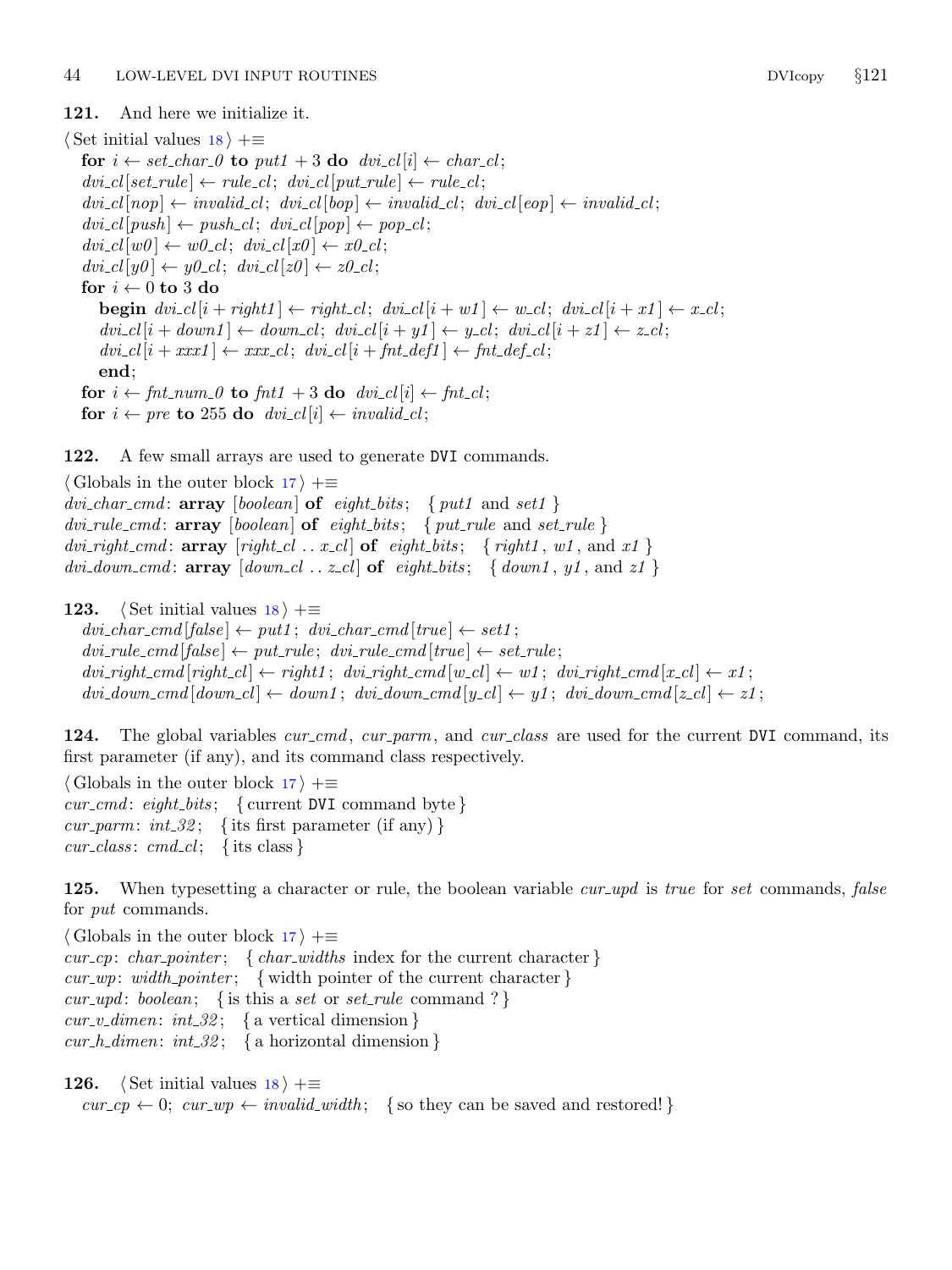127. The dvi first par procedure first reads DVI command bytes into cur cmd until cur cmd  $\neq$  nop; then cur parm is set to the value of the first parameter (if any) and cur class to the command class.

```
define set\_cur\_char(\#) \equiv \{ set \text{ up }cur\_res, cur\_ext, \text{ and }cur\_upd \}begin cur_ext \leftarrow 0;
           if cur\_cmd < set1 then
              begin cur_res \leftarrow cur\_cmd; cur_upd \leftarrow trueend
           else begin cur\_res \leftarrow #; cur\_upd \leftarrow (cur\_cmd < put1); Decr(var\_cmd)(div\_char\_cmd[cur\_upd]);
              while cur\_cmd > 0 do
                 begin if cur\_cmd = 3 then
                    if cur\_res > 127 then cur\_ext \leftarrow -1;
                 cur\_ext \leftarrow cur\_ext * 256 + cur\_res; cur\_res \leftarrow \#; decr(cur\_cmd);end;
              end;
           end
procedure dvifirst\_par;
  begin repeat cur\_cmd \leftarrow dvi\_ubyte;until cur\_cmd \neq nop; {skip over nops}
  case dvi_par [cur_cmd] of
   char_\_par: set\_cur_char(dvi\_ubyte);no-par: do-nothing;
   dim1\_par: cur\_param \leftarrow divi\_sbyte;num1\_par: cur\_param \leftarrow dvi\_ubyte;dim2\_par: cur\_param \leftarrow divi\_spair;num2\_par: cur\_param \leftarrow dvi\_upair;dim3\_par: cur\_param \leftarrow div1\_strio;num3\_par: cur\_param \leftarrow dvi\_utrio;two\_{cases}(dim_{\text{{\bf L}}} par): cur\_param \leftarrow div_{\text{{\bf L}}} squad; \{ dim_{\text{{\bf L}}} par \text{ and } num_{\text{{\bf L}}} par \}numu\_par: cur\_parm \leftarrow dvi\_uquad;rule par: begin sur-v.dimen \leftarrow div1.1 cur\_1.1 dimen \leftarrow div1.5 dimen \leftarrow div1.5 guad; cur\_1.0 \leftarrow (cur\_1.0);
     end;
  fnt\_par: cur\_param \leftarrow cur\_cmd - fnt\_num\_0;othercases abort('internal`<sub>l</sub>error');endcases; cur\_class \leftarrow \text{dvi\_cl} [cur\_cmd];end;
```
**128.** The global variable  $dv = inf$  is used for the number of different DVI fonts defined so far; their external font numbers (as extracted from the DVI file) are stored in the array  $dv = f$ nts, the corresponding internal font numbers used internally by DVIcopy are stored in the array  $dv_{i,i}$  fnts.

 $\langle$  Globals in the outer block [17](#page-7-0)  $\rangle$  +≡  $div\_e\_fnts$ : array  $[font_number]$  of  $int\_32$ ; {external font numbers}  $div i$ -fnts: array  $[font_number]$  of font number; { corresponding internal font numbers }  $dv_i$  nf: font number; { number of DVI fonts defined so far }

129. (Set initial values  $18$ ) +≡  $dvi_n f \leftarrow 0$ :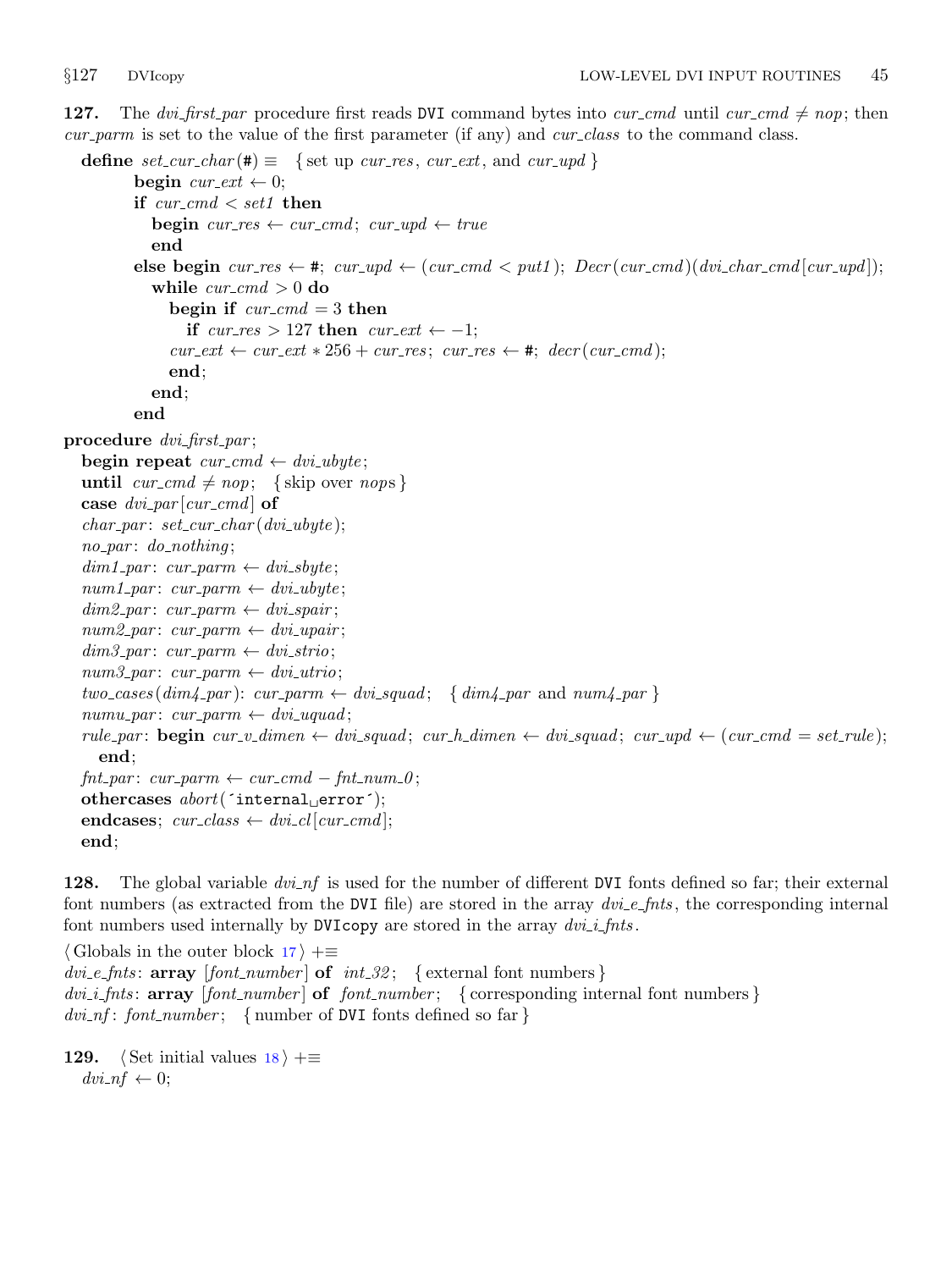130. The *dvi-font* procedure sets *cur-fnt* to the internal font number corresponding to the external font number cur parm (or aborts the program if such a font was never defined).

procedure  $\text{div}_1 \text{font}$ ; { computes cur\_fnt corresponding to cur\_parm } var  $f: font_number; \{ where the font is sought \}$ begin  $\langle$  DVI: Locate font *cur parm* 131 $\rangle$ ; if  $f = dv \cdot \hat{p}$  then bad\_dvi;  $cur\_fnt \leftarrow dv\_i\_fnts[f];$ if  $font\_type(cur\_fnt) = defined\_font$  then  $load\_font;$ end;

131.  $\langle$  DVI: Locate font *cur parm* 131  $\rangle \equiv$  $f \leftarrow 0$ ; dvi\_e\_fnts [dvi\_nf]  $\leftarrow cur\_param$ ; while cur parm  $\neq \text{dvi}\text{e}\text{-}\text{fnts}$  [f] do  $\text{incr}(f)$ 

This code is used in sections 130 and 132.

132. Finally the dvi do font procedure is called when one of the commands  $\int f \cdot d\epsilon f$ .  $\int f \cdot d\epsilon f$  and its first parameter have been read from the DVI file; the argument indicates whether this should be the second definition of the font  $(true)$  or not  $(false)$ .

procedure  $dvi_d$ -font(second : boolean); var  $f: font_number; \{ where the font is sought \}$ k:  $int_1 15$ ; { general purpose variable } begin print ( $DVI: \text{if} \text{ont}_i$ , cur parm : 1); (DVI: Locate font cur parm 131); if  $(f = \text{divi\_nf}) = second$  then  $\text{bad\_divi}$ ;  $font\_check(nf) \leftarrow div\_{squad} (nf) \leftarrow div\_{pquad} (nf) \leftarrow div\_{pquad} (nf) \leftarrow div\_{pquad} (nf) \leftarrow div\_{pquad} (nf) \leftarrow div\_{pquad} (nf)$  $pckt\_room(1); append\_byte(k); Incr(k)(div\_ubyte); pckt\_room(k);$ while  $k > 0$  do **begin** append\_byte( $div\_ubyte$ );  $decr(k)$ ; end;  $font_name(nf) \leftarrow makeپ-packet; \{ the font area plus name \}$  $dv_{i,i}$  fnts  $\left[ dv_{i,n}f \right] \leftarrow define_{i}font(false_{i});$ if ¬second then begin if  $dvi_n f = max_fonts$  then  $overflow(str_fonts, max_fonts);$  $incr(dvi<sub>-</sub>nf);$ end else if  $dvii\_fnts[f] \neq dvii\_fnts[dvi_n f]$  then  $bad\_dvi$ ; end;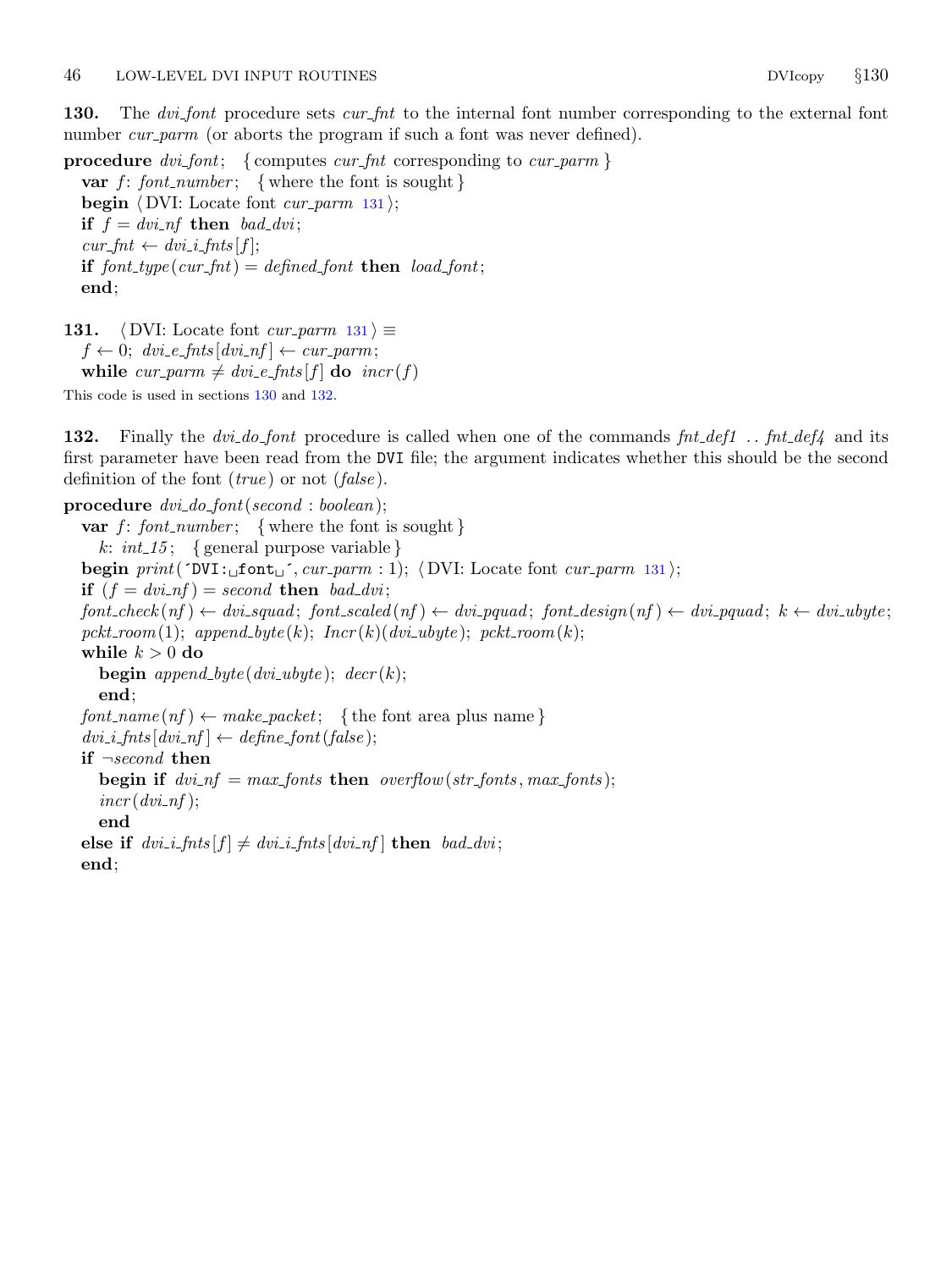<span id="page-46-0"></span>133. Low-level VF input routines. A detailed description of the VF file format can be found in the documentation of VFtoVP; here we just define symbolic names for some of the VF command bytes.

define  $long\_char = 242$  {VF command for general character packet} define  $vf_id = 202$  {identifies VF files }

134. The program uses the binary file variable *vf-file* for input from VF files; *vf-loc* is the number of the byte about to be read next from  $\mathit{vf}_\text{-}file$ .

 $\langle$  Globals in the outer block [17](#page-7-0)  $\rangle$  +≡ *vf*\_file: *byte\_file*; { a VF file } *vf*<sub>-loc</sub>: *int*<sub>-32</sub>; { where we are about to look, in *vf*<sub>-file</sub> } *vf*-limit:  $int.32$ ; {value of *vf*-loc at end of a character packet} *vf\_ext:*  $pckt\_pointer$ ; { extension for VF files } *vf\_cur\_fnt: font\_number*; { current font number in a  $VF$  file }

135. (Initialize predefined strings  $45$ ) +≡  $id3$  (".")("V")("F")( $vf\_ext$ ); { file name extension for VF files }

136. If a VF file is badly malformed, we say *bad-font*; this procedure gives an error message which refers the user to VFtoVP and VPtoVF, and terminates DVIcopy.

 $\langle$  Cases for *bad\_font* 136  $\rangle \equiv$  $v_f = int\_type$ : begin  $print('Bad_UVF_Ufile'); print\_font(cur_fnt); print\_ln('}_Uloc=', vf\_loc: 1);$  $abort('Use_UVFtoVP/VPtoVF_Uto_Udiagnose_Uand_Ucorrect_Uthe_Uproblem');$ end;

This code is used in section [94](#page-32-0).

137. If no font directory has been specified, DVIcopy is supposed to use the default VF directory, which is a system-dependent place where the VF files for standard fonts are kept. The string variable VF default area contains the name of this area.

define  $VF\_default\_area_name \equiv \text{`Textv fonts:'}$  { change this to the correct name } **define**  $VF\_default\_area\_name\_length = 10$  { change this to the correct length }

 $\langle$  Globals in the outer block [17](#page-7-0)  $\rangle$  +≡  $VF\_default\_area$ : packed array  $[1..VF\_default\_area\_name\_length]$  of char;

138.  $\langle$  Set initial values [18](#page-8-0)  $\rangle$  +≡  $VF\_default\_area \leftarrow VF\_default\_area\_name;$ 

139. To prepare *vf-file* for input we reset it.

 $\langle \text{VF: Open } v f_{\mathit{m}} f \rangle$  or **goto** not found 139  $\rangle \equiv$  $make\_font_name (VF\_default\_area_name\_length) (VF\_default\_area) (vf\_ext); reset (vf\_file, cur_name);$ if  $\epsilon$  *eof* (*vf*-*file*) then goto *not*-*found*;  $vf\_loc \leftarrow 0$ 

This code is used in section [151.](#page-51-0)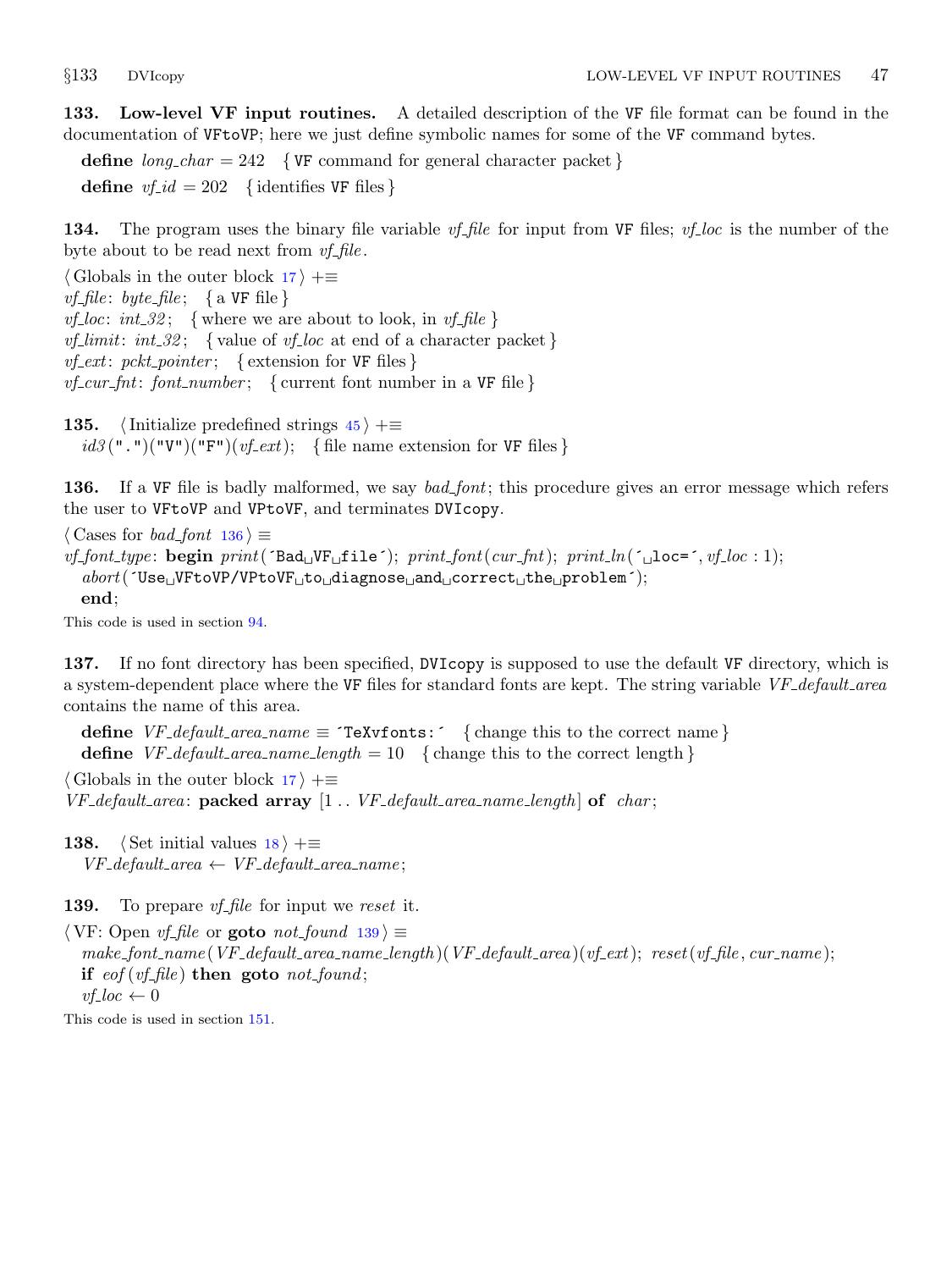<span id="page-47-0"></span>140. Reading a VF file should be done as efficient as possible for a particular system; on many systems this means that a large number of bytes from *vf-file* is read into a buffer and will then be extracted from that buffer. In order to simplify such system dependent changes we use a pair of WEB macros:  $v f$ -byte extracts the next VF byte and  $vf_{\text{def}}$  is true if we have reached the end of the VF file. Here we give simple minded definitions for these macros in terms of standard Pascal.

define  $\textit{vf} = \textit{cof}(\textit{vf}\textit{file})$  { has the VF file been exhausted? } define  $vf\_byte$  (#)  $\equiv$ if  $vf\_eof$  then  $bad\_font$ else  $read(vf_{\textit{-}}file, \#)$  { obtain next VF byte }

141. We need several simple functions to read the next byte or bytes from  $\mathit{vf}_\textit{file}$ .

```
function vf\_ubyte: int\_8u; { returns the next byte, unsigned }
  begin_byte (vf\_byte); incr(vf\_loc); comp\_ubyte(vf\_ubyte);
  end;
```

```
function vf\_upair: int_1 6u; { returns the next two bytes, unsigned }
  begin_pair (vf_byte); Incr(vf\_loc)(2); comp\_upair(vf\_upair);
  end;
```

```
function vf\_strio: int\_24; { returns the next three bytes, signed }
  begin_trio (vf_byte); Incr(vf\_loc)(3); comp\_strio(vf\_strio);
  end;
```

```
function vf_utrio: int 24u; { returns the next three bytes, unsigned }
  begin_trio (vf_byte); Incr(vf\_loc)(3); comp\_utrio(vf\_utrio);
  end;
```

```
function \textit{vf}\_squad: \{ \text{returns the next four bytes, signed} \}begin_quad (vf_byte); Incr(vf\_loc)(4); comp\_squad(vf\_squad);
  end;
```
142. All dimensions in a VF file, except the design sizes of a virtual font and its local fonts, are  $fix\_words$ that must be scaled in exactly the same way as the character widths from a TFM file; we can use the same code, but this time z,  $alpha$ , and beta are global variables.

 $\langle$  Globals in the outer block [17](#page-7-0)  $\rangle$  +≡

 $\langle$  Variables for scaling computation [103](#page-37-0)  $\rangle$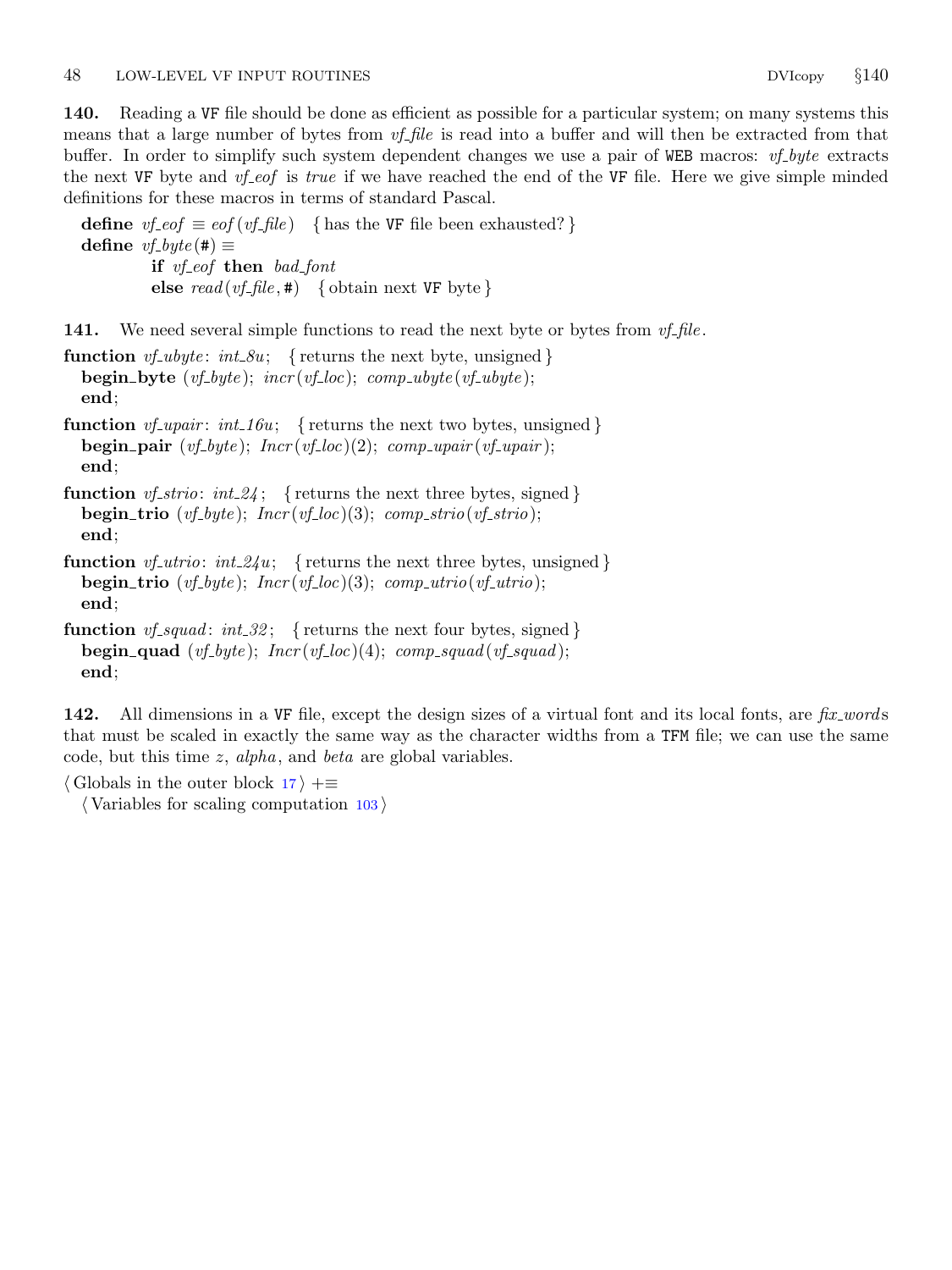**143.** We need five functions to read the next byte or bytes and convert a  $fix-word$  to a scaled dimension.

function  $\mathit{vf}_\text{-} \mathit{fix1}$ :  $\mathit{int}_\text{-} 32$ ; { returns the next byte as scaled value} var x:  $int_{-32}$ ; {accumulator} **begin**  $vf\_byte(tfm_b3)$ ;  $incr(vf\_loc)$ ;  $tfm\_fix1(x)$ ;  $vf\_fix1 \leftarrow x$ ; end; function  $\text{vf}_\text{f} \text{f} x2$ :  $\text{int}_\text{f} 32$ ; { returns the next two bytes as scaled value } var x:  $int_{-32}$ ; {accumulator} begin  $vf_{\mathit{c}}(tfm_b2); \; vf_{\mathit{c}}(tfm_b3); \; Incr(vf_{\mathit{c}}(c)(2); \; tfm_f/x2(x); \; vf_{\mathit{c}}fx2 \leftarrow x;$ end; **function**  $vf_F\hat{x}3$ :  $int_0^1 32$ ; { returns the next three bytes as scaled value} var x:  $int_{-32}$ ; {accumulator} **begin**  $vf\_byte(tfm_b1)$ ;  $vf\_byte(tfm_b2)$ ;  $vf\_byte(tfm_b3)$ ;  $Incr(vf\_loc)(3)$ ;  $tfm\_fix3(x); \text{ vf\_fix3} \leftarrow x;$ end; function  $\text{v}f_{\text{i}}\text{f}x3u: \text{int.}32;$  { returns the next three bytes as scaled value } **begin**  $vf\_byte(tfm_b1)$ ;  $vf\_byte(tfm_b2)$ ;  $vf\_byte(tfm_b3)$ ;  $Incr(vf\_loc)(3)$ ;  $vf_f\ddot{x}3u \leftarrow tfm_f\ddot{x}3u;$ end; **function**  $\text{vf}_\text{-} \text{fix4}$ :  $\text{int}_\text{-} 32$ ; { returns the next four bytes as scaled value} var x:  $int_{-32}$ ; {accumulator} **begin**  $vf_{\mathit{byte}}(tfm_b0)$ ;  $vf_{\mathit{byte}}(tfm_b1)$ ;  $vf_{\mathit{byte}}(tfm_b2)$ ;  $vf_{\mathit{byte}}(tfm_b3)$ ; Incr( $vf_{\mathit{loc}}(4)$ ;  $tfm$ -fix $4(x)$ ;  $vf$ -fix $4 \leftarrow x$ ; end;

144. Three other functions are used in cases where the result must have a non-negative value or a positive value.

```
function vf_{\text{1}}(qu) : int_{-3}^{3} f (result must be non-negative)
   var x: int_{-32}:
   begin x \leftarrow vf\_squad;
   if x < 0 then bad-font else vf-uquad \leftarrow x;
   end;
function vf-pquad: int_3 1; { result must be positive}
   var x: int_{32};
   begin x \leftarrow vf\_squad;
   if x \leq 0 then bad_font else vf_pquad \leftarrow x;
   end;
function \mathit{vf}_\text{-}\mathit{fixp}: \mathit{int}_3 1; \{ \text{result must be positive} \}begin vf_byte(tfm_b0); vfgbyte(tfm_b1); vfgbyte(tfm_b2); vfgbyte(tfm_b3); Incr(vfgbot(1); vfgbyte(tfm_b3)); Incr(vfgbot(1); vfgbot(1); vfgbot(1); vfgbot(1); vfgbot(1); vfgbot(1); vfgbot(1); vfgbot(1); vfgbot(1); vfgbot(1); vfgbot(1); vfgbot(1); vfgbot(1); vfgbot(1); vfgbot(1); vfgbot(1); vfgbot(1); vfgbot(1); vfgbot(1); vfgbot(1); vfgbot(1); vfgbot(if tfm_b0 > 0 then bad_font;
   v f-fixp \leftarrow tfm-fix3u;
   end;
```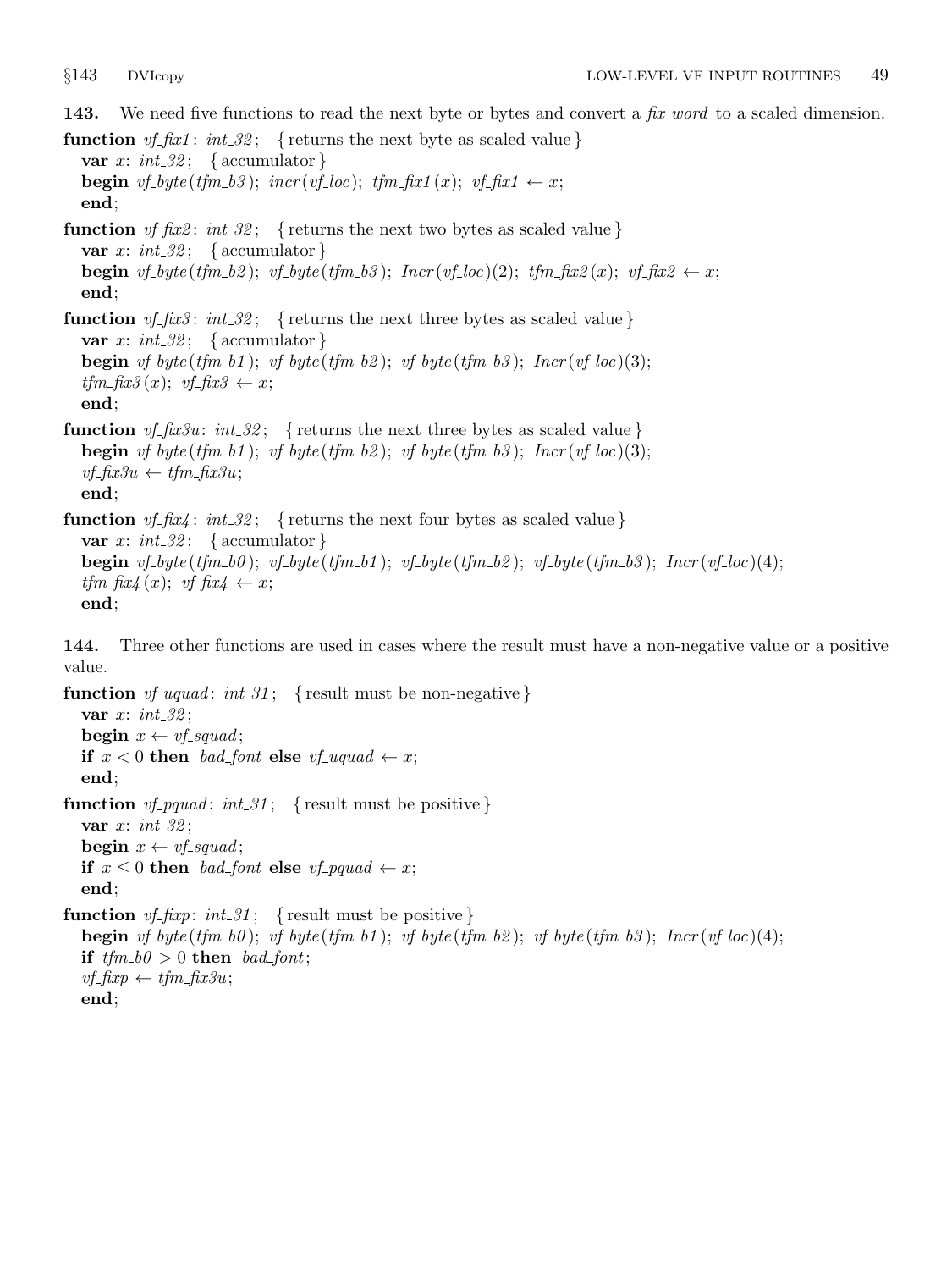145. The *vf-first-par* procedure first reads a VF command byte into *cur-cmd*; then *cur-parm* is set to the value of the first parameter (if any) and *cur-class* to the command class.

```
define set\_cur\_wp\_end(\#) \equivif cur\_wp = invalid\_width then #
  define set.cur_wp(\#) \equiv \{ set.cur_-wp \text{ to the char's width pointer } \}cur\_wp \leftarrow invalid\_width;if # \neq invalid\_font then
             if (cur\_res \geq font\_bc(\#)) \wedge (cur\_res \leq font\_ec(\#)) then
                begin cur\_cp \leftarrow font\_chars(\#) + cur\_res; cur\_wp \leftarrow char\_widths[cur\_cp];
                end;
           set_cur_wp_end
procedure \mathit{vf}_\textit{first} par;
  begin cur_cmd \leftarrow vf_ubyte;
  case dvi_par [cur_cmd] of
  char par: begin set cur char (vf ubyte); set cur wp(vf cur fnt)(bad font);
     end;
  no\_par: do\_nothing;dim1\_par: cur\_param \leftarrow vf\_fix1;num1\_par: cur\_param \leftarrow vf\_ubyte;dim2\_par: cur\_param \leftarrow vf\_fix2;num2\_par: cur\_param \leftarrow vf\_upair;dim\mathcal{S}\_par: cur\_param \leftarrow vf\_fix\mathcal{S};num3\_par: cur\_parm \leftarrow vf\_utrio;dim_{4\text{-}}par: cur\_param \leftarrow vf\_fix4;num4\_par: cur\_param \leftarrow vf\_squad;numu\_par: cur\_parm \leftarrow vf\_uquad;rule\_par: begin cur v_dimen \leftarrow vf_fix4; cur h_dimen \leftarrow vf_fix4; cur upd \leftarrow (cur cmd = set rule);
     end;
  fnt\_par: cur\_param \leftarrow cur\_cmd - fnt\_num\_0;othercases abort('internal`_error');endcases; cur\_class \leftarrow dv\_cl[cur\_cmd];end;
```
**146.** For a virtual font we set  $font\_type(f) \leftarrow vf\_font\_type$ ; in this case  $font\_font(f)$  is the default font for character packets from virtual font f.

The global variable  $v f_n f$  is used for the number of different local fonts defined in a VF file so far; their external font numbers (as extracted from the VF file) are stored in the array  $v f = f$ nts, the corresponding internal font numbers used internally by DVIcopy are stored in the array  $\textit{vf}_i$  ifnts.

 $\langle$  Globals in the outer block [17](#page-7-0)  $\rangle$  +≡ *vf\_e\_fnts*:  $array$  [*font\_number*] of  $int_{.}32$ ; {external font numbers}  $v_i^f$  i fnts: **array** [font\_number] **of** font\_number; { corresponding internal font numbers } *vf\_nf:* font\_number; { number of local fonts defined so far }  $lcl_n f$ : font\_number; { largest vf\_nf value for any VF file }

147. (Set initial values  $18$ ) +≡  $lcl_n f \leftarrow 0$ ;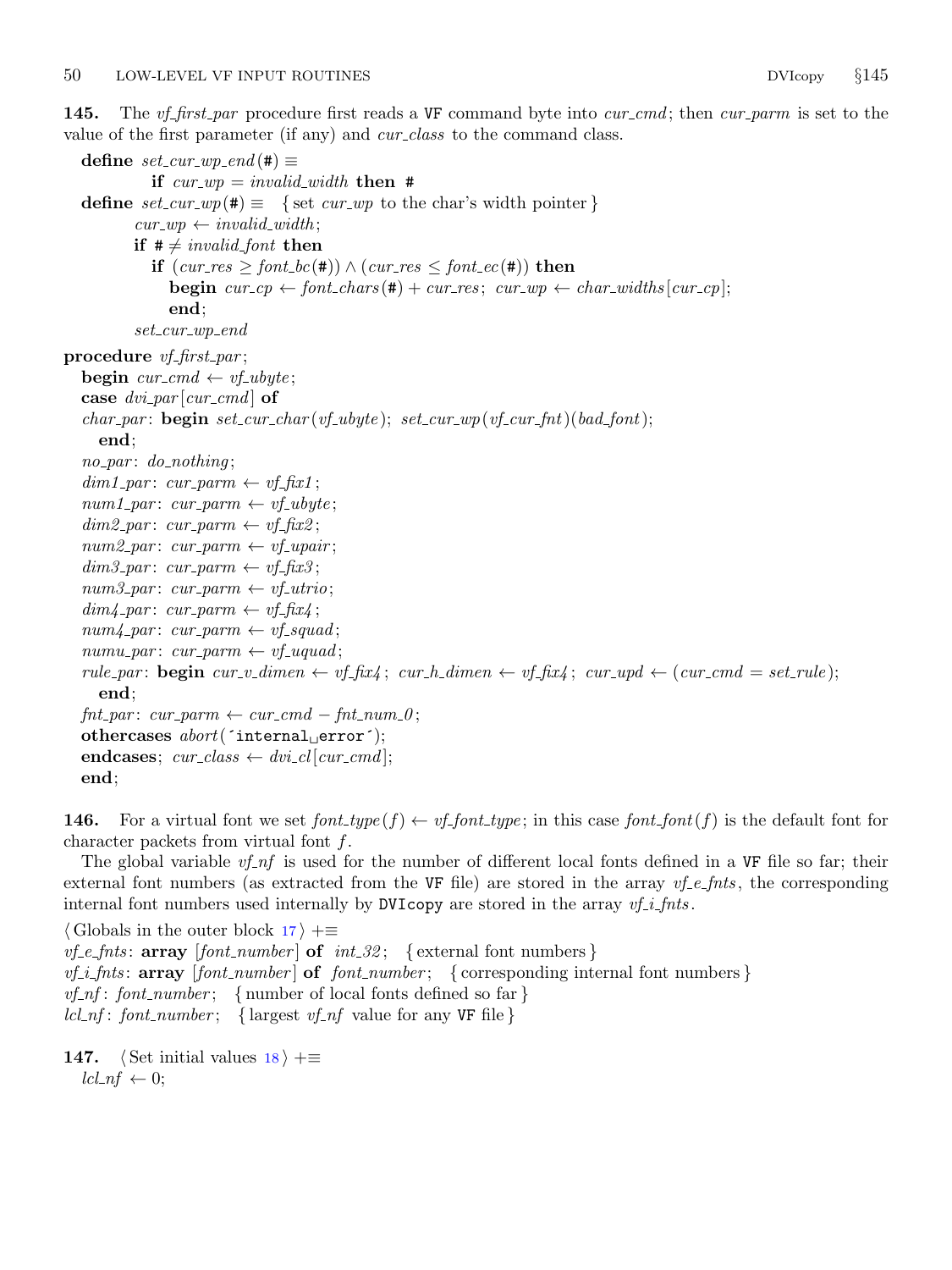148. The *vf-font* procedure sets *vf-cur-fit* to the internal font number corresponding to the external font number cur parm (or aborts the program if such a font was never defined).

procedure *vf* font; { computes *vf* cur fnt corresponding to cur parm } var  $f: font_number; \{ where the font is sought \}$ begin  $\langle \text{VF: Locate font } cur\_param \; 149 \rangle;$ if  $f = vf\_nf$  then bad\_font;  $v f_{\text{-}} \text{curl} \leftarrow v f_{\text{-}} \text{int} s[f];$ end;

149.  $\langle \text{VF: Locate font } cur\_param \text{ 149} \rangle \equiv$  $f \leftarrow 0; \; v f = f n t s [v f_n f] \leftarrow cur\_param;$ while cur parm  $\neq$  vf e fnts  $[f]$  do incr(f)

This code is used in sections 148 and 150.

**150.** Finally the *vf*-do-font procedure is called when one of the commands  $fnt\_def1$ .  $fnt\_def4$  and its first parameter have been read from the VF file.

```
procedure vf\_do\_font;var f: font_number; { where the font is sought }
     k: int_1 15; { general purpose variable }
  begin print('VF: _1font'_', cur\_param: 1);\langle \text{VF: Locate font } cur\_parm \text{ 149} \rangle;if f \neq vf\_nf then bad_font;
  font\_check(nf) \leftarrow vf\_squad; font\_scaled(nf) \leftarrow vf\_fixp; font\_design(nf) \leftarrow round(tfm\_conv * vf\_pquad);k \leftarrow vf\_ubyte; pckt_room(1); append_byte(k); Incr(k)(vf\_ubyte); pckt_room(k);
  while k > 0 do
     begin append_byte(vf_ubyte); decr(k);
     end;
  font_name(nf) \leftarrow make.packet; \{ the font area plus name \}v f_i i_fnts [v f_n f] \leftarrow define_{\text{font}} (true);if vf_{\neg\theta} = lcl_{\neg\theta} then
     if lcl_n f = max_f \text{onts} then overflow \text{ (str.fonts, max_f \text{onts})}else \text{incr}(\text{lcl\_nf});incr(vf_n f);end;
```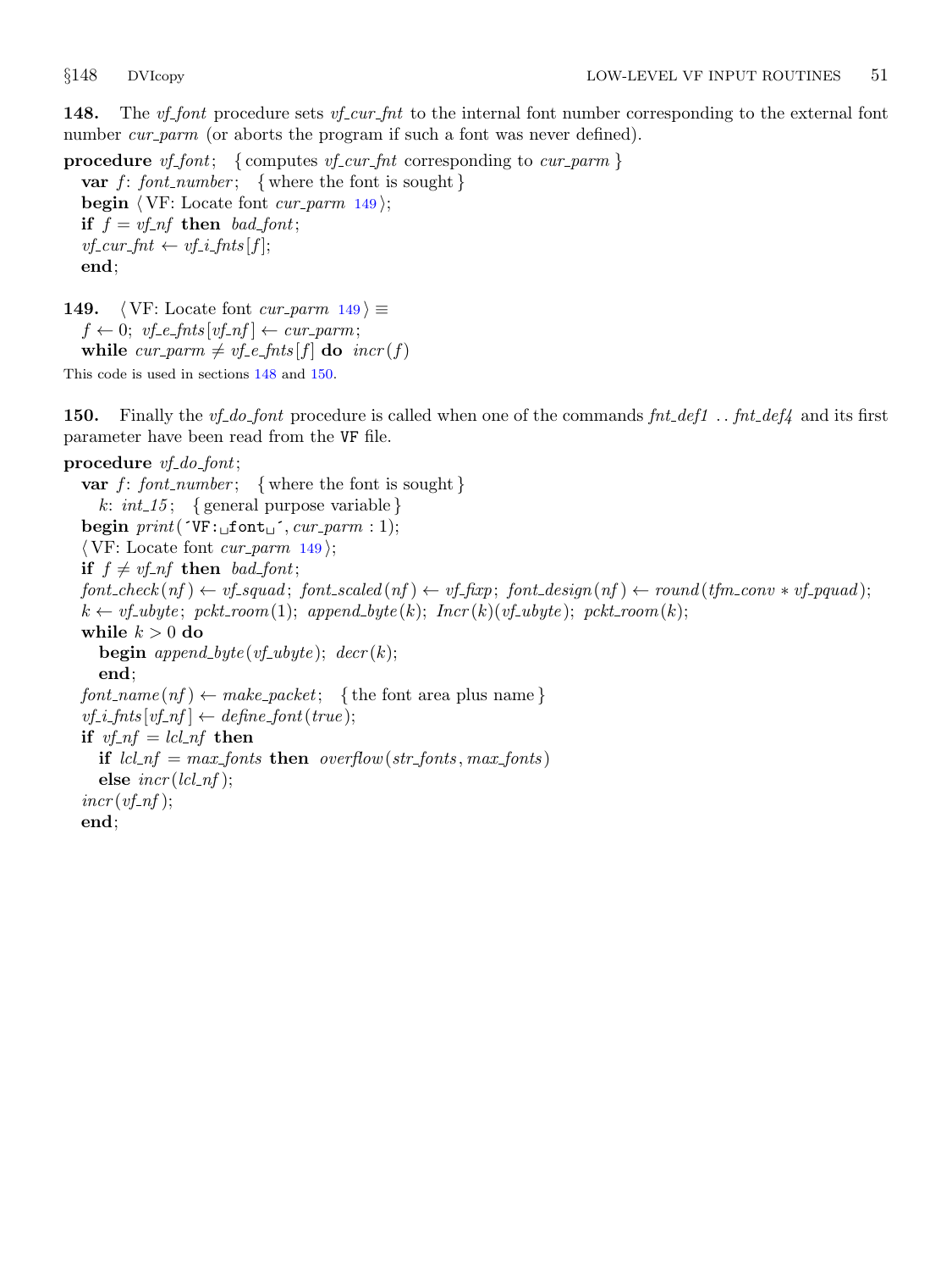<span id="page-51-0"></span>151. Reading VF files. The do-vf function attempts to read the VF file for a font and returns false if the VF file could not be found; otherwise the font type is changed to  $\mathit{vf\_font\_type}$ .

```
function do_v f: boolean; {read a VF file}
  label \it reswitch, done, not\_found, exit;var temp\_byte: int\_8u; { byte for temporary variables }
     k: byte_pointer; {index into byte_mem}
     l: int_15; {general purpose variable}
     save_ext: int_24; { used to save cur_ext }
     save_res: int_0.8u; { used to save cur_res }
     save_cp: width_pointer; { used to save cur_cp }
     save_wp: width_pointer; { used to save cur\_wp }
     save_upd: boolean; { used to save cur\_upd }
     vf_wp: width_pointer; { width pointer for the current character packet }
     vf-fnt: font-number; { current font in the current character packet }
     move_zero: boolean; { true if rule 1 is used }
     last\_pop: boolean; \{ true \text{ if final } pop \text{ has been manufactured } \}begin 139 } \rangle;save\_ext \leftarrow cur\_ext; \; save\_res \leftarrow cur\_res; \; save\_cp \leftarrow cur\_cp; \; save\_wp \leftarrow cur\_wp; \; save\_up \leftarrow cur\_wp;{ save }
  font\_type(cur\_fnt) \leftarrow vf\_font\_type;\langle \text{VF: Process the preample } 152 \rangle;153 \rangle;
  while cur_cmd \leq long_char do \langle160\rangle;
  if cur_cmd \neq post then bad_font;
  debug print('VF_{\sqcup}file_{\sqcup}font_{\sqcup}^{'}, cur\_fnt : 1); print\_font(cur\_fnt); print\_ln('_{\sqcup}loadd.');
  gubed
  close\_in(vf_{\textit{f}}ile); cur_ext \leftarrow save\_ext; cur_res \leftarrow save\_res; cur_cp \leftarrow save\_cp; cur_wp \leftarrow save\_wp;
  cur\_upd \leftarrow save\_upd; \{ \text{ restore } \}do\_vf \leftarrow true; return;
not_found: do\_vf \leftarrow false;
exit: end;
152. \langle \text{VF: Process the preample } 152 \rangle \equivif vf\_ubyte \neq pre then bad_font;
  if vf\_ubyte \neq vf\_id then bad_font;
  temp\_byte \leftarrow vf\_ubyte; pckt\_room(temp\_byte);for l \leftarrow 1 to temp byte do append byte (vf ubyte);
  print('VF_{\sqcup}file:_{\sqcup} ''); print_packet(new_packet); print(''','); flush_packet;
  check\_check\_sum(vf\_squad, false); check\_design\_size(round(tfm\_conv * vf\_pquad));z \leftarrow font\_scaled(cur\_fnt); (Replace z by z' and compute \alpha, \beta104);
```
 $print\_nl('$ <sub> $\sqcup \sqcup \text{for} \sqcup$ font $\sqcup$ ', cur\_fnt : 1); print\_font(cur\_fnt); print\_ln('.')</sub>

This code is used in section 151.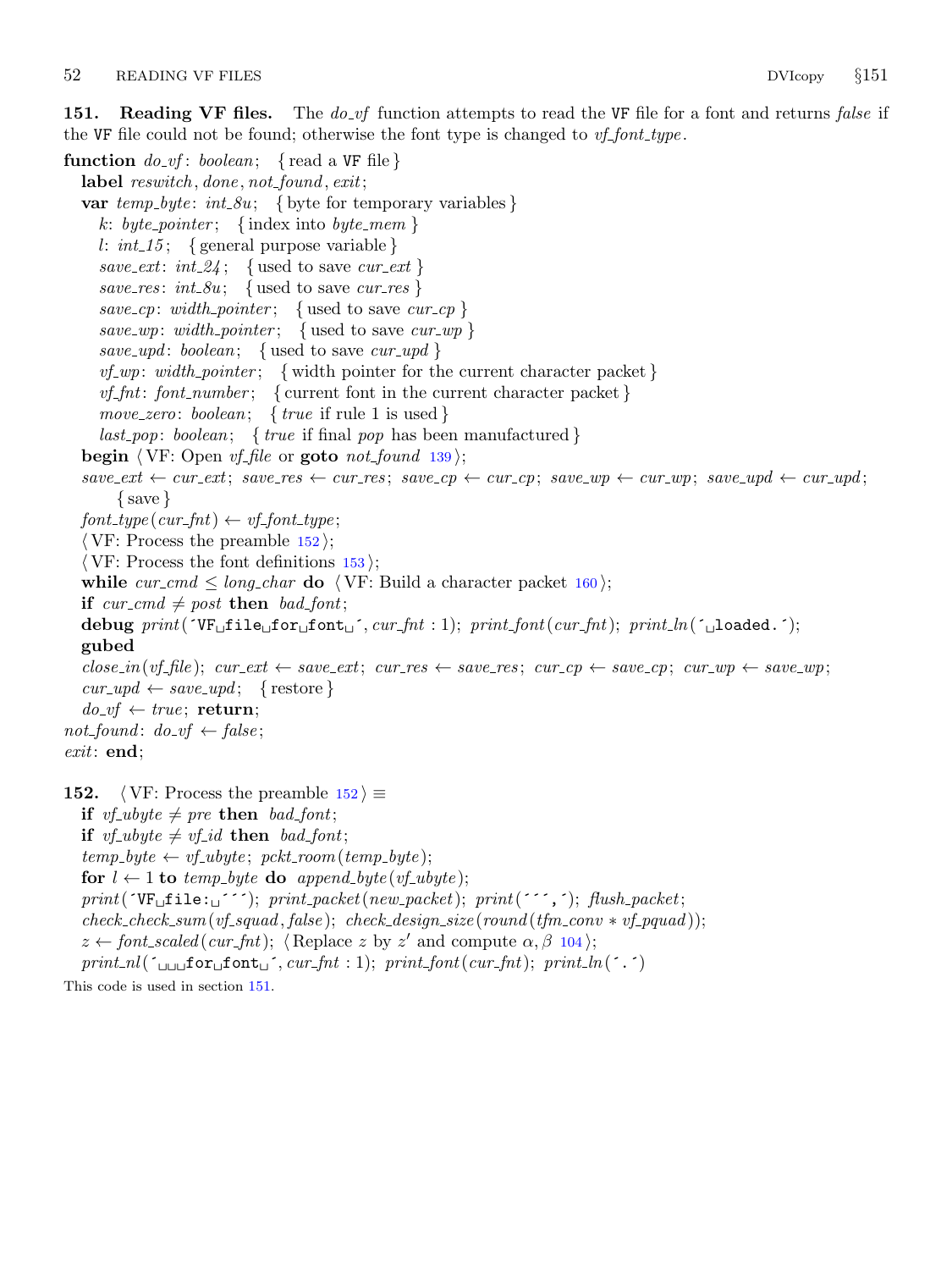```
153. \langle \text{VF: Process the font definitions } 153 \rangle \equivv f_i f_n t s [0] \leftarrow invalid\_font; v f_n f \leftarrow 0;cur\_cmd \leftarrow vf\_ubyte;while (cur\_cmd \geq fut\_def1) \wedge (cur\_cmd \leq fut\_def1 + 3) do
      begin case cur\_cmd - fnt\_def1 of
      0: cur\_param \leftarrow vf\_ubyte;1: cur\_param \leftarrow vf\_upair;2: cur\_param \leftarrow vf\_utrio;3: cur\_param \leftarrow vf\_squad;end; { there are no other cases }
      v f_0 d_0 f_1; \; cur\_cmd \leftarrow v f_0 d_0 t;end;
   font_{\text{font}_{\text{ }}font} ( cur_{\text{ }}fnt ) \leftarrow vf_{\text{ }}i_{\text{ }}fnts[0]This code is used in section 151.
```
**154.** The VF format specifies that the interpretation of each packet begins with  $w = x = y = z = 0$ ; any  $w\theta$ ,  $x\theta$ ,  $y\theta$ , or  $z\theta$  command using these initial values will be ignored.

 $\langle$  Types in the outer block [7](#page-4-0)  $\rangle$  +≡  $\textit{v}$ f\_state = **array**  $[0 \dots 1, 0 \dots 1]$  of *boolean*; { state of w, x, y, and z}

155. As implied by the VF format the DVI commands read from the VF file are enclosed by push and pop; as we read DVI commands and append them to  $byte\_mem$ , we perform a set of transformations in order to simplify the resulting packet: Let zero be any of the commands put, put rule, fort num, fort, or xxx which all leave the current position on the page unchanged, let move be any of the horizontal or vertical movement commands right1  $\ldots z_4$ , and let any be any sequence of commands containing push and pop in properly nested pairs; whenever possible we apply one of the following transformation rules:

| 1:            | push zero $\rightarrow$ zero push                 |
|---------------|---------------------------------------------------|
| 2:            | move $pop \rightarrow pop$                        |
| <sup>3:</sup> | push pop $\rightarrow$                            |
| 4a:           | push set_char $pop \rightarrow put$               |
| 4b:           | push set pop $\rightarrow$ put                    |
| 4c:           | push set_rule pop $\rightarrow$ put_rule          |
| 5:            | push push any pop $\rightarrow$ push any pop push |
| 6:            | push any pop pop $\rightarrow$ any pop            |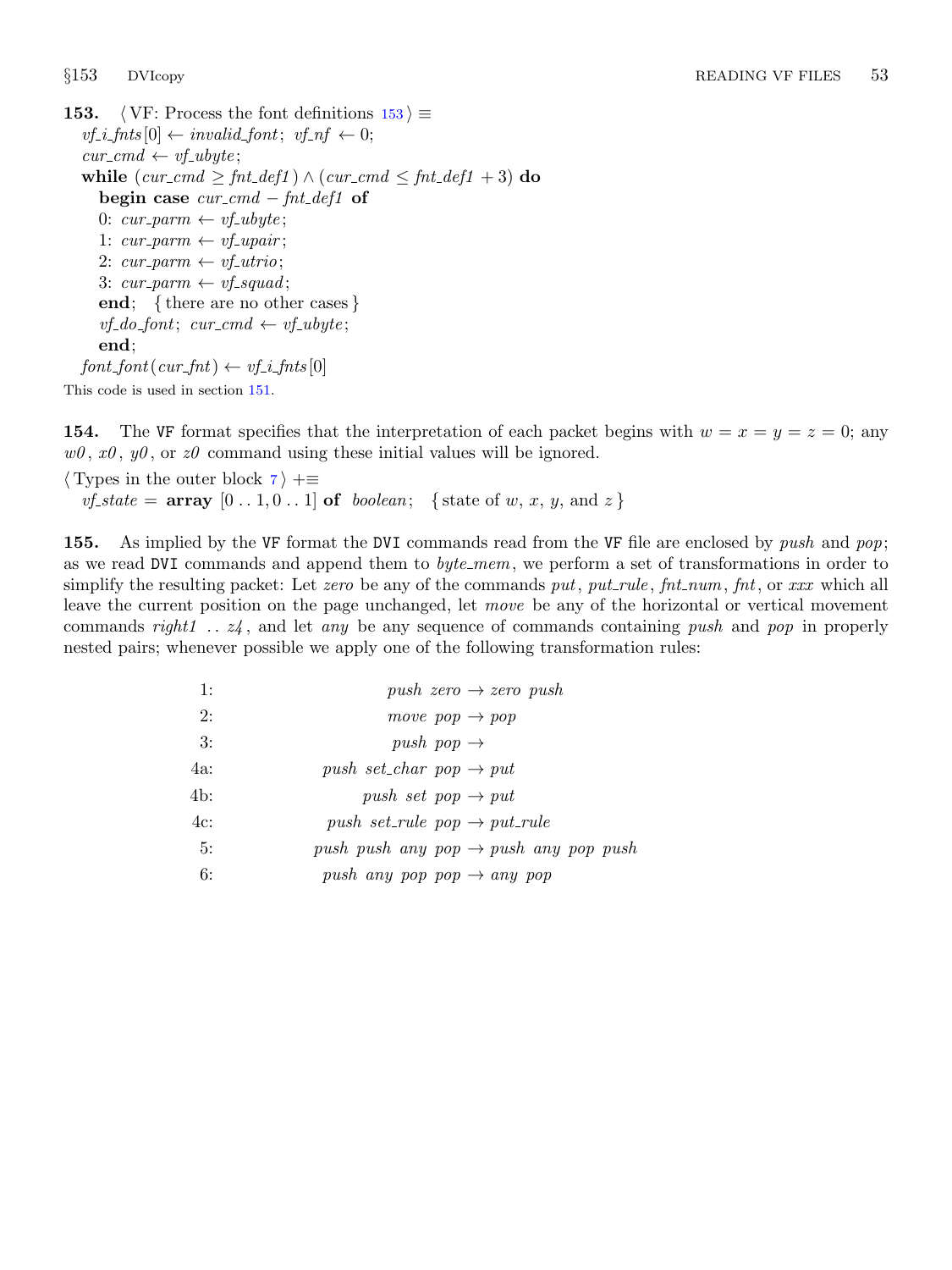**156.** In order to perform these transformations we need a stack which is indexed by  $vf$ -ptr, the number of push commands without corresponding pop in the packet we are building; the  $vf$ -push-loc array contains the locations in *byte\_mem* following such *push* commands. In view of rule 5 consecutive *push* commands are never stored, the *vf-push-num* array is used to count them. The *vf-last* array indicates the type of the last non-discardable item: a character, a rule, or a group enclosed by push and pop; the vf-last-end array points to the ending locations and, if  $vf$ -last  $\neq vf$ -other, the  $vf$ -last loc array points to the starting locations of these items.

define  $\textit{vf}_\textit{set} = 0 \{ \textit{vf}_\textit{set} = \textit{char}_\textit{cl}, \text{last item is a set}_\textit{char} \text{ or set} \}$ define  $\textit{vf\_rule} = 1 \{ \textit{vf\_rule} = \textit{rule} \}.$  ast item is a set\_rule  $}$ define  $vf\_group = 2$  { last item is a group enclosed by *push* and *pop* } define  $vf$ -put = 3 { last item is a put } define  $vf\_other = 4$  { last item (if any) is none of the above}  $\langle$  Types in the outer block [7](#page-4-0)  $\rangle$  +≡  $v f_{\mathcal{I}} t y p e = v f_{\mathcal{I}} s e t \dots v f_{\mathcal{I}} t h e r;$ 

```
157. (Globals in the outer block 17) +≡
vf_move: array [stack_pointer] of vf_state; {state of w, x, y, and z}
vf_push_loc: array [stack\_pointer] of <i>byte\_pointer</i>; {end of a push}vf last loc: array [stack pointer] of byte pointer; { start of an item }
vf last end: \text{array} [stack_pointer] of byte_pointer; { end of an item}
vf_push_num: array [stack\_pointer] of eight\_bits; \{push\ count\}vf-last: array [stack-pointer] of vf-type; { type of last item }
v f_{\mathcal{I}} p t r: stack_pointer; { current number of unfinished groups }
stack\_used: stack\_pointer; \{ \text{largest } v \text{f\_ptr} \text{ or } stack\_ptr \text{ value } \}
```
158. We use two small arrays to determine the item type of a character or a rule.

 $\langle$  Globals in the outer block  $17$   $\rangle$  += *vf\_char\_type*:  $array [boolean] of *vf_type*;$ *vf\_rule\_type*:  $array [boolean] of *vf_type*;$ 

159. (Set initial values  $18$ ) +≡  $v_f \text{.move}[0][0][0] \leftarrow false; \ v_f \text{.move}[0][0][1] \leftarrow false; \ v_f \text{.move}[0][1][0] \leftarrow false; \ v_f \text{.move}[0][1][1] \leftarrow false;$  $stack\_used \leftarrow 0;$  $v f_{\text{c}} \text{char}_{\text{c}} t y p e [ \text{false} ] \leftarrow v f_{\text{c}} \text{put}; \ \ v f_{\text{c}} \text{char}_{\text{c}} t y p e [ \text{true} ] \leftarrow v f_{\text{c}} \text{set};$  $v$ f\_rule\_type [false]  $\leftarrow v$ f\_other; vf\_rule\_type [true]  $\leftarrow v$ f\_rule;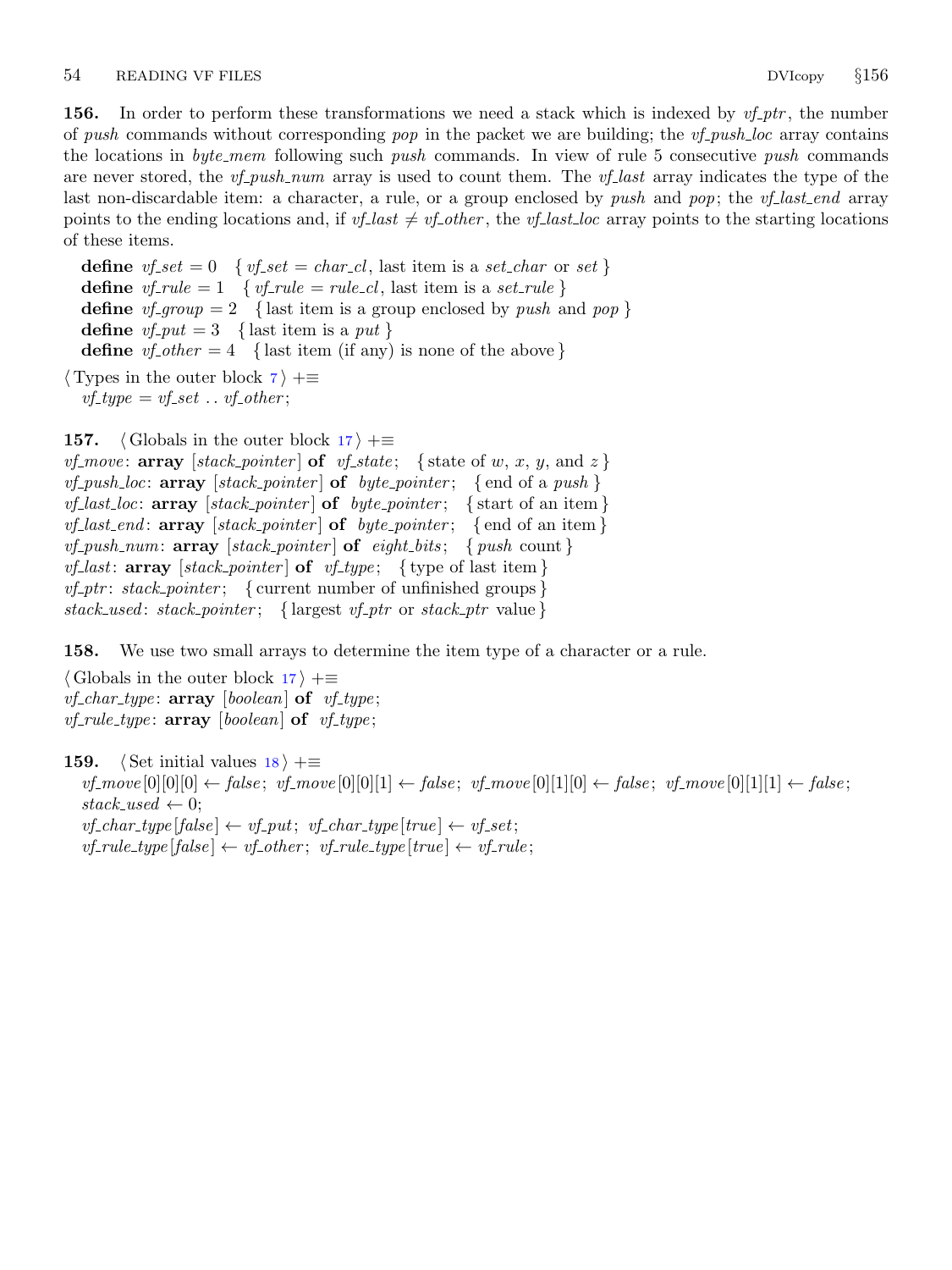<span id="page-54-0"></span>160. Here we read the first bytes of a character packet from the VF file and initialize the packet being built in byte mem; the start of the whole packet is stored in vf push loc[0]. When the character packet is finished, a type is assigned to it: *vf\_simple* if the packet ends with a character of the correct width, or  $v f_{\text{complex}}$ otherwise. Moreover, if such a packet for a character with extension zero consists of just one character with extension zero and the same residue, and if there is no previous packet, the whole packet is replaced by the empty packet.

define  $\textit{vf} \textit{simple} = 0$  { the packet ends with a character of the correct width } define  $vf\_complex = vf\_simple + 1$  { otherwise }

 $\langle$  VF: Build a character packet 160 $\rangle \equiv$ 

```
begin if cur\_cmd < long\_char then
   begin vf limit \leftarrow cur cur cmd; cur ext \leftarrow 0; cur res \leftarrow vf ubyte; vf up \leftarrow check width (vf fix3u);
   end
else begin vf-limit \leftarrow vf-uquad; cur-ext \leftarrow vf-strio; cur-res \leftarrow vf-ubyte; vf-wp \leftarrow check-width (vf-fix4);
   end;
Incr(vf-limit)(vf\_loc); vf-push\_loc[0] \leftarrow byte\_ptr; vf\_last\_end[0] \leftarrow byte\_ptr; vf\_last[0] \leftarrow vf\_other;v f_{\mathit{+}} p t r \leftarrow 0;start packet (vf complex); \langle \text{VF: Appendix 101} \rangle;
k \leftarrow pckt\_start[pckt\_ptr];if \text{tf}\text{-}last[0] = \text{vf}\text{-}put then
   if cur\_wp = vf\_wp then
     begin decr(byte\_mem[k]); { change vf_complex into vf_simple }
     if (byte\_mem[k] = bi(0)) \wedge (vf\_push\_loc[0] = vf\_last\_loc[0]) \wedge (cur\_ext = 0) \wedge (cur\_res = pckt\_res)then byte\_ptr \leftarrow k;
```
end;

build\_packet;  $cur\_cmd \leftarrow vf\_ubyte;$ 

# end

This code is used in section [151.](#page-51-0)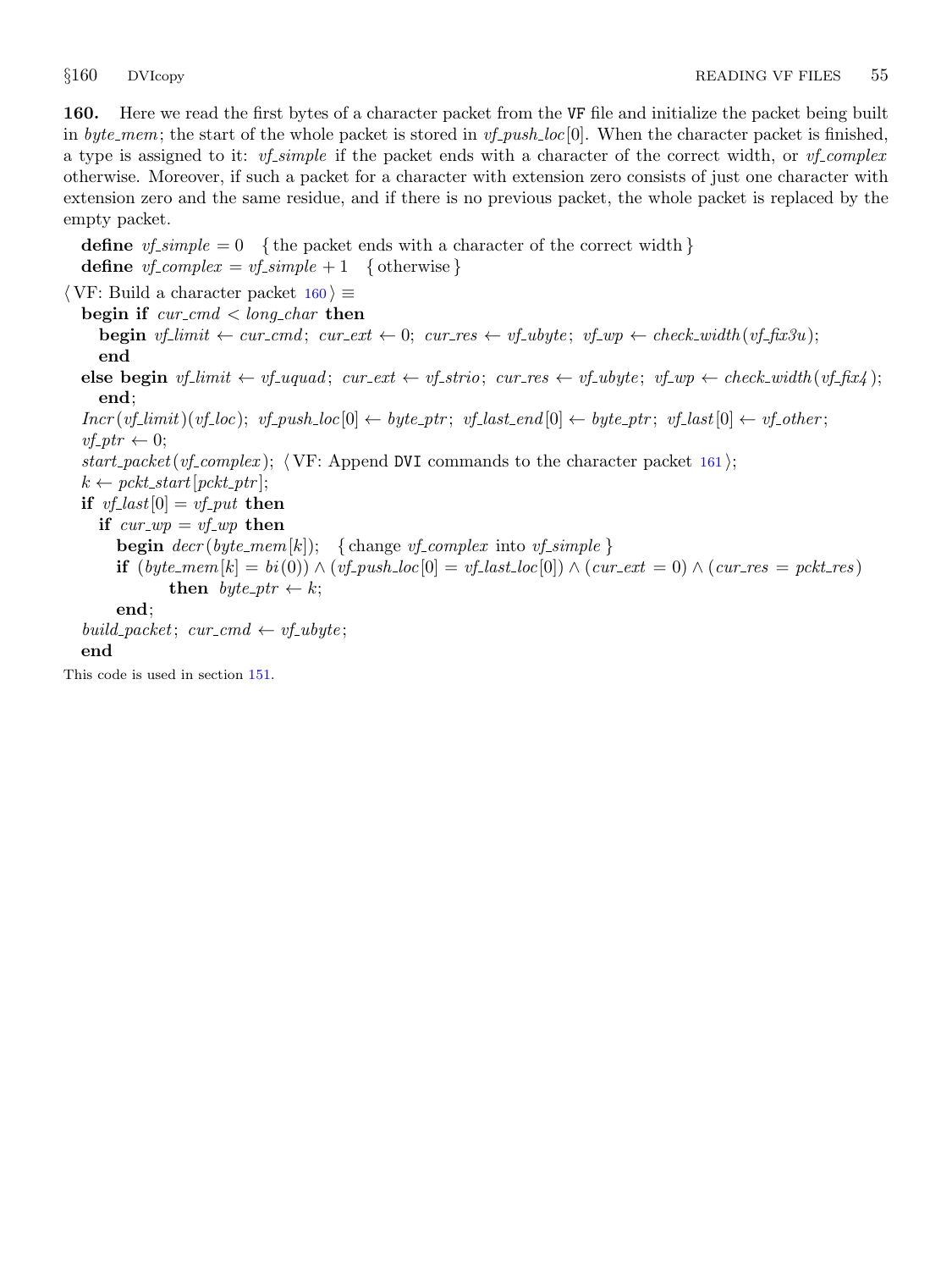<span id="page-55-0"></span>161. For every DVI command read from the VF file some action is performed; in addition the initial push and the final pop are manufactured here.

 $\langle$  VF: Append DVI commands to the character packet 161 $\rangle \equiv$  $v f_{\text{r}} \leftarrow f_{\text{r}} \leftarrow f_{\text{r}} \left( \text{curl}_{\text{r}} \left( \text{curl}_{\text{r}} \right) \right) \text{, } v f_{\text{r}} \left( \text{curl}_{\text{r}} \left( \text{curl}_{\text{r}} \right) \right)$  $last\_pop \leftarrow false$ ;  $cur\_class \leftarrow push\_cl$ ; {initial push} loop begin reswitch: case cur\_class of three\_cases(char\_cl):  $\langle \text{VF: Do a } char, rule, \text{ or }xxx 164 \rangle;$  $\langle \text{VF: Do a } char, rule, \text{ or }xxx 164 \rangle;$  $\langle \text{VF: Do a } char, rule, \text{ or }xxx 164 \rangle;$ push\_cl:  $\langle \text{VF: Do a push } 162 \rangle$ ; pop\_cl:  $\langle \text{VF: Do a } pop \text{ 168} \rangle$  $\langle \text{VF: Do a } pop \text{ 168} \rangle$  $\langle \text{VF: Do a } pop \text{ 168} \rangle$ ;  $two \text{\textendash} (w0 \text{\textendash} c l)$ : if  $vf_{\text{move}}[vf_{\text{pt}}][0][cur_{\text{class}} - w0 \text{\textendash} c l]$  then append one (cur cmd); three cases (right cl): begin pckt signed (dvi right cmd [cur class], cur parm); if cur\_class  $\geq$  w\_cl then vf\_move  $[vf_1ptr][0][cur_{class} - w_{cl}] \leftarrow true;$ end;  $two\_{cases}(y0\_{cl})$ : if  $vf\_{move}[vf\_{ptr}][1][cur\_{class} - y0\_{cl}]$  then append\_one(cur\_cmd); three\_cases( $down\_cl$ ): begin  $pckt$ -signed( $div<sub>1</sub>down\_cmd$ [cur\_class], cur\_parm); if cur\_class  $\geq y_c$  then vf\_move  $[vf_ptr][1][cur_class - y_c] \leftarrow true;$ end;  $fnt_cl: \mathit{vf}\_font;$  $fnt\_def\_cl$ : bad\_font; invalid cl: if cur cmd  $\neq$  nop then bad font; othercases  $\mathit{abort}$  ('internal error'); endcases; if  $vf\_loc < vf\_limit$  then  $vf\_first\_par$ else if *last\_pop* then goto *done* else begin  $cur\_class \leftarrow pop\_cl; last\_pop \leftarrow true; \{ final pop \}$ end; end; done: if  $(vf_{\perp}ptr \neq 0) \vee (vf_{\perp}loc \neq vf_{\perp}limit)$  then bad\_font

This code is used in section [160.](#page-54-0)

162. For a *push* we either increase *vf\_push\_num* or start a new level and append a *push*.

```
define \text{incr}_\textit{stack}(\texttt{\#}) \equivif # = stack\_used then
                   if stack\_used = stack\_size then overflow(str\_stack, stack\_size)else \text{incr}(\text{stack\_used});
            incr(\#)\langle VF: Do a push 162\rangle \equivif (vf_{\llcorner} ptr > 0) \wedge (vf_{\llcorner} push_{\llcorner} loc[vf_{\llcorner} ptr] = byte_{\llcorner} ptr) then
      begin if vf-push_num[vf-ptr] = 255 then overflow(str_stack, 255);
      incr(vf\_{push\_num[vf\_ptr]});end
  else begin \text{incr\_stack}(\text{vf\_ptr}); \ \langle \text{VF: Start a new level } 163 \rangle;v f-push-num[v f-ptr] \leftarrow 0;end
This code is used in section 161.
```

```
163. \langle \text{VF: Start a new level } 163 \rangle \equivappend\_one(push); vf_move [vf\_ptr] \leftarrow vf\_move[pf\_ptr-1]; vf_push_loc[vf\_ptr] \leftarrow byte\_ptr;v_f-last_end [v_f-ptr ] \leftarrow byte_ptr; v_f-last [v_f-ptr ] \leftarrow v_f-other
This code is used in sections 162 and 172.
```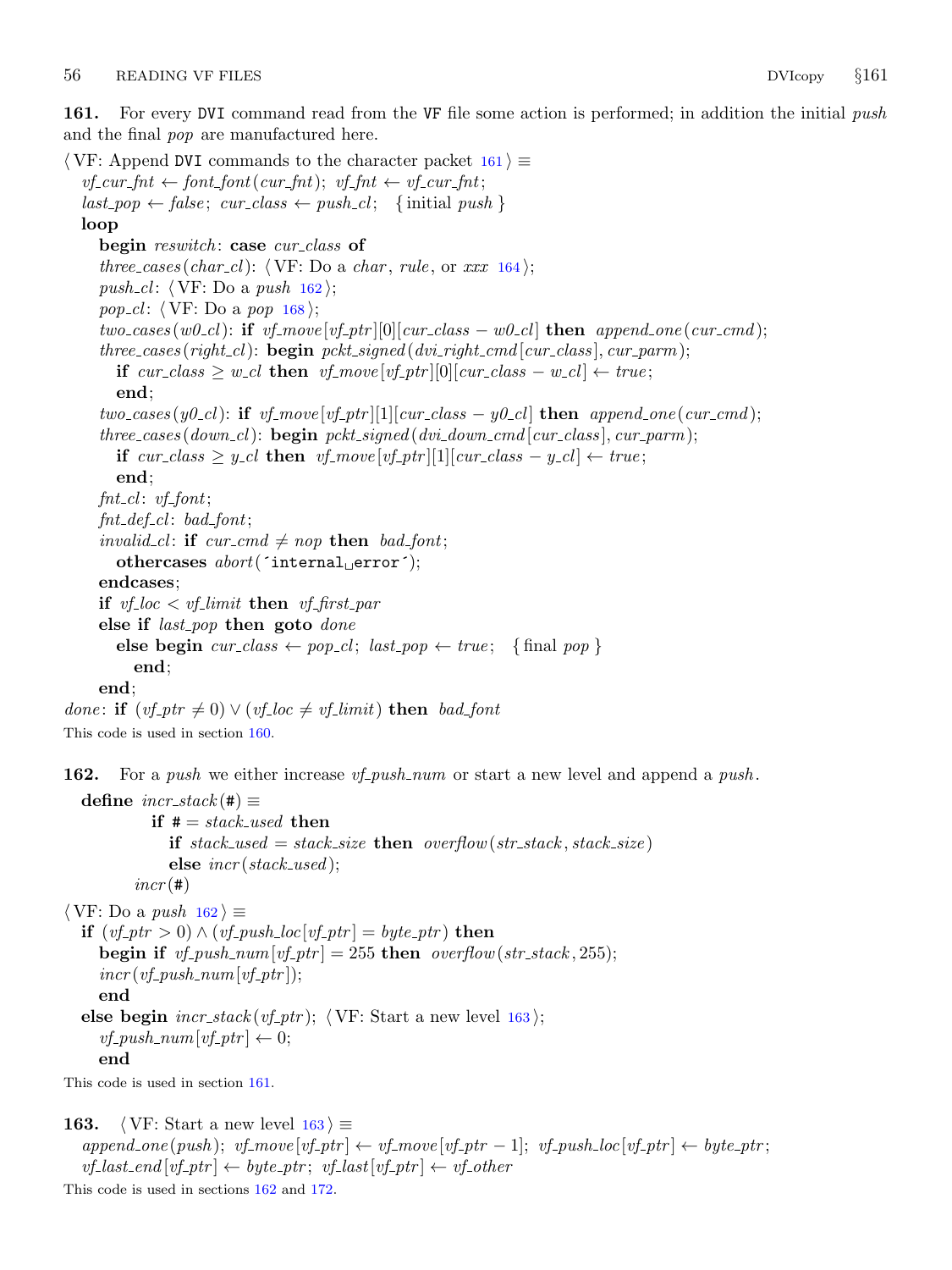<span id="page-56-0"></span>164. When a character, a rule, or an xxx is appended, transformation rule 1 might be applicable.

 $\langle$  VF: Do a *char*, *rule*, or *xxx*  $164 \rangle \equiv$ **begin if**  $(vf_{\textit{p}}tr = 0) \vee (byte_{\textit{p}}tr > vf_{\textit{p}}ush\_loc[vf_{\textit{p}}tr])$  then move\_zero  $\leftarrow false$ else case cur\_class of char\_cl: move\_zero  $\leftarrow (\neg cur\_upd) \vee (vf\_cur\_fnt \neq vf\_fnt);$  $rule\_cl:move\_zero \leftarrow \neg cur\_upd;$  $xxx_cl: move\_zero \leftarrow true;$ othercases  $abort('internal_Uerror');$ endcases; if move zero then begin  $decr (byte\_ptr);$   $decr (vf\_ptr);$ end; case cur\_class of *char\_cl*:  $\langle \text{VF: Do a } \text{fnt, a } \text{char, or both } 165 \rangle;$ rule\_cl:  $\langle$  VF: Do a rule 166 $\rangle$ ;  $xxx_{\text{-}}cl$ :  $\langle \text{VF: Do an }xxx$  [167](#page-57-0) $\rangle$ ; end; { there are no other cases }  $v f$ <sub>-</sub>last\_end  $[v f$ <sub>-</sub>ptr  $] \leftarrow byte$ -ptr; if move zero then **begin**  $\text{incr}(v f_p t r)$ ; append one (push);  $v f_p t r l \rightarrow b y t e_p t r$ ;  $v f_a t e_p t r l \rightarrow b y t e_p t r$ ; if  $cur\_class = char\_cl$  then if  $cur\_upd$  then goto  $result$ ; end; end This code is used in section [161.](#page-55-0)

165. A special situation arises if transformation rule 1 is applied to a  $\mu_{\text{m}}$  of  $\mu_{\text{m}}$  command, but not to the set char or set command following it; in this case cur upd and move zero are both true and the set char or set command will be appended later.

 $\langle$  VF: Do a *fnt*, a *char*, or both  $165$   $\equiv$ begin if  $vf_{\textit{-}\textit{cur\_fnt}} \neq vf_{\textit{-}\textit{fnt}}$  then **begin** vf-last $[vf_ptr] \leftarrow vf\_\text{other}$ ; pckt\_unsigned(fnt1, vf\_cur\_fnt); vf\_fnt  $\leftarrow vf\_\text{cur\_fit}$ ; end; **if**  $(\neg move\_zero) ∨ (\neg cur\_upd)$  then **begin**  $\text{vf}_\text{-}last[\text{vf}_\text{-}ptr] \leftarrow \text{vf}_\text{-}char_\text{-}type[\text{cur}_\text{-}upd]; \text{vf}_\text{-}last\_loc[\text{vf}_\text{-}ptr] \leftarrow \text{byte}_\text{-}ptr;$  $pckt_{char}(cur_{1}q, cur_{1}ext, cur_{1}res);$ end; end This code is used in section 164. 166.  $\langle$  VF: Do a *rule* 166 $\rangle \equiv$ 

**begin**  $vf\text{-}last[vf\text{-}ptr] \leftarrow vf\text{-}rule\text{-}type[cur\text{-}upd]; \text{ }vf\text{-}last\text{-}loc[vf\text{-}ptr] \leftarrow byte\text{-}ptr;$  $append\_one$  (dvi\_rule\_cmd [cur\_upd]); pckt\_four (cur\_v\_dimen); pckt\_four (cur\_h\_dimen); end

This code is used in section 164.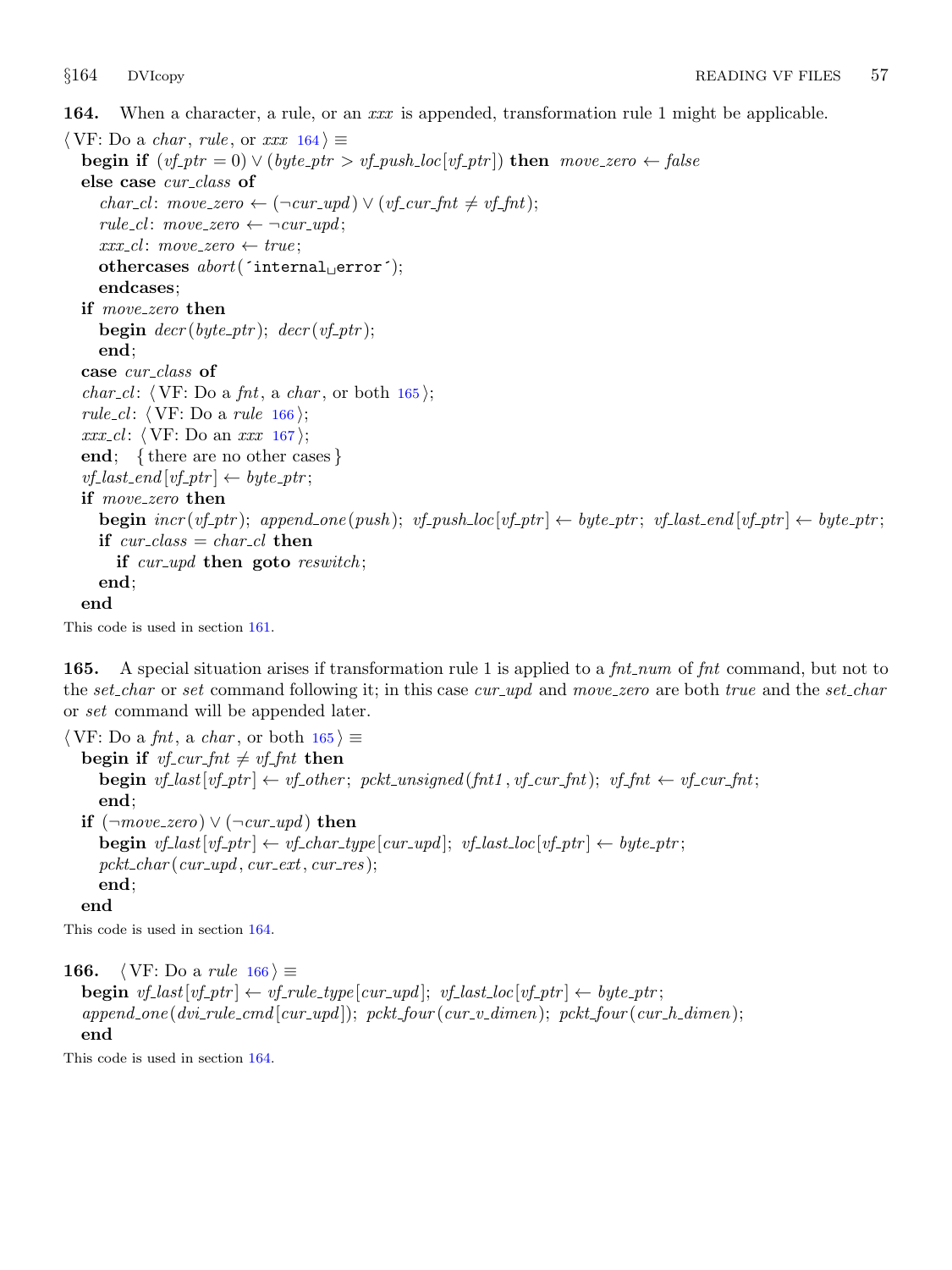<span id="page-57-0"></span>167.  $\langle \text{VF: Do an } xxx \; 167 \rangle \equiv$ **begin**  $vf$  *last* $[vf$ <sub>*ptr* $] \leftarrow vf$ *other; pckt\_unsigned(xxx1, cur\_parm); pckt\_room(cur\_parm);*</sub> while  $cur\_param > 0$  do **begin** append\_byte(vf\_ubyte);  $decr(cur\_param)$ ; end;

end

This code is used in section [164.](#page-56-0)

168. Transformation rules 2–6 are triggered by a pop, either read from the VF file or manufactured at the end of the packet.

 $\langle$  VF: Do a pop 168  $\rangle \equiv$ begin if  $vf_{\perp}$   $ptr < 1$  then  $bad_{\perp}$ font;  $byte\_ptr \leftarrow vf\_last\_end[vf\_ptr]; \{ this is rule 2 }$ if  $v_f$  last  $[v_f$ -ptr  $] \leq v_f$ -rule then if  $vf\text{-}last\text{-}loc[vf\text{-}ptr] = vf\text{-}push\text{-}loc[vf\text{-}ptr]$  then  $\langle \text{VF: Prepare for rule 4 169 }\rangle;$ if byte\_ptr = vf\_push\_loc[vf\_ptr] then  $\langle \text{VF: Apply rule 3 or 4 } 170 \rangle$ else begin if  $vf_1$  ast $[vf_1ptr] = vf_0$  roup then  $\langle \text{VF: Apply rule 6 171} \rangle$ ;  $append\_one(pop);$   $decr(vf\_ptr);$   $vf\_last[vf\_ptr] \leftarrow vf\_group;$  $v_{\text{L}}$ last  $\text{loc}[v_{\text{L}}^{\text{L}}] \leftarrow v_{\text{L}}^{\text{L}}$  push  $\text{loc}[v_{\text{L}}^{\text{L}}]$  ptr + 1] - 1;  $v_{\text{L}}^{\text{L}}$  last end  $[v_{\text{L}}^{\text{L}}]$   $\leftarrow$  byte ptr; if  $vf_{\neg}push_{\neg} \{vf_{\neg} \}$  if  $vf_{\neg} \{vf_{\neg} \}$  if  $\{vF: Apply rule 5 172 \}$  $\{vF: Apply rule 5 172 \}$  $\{vF: Apply rule 5 172 \}$ ; end; end

This code is used in section [161.](#page-55-0)

169. In order to implement transformation rule 4, we cancel the set-char, set, or set-rule, append a pop, and insert a *put* or *put\_rule* with the old parameters.

 $\langle$  VF: Prepare for rule 4 169  $\rangle \equiv$ **begin** cur\_class  $\leftarrow$  vf\_last[vf\_ptr]; cur\_upd  $\leftarrow$  false; byte\_ptr  $\leftarrow$  vf\_push\_loc[vf\_ptr]; end

This code is used in section 168.

```
170. \langle \text{VF: Apply rule 3 or 4 } 170 \rangle \equivbegin if vf\_push\_num[vf\_ptr] > 0 then
      begin \text{dec}(\text{vf}_\text{-}push\_num[\text{vf}_\text{-}ptr]); \text{vf}_\text{-}move[\text{vf}_\text{-}ptr] \leftarrow \text{vf}_\text{-}move[\text{vf}_\text{-}ptr-1];
      end
   else begin decr (byte\_ptr); decr (vf\_ptr);end;
   if cur class \neq pop \_{cl} then goto reswitch; {this is rule 4}
   end
```
This code is used in section 168.

```
171. \langle \text{VF: Apply rule 6 171} \rangle \equivbegin Decr(\text{byte\_ptr})(2);for k \leftarrow vf\_last\_loc[vf\_ptr] + 1 to byte_ptr do byte_mem[k - 1] \leftarrow byte\_mem[k];v f-last[v f-ptr] \leftarrow v f-other; v f-last-end [v f-ptr] \leftarrow b y t e-ptr;
  end
```
This code is used in section 168.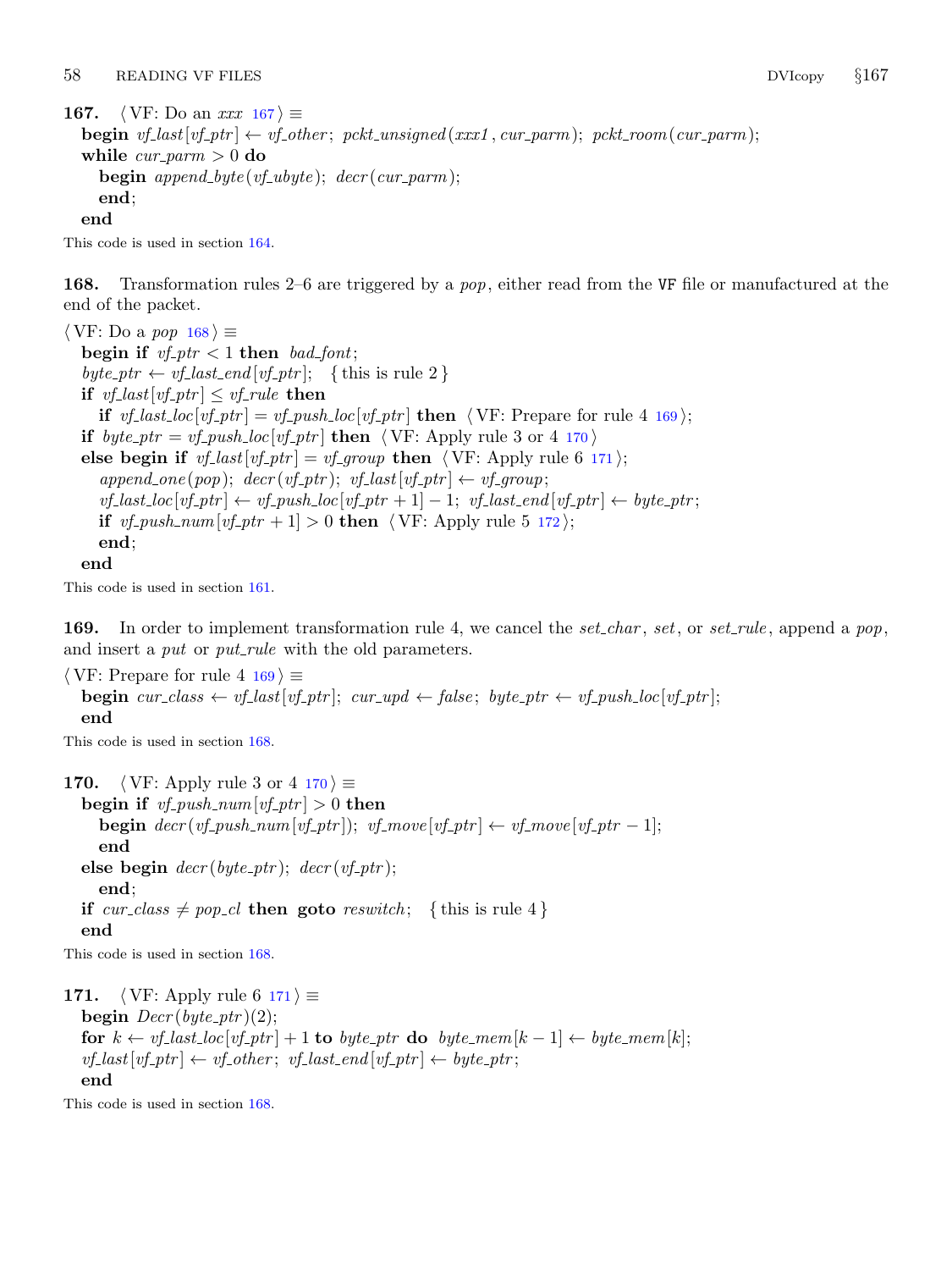```
172. \langle \text{VF: Apply rule 5 } 172 \rangle \equivbegin 163 \rangle;decr(vf_push_num[vf_ptr]);
 end
```
This code is used in section [168.](#page-57-0)

173. The VF format specifies that after a character packet invoked by a set-char or set command, "h is increased by the TFM width (properly scaled)—just as if a simple character had been typeset"; for  $vf$ -simple packets this is achieved by changing the final put command into set char or set, but for vf complex packets an explicit movement must be done. This poses a problem for programs, such as DVIcopy, which write a new DVI file with all references to characters from virtual fonts replaced by their character packets: The DVItype program specifies that the horizontal movements after a set-char or set command, after a set-rule command, and after one of the commands right1  $\ldots x_4$ , are all treated differently when DVI units are converted to pixels.

Thus we introduce a slight extension of DVItype's pixel rounding algorithm and hope that this extension will become part of the standard DVItype program in the near future: If a DVI file contains a set-rule command for a rule with the negative height *width\_dimen*, then this rule shall be treated in exactly the same way as a fictitious character whose width is the width of that rule; as value of *width\_dimen* we choose  $-2^{31}$ , the smallest signed 32-bit integer.

 $\langle$  Globals in the outer block [17](#page-7-0)  $\rangle$  +≡ width\_dimen:  $int_0.32$ ; { vertical dimension of special rules }

174. When initializing *width\_dimen* we are careful to avoid arithmetic overflow.

 $\langle$  Set initial values [18](#page-8-0)  $\rangle$  +≡  $width\_dimension \leftarrow$  - "40000000;  $Decr(width\_dimension)$ ("40000000);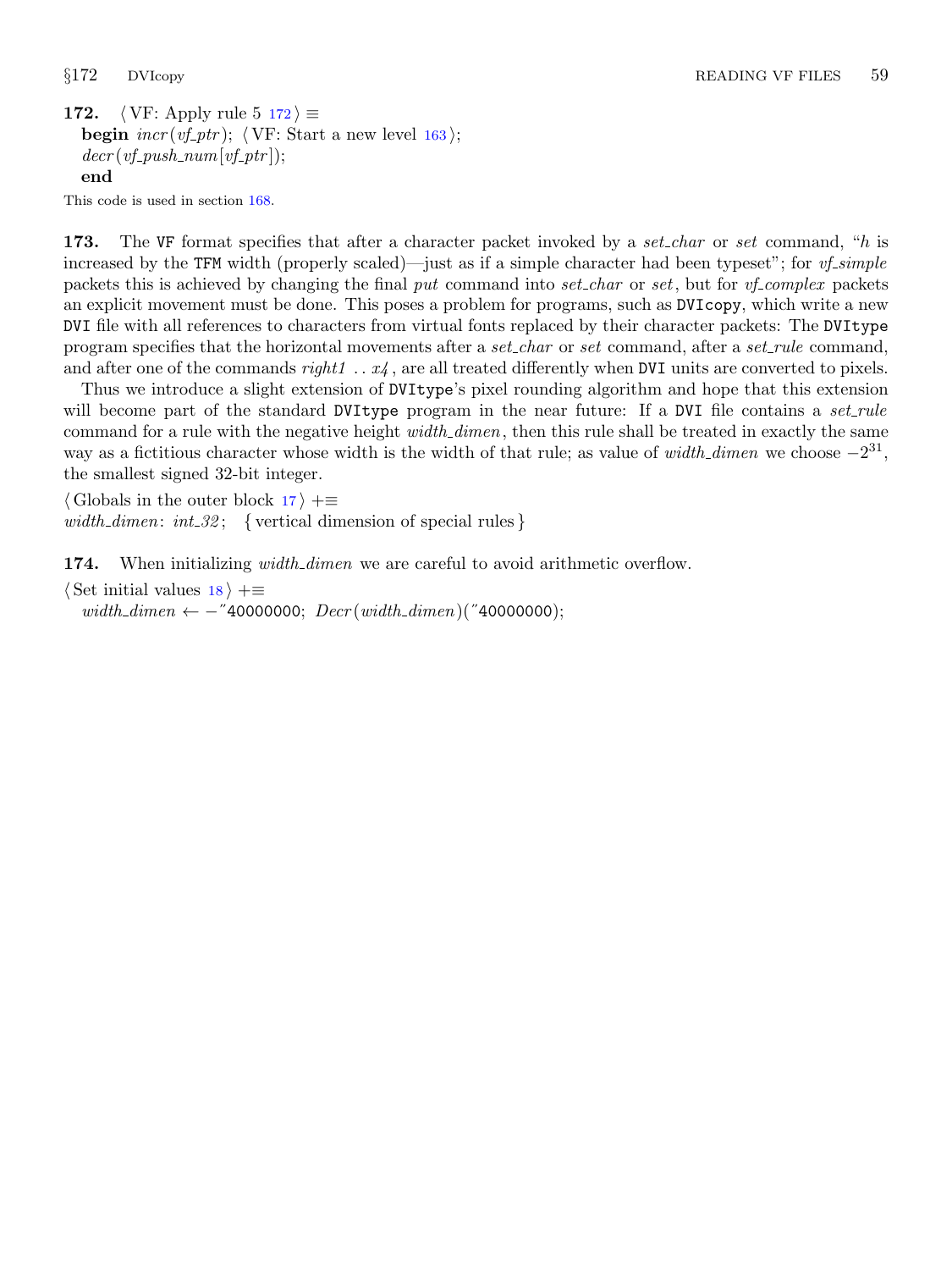175. Terminal communication. When DVIcopy begins, it engages the user in a brief dialog so that various options may be specified. This part of DVIcopy requires nonstandard Pascal constructions to handle the online interaction; so it may be preferable in some cases to omit the dialog and simply to stick to the default options. On other hand, the system-dependent routines that are needed are not complicated, so it will not be terribly difficult to introduce them; furthermore they are similar to those in DVItype.

It may be desirable to (optionally) specify all the options in the command line and skip the dialog with the user, provided the operating system permits this. Here we just define the system-independent part of the code required for this possibility. Since a complete option (a keyword possibly followed by one or several parameters) may have embedded blanks it might be necessary to replace these blanks by some other separator, e.g., by a '/'. Using, e.g., Unix style options one might then say

#### DVIcopy −mag/2000 −sel/17.3/5 −sel/47 ...

to override the magnification factor that is stated in the DVI file, and to select five pages starting with the page numbered 17.3 as well as all remaining pages starting with the one numbered 47; alternatively one might simply say

DVIcopy − ...

to skip the dialog and use the default options.

The system-dependent initialization code should set the  $n$ -opt variable to the number of options found in the command line. If  $n_{\text{opt}} = 0$  the *input ln* procedure defined below will prompt the user for options. If  $n_{opt} > 0$  the k opt variable will be incremented and another piece of system-dependent code is invoked instead of the dialog; that code should place the value of command line option number  $k\_opt$  as temporary string into the *byte* − mem array. This process will be repeated until  $k\_opt = n\_opt$ , indicating that all command line options have been processed.

define *opt separator* = "/" { acts as blank when scanning (command line) options }  $\langle$  Set initial values [18](#page-8-0)  $\rangle$  +≡

 $n_{opt} \leftarrow 0;$  {change this to indicate the presence of command line options}  $k\text{-}opt \leftarrow 0; \{ just in case\}$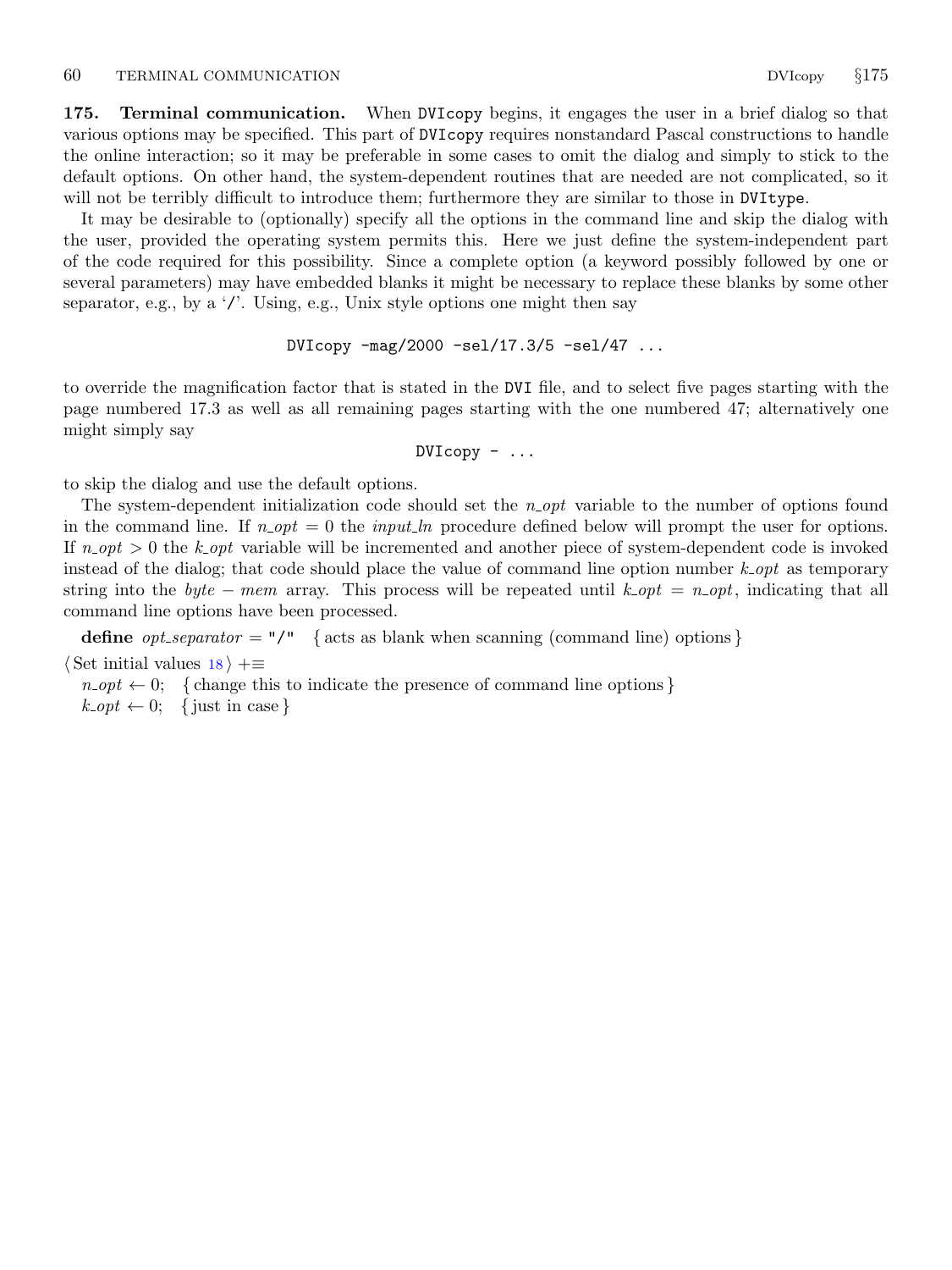<span id="page-60-0"></span>176. The *input ln* routine waits for the user to type a line at his or her terminal; then it puts ASCII-code equivalents for the characters on that line into the  $byte\_mem$  array as a temporary string. Pascal's standard input file is used for terminal input, as *output* is used for terminal output.

Since the terminal is being used for both input and output, some systems need a special routine to make sure that the user can see a prompt message before waiting for input based on that message. (Otherwise the message may just be sitting in a hidden buffer somewhere, and the user will have no idea what the program is waiting for.) We shall invoke a system-dependent subroutine *update\_terminal* in order to avoid this problem.

```
define update_terminal \equiv break(output) {empty the terminal output buffer }
  define scan\_blank (#) \equiv { tests for 'blank' when scanning (command line) options }
          ((byte\_mem[\texttt{#}] = bi("u") \vee (byte\_mem[\texttt{#}] = bi(opt\_separator)))define scan\_skip \equiv \{ \text{skip 'blanks'} \}while scan\_blank(scan\_ptr) \wedge (scan\_ptr < byte\_ptr) do incr(scan\_ptr)define scan\_init \equiv \{ \text{initialize } scan\_ptr \}byte\_mem[byte\_ptr] \leftarrow bi("\sqcup"); scan_ptr \leftarrow pckt\_start[pckt\_ptr-1]; scan_skip
\langle Action procedures for dialog 176\rangle \equivprocedure input ln; {inputs a line from the terminal}
  var k: 0... terminal_line_length;
  begin if n_{\text{.}opt} = 0 then
     begin print(\text{Enter\_option:} \_\text{i}; \text{update\_terminal}; \text{reset}(\text{input});if \epsilonoln(input) then read_ln(input);
     k \leftarrow 0; pckt_room(terminal_line_length);
     while (k < terminal\_line\_length) \land \neg \text{ } (input) \text{ do}begin append_byte(xord |input\rangle); incr(k); get(input);
       end;
     end
  else if k\_opt < n\_opt then
       begin incr(kopt); {Copy command line option number k-opt into byte-mem array!}
       end;
  end;
See also sections 178, 179, and 189.
```
This code is used in section [180.](#page-62-0)

177. The global variable *scan\_ptr* is used while scanning the temporary packet; it points to the next byte in *byte\_mem* to be examined.

 $\langle$  Globals in the outer block  $17$   $\rangle$  + $\equiv$  $n_{opt}: int_{16};$  { number of options found in command line }  $k\text{-}opt: int\_16; \{ \text{number of command line options processed} \}$ scan ptr: byte pointer; { pointer to next byte to be examined } sep\_char: text\_char;  $\{\cdot \}$  or  $xchr[opt\text{-}separation]$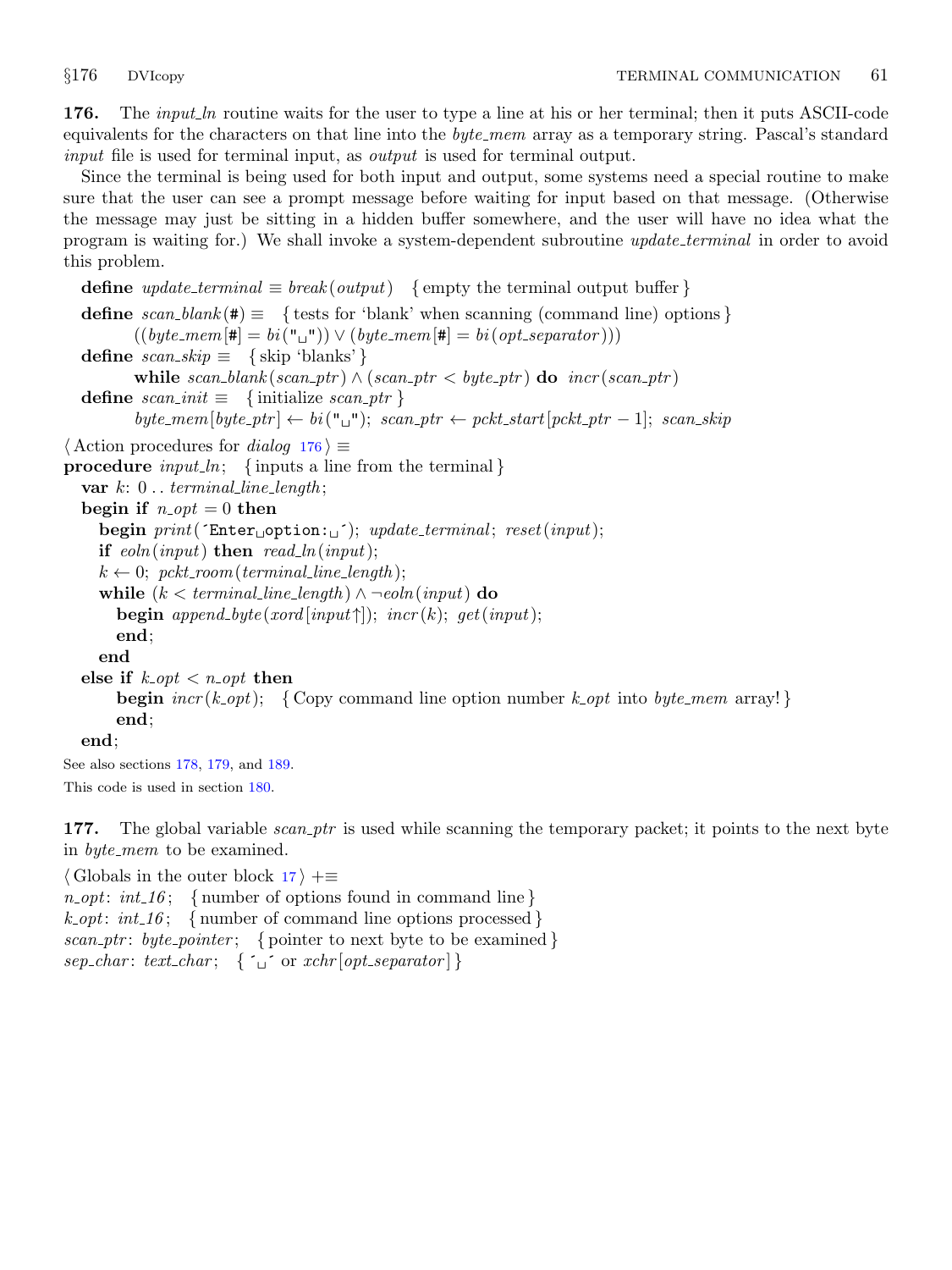<span id="page-61-0"></span>178. The scan keyword function is used to test for keywords in a character string stored as temporary packet in byte\_mem; the result is true (and scan\_ptr is updated) if the characters starting at position scan ptr are an abbreviation of a given keyword followed by at least one blank.

 $\langle$  Action procedures for *dialog* [176](#page-60-0)  $\rangle$  +≡ function  $scan\_keyword(p: pckt\_pointer; l: int\_7)$ : boolean; var  $i, j, k$ : byte-pointer; { indices into byte-mem } **begin**  $i \leftarrow pckt\_start[p]; j \leftarrow pckt\_start[p+1]; k \leftarrow scan\_ptr;$ while  $(i < j) \wedge ((byte\_mem[k] = byte\_mem[i]) \vee (byte\_mem[k] = byte\_mem[i] - "a" + "A")$  do begin  $\text{incr}(i)$ ;  $\text{incr}(k)$ ; end; if  $scan\_blank(k) \wedge (i-pckt\_start[p] \ge l)$  then **begin** scan\_ptr  $\leftarrow k$ ; scan\_skip; scan\_keyword  $\leftarrow true$ ; end else scan\_keyword  $\leftarrow$  false; end;

179. Here is a routine that scans a (possibly signed) integer and computes the decimal value. If no decimal integer starts at *scan\_ptr*, the value 0 is returned. The integer should be less than  $2^{31}$  in absolute value.

```
\langle Action procedures for dialog176 \rangle +≡
function scan\_int: int\_32;
  var x: int_{-32}; {accumulates the value}
     negative: boolean; { should the value be negated? }
  begin if byte\_mem|scan\_ptr| = "-" then
     begin negative \leftarrow true; incr(scan_ptr);
     end
  else negative \leftarrow false;
  x \leftarrow 0:
  while (\text{byte\_mem}[\text{scan\_ptr}] \geq "0") \land (\text{byte\_mem}[\text{scan\_ptr}] \leq "9") \text{ do}begin x \leftarrow 10*x + byte\_mem[scan\_ptr] - "0"; incr(scan_ptr);
     end;
  scan_skip;
  if negative then scan_int \leftarrow -x else scan_int \leftarrow x;
  end;
```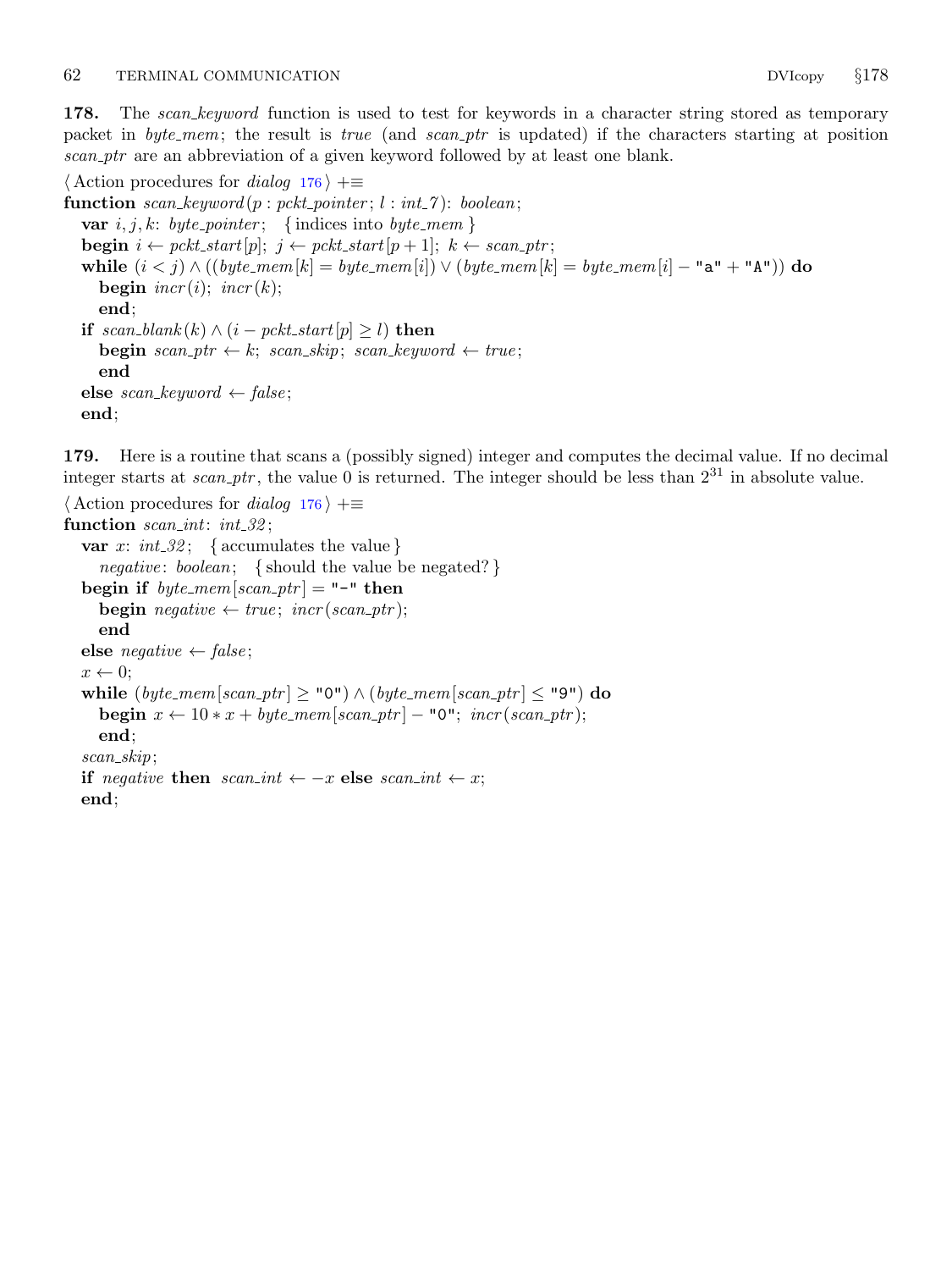<span id="page-62-0"></span>180. The selected options are put into global variables by the *dialog* procedure, which is called just as DVIcopy begins.

```
\langle Action procedures for dialog176\rangleprocedure dialog;
  label exit;
  var p: pckt_pointer; { packet being created }
  begin \langle187\rangleloop
     begin input_ln; p \leftarrow new\_packet; scan_init;
     if scan\_ptr = byte\_ptr then
        begin flush_packet; return;
        end
     \langle190\rangleelse begin if n_{opt} = 0 then sep_{\text{-}}char \leftarrow \leftarrow \leftarrowelse sep\_char \leftarrow xchr[opt\_separator];print_options;if n_{\text{.}opt} > 0 then
        begin print('Bad \text{\texttt{load}} \text{\texttt{command}} \text{\texttt{line}} \text{\texttt{option}:} \text{\texttt{int}}'); print.packet(p); abort('--run \text{\texttt{interminated'}});end;
     end; flush_packet;
     end;
exit: end;
```
181. The *print options* procedure might be used in a 'Usage message' displaying the command line syntax.

```
\langle Basic printing procedures 48 \rangle +≡
procedure print_options;
  begin print\_ln( Valid options are: '); \langle188 \rangleend;
```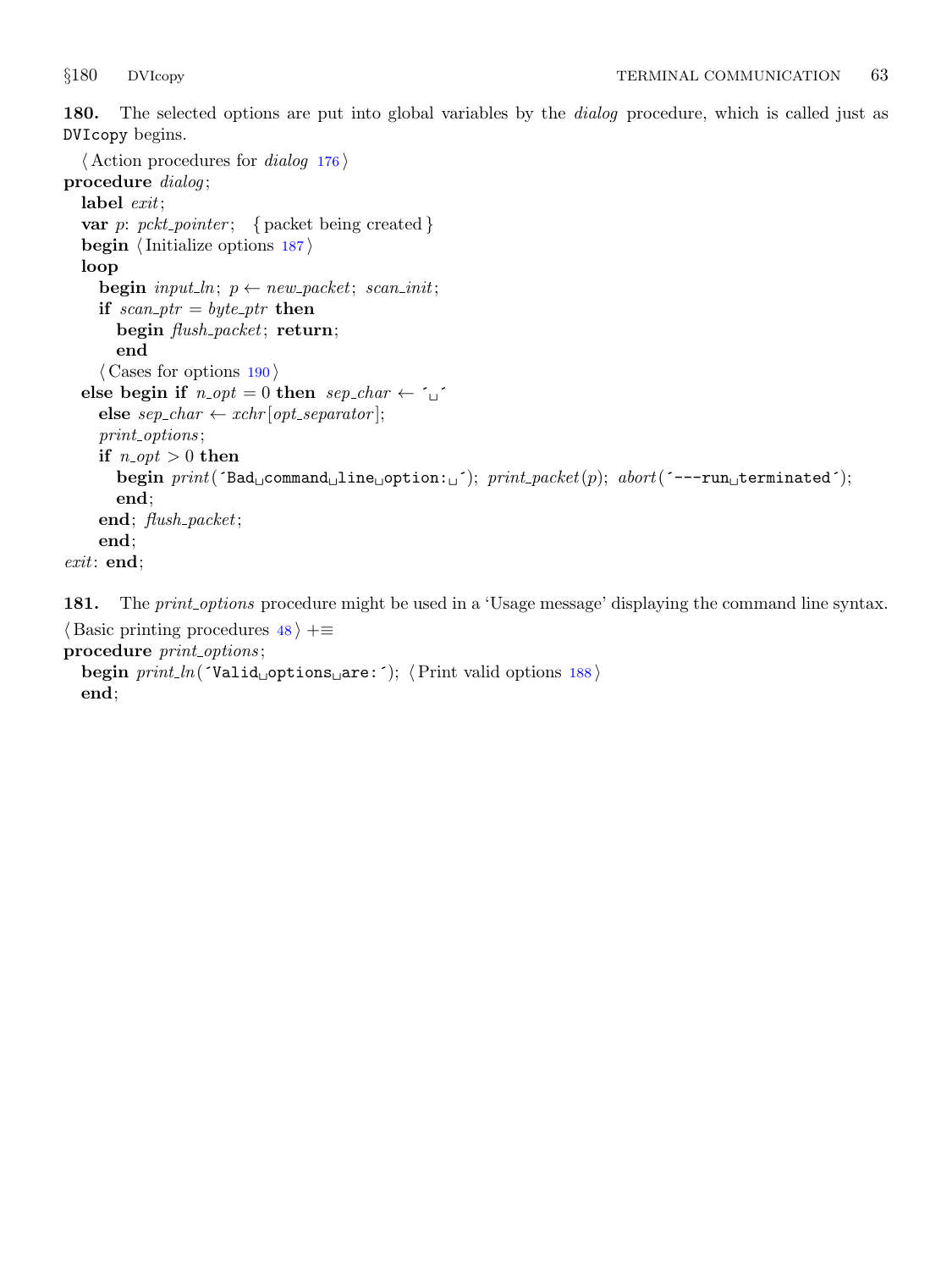<span id="page-63-0"></span>182. Subroutines for typesetting commands. This is the central part of the whole DVIcopy program: When a typesetting command from the DVI file or from a VF packet has been decoded, one of the typesetting routines defined below is invoked to execute the command; apart from the necessary book keeping, these routines invoke device dependent code defined later.

 $\langle$  Declare typesetting procedures  $250 \rangle$  $250 \rangle$ 

183. These typesetting routines communicate with the rest of the program through global variables.

 $\langle$  Globals in the outer block [17](#page-7-0)  $\rangle$  +≡  $type\_setting: boolean; \{ true \ while typesetting a page \}$ 

[18](#page-8-0)4.  $\langle$  Set initial values 18  $\rangle$  +≡  $type\_setting \leftarrow false;$ 

185. The user may select up to *max select* ranges of consecutive pages to be processed. Each starting page specification is recorded in two global arrays called *start\_count* and *start\_there*. For example, '1.\*.–5' is represented by start\_there  $[0] = true$ , start\_count  $[0] = 1$ , start\_there  $[1] = false$ , start\_there  $[2] = true$ , start\_count  $[2] = -5$ . We also set start\_vals = 2, to indicate that count 2 was the last one mentioned. The other values of *start\_count* and *start\_there* are not important, in this example. The number of pages is recorded in *max-pages*; a non positive value indicates that there is no limit.

define start count  $\equiv select_{count}$  [cur\_select] { count values to select starting page } define  $start\_there \equiv select\_there[cur\_select]$  { is the start\_count value relevant? } define  $start\_vals \equiv select\_vals \lfloor cur\_select \rfloor$  { the last count considered significant } define  $max\_pages \equiv select\_max[cur\_select]$  { at most this many bop . . eop pages will be printed }  $\langle$  Globals in the outer block [17](#page-7-0)  $\rangle$  +≡ select\_count:  $array \; [0.. \; max\_select-1, 0.. 9]$  of  $int_0^1 32;$ select\_there:  $array [0.. max\_select - 1, 0..9]$  of boolean; select\_vals:  $array [0.. max_s select - 1]$  of  $0.. 9;$ select\_max:  $array \t[0.3em] \t[0.3em] \t[0.3em] \t[0.3em] s[1.3em] \t[0.3em] \t[0.3em] s[1.3em] \t[0.3em]$ *out\_mag*:  $int_0^2$ ; { output magnification } count: array  $[0 \, . \, . \, 9]$  of  $int.32$ ; {the count values on the current page}  $num\_select: 0...max\_select; \{ number of page selection ranges specified\}$  $cur\_select: 0...max\_select; \{ current page selection range \}$ selected: boolean; { has starting page been found?} all done: boolean; { have all selected pages been processed? } str\_mag, str\_select: pckt\_pointer;

186. Here is a simple subroutine that tests if the current page might be the starting page.

**function** start match: boolean; { does count match the starting spec?} var  $k: 0 \ldots 9; \{ \text{loop index} \}$ *match:* boolean; { does everything match so far?} begin match  $\leftarrow true$ ; for  $k \leftarrow 0$  to start\_vals do if start\_there  $[k] \wedge (start\_count[k] \neq count[k])$  then match  $\leftarrow false$ ;  $start\_match \leftarrow match$ ; end;

187. (Initialize options  $187 \equiv$ 

 $out\_mag \leftarrow 0; \ cur\_select \leftarrow 0; \ max\_pages \leftarrow 0; \ selected \leftarrow true;$ This code is used in section [180.](#page-62-0)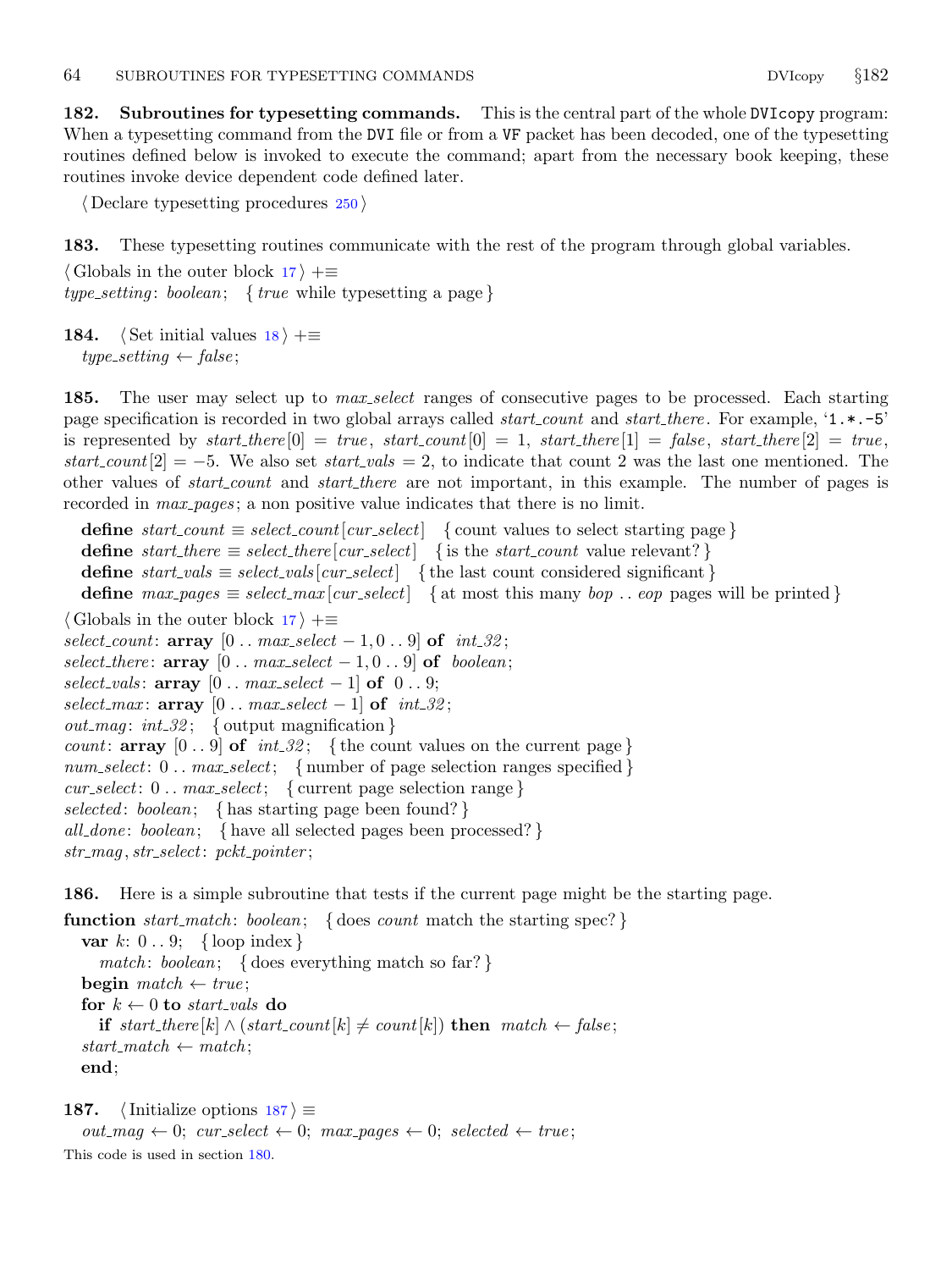<span id="page-64-0"></span>188.  $\langle$  Print valid options 188 $\rangle \equiv$  $print\_ln(\gamma_{\text{unmap}}, sep\_char, \leq new\_mag)$ ;  $print\_ln(\gamma_{\text{unselect}}, sep\_char, \leq start\_count)$ , sep char,  $\text{'[<}$ max\_pages>]<sub> $\Box$ </sub>(up $\Box$ to $\Box$ *, max\_select* : 1,  $\Box$ ranges)  $\Box$ ;

This code is used in section [181.](#page-62-0)

189. (Action procedures for dialog  $176$ ) +≡ procedure  $scan\_count$ ; {scan a start\_count value} begin if  $byte\_mem[scan\_ptr] = bi("**")$  then **begin** start\_there  $[start\_vals] \leftarrow false; incr (scan\_ptr); scan\_skip;$ end else begin start\_there  $[start\_vals] \leftarrow true; start\_count[start\_vals] \leftarrow scan\_int;$ if cur-select = 0 then selected  $\leftarrow$  false; {don't start at first page} end; end; 190.  $\langle$  Cases for options 190 $\rangle \equiv$ 

```
else if scan\_keyword(str\_mag, 3) then out\_mag \leftarrow scan\_intelse if scan\_keyword(\textit{str\_select}, 3) then
        if cur\_select = max\_select then print\_ln('Too \textsubmax\_spaces \textsubsetections')else begin start\_vals \leftarrow 0; scan\_count;
           while (start\_vals < 9) \wedge (byte\_mem[scan\_ptr] = bi(".^n)) do
              begin \text{incr}(\text{start\_vals}); \text{incr}(\text{scan\_ptr}); \text{scan\_count};end;
           max_p aqes \leftarrow scan\_int; incr(cur\_select);end
```
This code is used in section [180.](#page-62-0)

```
191. (Initialize predefined strings 45) +≡
  id3("m")("a")("g")(str_mag); id6("s")("e")("l")("e")("c")("t")(str_select);
```
192. A stack is used to keep track of the current horizontal and vertical position, h and v, and the four registers w, x, y, and z; the register pairs  $(w, x)$  and  $(y, z)$  are maintained as arrays.

```
\langle7 \rangle +≡
  device \langle198\rangle ecived
  stack\_pointer = 0 \dots stack\_size;stack\_index = 1 \dots stack\_size;pair 32 = \text{array} [0...1] of int 32; {a pair of int 32 variables}
  stack\_record = record h-field: int\_32; { horizontal position h }
    v_{\text{field}}: int_{\mathcal{A}} 32; { vertical position v}
    w x field: pair 32; { w and x register for horizontal movements }
```

```
y_z = field: pair_z = 32; { y and z register for vertical movements }
```
device  $\langle$  Device dependent stack record fields  $200 \rangle$  $200 \rangle$  ecived end;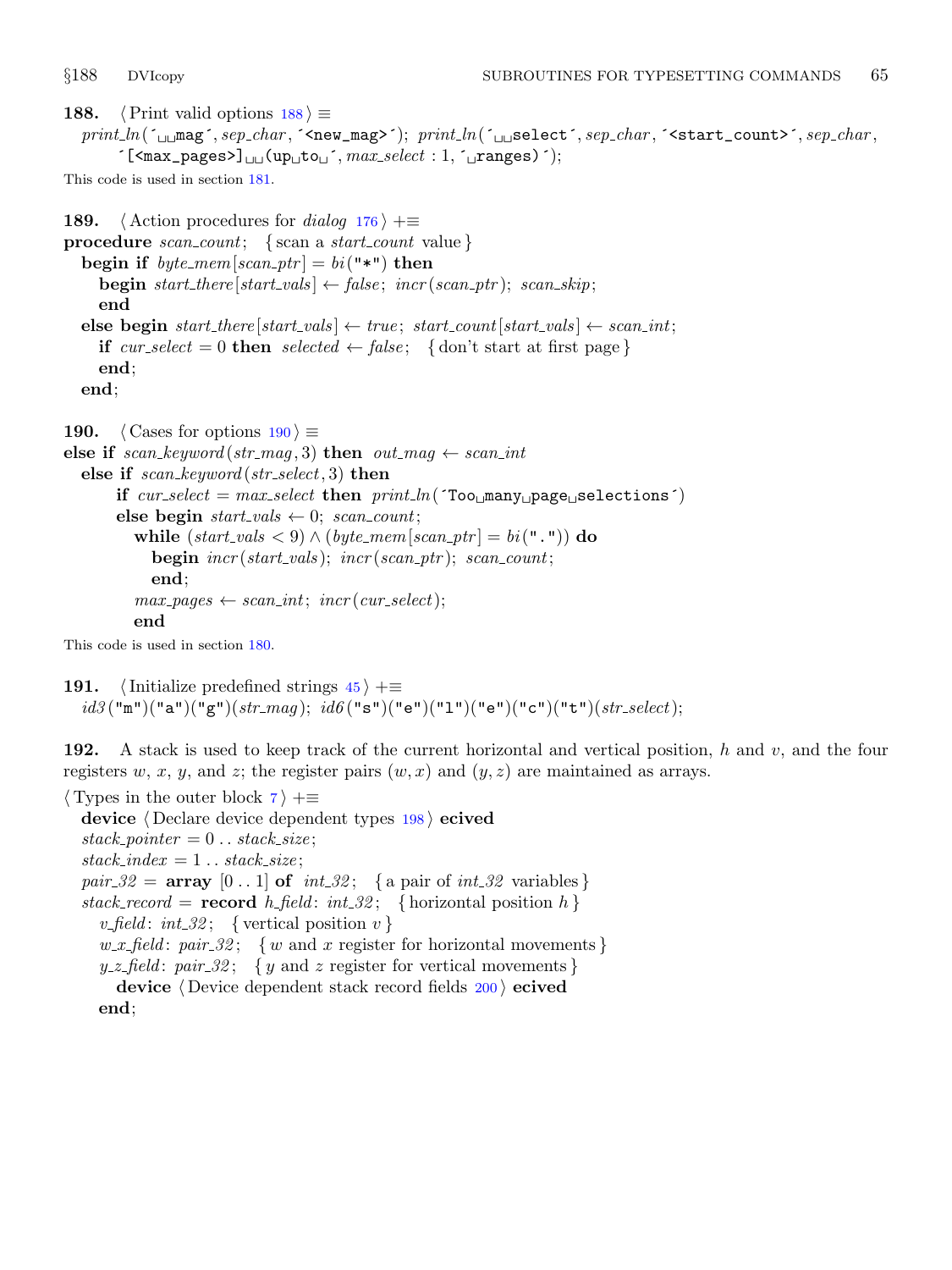<span id="page-65-0"></span>193. The current values are kept in *cur\_stack*; they are pushed onto and popped from stack. We use WEB macros to access the current values.

define  $cur_h \equiv cur\_stack.h-field$  {the current h value} define  $cur_v \equiv cur\_stack.v\_field$  {the current v value} define  $cur_w x \equiv cur\_stack.w_x$  field { the current w and x value } define  $cur_y z \equiv cur\_stack.y_z \text{field}$  {the current y and z value}  $\langle$  Globals in the outer block [17](#page-7-0)  $\rangle$  +≡ stack:  $array [stack_index]$  of stack\_record; {the pushed values}  $cur\_stack: stack\_record; \{ the current values \}$  $zero\_stack: stack\_record; \{initial values\}$ 

 $stack\_ptr: stack\_pointer$ ; { last used position in stack }

194. (Set initial values  $18$ ) +≡  $zero\_stack.h_field \leftarrow 0; zero\_stack.v_field \leftarrow 0;$ for  $i \leftarrow 0$  to 1 do **begin** zero\_stack.w\_x\_field  $[i] \leftarrow 0$ ; zero\_stack.y\_z\_field  $[i] \leftarrow 0$ ; end; device  $\langle$  Initialize device dependent stack record fields [201](#page-66-0) $\rangle$  ecived

195. When typesetting for a real device we must convert the current position from DVI units to pixels, i.e., cur h and cur v into cur hh and cur vv. This might be a good place to collect everything related to the conversion from DVI units to pixels and in particular all the pixel rounding algorithms.

**define** font space (#)  $\equiv$  fnt space |#| { boundary between "small" and "large" spaces }

 $\langle$  Declare device dependent font data arrays 195 $\rangle \equiv$ *fnt\_space*:  $\arctan \left[ \text{font\_number} \right]$  of  $\text{ int.32}$ ; { boundary between "small" and "large" spaces } This code is used in section [81](#page-28-0).

196. (Initialize device dependent font data  $196$ )  $\equiv$ 

 $font\_space(invalid\_font) \leftarrow 0;$ 

This code is used in section [82](#page-28-0).

197. (Initialize device dependent data for a font  $197$ )  $\equiv$ 

 $font\_space(cur\_fnt) \leftarrow font\_scaled(cur\_fnt)$  div 6; {this is a 3-unit "thin space"} This code is used in section [99](#page-35-0).

198. The *char-pixels* array is used to store the horizontal character escapements: for PK or GF files we use the values given there, otherwise we must convert the character widths to (horizontal) pixels. The horizontal escapement of character c in font f is given by  $font\_pixel(f)(c)$ .

**define**  $font\_pixel(\textbf{\#}) \equiv char\_pixels \mid font\_chars(\textbf{\#}) + font\_width\_end$ 

define  $max\_pix\_value \equiv$  "7FFF"

{ largest allowed pixel value; this range may not suffice for high resolution output devices }

 $\langle$  Declare device dependent types  $198$   $\equiv$ 

 $pix_value = -max\_pix_value \dots max\_pix_value;$  { a pixel coordinate or displacement } This code is used in section [192.](#page-64-0)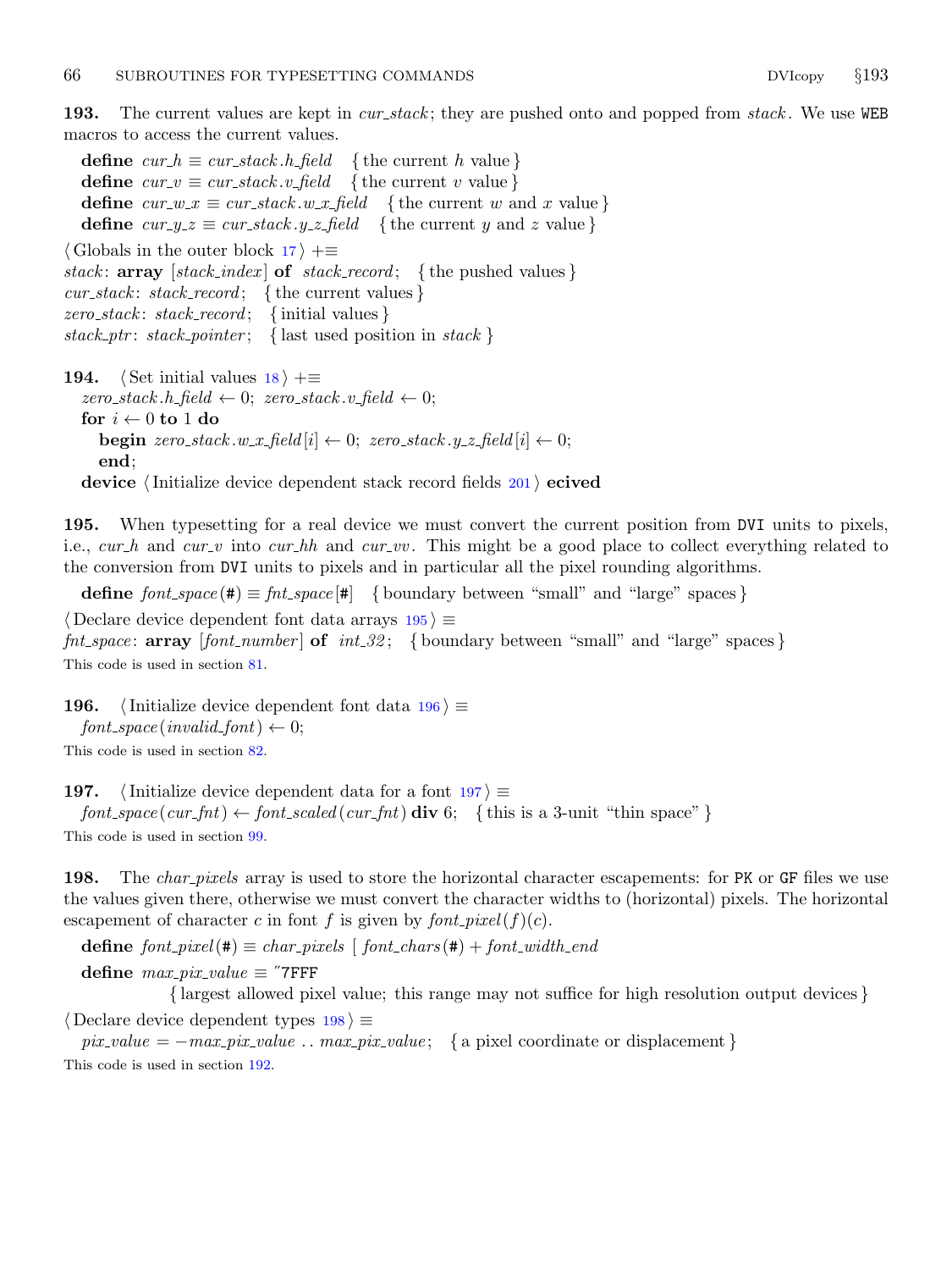<span id="page-66-0"></span>199.  $\langle$  Globals in the outer block [17](#page-7-0)  $\rangle$  +≡ device *char-pixels*:  $array [char\_pointer]$  of  $pix\_value$ ; { character escapements } h pixels:  $pix_value$ ; { a horizontal dimension in pixels } v\_pixels:  $pix_value$ ; { a vertical dimension in pixels }  $temp\_pix$ :  $pix\_value$ ; {temporary value for pixel rounding} ecived

**200.** define  $\text{cur} \text{L} \text{th} \equiv \text{cur} \text{L} \text{stack}$ .  $\text{th} \text{L} \text{field}$  {the current  $\text{th}$  value} define  $cur\_vv \equiv cur\_stack.vv\_field$  {the current vv value}

```
\langle Device dependent stack record fields 200\rangle \equivhh field: pix_value; { horizontal pixel position hh }
vv_field: pix\_value; { vertical pixel position vv }
This code is used in section 192.
```
201. (Initialize device dependent stack record fields  $201$ )  $\equiv$  $zero\_stack.hh_field \leftarrow 0; zero\_stack.vv_field \leftarrow 0;$ This code is used in section [194.](#page-65-0)

202. For small movements we round the increment in position, for large movements we round the incremented position. The same applies to rule dimensions with the only difference that they will always be rounded towards larger values. For characters we increment the horizontal position by the escapement values obtained, e.g., from a PK file or by the TFM width converted to pixels.

define  $h\_pixel\_round(\texttt{\#}) \equiv round(h\_conv \ast (\texttt{\#}))$ define  $v\_pixel\_round(\texttt{\#}) \equiv round(v\_conv \ast (\texttt{\#}))$ define  $large\_h\_space (\#) \equiv (\# \geq font\_space (cur\_fnt)) \vee (\# \leq -4 * font\_space (cur\_fnt))$ { is this a "large" horizontal distance? } define  $large\_yspace(\#) \equiv (abs(\#) \geq 5 * font-space(cur\_fnt))$  { is this a "large" vertical distance? } define  $h$ -rule-pixels  $\equiv \{$  converts the rule width cur- $h$ -dimen to pixels  $\}$ device if  $large_hspace(cur_h_dimen)$  then **begin**  $h$ -pixels  $\leftarrow$  h-pixel-round (cur-h + cur-h-dimen) – cur-hh; if  $h$ -pixels  $\leq 0$  then if cur\_h\_dimen > 0 then h\_pixels  $\leftarrow$  1; end else begin  $h$ -pixels  $\leftarrow trunc(h_{conv} * cur_h_{dimension});$ if  $h$ -pixels  $\lt h$ -conv  $*$  cur  $h$ -dimen then incr(h-pixels); end; ecived define v\_rule\_pixels  $\equiv \{$  converts the rule height cur\_v\_dimen to pixels  $\}$ device if  $large\_v\_space(cur\_v\_dimen)$  then begin v\_pixels  $\leftarrow cur\_vv - v\_pixel\_round(cur\_v - cur\_v\_dimen);$ if v\_pixels  $\leq 0$  then v\_pixels  $\leftarrow 1$ ; { used only for cur\_v\_dimen  $> 0$  } end else begin  $v\_pixels \leftarrow trunc(v\_conv * cur\_v\_dimen);$ if  $v\_pixels < v\_conv * cur\_v\_dimen$  then  $incr(v\_pixels);$ end; ecived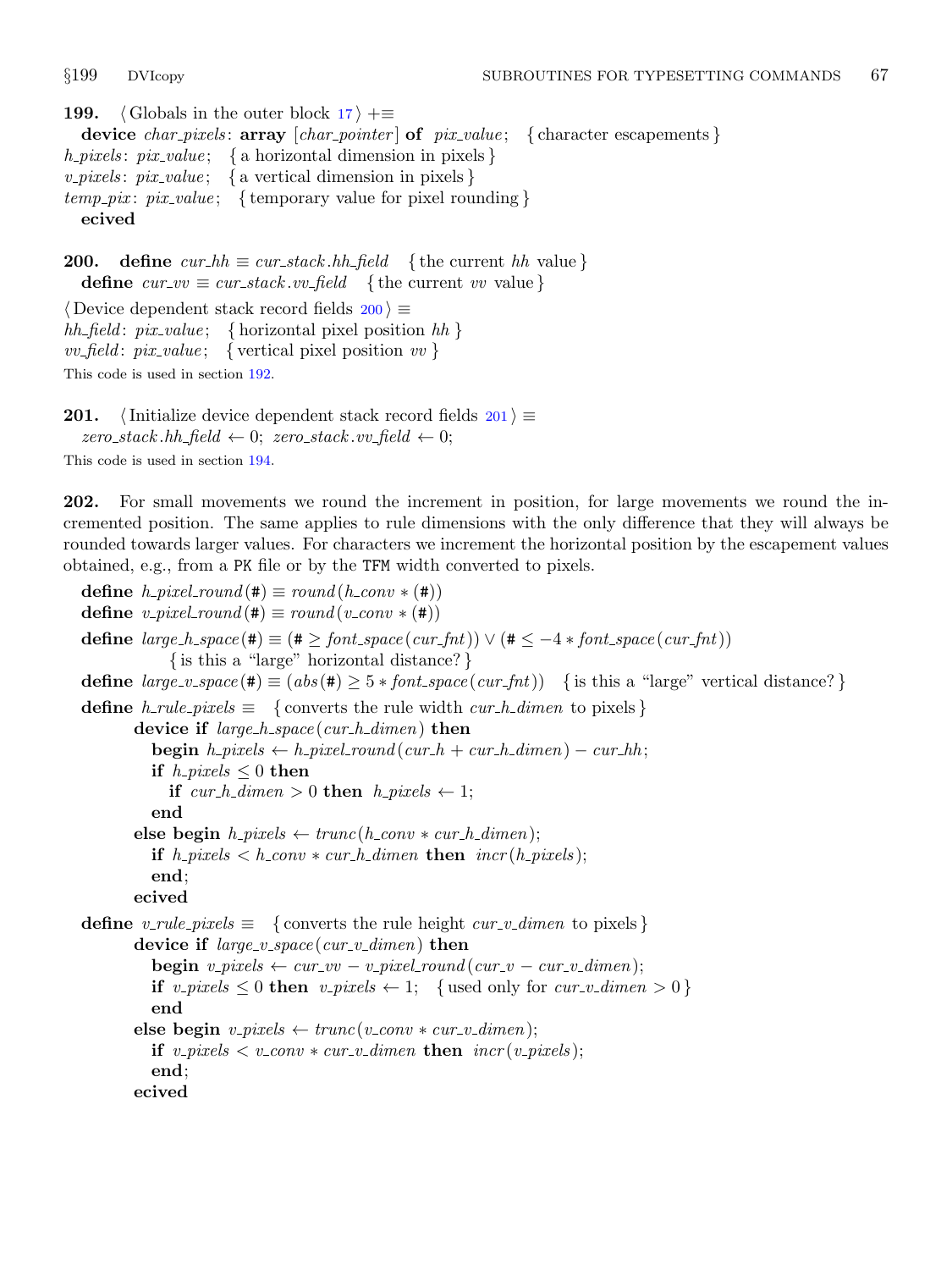203. A sequence of consecutive rules, or consecutive characters in a fixed-width font whose width is not an integer number of pixels, can cause  $hh$  to drift far away from a correctly rounded value. DVIcopy ensures that the amount of drift will never exceed  $max.h-drift$  pixels; similarly vv shall never drift away from the correctly rounded value by more than  $max_vdrift$  pixels.

**define**  $h\_upd\_end(\#) \equiv \{ \text{check for proper horizontal pixel rounding} \}$ **begin**  $Incr(cur_hh)(\#); temp\_pix \leftarrow h\_pixel\_round(cur_h);$ if  $abs(temp\_pix - cur\_hh) > max\_h\_drift$  then if  $temp\_pix > cur\_hh$  then  $cur\_hh \leftarrow temp\_pix - max\_h\_drift$ else  $cur_-hh \leftarrow temp\_pix + max\_h\_drift;$ end ecived define  $h\_upd\_char(\#) \equiv Incr(cur_h)(\#)$ device ;  $h\_upd\_end$ define  $h\_upd\_move (\#) \equiv Incr(cur.h)(\#)$ device ; if large\_h\_space(#) then  $cur_-hh \leftarrow h\_pixel\_round(cur_-h)$ else  $h\_upd\_end$ **define**  $v\_upd\_end(\#) \equiv \{ \text{check for proper vertical pixel rounding} \}$ **begin**  $Incr(cur_vv)(\textbf{\#}); temp\_pix \leftarrow v\_pixel\_round(cur_v);$ if  $abs(temp\_pix - cur\_vv) > max\_v\_drift$  then if  $temp\_pix > cur\_vv$  then  $cur\_vv \leftarrow temp\_pix - max\_v\_drift$ else  $cur_{\perp}vv \leftarrow temp\_pix + max\_v\_drift;$ end ecived define  $v\_upd\_move (\#) \equiv Incr(cur\_v)(\#)$ device ; if large\_v\_space(#) then  $cur\_vv \leftarrow v\_pixel\_round(cur\_v)$ else  $v\_upd\_end$ 

204. The routines defined below use sections named 'Declare local variables (if any) for . . . ' or 'Declare additional local variables for  $\dots$ ; the former may declare variables (including the keyword  $var$ ), whereas the later must at least contain the keyword **var**. In general, both may start with the declaration of labels, constants, and/or types.

Let us start with the simple cases: The  $do_{pre}$  procedure is called when the preamble has been read from the DVI file; the preamble comment has just been converted into a temporary packet with the new packet procedure.

## procedure  $do\_pre$ ;

 $\langle$  OUT: Declare local variables (if any) for *do\_pre* [260](#page-84-0)  $\rangle$ **begin** all\_done  $\leftarrow$  false; num\_select  $\leftarrow$  cur\_select; cur\_select  $\leftarrow$  0; if  $num\_select = 0$  then  $max\_pages \leftarrow 0$ ; device  $h_{\text{conv}} \leftarrow (dv_{\text{inv}}/254000.0) * (h_{\text{resolution}}/dv_{\text{v}}/du_{\text{v}}) * (out_{\text{max}}/1000.0);$  $v_{\rm \perp}$  (dvi\_num /254000.0) \* (v\_resolution / dvi\_den) \* (out\_mag /1000.0); ecived  $\langle$  OUT: Process the pre [261](#page-84-0) $\rangle$ end;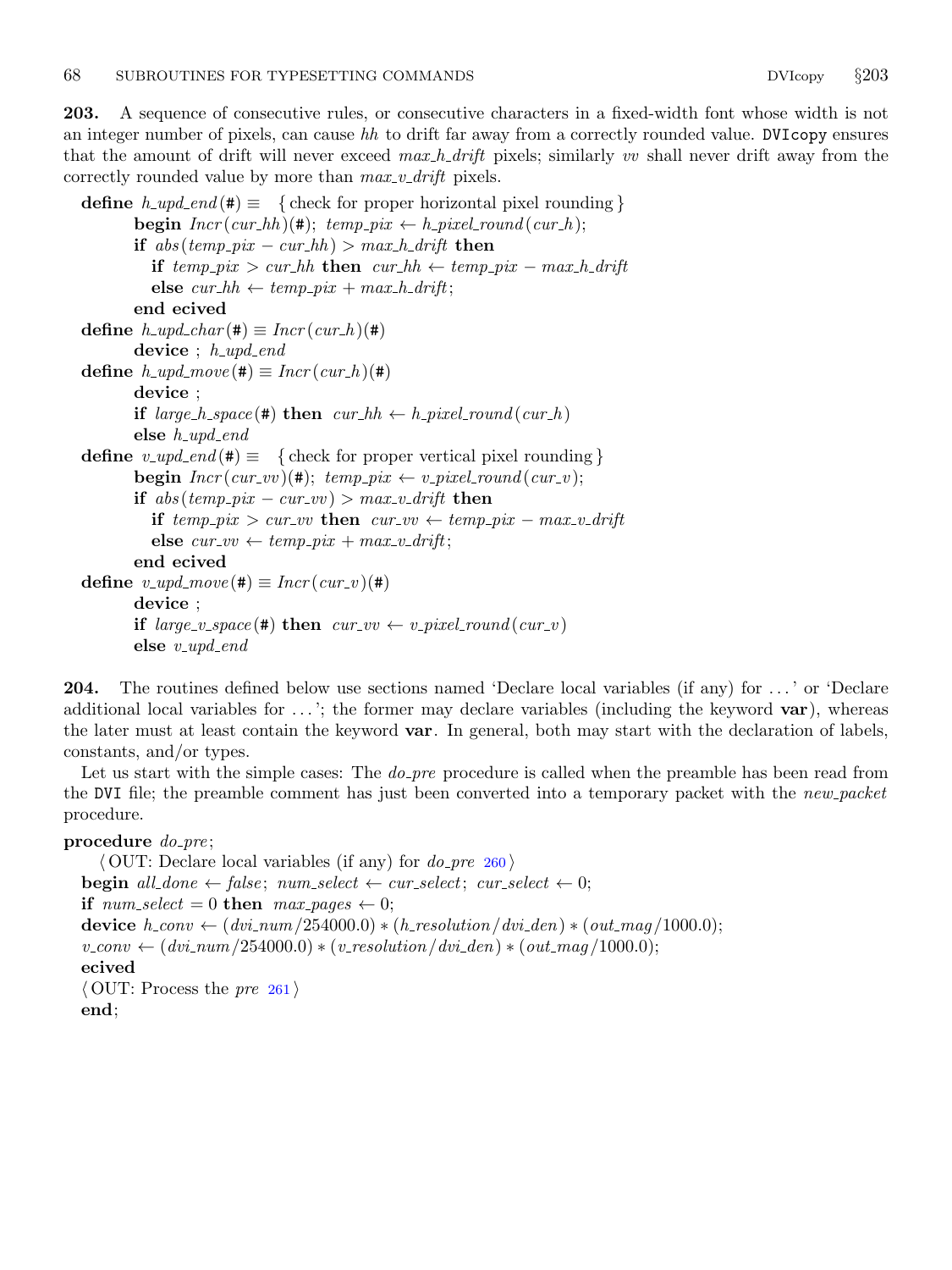**205.** The do-bop procedure is called when a bop has been read. This routine determines whether a page shall be processed or skipped and sets the variable *type\_setting* accordingly.

## procedure  $do\_bop$ ;

 $\langle$  OUT: Declare additional local variables *do\_bop* [262](#page-84-0)  $\rangle$  $i, j: 0 \ldots 9; \{ indices into count \}$ **begin**  $\langle$  Determine whether this page should be processed or skipped 206 $\rangle$ ;  $print('DVI:_{\sqcup})$ ; if type\_setting then  $print('process')$  else  $print('skip')$ ;  $print('ing \sqcup page \sqcup', count[0]: 1); j \leftarrow 9;$ while  $(j > 0) \wedge (count[j] = 0)$  do  $decr(j);$ for  $i \leftarrow 1$  to j do print('.', count[i] : 1);  $d\_print(\ulcorner \text{at}_\sqcup \ulcorner, dvi\_loc - 45 : 1); print\_ln(\ulcorner \ldots \ulcorner);$ if type\_setting then **begin** stack\_ptr  $\leftarrow$  0; cur\_stack  $\leftarrow$  zero\_stack; cur\_fnt  $\leftarrow$  invalid\_font;  $\langle$  OUT: Process a *bop* [263](#page-85-0) $\rangle$ end; end;

**206.** Note that the device dependent code 'OUT: Process a *bop*' may choose to set type\_setting to false even if selected is true.

 $\langle$  Determine whether this page should be processed or skipped 206 $\rangle \equiv$ **if**  $¬selected$  **then** selected  $\leftarrow start-match;$  $type\_setting \leftarrow selected$ This code is used in section 205.

**207.** The do-eop procedure is called in order to process an  $e^{i\phi}$ ; the stack should be empty.

```
procedure do\text{-}eop;
     \langle OUT: Declare local variables (if any) for do_eop264\ranglebegin if stack\_ptr \neq 0 then bad\_dvi;
  \langle OUT: Process an eop265 \rangleif max\_{pages} > 0 then
     begin decr(max_pages);
     if max_pages = 0 then
       begin selected \leftarrow false; incr(cur_select);
       if cur_select = num_select then all_done \leftarrow true;
       end;
     end;
  type\_setting \leftarrow false;end;
```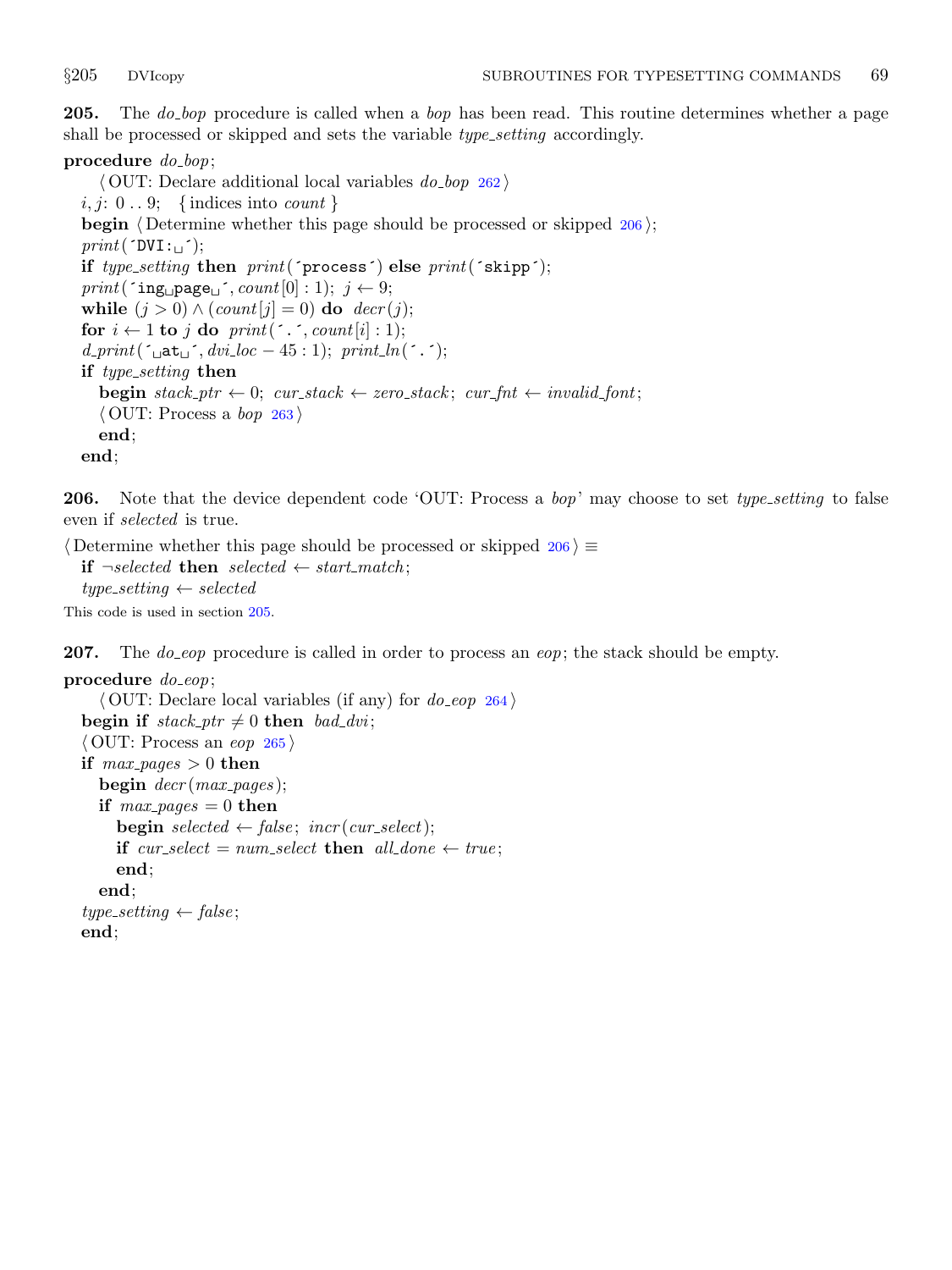**208.** The procedures do *push* and do *pop* are called in order to process push and pop commands; do *push* must check for stack overflow,  $do\text{-}pop$  should never be called when the stack is empty.

```
procedure do\_push; { push onto stack }
     \langle OUT: Declare local variables (if any) for do_push266 \ranglebegin \text{incr}.\text{stack\_ptr}; \text{stack\_ptr} ; \text{stack\_ptr} \leftarrow \text{cur\_stack;};\langle OUT: Process a push267\rangleend;
procedure do\_pop; { pop from stack }
     \langle OUT: Declare local variables (if any) for do_pop268 \ranglebegin if stack\_ptr = 0 then bad\_dvi;
  cur\_stack \leftarrow stack[stack\_ptr]; decr(state\_ptr); \langle269)
  end;
```
209. The do *xxx* procedure is called in order to process a special command. The bytes of the special string have been put into *byte\_mem* as the current string. They are converted to a temporary packet and discarded again.

### procedure  $do\_xxx$ ;

```
\langle OUT: Declare additional local variables for do\_xxx270 \ranglep: pckt\_pointer; { temporary packet }
begin p \leftarrow new\_packet;\langle OUT: Process an xxx271\rangleflush\_packet;end;
```
**210.** Next are the movement commands: The  $do\_right$  procedure is called in order to process the horizontal movement commands right,  $w$ , and  $x$ .

# procedure  $do\_right;$  $\langle$  OUT: Declare local variables (if any) for *do\_right*  $272$ begin if  $cur\_class \geq w\_cl$  then  $cur\_w\_x$  [cur\_class – w\_cl]  $\leftarrow cur\_param$ else if  $cur\_class < right\_cl$  then  $cur\_param \leftarrow cur\_w.x$  [cur\_class  $- w0 \_cl$ ];  $\langle$  OUT: Process a *right* or w or x [273](#page-86-0)  $\rangle$ h\_upd\_move (cur\_parm)(h\_pixel\_round (cur\_parm));  $\langle$  OUT: Move right [274](#page-86-0) $\rangle$ end;

**211.** The *do\_down* procedure is called in order to process the vertical movement commands *down*, y, and z.

```
procedure do\_down;
```
 $\langle$  OUT: Declare local variables (if any) for *do\_down* [275](#page-86-0)  $\rangle$ begin if  $cur\_class \geq y_cl$  then  $cur\_y\_z$  |  $cur\_class - y_cl$  |  $\leftarrow cur\_parm$ else if cur\_class < down\_cl then cur\_parm  $\leftarrow cur_y z | cur_c \text{class} - y0_c \text{cl};$  $\langle$  OUT: Process a *down* or y or z [276](#page-86-0) $\rangle$  $v\_upd\_move(cur\_param)(v\_pixel\_round(cur\_param)); \langle OUT: Move down 277 \rangle$  $v\_upd\_move(cur\_param)(v\_pixel\_round(cur\_param)); \langle OUT: Move down 277 \rangle$  $v\_upd\_move(cur\_param)(v\_pixel\_round(cur\_param)); \langle OUT: Move down 277 \rangle$ end;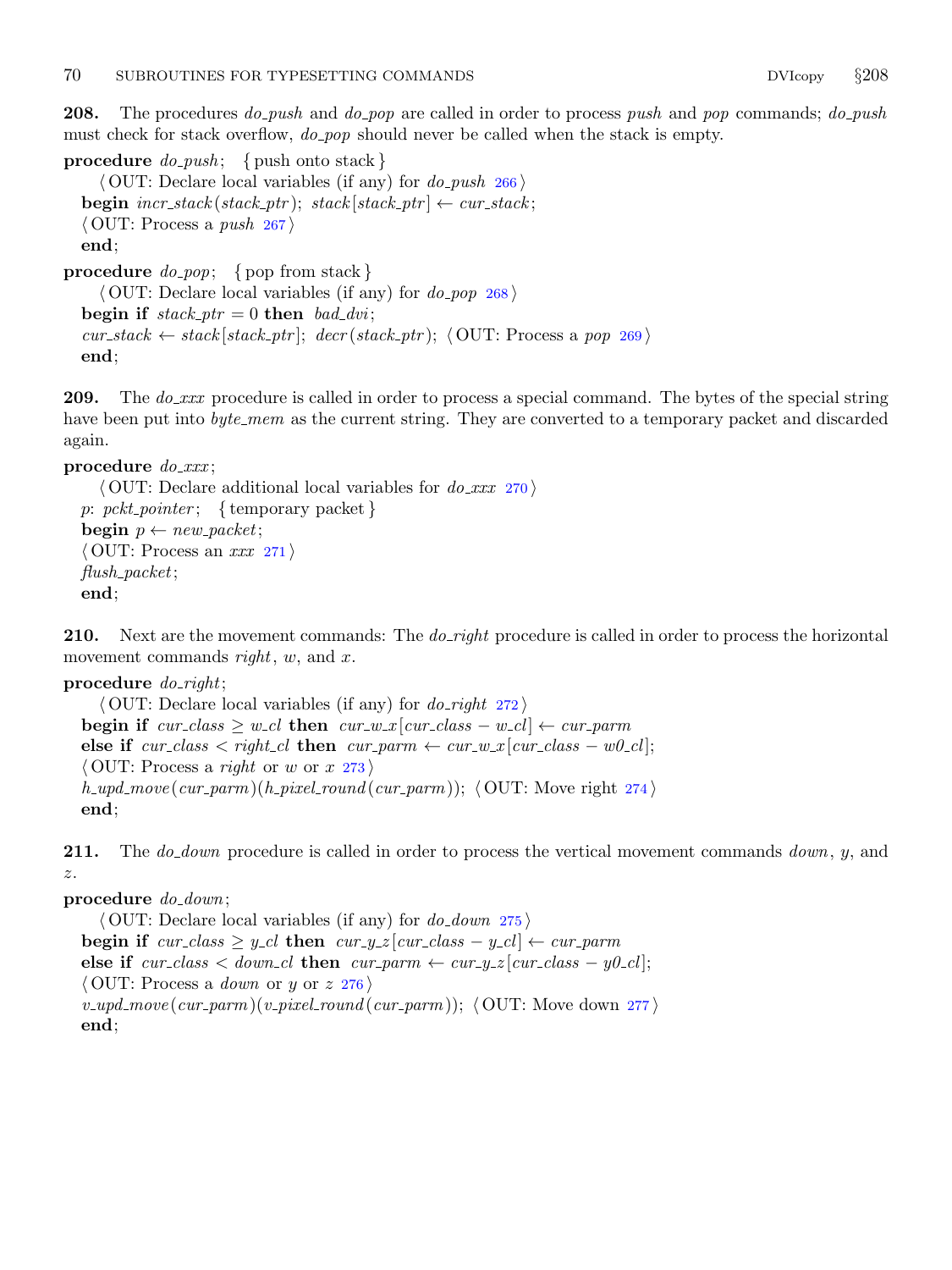**212.** The *do\_width* procedure, or actually the *do\_a\_width* macro, is called in order to increase the current horizontal position cur h by cur h dimension exactly the same way as if a character of width cur h dimension had been typeset.

define  $do_a_width$  (#)  $\equiv$ begin device  $h$ -pixels  $\leftarrow$  #; ecived do-width; end

procedure  $do_width$ ;

```
\langle OUT: Declare local variables (if any) for do_width278 \ranglebegin \langle OUT: Typeset a width279\rangleh-upd-char (cur_h_dimen)(h_pixels); \langle274\rangleend;
```
213. Finally we have the commands for the typesetting of rules and characters; the global variable cur upd is *true* if the horizontal position shall be updated (set commands).

The *do\_rule* procedure is called in order to typeset a rule.

procedure  $do$ -rule;

```
\langle OUT: Declare additional local variables do_rule280 \ranglevisible: boolean;
begin h-rule-pixels
if (cur_h.dimen > 0) \wedge (cur_v.dimen > 0) then
  begin visible \leftarrow true; v_rule_pixels \langle281 \rangleend
else begin visible ← false; \langle OUT: Typeset an invisible rule282 \rangleend;
if cur_upd then
  begin h\_upd\_move(cur.h\_dimen)(h\_pixels);274)
  end;
```
end;

214. Last not least the *do\_char* procedure is called in order to typeset character cur\_res with extension *cur\_ext* from the real font *cur\_fnt*.

```
procedure do\_char;
    \langle OUT: Declare local variables (if any) for do_char287\ranglebegin \langle OUT: Typeset a char288 \rangleif cur\_upd then
    begin h upd char (widths [cur\_wp])(char pixels [cur\_cp]); \langle274\rangleend;
  end;
```
215. If the program terminates abnormally, the following code may be invoked in the middle of a page.

```
\langle Finish output file(s) 215 \rangle \equivbegin if type_setting then \langle289\rangle;
 \langle290 \rangleend
```
This code is used in section [240.](#page-80-0)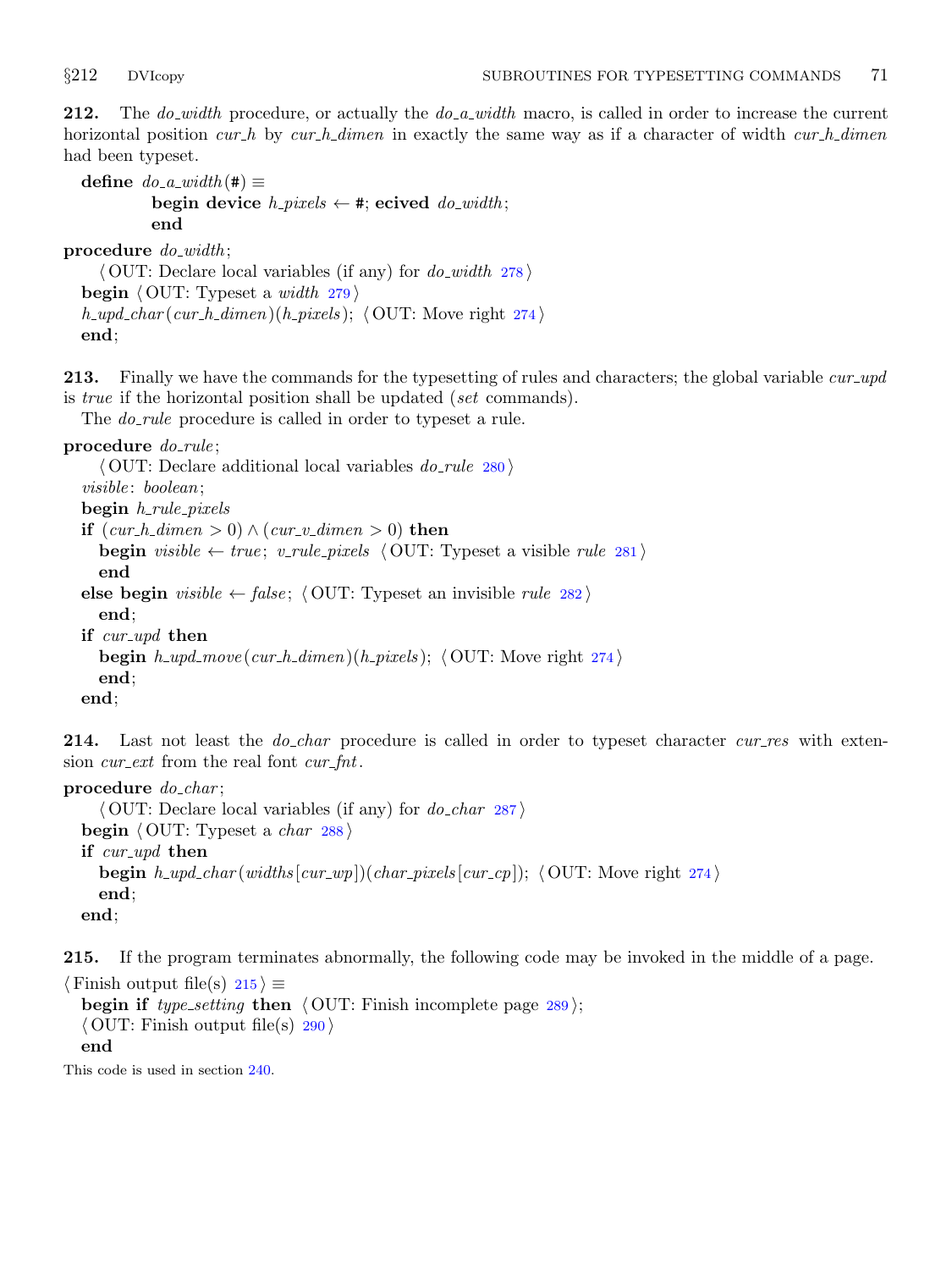**216.** When the first character of font cur-fat is about to be typeset, the *do-font* procedure is called in order to decide whether this is a virtual font or a real font.

One step in this decision is the attempt to find and read the VF file for this font; other attempts to locate a font file may be performed before and after that, depending on the nature of the output device and on the structure of the file system at a particular installation. For a real device we convert the character widths to (horizontal) pixels.

In any case do font must change font type (cur fort) to a value  $>$  defined font; as a last resort one might use the TFM width data and draw boxes or leave blank spaces in the output.

procedure  $do\_font;$ 

label *done*;

 $\langle$  OUT: Declare additional local variables for *do\_font* [283](#page-87-0)  $\rangle$ 

p: char\_pointer; {index into char\_widths and char\_pixels }

begin debug if  $font\_type(cur\_fnt) = defined\_font$  then  $confusion(str\_font)$ ;

**gubed**  $p \leftarrow 0$ ; { such that p is used }

device for  $p \leftarrow$  font chars (cur fnt) + font bc(cur fnt) to font chars (cur fnt) + font ec(cur fnt) do  $char\_pixels[p] \leftarrow h\_pixel\_round(widths[char\_widths[p])$ ;

ecived  $\langle$  OUT: Look for a font file before trying to read the VF file; if found goto done [284](#page-87-0) $\rangle$ 

if  $do\_vf$  then goto  $done$ ; {try to read the VF file}

 $\langle$  OUT: Look for a font file after trying to read the VF file [285](#page-87-0)  $\rangle$ 

done: debug if  $font\_type(cur\_fnt) \le loaded\_font$  then  $confusion(str\_font)$ ;

gubed

end;

**217.** Before a character of font cur fort is typeset the following piece of code ensures that the font is ready to be used.

 $\langle$  Prepare to use font *cur\_fnt*  $217$   $\equiv$ 

 $\langle$  OUT: Prepare to use font *cur\_fnt* [286](#page-87-0)  $\rangle$ 

if  $font\_type(cur\_fnt) \le loaded\_font$  then  $do\_font$  {  $cur\_fnt$  was not yet used }

This code is used in sections [226](#page-74-0) and [238.](#page-79-0)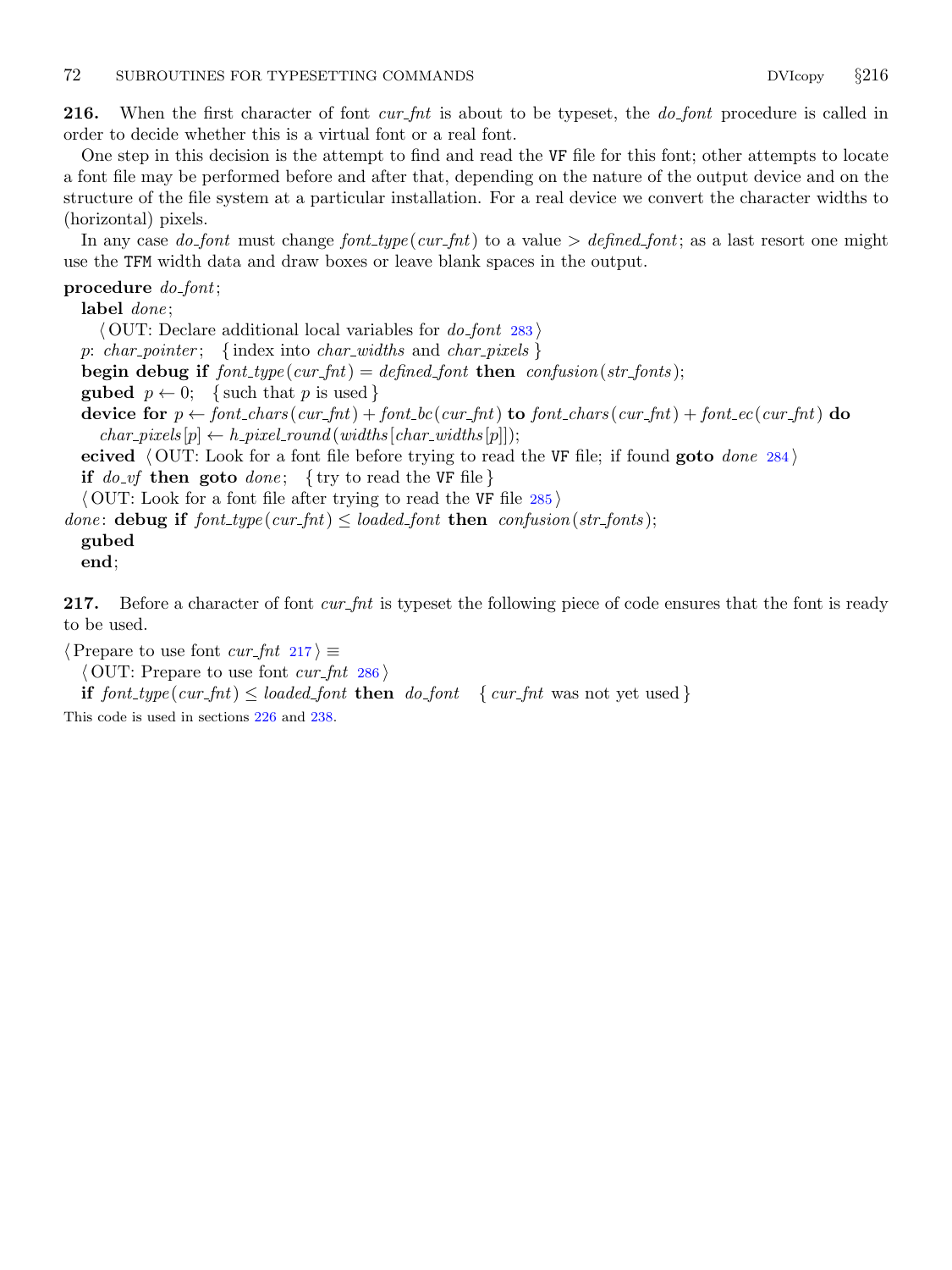<span id="page-72-0"></span>**218.** Interpreting VF packets. The *pckt\_first\_par* procedure first reads a DVI command byte from the packet into cur cmd; then cur parm is set to the value of the first parameter (if any) and cur class to the command class.

## procedure pckt\_first\_par;

```
begin cur_cmd \leftarrow</math> pckt<math>{-}ubyte;case dvi-par [cur-cmd] of
char\_par: set\_cur\_char(pckt\_ubyte);no\_par: do\_nothing;dim1\_par: cur\_param \leftarrow pckt\_sbyte;num1\_par: cur\_parm \leftarrow pckt\_ubyte;dim2\_par: cur\_param \leftarrow pckt\_spair;num2\_par: cur\_param \leftarrow pckt\_upair;dim3\_par: cur\_param \leftarrow pckt\_strio;num3\_par: cur\_param \leftarrow pckt\_utrio;three cases (dim4 par): cur parm \leftarrow pckt squad; { dim4, num4, or numu}
rule_par: begin cur_v_dimen \leftarrow pckt_squad; cur_h_dimen \leftarrow pckt_squad;
  cur\_upd \leftarrow (cur\_cmd = set\_rule);end;
fnt\_par: cur\_parm \leftarrow cur\_cmd - fnt\_num\_0;othercases abort('internal`_error');endcases; cur\_class \leftarrow dvi\_cl[cur\_cmd];end;
```
**219.** The *do\_vf\_packet* procedure is called in order to interpret the character packet for a virtual character. Such a packet may contain the instruction to typeset a character from the same or an other virtual font; in such cases  $do\_vf\_packet$  calls itself recursively. The recursion level, i.e., the number of times this has happened, is kept in the global variable  $n\_recur$  and should not exceed  $max\_recursion$ .

 $\langle$  Types in the outer block [7](#page-4-0)  $\rangle$  + $\equiv$  $recur\_pointer = 0$ ...  $max\_recursion;$ 

220. The DVIcopy processor should detect an infinite recursion caused by bad VF files; thus a new recursion level is entered even in cases where this could be avoided without difficulty.

If the recursion level exceeds the allowed maximum, we want to give a traceback how this has happened; thus some of the global variables used in different invocations of  $do\_vf$  packet are saved in a stack, others are saved as local variables of  $do_v f_p a c k e t$ .

```
\langle17 \rangle +≡
recur fnt: array [recur pointer] of font number; {this packet's font}
recur ext: array [recur pointer] of int 24; {this packet's extension}
recur res: array [recur pointer] of eight bits; {this packet's residue}
recur_pckt: array [recur_pointer] of pckt_pointer; { the packet }
recur_loc: array [recur\_pointer] of <i>byte\_pointer</i>; {next byte of packet}n\_recur: recur\_pointer; { current recursion level }
recur used: recur pointer; { highest recursion level used so far }
```

```
221. (Set initial values 18) +≡
  n\_recur \leftarrow 0; recur_used \leftarrow 0;
```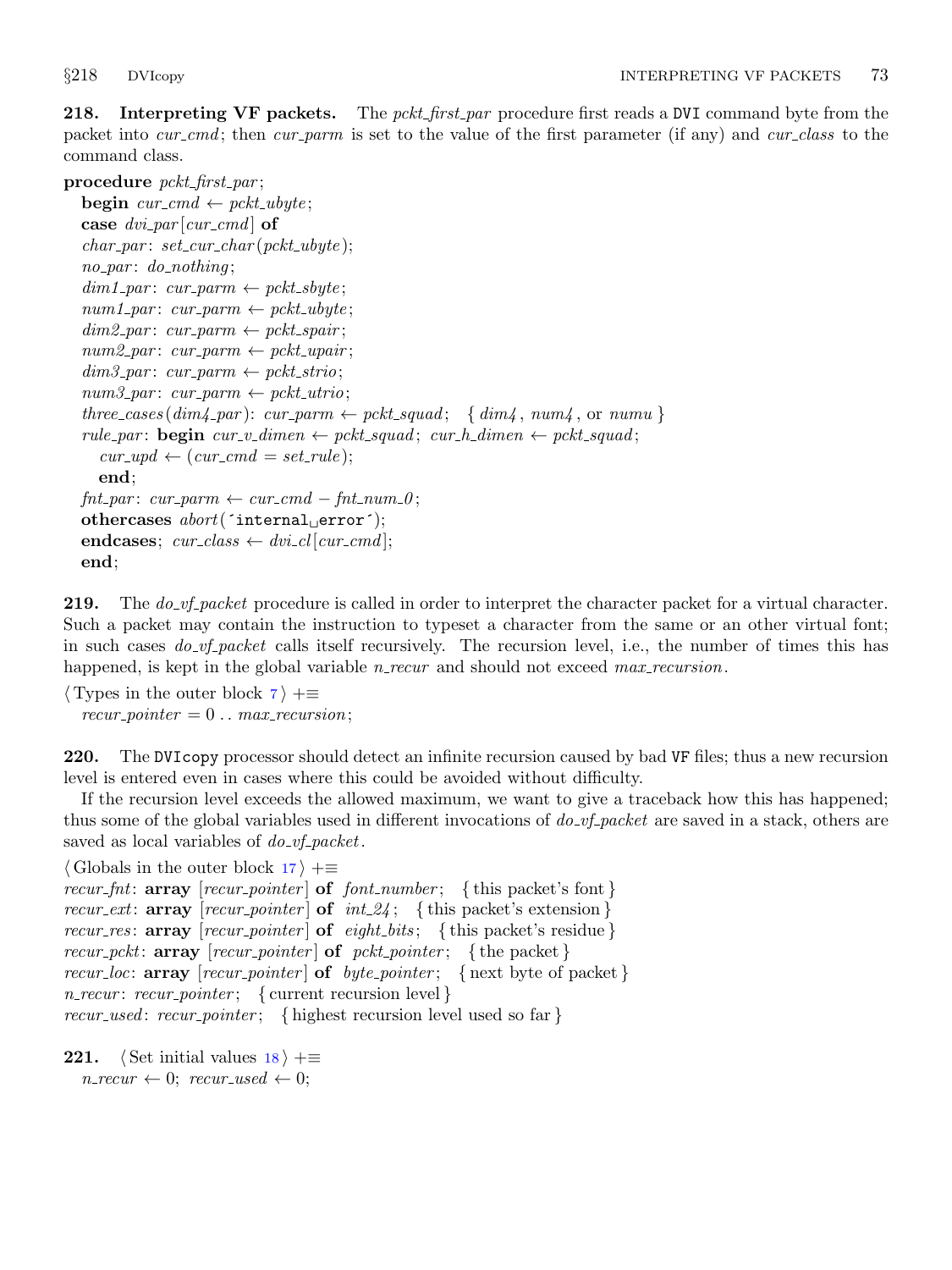<span id="page-73-0"></span>**222.** Here now is the  $do\_vf\_packet$  procedure.

procedure  $do_v f_packet$ ; label *continue*, *found*, *done*; var  $k: \text{recur\_pointer}; \{ \text{loop index} \}$ f:  $int_{\mathcal{S}} u$ ; { packet type flag } save\_upd: boolean; { used to save  $cur\_upd$  } save\_cp: width\_pointer; { used to save cur\_cp } save\_wp: width\_pointer; { used to save  $cur\_wp$  } save\_limit: byte\_pointer; { used to save cur\_limit } **begin**  $\langle \text{VF: Save values on entry to do_vf packet 223} \rangle$ ;  $\langle$  VF: Interpret the DVI commands in the packet [225](#page-74-0)  $\rangle$ if save\_upd then **begin** cur\_h\_dimen  $\leftarrow$  widths [save\_wp]; do\_a\_width (char\_pixels [save\_cp]); end;  $\langle \text{VF: Restore values on exit from } do\_vf\_packet \text{ } 224 \rangle;$ end;

**223.** On entry to  $do\_vf\_packet$  several values must be saved.

 $\langle \text{VF: Save values on entry to } do\text{-}vf\text{-}packet 223} \rangle \equiv$  $save\_upd \leftarrow cur\_upd; save\_cp \leftarrow cur\_cp; save\_wp \leftarrow cur\_wp;$  $recur_fnt[n-recur] \leftarrow cur_fnt;$   $recur\_ext[n-recur] \leftarrow cur\_ext;$   $recur\_res[n-recur] \leftarrow cur\_res$ This code is used in section 222.

**224.** Some of these values must be restored on exit from  $do\_vf\_packet$ .

 $\langle \text{VF: Restore values on exit from } do \text{v}f \text{.} packet 224} \rangle \equiv$  $cur\_fnt \leftarrow recur\_fnt[n\_recur]$ 

This code is used in section 222.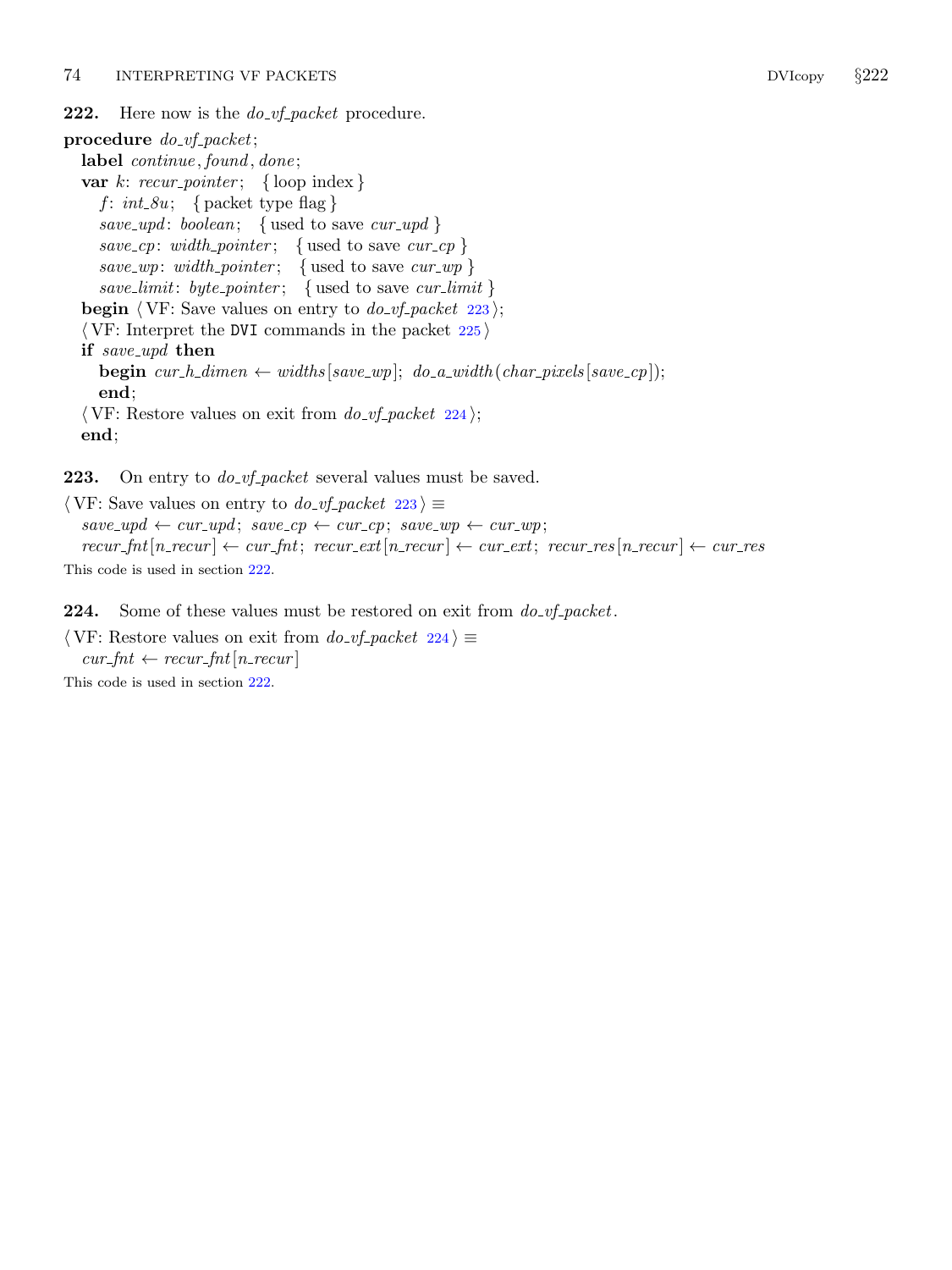<span id="page-74-0"></span>225. If cur pckt is the empty packet, we manufacture a put command; otherwise we read and interpret DVI commands from the packet.

 $\langle$  VF: Interpret the DVI commands in the packet 225  $\rangle \equiv$ if find packet then  $f \leftarrow \text{cur_type}$  else goto done;  $recur\_pckt[n\_recur] \leftarrow cur\_pckt; \; save\_limit \leftarrow cur\_limit; \; cur\_fnt \leftarrow font\_font(\textit{cur\_fnt});$ if  $cur\_pckt = empty\_packet$  then begin  $cur\_class \leftarrow char\_cl$ ; goto found; end; if  $cur\_loc \geq cur\_limit$  then goto done; continue: pckt\_first\_par;  $found: case, cur_class$  of *char\_cl*:  $\langle \text{VF: Typeset a } char 226 \rangle$ ;  $rulecl:  $do$ -rule:$  $xxx_cl$ : begin  $pckt$ -room(cur-parm); while  $cur\_param > 0$  do **begin**  $append\_byte(pckt\_ubyte);$   $decr(cur\_param);$ end;  $do\_xxx;$ end;  $push\_cl$ :  $do\_push$ ;  $pop\_cl: do\_pop;$  $five\text{-}cases (w0\text{-}cl):$  do\_right; { right, w, or x} five\_cases(y0\_cl):  $do\_down$ ; { $down, y,$  or z}  $fnt_cl: \, \textit{cur\_fnt} \leftarrow \textit{cur\_parm};$ othercases  $\text{confusion}(str\_packets);$  { font definition or invalid } endcases; if  $cur\_loc < curl$  imit then goto continue; done:

This code is used in section [222.](#page-73-0)

**226.** The final put of a simple packet may be changed into  $set\_char$  or  $set$ .

 $\langle$  VF: Typeset a *char* 226  $\rangle \equiv$ **begin**  $\langle$  Prepare to use font *cur fnt* [217](#page-71-0) $\rangle$ ;  $cur_c p \leftarrow$  font\_chars (cur\_fnt) + cur\_res; cur\_wp  $\leftarrow$  char\_widths [cur\_cp]; if  $(cur\_loc = cur\_limit) \wedge (f = vf\_simple) \wedge save\_upd$  then **begin** save\_upd  $\leftarrow$  false; cur\_upd  $\leftarrow$  true; end; if font type (cur fnt) = vf font type then  $\langle VF:$  Enter a new recursion level [227](#page-75-0)  $\rangle$ else do\_char; end

This code is used in section 225.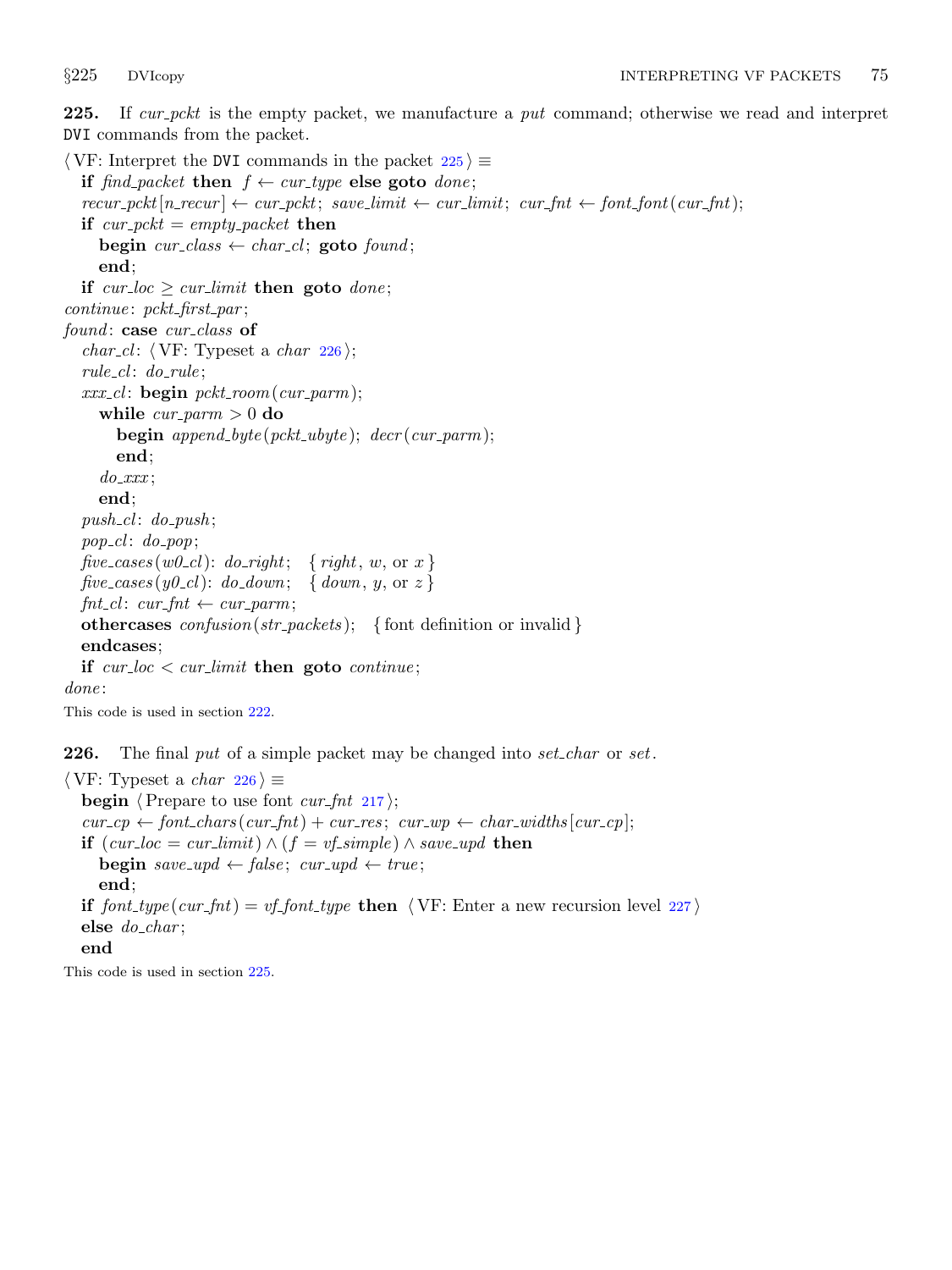<span id="page-75-0"></span>227. Before entering a new recursion level we must test for overflow; in addition a few variables must be saved and restored. A set char or set followed by pop is changed into put.

 $\langle$  VF: Enter a new recursion level 227  $\rangle \equiv$ **begin** recur\_loc[n\_recur]  $\leftarrow cur\_loc;$  {save} if  $cur\_loc < cur\_limit$  then if byte\_mem[cur\_loc] = bi(pop) then cur\_upd  $\leftarrow$  false; if  $n\_recur = recur\_used$  then if recur-used = max recursion then  $\langle VF:$  Display the recursion traceback and terminate 228  $\rangle$ else  $\textit{incr}(\textit{recur\_used});$  $incr(n\_recur);$   $do\_vf\_packet;$   $decr(n\_recur);$  {recurse}  $cur\_loc \leftarrow recur\_loc[n\_recur]$ ;  $cur\_limit \leftarrow save\_limit; \{ \text{ restore } \}$ end

This code is used in section [226.](#page-74-0)

```
228. \langle VF: Display the recursion traceback and terminate 228 \rangle \equivbegin print\_ln( [...] Infinite VF<sub>u</sub>recursion? ^{\circ});
  for k \leftarrow max\_reursion downto 0 do
     begin print('level=', k : 1, 'ifont'); d_print('=', recur_fnt[k]: 1); print_font(recur_fnt[k]);
     print('<sub>Li</sub>char=´, recur_{res}[k] : 1);if recur\_ext[k] \neq 0 then print(\text{``.~}^\cdot, \text{recur\_ext}[k] : 1);new_line;
     debug hex\_packet(recur\_pckt[k]); print\_ln('loc=', recur\_loc[k] : 1);
     gubed
     end;
  overflow(str\_recursion, max\_recursion);end
This code is used in section 227.
```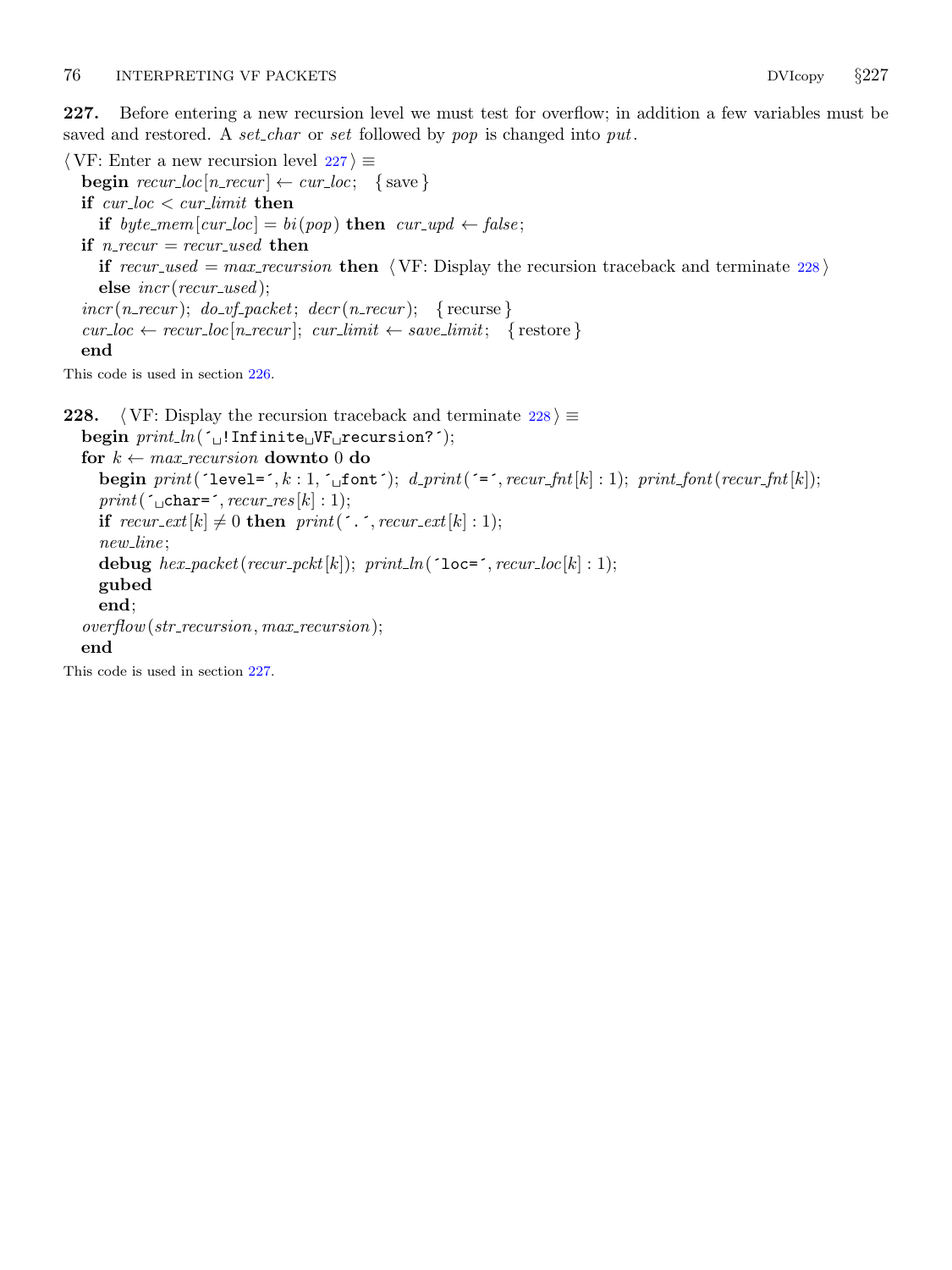<span id="page-76-0"></span>**229.** Interpreting the DVI file. The  $do\_div$  procedure reads the entire DVI file and initiates whatever actions may be necessary.

# procedure  $do\_dvi$ ;

label done, exit; var  $temp\_byte: int\_8u;$  { byte for temporary variables } temp int:  $int: 32$ ; { integer for temporary variables }  $dv_{\mathbf{i}}$  start:  $int_{\mathbf{0}} 32$ ; { starting location }  $divi\_bop\_post: int\_32; \{ location of bop \text{ or } post \}$ dvi\_back:  $int_0^2$ ; { a back pointer } k:  $int_1 15$ ; { general purpose variable } **begin**  $\langle$  DVI: Process the preamble 230 $\rangle$ ; if random reading then  $\langle$  DVI: Process the postamble [232](#page-77-0) $\rangle$ ; repeat  $dv$ *i\_first\_par*; while  $cur\_class = fnt\_def\_cl$  do  $\mathbf{begin} \text{ } div_1 \text{ } do \text{ } font (random\_reading); \text{ } div_1 \text{ } first\_par;$ end; if cur\_cmd = bop then  $\langle$  DVI: Process one page [235](#page-78-0) $\rangle$ ; until  $cur\_cmd \neq eop;$ if  $cur\_cmd \neq post$  then bad\_dvi; exit: end; 230.  $\langle$  DVI: Process the preamble 230  $\rangle \equiv$ if  $dvi\_ubyte \neq pre$  then bad\_dvi; if  $dvi\_ubyte \neq dvi\_id$  then bad\_dvi;  $div_{{\text{num}}} \leftarrow \text{div}_{{\text{p}}q} \text{u} \text{u} \text{d} \text{u}; \text{ div}_{{\text{p}}q} \text{u} \text{d} \text{u} \leftarrow \text{div}_{{\text{p}}q} \text{u} \text{u} \text{d} \text{u}; \text{ div}_{{\text{p}}q} \text{u} \text{u} \leftarrow \text{div}_{{\text{p}}q} \text{u} \text{u} \text{d} \text{u};$ tfm\_conv  $\leftarrow$  (25400000.0/dvi\_num) \* (dvi\_den/473628672)/16.0; temp\_byte  $\leftarrow$  dvi\_ubyte;  $pckt\_room(temp\_byte);$ for  $k \leftarrow 1$  to temp-byte do append-byte (dvi-ubyte);  $print($   $`DVI_{\sqcup}file:_{\sqcup}^{\qquad \cdots})$ ;  $print\_packet(new\_packet)$ ;  $print\_ln($ ``,
`); print(´ num=´, dvi num : 1, ´, den=´, dvi den : 1, ´, mag=´, dvi mag : 1); if out mag  $\leq 0$  then out mag  $\leftarrow$  dvi mag else print( $\left(\left\lceil -\right\rceil \right)$ , out mag : 1);  $print\_ln($  $\cdot$  $\cdot$  $)$ ; do pre; flush packet This code is used in section 229.

231.  $\langle$  Globals in the outer block [17](#page-7-0)  $\rangle$  +≡  $dvi_number: int\_31; \{ numerator\}$  $dvi<sub>1</sub>den: int_31; \{ denominator\}$  $dvi$ *mag*:  $int_0^{\infty} 31$ ; { magnification }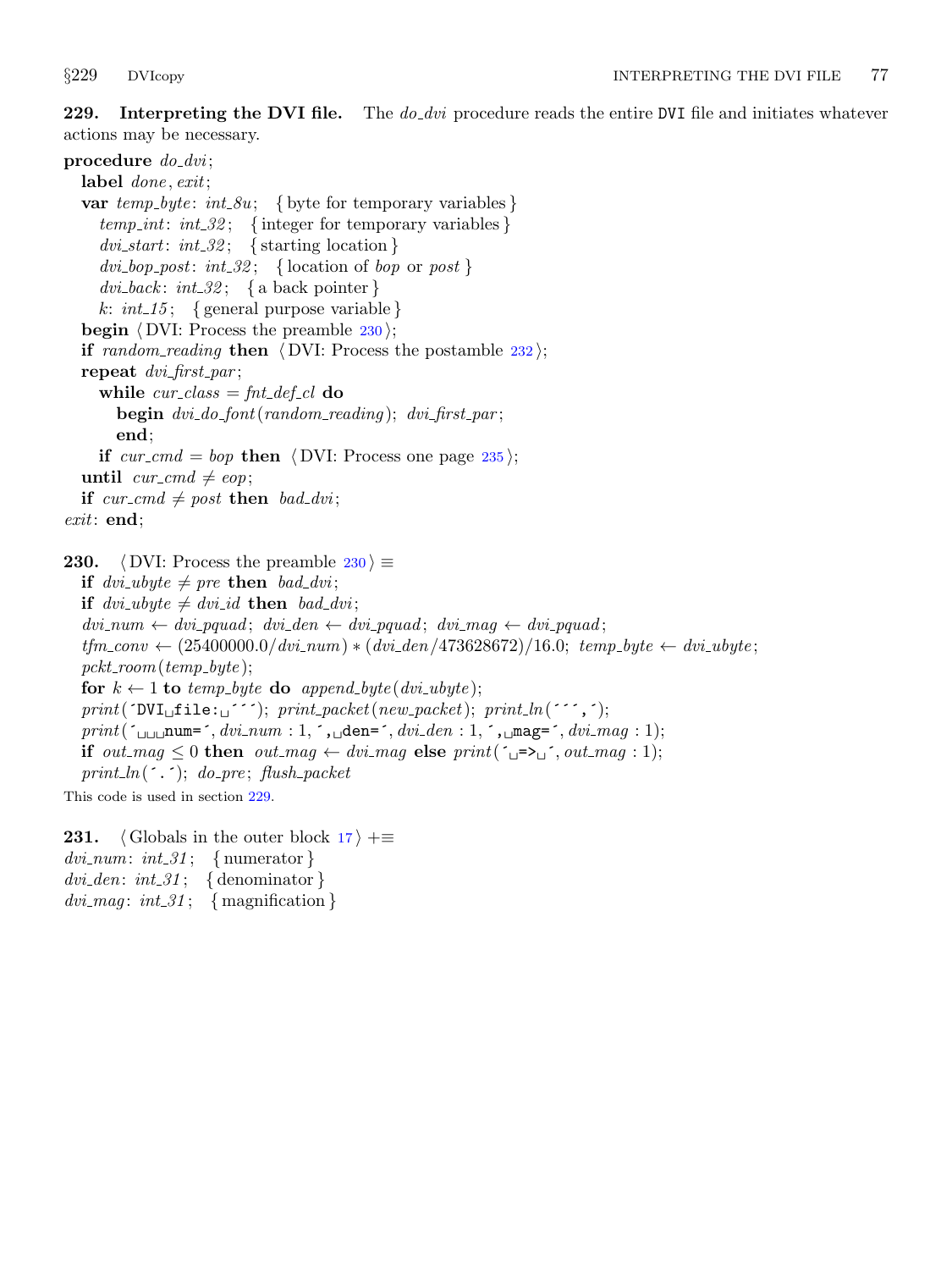```
232. \langle DVI: Process the postamble 232\rangle \equivbegin dvi_start \leftarrow dvi_loc; {remember start of first page}
  \langle DVI: Find the postamble 233\rangle;
  d\_print\_ln( \nuI: \text{upostamble}_{\text{u}}at\text{u}, \text{div}_\text{u} bop post : 1); \text{div}_\text{u}back \leftarrow \text{div}_\text{u}pointer;
  if dvi-num \neq dvi-pquad then bad-dvi;
  if dvi<sub>-\</sub>den \neq dvi<sub>-</sub>pquad then bad<sub>-</sub>dvi;
  if dvi-mag \neq dvi-pquad then bad_dvi;
  temp\_int \leftarrow dvi_squad; temp\_int \leftarrow dvi_squad;if stack_size < \textit{div} upair then overflow(str_stack, stack_size);
  temp\_int \leftarrow dvi\_upair; dvifirst\_par;while cur\_class = fnt\_def\_cl do
     begin dvi_d-font(false); dvi_ffirst_par;
     end;
  if cur_cmd \neq post_post then bad_dvi;
  if \neg selected then \langle DVI: Find the starting page 234\rangle;
  div{.}move (div{.}start); {go to first or starting page}
  end
This code is used in section 229.
233. \langle DVI: Find the postamble 233 \rangle \equivtemp\_int \leftarrow dvi\_length - 5;repeat if temp\_int < 49 then bad\_dvi;
     div{.}move (temp\_int); temp\_byte \leftarrow dvi\_ubyte; decr (temp\_int);until temp\_byte \neq dvipad;
  if temp\_byte \neq dv\_id then bad_dvi;
  dvi move (temp_int - 4);
  if dvi\_ubyte \neq post\_post then bad_dvi;
  dvi\_bop\_post \leftarrow divi\_pointer;if (dvi\_bop\_post < 15) \vee (dvi\_bop\_post > dvi\_loc - 34) then bad\_dvi;
  dvi move (dvi bop post);
  if dvi\_ubyte \neq post then bad_dvi
```
This code is used in section 232.

```
234. \langle DVI: Find the starting page 234 \rangle \equivbegin div\_start \leftarrow div\_bop\_post; \{ just in case \}while dvi\_back \neq -1 do
      begin if (dvi\_back < 15) \vee (dvi\_back > dvi\_bop\_post - 46) then bad_dvi;
      dvi\_bop\_post \leftarrow dvi\_back; dvi\_move (dvi\_back);if dvi\_ubyte \neq bop then bad\_dvi;
      for k \leftarrow 0 to 9 do count [k] \leftarrow \text{div}\text{-}\text{grad};
      if start_match then \text{div}\text{-}\text{start} \leftarrow \text{div}\text{-}\text{loop}\text{-}\text{post};dvi\_back \leftarrow dvi\_pointer;end;
  end
```
This code is used in section 232.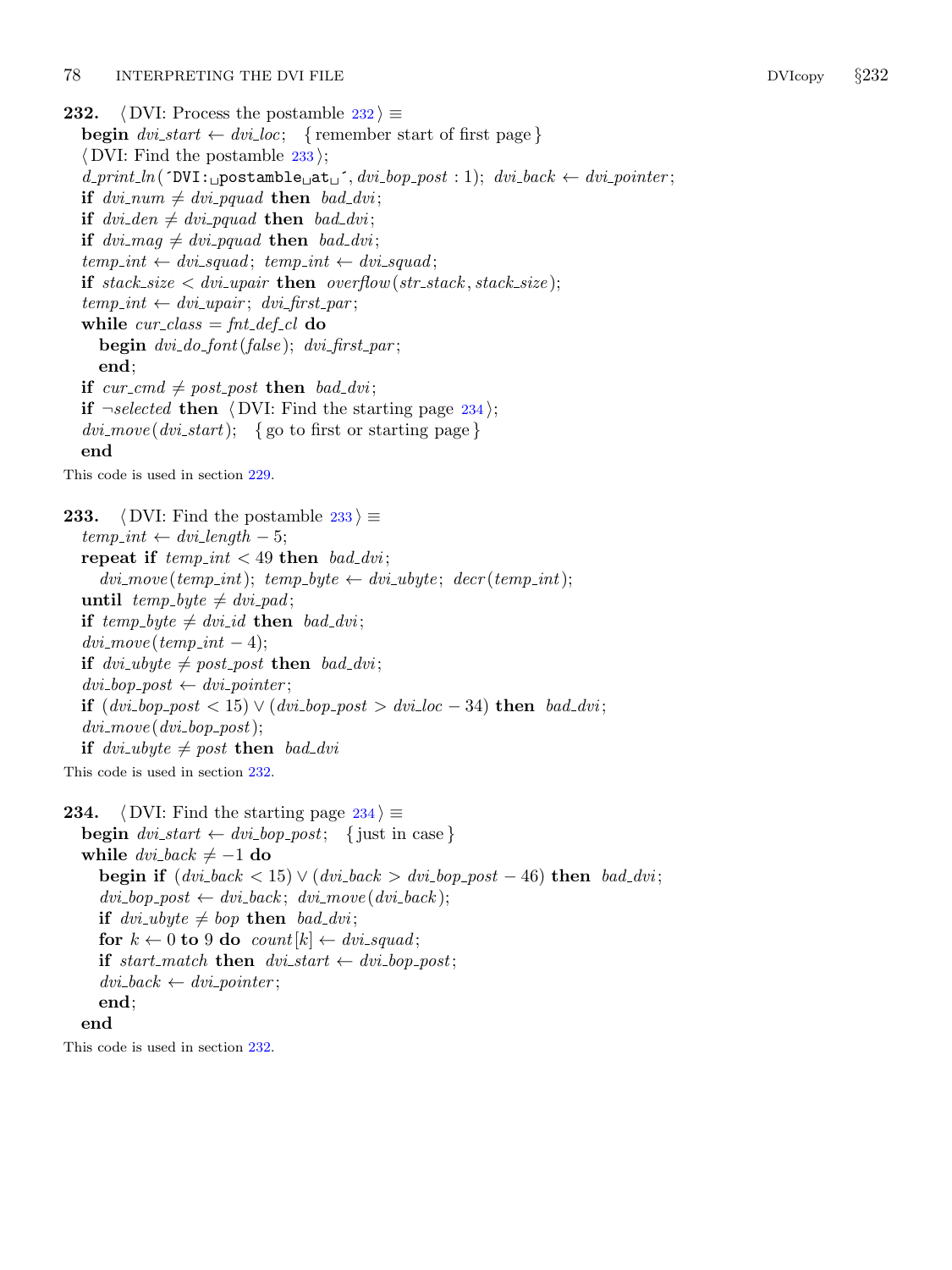<span id="page-78-0"></span>235. When a bop has been read, the DVI commands for one page are interpreted until an eop is found.

 $\langle$  DVI: Process one page 235  $\rangle \equiv$ begin for  $k \leftarrow 0$  to 9 do count  $[k] \leftarrow \text{div}\text{-}\text{grad}$ ;  $temp\_int \leftarrow dvi\_pointer; do\_bop; dvi\_first\_par;$ if type\_setting then  $\langle$  DVI: Process a page; then goto *done* 236  $\rangle$ else  $\langle$  DVI: Skip a page; then goto *done* [237](#page-79-0) $\rangle$ ; done: if  $cur\_cmd \neq eop$  then bad\_dvi; if selected then begin  $do\text{-}eop$ ; if all\_done then return; end;

## end

This code is used in section [229.](#page-76-0)

**236.** All DVI commands are processed, as long as  $cur\_class \neq invalid\_cl$ ; then we should have found an eop.

 $\langle$  DVI: Process a page; then **goto** done 236  $\rangle \equiv$ 

## loop

```
begin case cur_class of
char_cl: \langle DVI: Typeset a char238\rangle;
rule_cl: if cur_wpd \wedge (cur_v_dimen = width_dimen) then do_a_width(h_pixel_round(cur_h_dimen))
  else do_rule;
xxx_cl: begin pckt-room(cur-parm);
  while cur\_param > 0 do
    begin append\_byte(dvi\_ubyte); decr(cur\_param);end;
  do\_xxx;end;
push\_cl: do\_push;pop\_cl: do\_pop;five_cases(w0_cl): do_right; { right, w, or x }
five_cases(y0_cl): do\_down; {down, y, or z}
fnt_cl: \ dvi\_font;fnt\_def\_cl: \ div\_do\_font(rangectimno1;invalid_cl: goto done;
othercases abort('internal`_error');endcases; dvifirst\_par; { get the next command }
end
```
This code is used in section 235.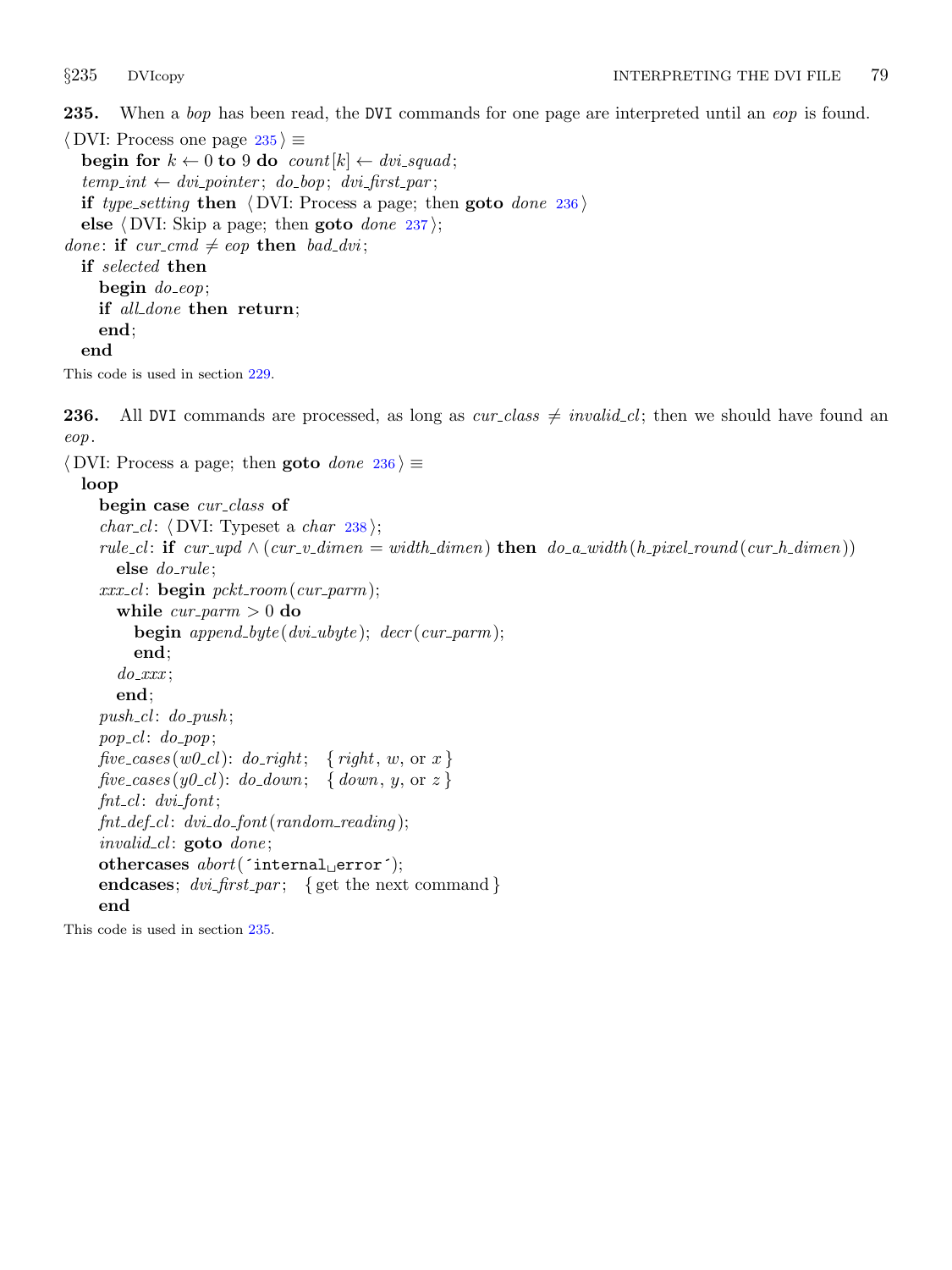<span id="page-79-0"></span>237. While skipping a page all commands other than font definitions are ignored.

```
\langle DVI: Skip a page; then goto done 237 \rangle \equivloop
     begin case cur_class of
     xxx_{-}cl: while cur_{\perp} \mathit{parm} > 0 do
          begin temp\_byte \leftarrow dvi\_ubyte; decr(cur\_param);
          end;
     fnt\_def\_cl: \frac{dv\_do\_font(rangectim111}{dof\_endim111}invalid_cl: goto done;
     othercases do\_nothing;
     endcases; dvifirst\_par; { get the next command }
     end
```
This code is used in section [235.](#page-78-0)

238.  $\langle$  DVI: Typeset a *char* 238  $\rangle \equiv$ begin  $\langle$  Prepare to use font *cur fnt* [217](#page-71-0) $\rangle$ ;  $set\_cur\_wp(cur\_fnt)(bad\_dvi);$ if  $font\_type(cur\_fnt) = vf\_font\_type$  then  $do\_vf\_packet$  else  $do\_char$ ; end

This code is used in section [236.](#page-78-0)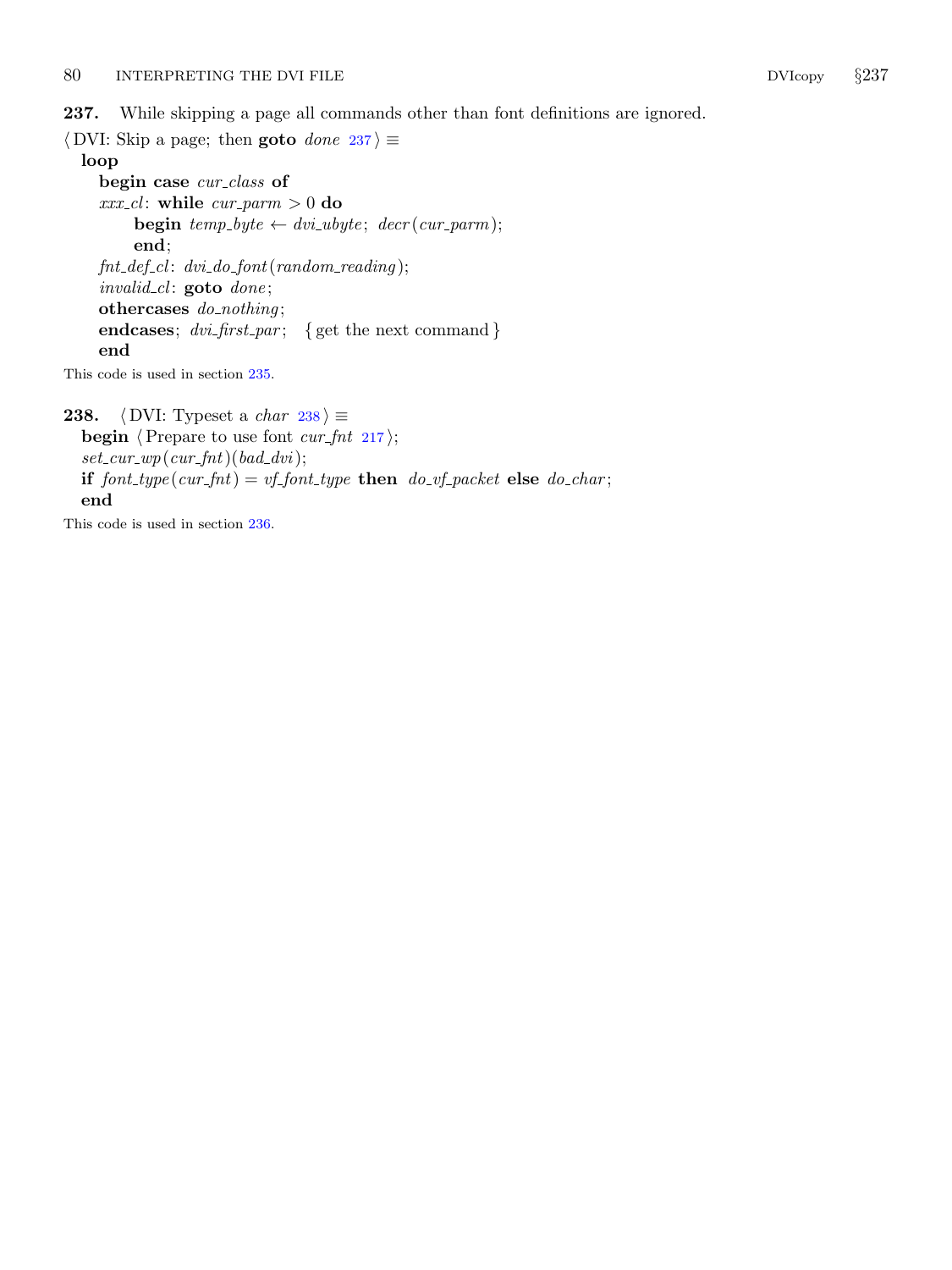<span id="page-80-0"></span>239. The main program. The code for real devices is still rather incomplete. Moreover several branches of the program have not been tested because they are never used with DVI files made by T<sub>E</sub>X and VF files made by VPtoVF.

240. At the end of the program the output file(s) have to be finished and on some systems it may be necessary to close input and/or output files.

procedure close\_files\_and\_terminate;

var k:  $int_1 15$ ; { general purpose index } begin  $close_in(dvi_file);$ if history  $\langle$  fatal\_message then  $\langle$  Finish output file(s) [215](#page-70-0) $\rangle$ ; stat  $\langle$  Print memory usage statistics 242 $\rangle$ ; tats  $\langle$  Close output file(s) [247](#page-81-0))  $\langle$  Print the job *history* 243 ; end;

241. Now we are ready to put it all together. Here is where DVIcopy starts, and where it ends.

```
begin initialize; { get all variables initialized }
  \langle45 \rangledialog; { get options }
  \langle110 \rangle\langle246 \rangledo\_dv_i; { process the entire DVI file }
  close files and terminate ;
final\_end: end.
```
242.  $\langle$  Print memory usage statistics 242  $\rangle \equiv$  $print\_ln($   $\text{Memory\_usage\_statistics:}$ ;  $print(dvinf: 1, \text{ 'dvi, } c', lcl.nf: 1, \text{ 'jlocal, } c');$  $\langle$  Print more font usage statistics [257](#page-82-0) $\rangle$  $print\_ln('and'_i, nf : 1, '$ <sub>u</sub>internal<sub>ui</sub>fonts<sub>u</sub>of<sub>u</sub>', max\_fonts : 1); print\_ln(n\_widths : 1, '<sub>u</sub>widths<sub>u</sub>of<sub>u</sub>',  $max\_widths : 1, 'uforu', n-chars : 1, 'ucharactersu ofu', max-chars : 1); print\_ln(pckt\_ptr : 1, 'uforu', n-chars : 1, 'uforu'.$  $\Delta$  byte packets of  $\Delta$ , max packets : 1,  $\Delta$  with  $\Delta$ , byte ptr : 1,  $\Delta$  bytes of  $\Delta$ , max bytes : 1);  $\langle$  Print more memory usage statistics [292](#page-88-0) $\rangle$  $print\_ln(state\_used : 1, \lceil_0 f_{\sqcup}, stack\_size : 1, \lceil_0 st_{\sqcup},next_{\sqcup} \land \text{rel}_\sqcup,next\_used : 1, \lceil_0 f_{\sqcup},max\_recursion : 1, \lceil_0 f_{\sqcup},next_{\sqcup} \land \text{rel}_\sqcup,next\_size : 1, \lceil_0 f_{\sqcup},next_{\sqcup} \land \text{rel}_\sqcup,next\_size : 1, \lceil_0 f_{\sqcup},next_{\sqcup} \land \text{rel}_\sqcup,next\_size : 1, \lceil_0 f_{\sqcup},next_{\sqcup} \land \text{rel}_\sqcup,next\_size :$  $\sim$  recursion levels.  $\sim$ This code is used in section 240.

243. Some implementations may wish to pass the *history* value to the operating system so that it can be used to govern whether or not other programs are started. Here we simply report the history to the user.

```
\langle Print the job history 243 \rangle \equivcase history of
   spotless: print\_ln( (No<sub>U</sub>errors<sub>U</sub>were<sub>U</sub>found.));
   harmless_message: print\_ln(^\circ (Did_{\cup}you_{\cup}see_{\cup}the_{\cup}warning_{\cup}message_{\cup}above?)^\circ);error-message: print\_ln( (Pardon \text{me}_1 but \text{I}_\text{L}think \text{I}_\text{L} spotted something wrong.) ^{\circ};
   \text{fatal\_message: } \text{print\_ln}(\text{'}(\text{That} \text{__was} \text{__data1} \text{__error}, \text{__my} \text{__friend.})\text{'});end { there are no other cases }
```
This code is used in section 240.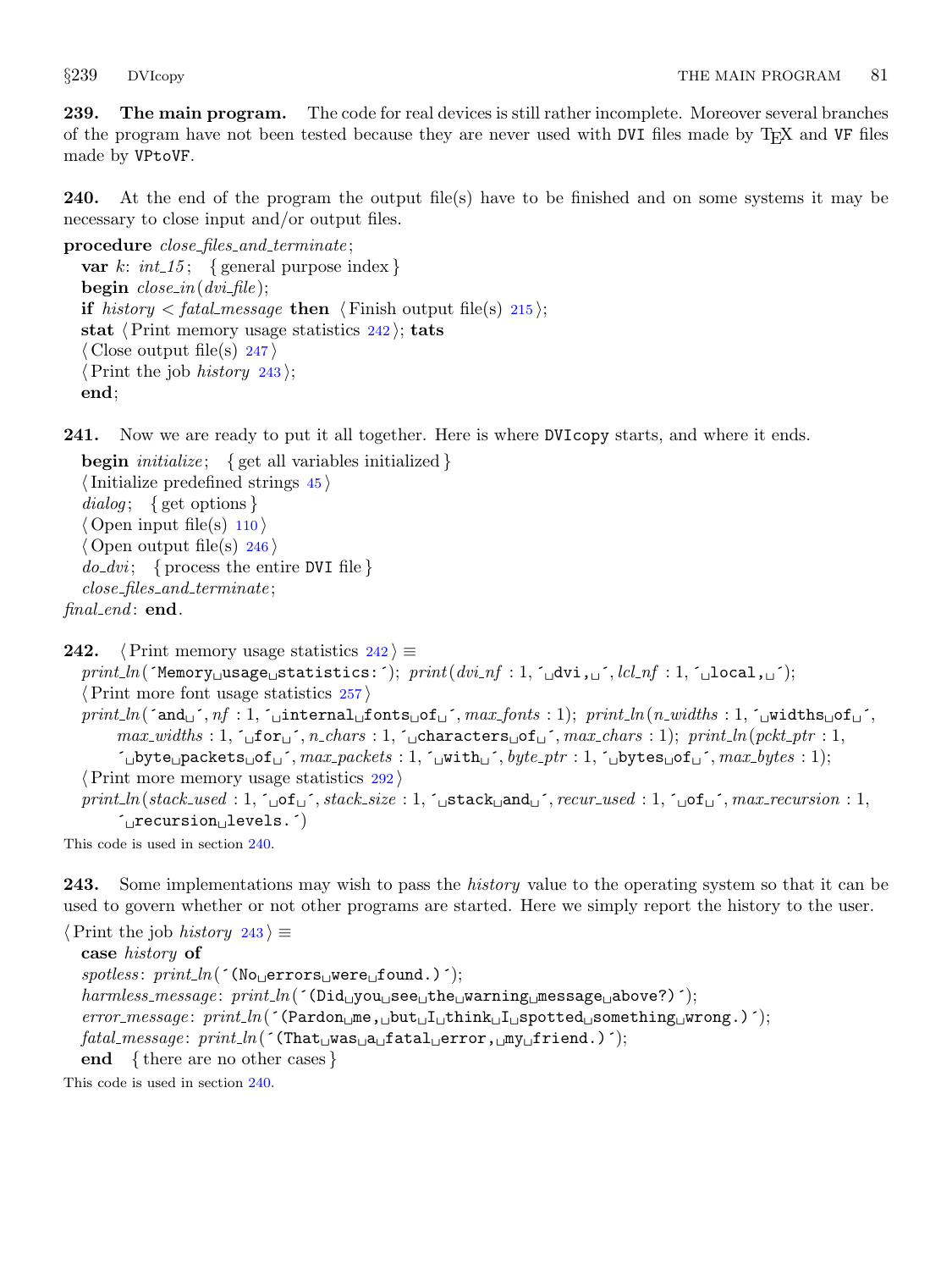<span id="page-81-0"></span>**244.** Low-level output routines. The program uses the binary file variable *out\_file* for its main output file; *out loc* is the number of the byte about to be written next on *out file*.

 $\langle$  Globals in the outer block [17](#page-7-0)  $\rangle$  +≡ *out\_file*: *byte\_file*; { the DVI file we are writing } *out loc:*  $int_{-32}$ ; {where we are about to write, in *out-file* } *out\_back: int\_32;* { a back pointer }  $out\_max_v: int\_31; \{ maximum v value so far \}$ *out\_max\_h: int\_31*; { maximum h value so far }  $out\_stack: int\_16u; \{ maximum stack depth\}$  $out_pages: int_16u; \{ total number of pages \}$ 

**245.**  $\langle$  Set initial values [18](#page-8-0)  $\rangle$  +≡  $out\_loc \leftarrow 0; out\_back \leftarrow -1; out\_max_v \leftarrow 0; out\_max_h \leftarrow 0; out\_stack \leftarrow 0; out\_pages \leftarrow 0;$ 

**246.** To prepare *out\_file* for output, we rewrite it.

 $\langle$  Open output file(s) 246  $\rangle \equiv$ 

rewrite (out file); { prepares to write packed bytes to out file } This code is used in section [241.](#page-80-0)

**247.** For some operating systems it may be necessary to close *out* file.

 $\langle$  Close output file(s) 247  $\rangle \equiv$ This code is used in section [240.](#page-80-0)

**248.** Writing the *out file* should be done as efficient as possible for a particular system; on many systems this means that a large number of bytes will be accumulated in a buffer and is then written from that buffer to *out file*. In order to simplify such system dependent changes we use the WEB macro *out byte* to write the next DVI byte. Here we give a simple minded definition for this macro in terms of standard Pascal.

define  $out\_byte(\#) \equiv write(out\_file, \#)$  {write next DVI byte}

**249.** The WEB macro *out one* is used to write one byte and to update *out loc*.

define  $out\_one(\#) \equiv$ begin  $out_byte(\#);$  incr(out\_loc); end

**250.** First the *out-packet* procedure copies a packet to *out-file*.

 $\langle$  Declare typesetting procedures 250  $\rangle \equiv$ procedure  $out\_packet(p : pckt\_pointer);$ var k: byte\_pointer; { index into byte\_mem } begin  $Incr(out\_loc)(pckt\_length(p));$ for  $k \leftarrow pckt\_start[p]$  to  $pckt\_start[p+1] - 1$  do  $out\_byte(bo(byte\_mem[k]))$ ; end;

See also sections [251](#page-82-0), [252](#page-82-0), [253](#page-82-0), [254,](#page-82-0) and [258](#page-83-0).

This code is used in section [182.](#page-63-0)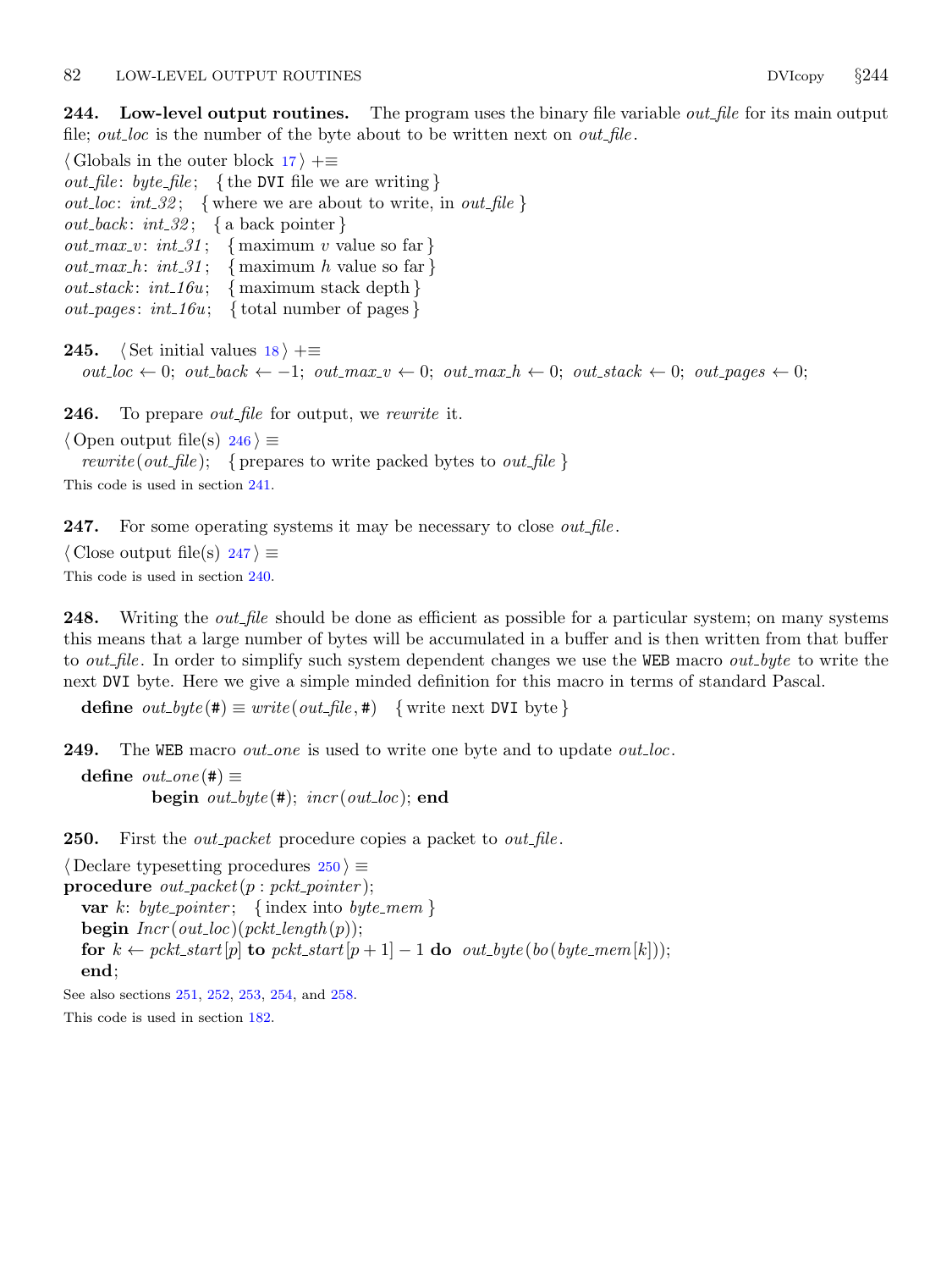<span id="page-82-0"></span>**251.** Next are the procedures used to write integer numbers or even complete DVI commands to *out-file*; they all keep *out-loc* up to date.

The *out-four* procedure outputs four bytes in two's complement notation, without risking arithmetic overflow.

```
\langle250 \rangle +\equivprocedure out\_four(x: int\_32); { output four bytes }
  begin_four ; comp\_four(out\_byte); Incr(out\_loc)(4);
 end;
```
**252.** The *out\_char* procedure outputs a *set\_char* or *set* command or, if  $upd = false$ , a put command.

 $\langle$  Declare typesetting procedures [250](#page-81-0)  $\rangle$  +≡

```
procedure out_char (upd : boolean; ext : int_32; res : eight_bits); { output set or put }
  beginedown char ; comp\_char(out\_one);end;
```
**253.** The *out unsigned* procedure outputs a fnt, xxx, or fnt def command with its first parameter (normally unsigned); a fnt command is converted into  $fnt_number$  whenever this is possible.

 $\langle$  Declare typesetting procedures [250](#page-81-0)  $\rangle$  +≡

```
procedure out_unsigned (o: eight_bits; x : int.32); { output fnt_num, fnt, xxx, or fnt_def }
   begin{aligned} \n\textbf{begin\_unsigned} ; \n\textit{comp\_unsigned}(out\_one); \n\end{aligned}end;
```
**254.** The *out\_signed* procedure outputs a movement (*right, w, x, down, y, or z*) command with its (signed) parameter.

 $\langle$  Declare typesetting procedures [250](#page-81-0)  $\rangle$  +≡ **procedure** *out signed* (*o*: *eight bits*;  $x : int_{32}$ ); { output *right*,  $w, x, down, y,$  or  $z$ }  $begining$  is signed ;  $comp\_signed(out\_one)$ ; end;

255. For an output font we set  $font_type(f) \leftarrow outfont_type$ ; in this case font font(f) is the font number used for font f in *out\_file*.

The global variable *out nf* is the number of fonts already used in *out file* and the array *out fnts* contains their internal font numbers; the current font in *out file* is called *out fnt*.

 $\langle$  Globals in the outer block [17](#page-7-0)  $\rangle$  +≡  $out\_fnts$ : array  $[font_number]$  of  $font_number$ ; {internal font numbers}  $out\_nf$ : font\_number; { number of fonts used in *out\_file* }

 $out\_fnt: font_number; \{ internal font number of current output font \}$ 

**256.**  $\langle$  Set initial values [18](#page-8-0)  $\rangle$  +≡  $out\_nf \leftarrow 0;$ 

257.  $\langle$  Print more font usage statistics 257  $\rangle \equiv$  $print(out\_nf : 1, \lnot\_out, \lnot);$ 

This code is used in section [242.](#page-80-0)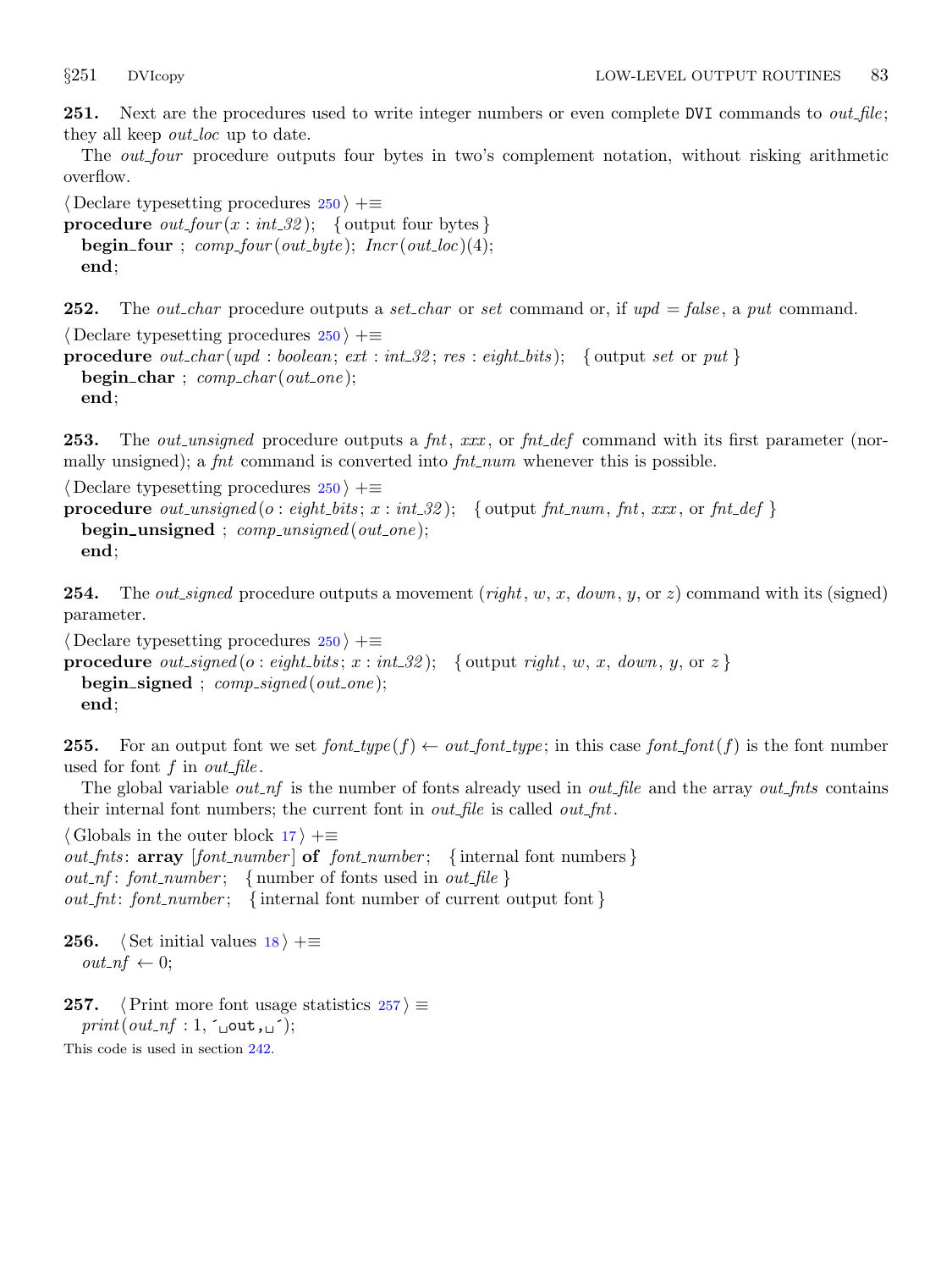<span id="page-83-0"></span>258. The *out\_fnt\_def* procedure outputs a complete font definition command.

 $\langle$  Declare typesetting procedures [250](#page-81-0)  $\rangle$  +≡ procedure  $out\_fnt\_def(f:font_number);$ var p: pckt\_pointer; { the font name packet }  $k, l: byte\_pointer; \{ indices into byte\_mem \}$ a: eight\_bits; { length of area part } **begin** out\_unsigned(fnt\_def1,font\_font(f)); out\_four(font\_check(f)); out\_four(font\_scaled(f));  $out\_four(font\_design(f));$  $p \leftarrow font_name(f); k \leftarrow pckt.start[p]; l \leftarrow pckt.start[p + 1] - 1; a \leftarrow bo(\text{byte} \text{__mem}[k]);$  $Incr(out\_loc)(l - k + 2); out\_byte(a); out\_byte(l - k - a);$ while  $k < l$  do **begin**  $incr(k)$ ;  $out\_byte(bo(byte\_mem[k]))$ ; end;

end;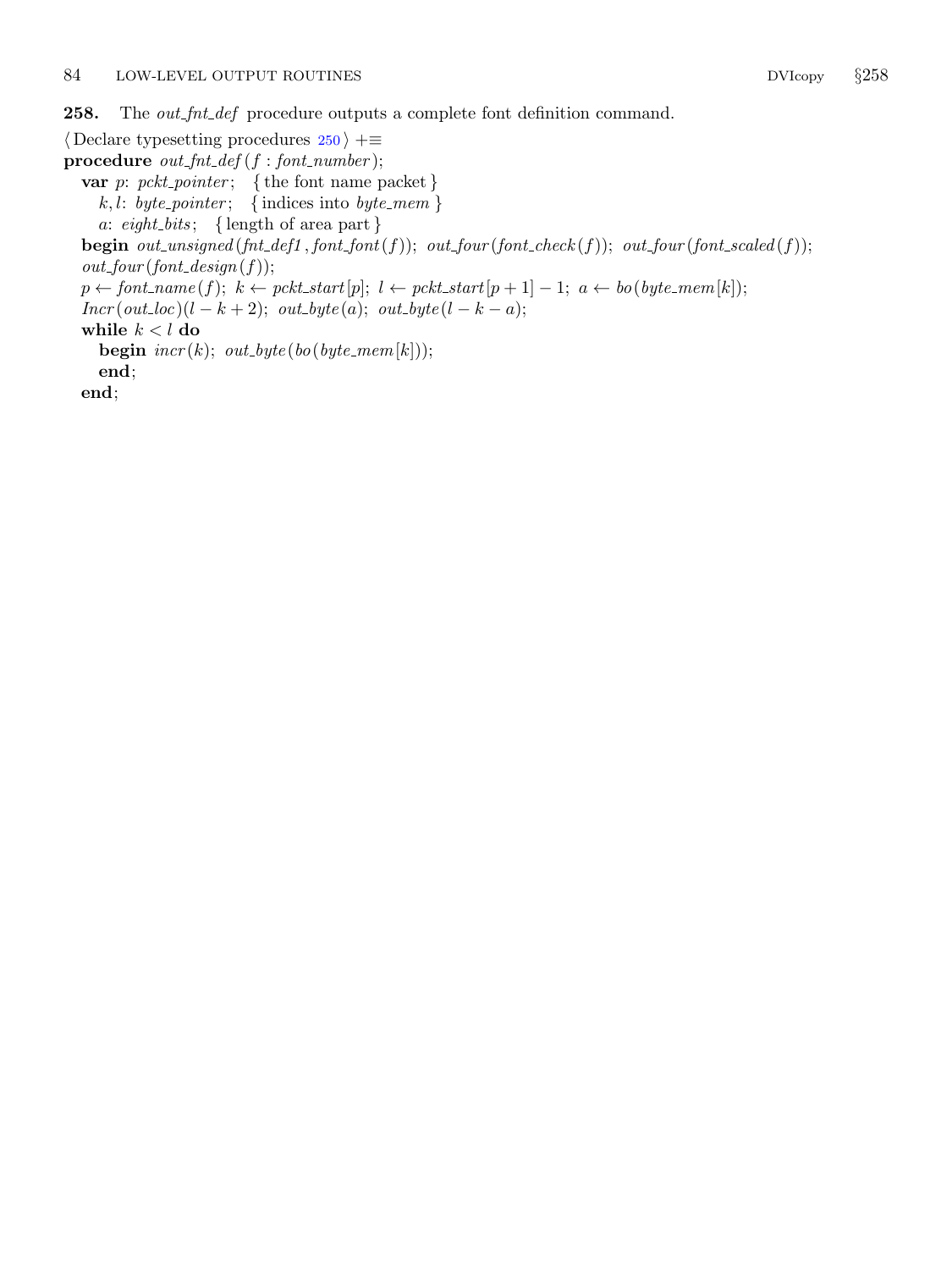<span id="page-84-0"></span>259. Writing the output file. Here we define the device dependent parts of the typesetting routines described earlier in this program.

First we define a few quantities required by the device dependent code for a real output device in order to demonstrate how they might be defined and in order to be able to compile DVIcopy with the device dependent code included.

define h\_resolution  $\equiv 300 \mod 1$  horizontal resolution in pixels per inch (dpi) } **define**  $v$ -resolution  $\equiv 300$  { vertical resolution in pixels per inch (dpi) } define  $max_hdrift \equiv 2$  {we insist that  $abs(hh - h\_pixel\_round(h)) \leq max_hdrift$ } define  $max_v \text{Left} \equiv 2$  {we insist that  $abs(vv - v\_pixel\_round(v)) \leq max_v \text{Left}$ }

 $\langle$  Globals in the outer block [17](#page-7-0)  $\rangle$  +≡

device  $h_{\text{-}}conv: \text{ } real;$  { converts DVI units to horizontal pixels }

*v*\_conv: real; { converts DVI units to vertical pixels }

ecived

**260.** These are the local variables (if any) needed for  $do\_pre$ .

 $\langle$  OUT: Declare local variables (if any) for  $do\_pre$  260  $\rangle \equiv$ 

var k:  $int_1 15$ ; { general purpose variable }

 $p, q, r: byte\_pointer; \{ indices into byte\_mem \}$ 

comment: packed array  $[1 \tots \t comm\_length]$  of char; { preamble comment prefix }

This code is used in section [204.](#page-67-0)

**261.** And here is the device dependent code for *do\_pre*; the DVI preamble comment written to *out\_file* is similar to the one produced by GFtoPK, but we want to apply our preamble comment prefix only once.

### $\langle$  OUT: Process the pre 261  $\rangle \equiv$

 $out\_one$  (pre); out one (dvi id); out four (dvi num); out four (dvi den); out four (out mag);  $p \leftarrow pckt\_start[pckt\_ptr-1]; q \leftarrow byte\_ptr; \{location of old DVI comment\}$  $comment \leftarrow \textit{preamble\_comment}; \, \textit{pckt\_room}(\textit{comm\_length});$ for  $k \leftarrow 1$  to comm\_length do append\_byte(xord [comment  $|k||$ ); while  $byte\_mem[p] = bi("\_")$  do  $incr(p);$  {remove leading blanks} if  $p = q$  then  $Decr(byte\_ptr)(from\_length)$ else begin  $k \leftarrow 0$ ; while  $(k < comm\_length) \wedge (byte\_mem[p+k] = byte\_mem[q+k])$  do  $incr(k);$ if  $k = comm\_length$  then  $Incr(p)(comm\_length)$ ; end;  $k \leftarrow byte\_ptr - p; \text{ { total length }}$ if  $k > 255$  then **begin**  $k \leftarrow 255$ ;  $q \leftarrow p + 255 - comm\_length$ ; {at most 255 bytes} end;  $out\_one(k);$  out\_packet(new\_packet); flush\_packet; for  $r \leftarrow p$  to  $q - 1$  do out\_one(bo(byte\_mem[r]));

This code is used in section [204.](#page-67-0)

**262.** These are the additional local variables (if any) needed for  $do\_bop$ ; the variables i and j are already declared.

 $\langle$  OUT: Declare additional local variables  $do_{\text{-}}bop$  262 $\rangle \equiv$ var

This code is used in section [205.](#page-68-0)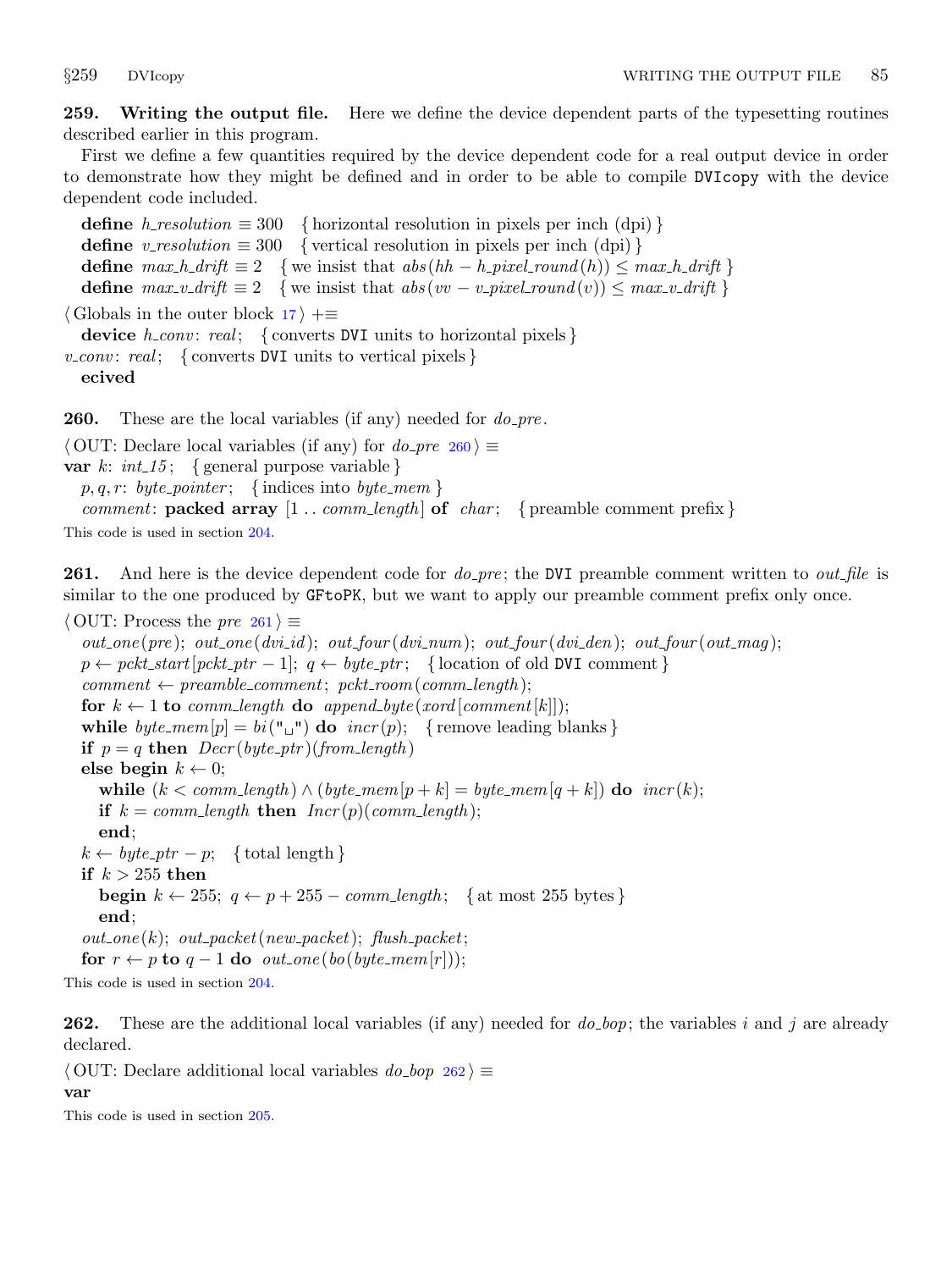<span id="page-85-0"></span>**263.** And here is the device dependent code for  $do_b$ .

 $\langle$  OUT: Process a *bop* 263  $\rangle \equiv$  $out\_one(bop);$  incr(out\_pages); for  $i \leftarrow 0$  to 9 do *out\_four* (*count*[i]);  $out\_four(out\_back); out\_back \leftarrow out\_loc - 45; out\_fnt \leftarrow invalid\_font;$ This code is used in section [205.](#page-68-0)

**264.** These are the local variables (if any) needed for  $do\text{-}eop$ .

 $\langle$  OUT: Declare local variables (if any) for do\_eop 264  $\rangle \equiv$ This code is used in section [207.](#page-68-0)

**265.** And here is the device dependent code for  $do\text{-}eop$ .

 $\langle$  OUT: Process an *eop* 265  $\rangle \equiv$  $out\_one(eop);$ This code is used in section [207.](#page-68-0)

**266.** These are the local variables (if any) needed for  $do\_push$ .  $\langle$  OUT: Declare local variables (if any) for do *push* 266  $\rangle \equiv$ This code is used in section [208.](#page-69-0)

**267.** And here is the device dependent code for  $do\_push$ .

 $\langle$  OUT: Process a *push*  $267$   $\equiv$ if stack\_ptr > out\_stack then out\_stack  $\leftarrow$  stack\_ptr;  $out\_one(push);$ This code is used in section [208.](#page-69-0)

**268.** These are the local variables (if any) needed for  $do\_pop$ .  $\langle$  OUT: Declare local variables (if any) for  $d\rho_0$  pop 268  $\rangle \equiv$ This code is used in section [208.](#page-69-0)

**269.** And here is the device dependent code for  $do\_pop$ .

 $\langle$  OUT: Process a pop 269  $\rangle \equiv$  $out\_one (pop);$ This code is used in section [208.](#page-69-0)

**270.** These are the additional local variables (if any) needed for  $do\_xxx$ ; the variable p, the pointer to the packet containing the special string, is already declared.

 $\langle$  OUT: Declare additional local variables for  $do\_xxx$  270  $\rangle \equiv$ var This code is used in section [209.](#page-69-0)

**271.** And here is the device dependent code for  $do\_xxx$ .

 $\langle$  OUT: Process an *xxx* 271  $\rangle \equiv$ 

 $out\_unsigned(xx1, pckt\_length(p)); out\_packet(p);$ This code is used in section [209.](#page-69-0)

**272.** These are the local variables (if any) needed for  $do\_right$ .  $\langle$  OUT: Declare local variables (if any) for *do\_right*  $272$   $\equiv$ This code is used in section [210.](#page-69-0)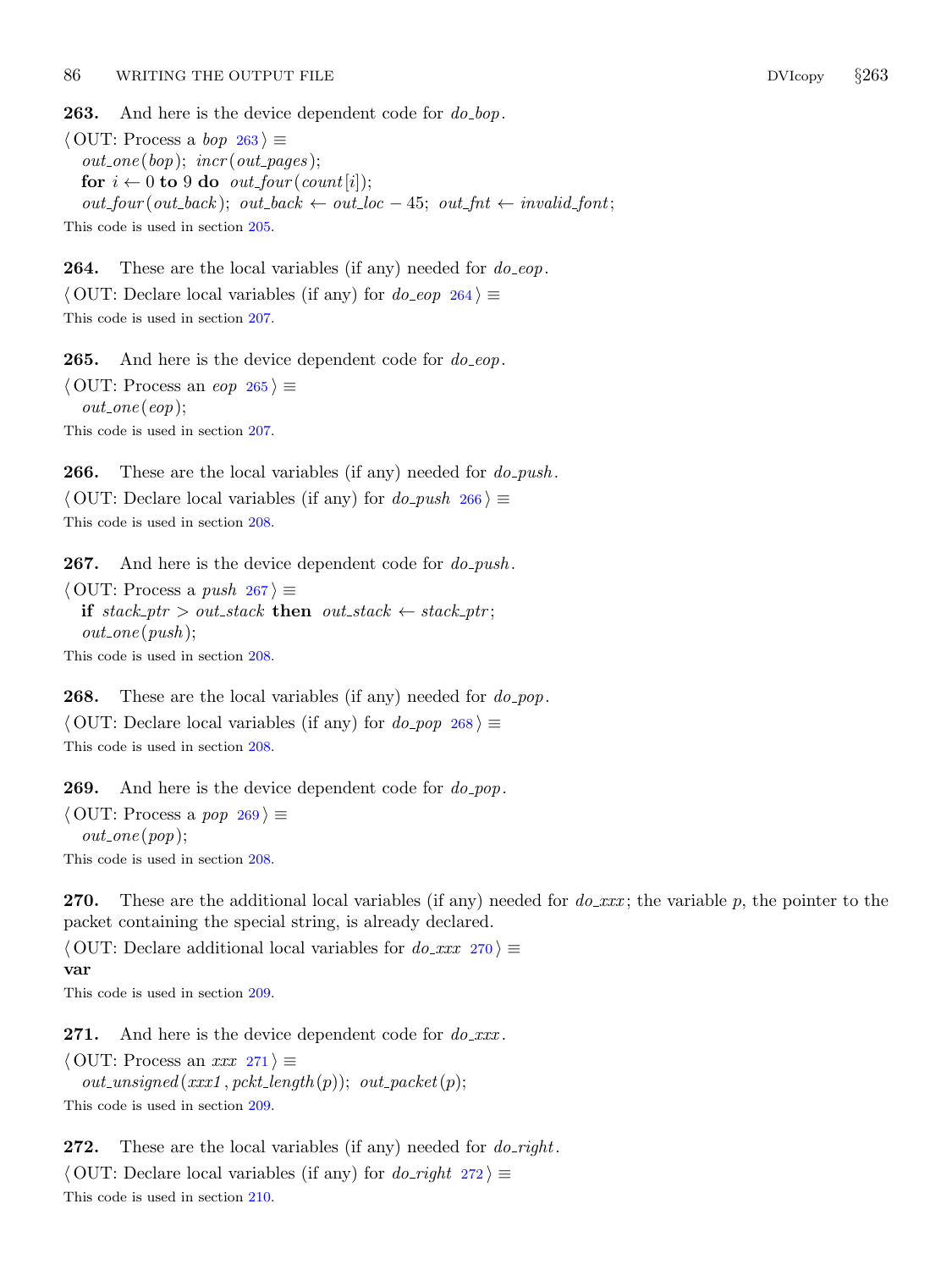<span id="page-86-0"></span>**273.** And here is the device dependent code for  $do\_right$ .

 $\langle$  OUT: Process a *right* or w or x 273  $\rangle \equiv$ if cur class  $\langle$  right cl then out one (cur cmd)  $\{ w0 \text{ or } x0 \}$ else  $out\_signed$  (dvi\_right\_cmd [cur\_class], cur\_parm); { right, w, or x} This code is used in section [210.](#page-69-0)

274. Here we update the *out\_max\_h* value.

 $\langle$  OUT: Move right 274  $\rangle \equiv$ if  $abs(cur_h) > out_max_h$  then  $out_max_h \leftarrow abs(cur_h);$ This code is used in sections [210,](#page-69-0) [212,](#page-70-0) [213,](#page-70-0) and [214](#page-70-0).

**275.** These are the local variables (if any) needed for  $do\_down$ .  $\langle$  OUT: Declare local variables (if any) for do\_down 275  $\rangle \equiv$ 

This code is used in section [211.](#page-69-0)

**276.** And here is the device dependent code for  $do\_down$ .

```
\langle OUT: Process a down or y or z 276 \rangle \equiv
```
if cur class  $\langle$  down cl then out one (cur cmd)  $\{y0 \text{ or } z0\}$ else  $out\_signed$  (dvi\_down\_cmd [cur\_class], cur\_parm); { down, y, or z } This code is used in section [211.](#page-69-0)

277. Here we update the  $out\_max\_v$  value.

 $\langle$  OUT: Move down 277  $\rangle \equiv$ 

if  $abs(cur_v) > out_max_v$  then  $out_max_v \leftarrow abs(cur_v);$ This code is used in section [211.](#page-69-0)

**278.** These are the local variables (if any) needed for  $do\_width$ .  $\langle$  OUT: Declare local variables (if any) for do\_width  $278$   $\equiv$ This code is used in section [212.](#page-70-0)

**279.** And here is the device dependent code for  $do\_width$ .

 $\langle$  OUT: Typeset a *width* 279  $\rangle \equiv$  $out\_one (set\_rule); out\_four (width\_dimen); out\_four (cur\_h\_dimen);$ This code is used in section [212.](#page-70-0)

**280.** These are the additional local variables (if any) needed for  $do$ -rule; the variable visible is already declared.

 $\langle$  OUT: Declare additional local variables  $do$ -rule 280  $\rangle \equiv$ var

This code is used in section [213.](#page-70-0)

**281.** And here is the device dependent code for  $do$ -rule.

 $\langle$  OUT: Typeset a visible *rule* 281  $\rangle \equiv$ 

 $out\_one$  (dvi\_rule\_cmd [cur\_upd]); out\_four (cur\_v\_dimen); out\_four (cur\_h\_dimen); This code is used in sections [213](#page-70-0) and 282.

282.  $\langle$  OUT: Typeset an invisible *rule* 282  $\rangle \equiv$  $\langle$  OUT: Typeset a visible *rule* 281  $\rangle$ This code is used in section [213.](#page-70-0)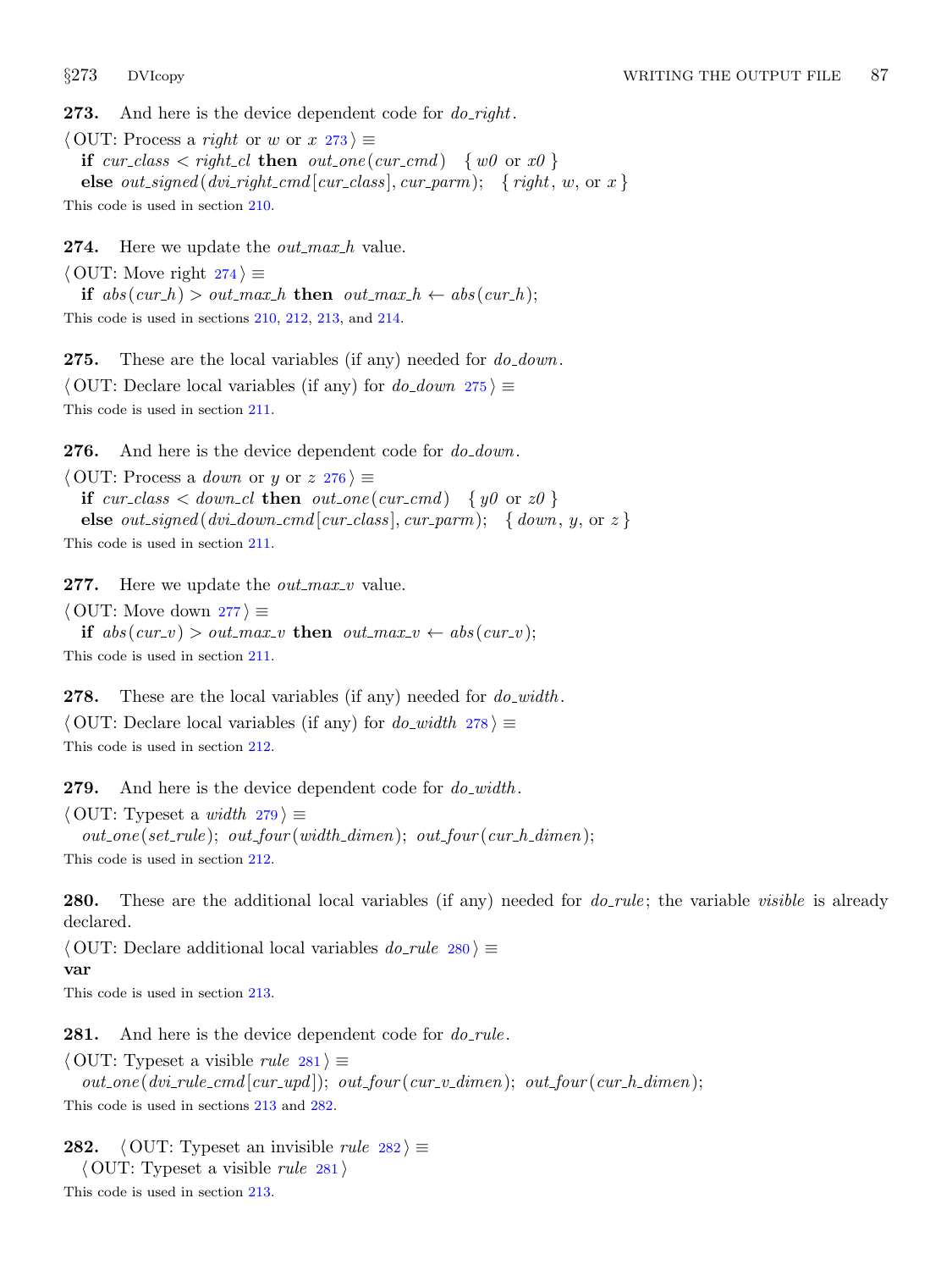<span id="page-87-0"></span>**283.** These are the additional local variables (if any) needed for  $do_{font}$ ; the variable p is already declared.  $\langle$  OUT: Declare additional local variables for *do\_font* 283 $\rangle \equiv$ var

This code is used in section [216.](#page-71-0)

**284.** And here is the device dependent code for  $do_{-}font$ ; if the VF file for a font could not be found, we simply assume this must be a real font.

 $\langle$  OUT: Look for a font file before trying to read the VF file; if found goto *done* 284 $\rangle \equiv$ This code is used in section [216.](#page-71-0)

285.  $\langle$  OUT: Look for a font file after trying to read the VF file 285  $\rangle \equiv$ if  $(out\_nf \geq max\_fonts)$  then overflow(str\_fonts, max\_fonts);  $print($   $'OUT: \mathsf{GUT}$ ,  $cur\_fnt : 1)$ ;  $d\_print($   $\mathsf{G} \rightarrow \mathsf{G}$ ,  $out\_nf : 1)$ ;  $print\_font(cur\_fnt)$ ;  $d\_print(\ulcorner \text{at}_\sqcup \urcorner, font\_scaled(cur\_fnt) : 1, \ulcorner \text{_DVI}\sqcup \text{units}\urcorner); print\_ln(\urcorner \urcorner);$  $font\_type (cur\_fnt) \leftarrow out\_font\_type; font\_font(cur\_fnt) \leftarrow out\_nf; out\_fnts[out\_nf] \leftarrow cur\_fnt;$  $incr(out\_nf); \ out\_fnt\_def(cur\_fnt);$ 

This code is used in section [216.](#page-71-0)

286. And here is some device dependent code used before each character.

 $\langle$  OUT: Prepare to use font *cur\_fnt* 286  $\rangle \equiv$ This code is used in section [217.](#page-71-0)

**287.** These are the local variables (if any) needed for  $do\_char$ .

 $\langle$  OUT: Declare local variables (if any) for *do\_char*  $287$   $\equiv$ This code is used in section [214.](#page-70-0)

**288.** And here is the device dependent code for  $do\_char$ .

```
\langle OUT: Typeset a char 288 \rangle \equivdebug if font\_type(cur\_fnt) \neq out\_font\_type then confusion(str\_font);
  gubed
  if cur finit \neq out\_fnt then
     begin out_unsigned(fnt1, font_font(cur_fnt)); out_fnt \leftarrow cur_fnt;
     end;
  out\_char (cur_upd, cur_ext, cur_res);
```
This code is used in section [214.](#page-70-0)

**289.** If the program terminates in the middle of a page, we write as many pops as necessary and one eop.

```
\langle OUT: Finish incomplete page 289 \rangle \equivbegin while stack\_ptr > 0 do
     begin out\_one(pop); decr (stack\_ptr);end;
  out\_one(\mathit{eop});end
```
This code is used in section [215.](#page-70-0)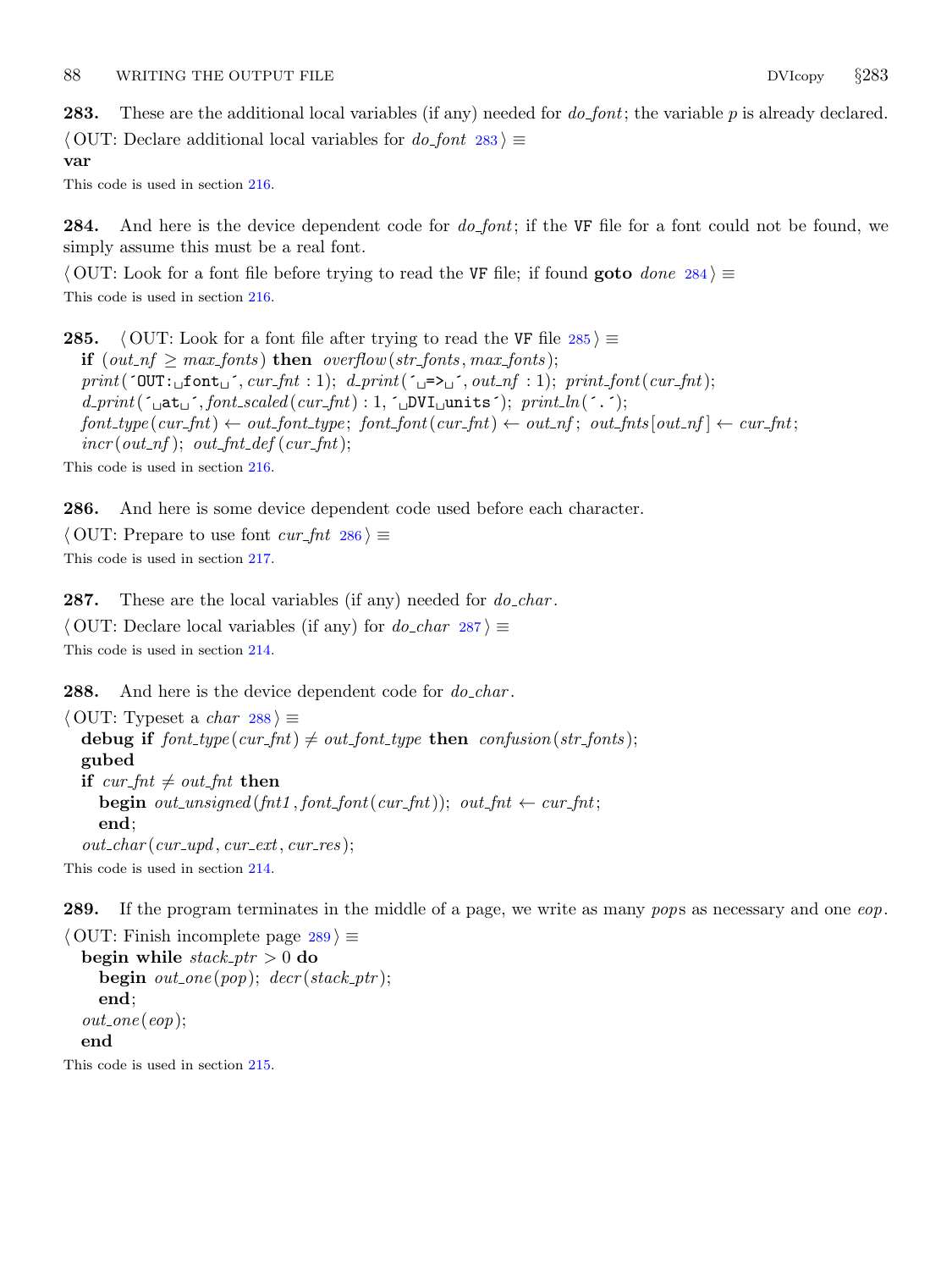<span id="page-88-0"></span>290. If the output file has been started, we write the postamble; in addition we print the number of bytes and pages written to *out\_file*.

 $\langle$  OUT: Finish output file(s) 290  $\rangle \equiv$ if  $out\_loc > 0$  then **begin**  $\langle$  OUT: Write the postamble  $291$  ;  $k \leftarrow 7 - ((out\_loc - 1) \mod 4);$  {the number of dvi\_pad bytes} while  $k > 0$  do begin  $out\_one$  (dvi\_pad); decr(k); end;  $print($   $'OUT_\sqcup filter:_{\sqcup}^{\prime}, out\_loc: 1, \lcdot_{\sqcup} bytes, \sqcup, out\_pages: 1, \lcdot_{\sqcup} page);$ if out pages  $\neq 1$  then print( $\check{\mathsf{s}}$ ); end else  $print('OUT_{\sqcup}file:\sqcup no_{\sqcup}output$ ;  $print\_ln($  ( $\lnot$ written.  $\lnot$ ); if out pages  $= 0$  then mark harmless; This code is used in section [215.](#page-70-0)

291. Here we simply write the values accumulated during the DVI output.

 $\langle$  OUT: Write the postamble 291  $\rangle \equiv$  $out\_one (post); out\_four (out\_back); out\_back \leftarrow out\_loc - 5;$  $out\_four(dvi\_num); out\_four(dvi\_den); out\_four(out\_may);$  $out\_four(out\_max_v); out\_four(out\_max_h);$  $out\_one(out\_stack$  div  $"100);$   $out\_one(out\_stack$  mod  $"100);$  $out\_one(out\_pages$  div  $"100);$   $out\_one(out\_pages$  mod  $"100);$  $k \leftarrow out_n f;$ while  $k > 0$  do begin  $decr(k)$ ; out\_fnt\_def (out\_fnts[k]); end;  $out\_one (post\_post); out\_four (out\_back);$  $out\_one$  (dvi\_id) This code is used in section 290.

292. Here we could print more memory usage statistics; this possibility is, however, not used for DVIcopy.  $\langle$  Print more memory usage statistics 292 $\rangle \equiv$ 

This code is used in section [242.](#page-80-0)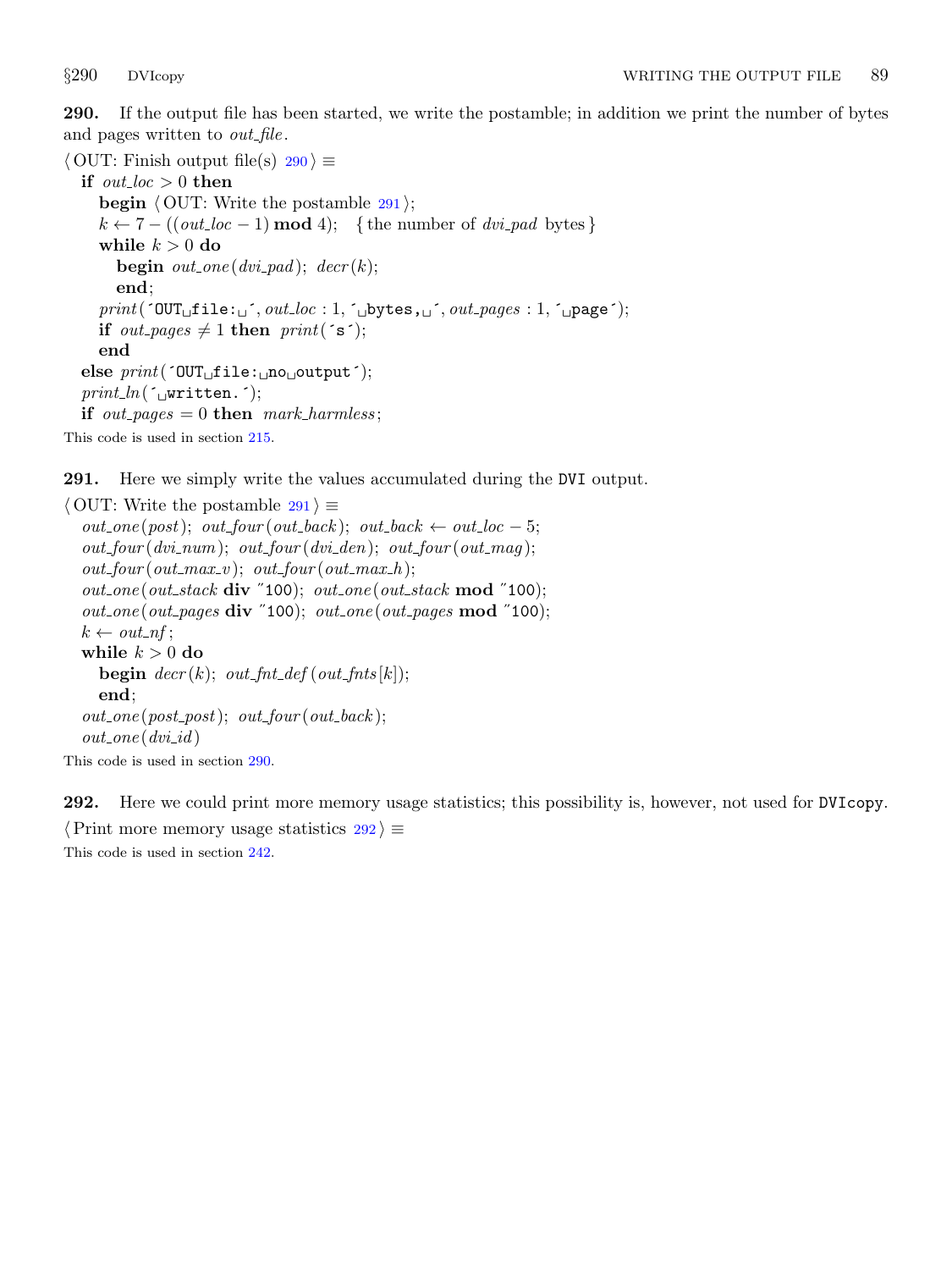<span id="page-89-0"></span>293. System-dependent changes. This section should be replaced, if necessary, by changes to the program that are necessary to make DVIcopy work at a particular installation. It is usually best to design your change file so that all changes to previous sections preserve the section numbering; then everybody's version will be consistent with the printed program. More extensive changes, which introduce new sections, can be inserted here; then only the index itself will get a new section number.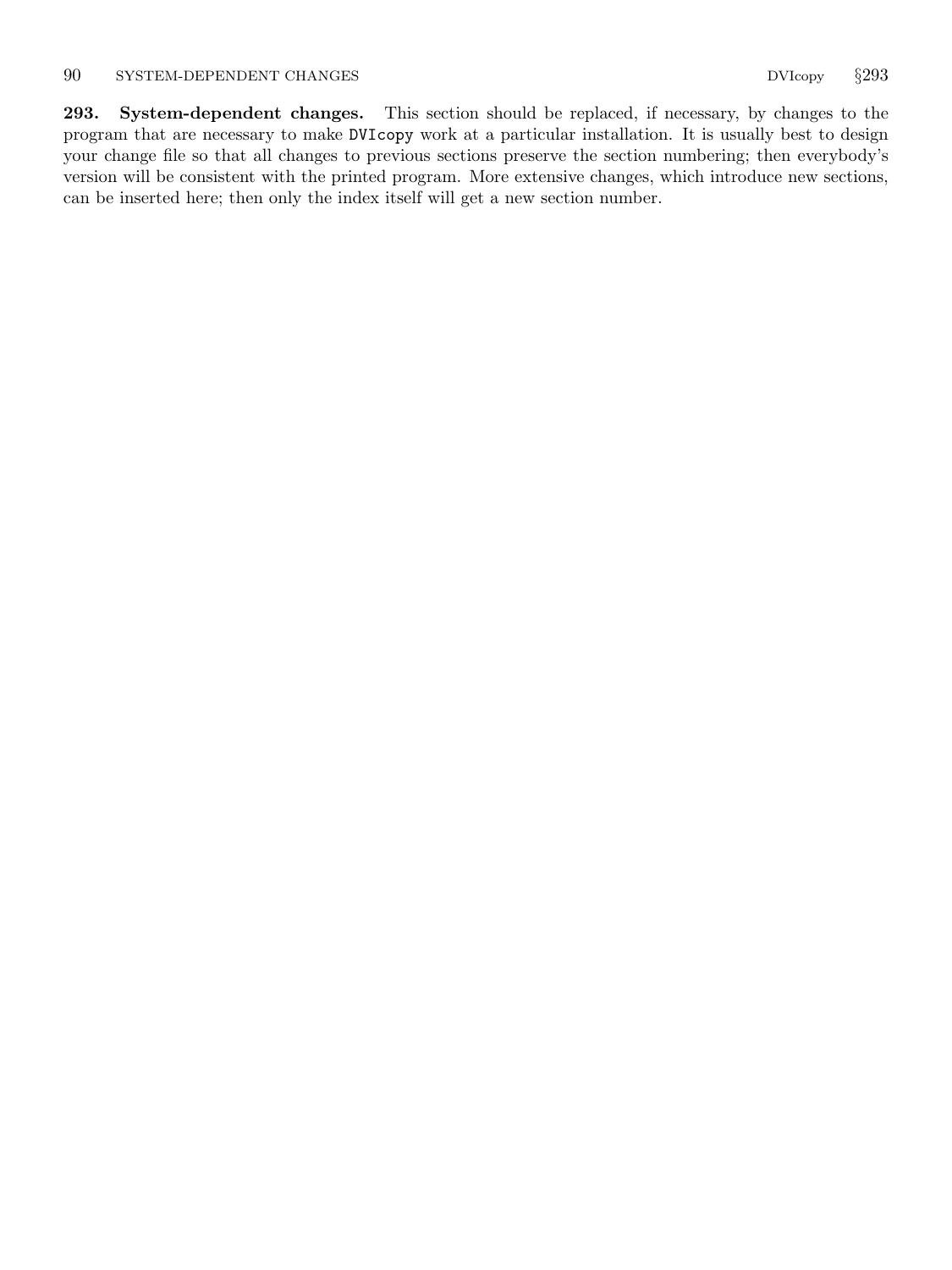294. Index. Pointers to error messages appear here together with the section numbers where each identifier is used.

a: [50,](#page-17-0) [51,](#page-17-0) [52](#page-17-0), [53,](#page-18-0) [258](#page-83-0). abort: [23,](#page-9-0) [94](#page-32-0), [95](#page-32-0), [98](#page-34-0), [109,](#page-39-0) [127,](#page-44-0) [136,](#page-46-0) [145,](#page-49-0) [161](#page-55-0), [164,](#page-56-0) [180](#page-62-0), [218](#page-72-0), [236.](#page-78-0) abs: [98,](#page-34-0) [202,](#page-66-0) [203,](#page-67-0) [259,](#page-84-0) [274,](#page-86-0) [277.](#page-86-0) all\_done: [185,](#page-63-0) [204,](#page-67-0) [207](#page-68-0), [235](#page-78-0). alpha:  $\frac{103}{104}$ , [104,](#page-37-0) [142](#page-47-0). any:  $155$ .  $append\_byte: 34, 54, 55, 56, 57, 58, 59, 88, 132,$  $append\_byte: 34, 54, 55, 56, 57, 58, 59, 88, 132,$  $append\_byte: 34, 54, 55, 56, 57, 58, 59, 88, 132,$  $append\_byte: 34, 54, 55, 56, 57, 58, 59, 88, 132,$  $append\_byte: 34, 54, 55, 56, 57, 58, 59, 88, 132,$  $append\_byte: 34, 54, 55, 56, 57, 58, 59, 88, 132,$  $append\_byte: 34, 54, 55, 56, 57, 58, 59, 88, 132,$  $append\_byte: 34, 54, 55, 56, 57, 58, 59, 88, 132,$  $append\_byte: 34, 54, 55, 56, 57, 58, 59, 88, 132,$  $append\_byte: 34, 54, 55, 56, 57, 58, 59, 88, 132,$  $append\_byte: 34, 54, 55, 56, 57, 58, 59, 88, 132,$  $append\_byte: 34, 54, 55, 56, 57, 58, 59, 88, 132,$  $append\_byte: 34, 54, 55, 56, 57, 58, 59, 88, 132,$  $append\_byte: 34, 54, 55, 56, 57, 58, 59, 88, 132,$  $append\_byte: 34, 54, 55, 56, 57, 58, 59, 88, 132,$  $append\_byte: 34, 54, 55, 56, 57, 58, 59, 88, 132,$  $append\_byte: 34, 54, 55, 56, 57, 58, 59, 88, 132,$  $append\_byte: 34, 54, 55, 56, 57, 58, 59, 88, 132,$ [150,](#page-50-0) [152](#page-51-0), [167,](#page-57-0) [176](#page-60-0), [225,](#page-74-0) [230](#page-76-0), [236,](#page-78-0) [261](#page-84-0). append\_one: [34,](#page-13-0) [161](#page-55-0), [163](#page-55-0), [164,](#page-56-0) [166](#page-56-0), [168.](#page-57-0)  $append\_res\_to\_name:$   $64, 67.$  $64, 67.$  $64, 67.$  $64, 67.$  $append\_to\_name: 63, 64, 67.$  $append\_to\_name: 63, 64, 67.$  $append\_to\_name: 63, 64, 67.$  $append\_to\_name: 63, 64, 67.$  $append\_to\_name: 63, 64, 67.$  $append\_to\_name: 63, 64, 67.$ ASCII<sub>-code</sub>: [14,](#page-7-0) [17,](#page-7-0) [31,](#page-12-0) [44](#page-15-0), [48](#page-16-0). b:  $\frac{51}{52}$ ,  $\frac{52}{53}$ ,  $\frac{67}{54}$ . Bad char  $c: 98$  $c: 98$ . Bad DVI file:  $109$ . Bad TFM file: [94.](#page-32-0) Bad VF file: [136](#page-46-0). bad dvi : [109,](#page-39-0) [111,](#page-39-0) [114](#page-40-0), [130](#page-45-0), [132,](#page-45-0) [207,](#page-68-0) [208,](#page-69-0) [229](#page-76-0), [230,](#page-76-0) [232,](#page-77-0) [233,](#page-77-0) [234,](#page-77-0) [235,](#page-78-0) [238.](#page-79-0)  $bad\_font: 94, 97, 101, 103, 105, 136, 140, 144, 145,$  $bad\_font: 94, 97, 101, 103, 105, 136, 140, 144, 145,$  $bad\_font: 94, 97, 101, 103, 105, 136, 140, 144, 145,$  $bad\_font: 94, 97, 101, 103, 105, 136, 140, 144, 145,$  $bad\_font: 94, 97, 101, 103, 105, 136, 140, 144, 145,$  $bad\_font: 94, 97, 101, 103, 105, 136, 140, 144, 145,$  $bad\_font: 94, 97, 101, 103, 105, 136, 140, 144, 145,$  $bad\_font: 94, 97, 101, 103, 105, 136, 140, 144, 145,$  $bad\_font: 94, 97, 101, 103, 105, 136, 140, 144, 145,$  $bad\_font: 94, 97, 101, 103, 105, 136, 140, 144, 145,$  $bad\_font: 94, 97, 101, 103, 105, 136, 140, 144, 145,$  $bad\_font: 94, 97, 101, 103, 105, 136, 140, 144, 145,$  $bad\_font: 94, 97, 101, 103, 105, 136, 140, 144, 145,$  $bad\_font: 94, 97, 101, 103, 105, 136, 140, 144, 145,$  $bad\_font: 94, 97, 101, 103, 105, 136, 140, 144, 145,$  $bad\_font: 94, 97, 101, 103, 105, 136, 140, 144, 145,$  $bad\_font: 94, 97, 101, 103, 105, 136, 140, 144, 145,$  $bad\_font: 94, 97, 101, 103, 105, 136, 140, 144, 145,$  $bad\_font: 94, 97, 101, 103, 105, 136, 140, 144, 145,$ [148,](#page-50-0) [150,](#page-50-0) [151,](#page-51-0) [152,](#page-51-0) [161,](#page-55-0) [168.](#page-57-0)  $bad\_tfm: 94.$  $bad\_tfm: 94.$  $bad\_tfm: 94.$ banner:  $\mathbf{1}, \mathbf{3}.$  $\mathbf{1}, \mathbf{3}.$  $\mathbf{1}, \mathbf{3}.$ bc: [69](#page-25-0), [99,](#page-35-0) [101](#page-36-0), [102,](#page-36-0) [106](#page-38-0). begin: [6](#page-3-0), [8,](#page-4-0) [50,](#page-17-0) [51,](#page-17-0) [52,](#page-17-0) [53](#page-18-0), [54](#page-18-0), [55](#page-18-0), [56](#page-19-0), [57](#page-19-0), [58,](#page-20-0) [59.](#page-21-0) begin\_byte:  $\frac{50}{113}$  $\frac{50}{113}$  $\frac{50}{113}$  $\frac{50}{113}$  $\frac{50}{113}$ ,  $\frac{141}{141}$ . begin\_char:  $57, 252$  $57, 252$  $57, 252$ . begin\_four:  $\underline{56}$ ,  $\underline{251}$  $\underline{251}$  $\underline{251}$ . begin one:  $54$ . begin pair:  $51, 113, 141$  $51, 113, 141$  $51, 113, 141$  $51, 113, 141$ .  $begin_{eq:} \textbf{begin} 13, 141. \end{cases}$  $begin_{eq:} \textbf{begin} 13, 141. \end{cases}$  $begin_{eq:} \textbf{begin} 13, 141. \end{cases}$ begin\_signed:  $59, 254$  $59, 254$  $59, 254$ . begin\_trio:  $52, 113, 141$  $52, 113, 141$  $52, 113, 141$  $52, 113, 141$  $52, 113, 141$ . begin\_two:  $55$ . begin\_unsigned:  $58$ ,  $253$ . *beta* :  $103, 104, 142$  $103, 104, 142$  $103, 104, 142$  $103, 104, 142$  $103, 104, 142$ . beware: char widths do not agree: [98](#page-34-0). beware: check sums do not agree:  $98$ . beware: design sizes do not agree:  $98$ . bi : [31,](#page-12-0) [34](#page-13-0), [44,](#page-15-0) [160](#page-54-0), [176](#page-60-0), [189,](#page-64-0) [190](#page-64-0), [227,](#page-75-0) [261](#page-84-0). bo:  $31, 41, 48, 49, 60, 61, 250, 258, 261.$  $31, 41, 48, 49, 60, 61, 250, 258, 261.$  $31, 41, 48, 49, 60, 61, 250, 258, 261.$  $31, 41, 48, 49, 60, 61, 250, 258, 261.$  $31, 41, 48, 49, 60, 61, 250, 258, 261.$  $31, 41, 48, 49, 60, 61, 250, 258, 261.$  $31, 41, 48, 49, 60, 61, 250, 258, 261.$  $31, 41, 48, 49, 60, 61, 250, 258, 261.$  $31, 41, 48, 49, 60, 61, 250, 258, 261.$  $31, 41, 48, 49, 60, 61, 250, 258, 261.$  $31, 41, 48, 49, 60, 61, 250, 258, 261.$  $31, 41, 48, 49, 60, 61, 250, 258, 261.$  $31, 41, 48, 49, 60, 61, 250, 258, 261.$  $31, 41, 48, 49, 60, 61, 250, 258, 261.$  $31, 41, 48, 49, 60, 61, 250, 258, 261.$  $31, 41, 48, 49, 60, 61, 250, 258, 261.$  $31, 41, 48, 49, 60, 61, 250, 258, 261.$ boolean: [57](#page-19-0), [84,](#page-29-0) [86](#page-29-0), [98](#page-34-0), [107,](#page-38-0) [122](#page-43-0), [125](#page-43-0), [132,](#page-45-0) [151,](#page-51-0) [154,](#page-52-0) [158,](#page-53-0) [178](#page-61-0), [179](#page-61-0), [183,](#page-63-0) [185](#page-63-0), [186](#page-63-0), [213,](#page-70-0) [222,](#page-73-0) [252](#page-82-0). bop: [26](#page-11-0), [119](#page-42-0), [121,](#page-43-0) [185](#page-63-0), [205,](#page-68-0) [206,](#page-68-0) [229](#page-76-0), [234,](#page-77-0) [235,](#page-78-0) [263](#page-85-0).  $break: 176.$  $break: 176.$  $break: 176.$ build\_packet:  $89, 160$  $89, 160$ . byte:  $175$ . byte file:  $29, 90, 108, 134, 244$  $29, 90, 108, 134, 244$  $29, 90, 108, 134, 244$  $29, 90, 108, 134, 244$  $29, 90, 108, 134, 244$  $29, 90, 108, 134, 244$  $29, 90, 108, 134, 244$  $29, 90, 108, 134, 244$ .

byte\_mem: [31,](#page-12-0) [32](#page-13-0), [34,](#page-13-0) [36,](#page-13-0) [38](#page-14-0), [40,](#page-14-0) [41](#page-14-0), [43,](#page-15-0) [44](#page-15-0), [48,](#page-16-0) [49,](#page-16-0) [50,](#page-17-0) [54,](#page-18-0) [60,](#page-21-0) [61,](#page-22-0) [67,](#page-24-0) [69,](#page-25-0) [83,](#page-28-0) [89,](#page-31-0) [151,](#page-51-0) [155,](#page-52-0) [156,](#page-53-0) [160,](#page-54-0) [171,](#page-57-0) [176,](#page-60-0) [177,](#page-60-0) [178,](#page-61-0) [179](#page-61-0), [189](#page-64-0), [190](#page-64-0), [209,](#page-69-0) [227,](#page-75-0) [250,](#page-81-0) [258,](#page-83-0) [260,](#page-84-0) [261.](#page-84-0) byte\_pointer:  $\frac{31}{32}$ , [40,](#page-14-0) [48,](#page-16-0) [49](#page-16-0), [60](#page-21-0), [61](#page-22-0), [67](#page-24-0), [88](#page-30-0), [89,](#page-31-0) [151,](#page-51-0) [157](#page-53-0), [177](#page-60-0), [178,](#page-61-0) [220,](#page-72-0) [222](#page-73-0), [250](#page-81-0), [258,](#page-83-0) [260.](#page-84-0) byte\_ptr:  $\frac{32}{34}$ , [34,](#page-13-0) [35,](#page-13-0) [38,](#page-14-0) [40,](#page-14-0) [41,](#page-14-0) [43,](#page-15-0) [44](#page-15-0), [47](#page-16-0), [88](#page-30-0), [89,](#page-31-0) [160](#page-54-0), [162](#page-55-0), [163](#page-55-0), [164,](#page-56-0) [165,](#page-56-0) [166,](#page-56-0) [168](#page-57-0), [169](#page-57-0), [170,](#page-57-0) [171,](#page-57-0) [176,](#page-60-0) [180,](#page-62-0) [242,](#page-80-0) [261.](#page-84-0) c:  $52, 53, 67, 98$  $52, 53, 67, 98$  $52, 53, 67, 98$  $52, 53, 67, 98$  $52, 53, 67, 98$  $52, 53, 67, 98$ . *chain flag*:  $83, 87, 88$  $83, 87, 88$  $83, 87, 88$  $83, 87, 88$ . char: [15](#page-7-0), [62](#page-22-0), [65](#page-23-0), [67,](#page-24-0) [92,](#page-32-0) [137,](#page-46-0) [260.](#page-84-0) char widths do not agree : [98](#page-34-0).  $char\_cl$ : [119,](#page-42-0) [121](#page-43-0), [156,](#page-53-0) [161](#page-55-0), [164,](#page-56-0) [225](#page-74-0), [236.](#page-78-0)  $char\_code: 115.$  $char\_code: 115.$  $char\_ext: 115.$  $char\_ext: 115.$  $char\_ext: 115.$  $char_{\sim}offset: 76, 79, 81.$  $char_{\sim}offset: 76, 79, 81.$  $char_{\sim}offset: 76, 79, 81.$  $char_{\sim}offset: 76, 79, 81.$  $char_{\sim}offset: 76, 79, 81.$  $char_{\sim}offset: 76, 79, 81.$  $char_{\sim}offset: 76, 79, 81.$ char\_packets: [76](#page-27-0), [77,](#page-27-0) [81,](#page-28-0) [106.](#page-38-0) char\_par: [116,](#page-41-0) [118,](#page-42-0) [127,](#page-44-0) [145](#page-49-0), [218](#page-72-0). char\_pixels: [198,](#page-65-0) [199](#page-66-0), [214](#page-70-0), [216,](#page-71-0) [222.](#page-73-0)  $char\_pointer: 76, 77, 99, 125, 199, 216.$  $char\_pointer: 76, 77, 99, 125, 199, 216.$  $char\_pointer: 76, 77, 99, 125, 199, 216.$  $char\_pointer: 76, 77, 99, 125, 199, 216.$  $char\_pointer: 76, 77, 99, 125, 199, 216.$  $char\_pointer: 76, 77, 99, 125, 199, 216.$  $char\_pointer: 76, 77, 99, 125, 199, 216.$  $char\_pointer: 76, 77, 99, 125, 199, 216.$  $char\_pointer: 76, 77, 99, 125, 199, 216.$  $char\_pointer: 76, 77, 99, 125, 199, 216.$  $char\_pointer: 76, 77, 99, 125, 199, 216.$  $char\_pointer: 76, 77, 99, 125, 199, 216.$  $char\_pointer: 76, 77, 99, 125, 199, 216.$  $char\_res$ : [115.](#page-41-0) char widths : [76,](#page-27-0) [77,](#page-27-0) [79](#page-27-0), [81](#page-28-0), [99](#page-35-0), [102](#page-36-0), [105](#page-38-0), [106,](#page-38-0) [125,](#page-43-0) [145](#page-49-0), [216,](#page-71-0) [226.](#page-74-0) check sums do not agree : [98](#page-34-0). check check sum: [98,](#page-34-0) [101](#page-36-0), [107](#page-38-0), [152](#page-51-0).  $check\_design\_size: 98, 101, 107, 152.$  $check\_design\_size: 98, 101, 107, 152.$  $check\_design\_size: 98, 101, 107, 152.$  $check\_design\_size: 98, 101, 107, 152.$  $check\_design\_size: 98, 101, 107, 152.$  $check\_design\_size: 98, 101, 107, 152.$  $check\_design\_size: 98, 101, 107, 152.$  $check\_design\_size: 98, 101, 107, 152.$  $check\_design\_size: 98, 101, 107, 152.$  $check\_width: 98, 160.$  $check\_width: 98, 160.$  $check\_width: 98, 160.$  $check\_width: 98, 160.$  $check\_width: 98, 160.$  $chr: 15, 17, 19.$  $chr: 15, 17, 19.$  $chr: 15, 17, 19.$  $chr: 15, 17, 19.$  $chr: 15, 17, 19.$  $chr: 15, 17, 19.$  $chr: 15, 17, 19.$  $close_{\text{f}less_{\text{and}\text{f}terminate}:23,240,241.}$  $close_{\text{f}less_{\text{and}\text{f}terminate}:23,240,241.}$  $close_{\text{f}less_{\text{and}\text{f}terminate}:23,240,241.}$  $close_{\text{f}less_{\text{and}\text{f}terminate}:23,240,241.}$  $close_{\text{f}less_{\text{and}\text{f}terminate}:23,240,241.}$  $close_{\text{f}less_{\text{and}\text{f}terminate}:23,240,241.}$ close in: [30](#page-12-0), [99,](#page-35-0) [151,](#page-51-0) [240](#page-80-0).  $cmd_c!$ : [119,](#page-42-0) [120](#page-42-0), [124.](#page-43-0)  $cmd\_par: 116, 117.$  $cmd\_par: 116, 117.$  $cmd\_par: 116, 117.$  $cmd\_par: 116, 117.$  $cmd\_par: 116, 117.$  $comm\_length: \_1, 260, 261.$  $comm\_length: \_1, 260, 261.$  $comm\_length: \_1, 260, 261.$  $comm\_length: \_1, 260, 261.$  $comm\_length: \_1, 260, 261.$  $comm\_length: \_1, 260, 261.$ comment: [260](#page-84-0), [261.](#page-84-0)  $comp\_char: 57, 252.$  $comp\_char: 57, 252.$  $comp\_char: 57, 252.$  $comp\_char: 57, 252.$  $comp\_four: 56, 251.$  $comp\_four: 56, 251.$  $comp\_four: 56, 251.$  $comp\_four: 56, 251.$  $comp\_one: 54.$  $comp\_one: 54.$  $comp\_one: 54.$  $complex byte: 50, 113.$  $complex byte: 50, 113.$  $complex byte: 50, 113.$  $complex byte: 50, 113.$  $complex byte: 50, 113.$  $comp\_signed: 59, 254.$  $comp\_signed: 59, 254.$  $comp\_signed: 59, 254.$  $comp\_signed: 59, 254.$  $comp\_signed: 59, 254.$  $comp\_spair: 51, 113.$  $comp\_spair: 51, 113.$  $comp\_spair: 51, 113.$  $comp\_spair: 51, 113.$  $comp\_spair: 51, 113.$  $comp\_squad: 53, 113, 141.$  $comp\_squad: 53, 113, 141.$  $comp\_squad: 53, 113, 141.$  $comp\_squad: 53, 113, 141.$  $comp\_squad: 53, 113, 141.$  $comp\_squad: 53, 113, 141.$  $comp\_squad: 53, 113, 141.$  $comp\_strio: \quad 52, 113, 141.$  $comp\_strio: \quad 52, 113, 141.$  $comp\_strio: \quad 52, 113, 141.$  $comp\_strio: \quad 52, 113, 141.$  $comp\_strio: \quad 52, 113, 141.$  $comp\_strio: \quad 52, 113, 141.$  $comp\_strio: \quad 52, 113, 141.$  $comp_{two}: 55.$  $comp_{two}: 55.$  $comp\_ubyte: 50, 113, 141.$  $comp\_ubyte: 50, 113, 141.$  $comp\_ubyte: 50, 113, 141.$  $comp\_ubyte: 50, 113, 141.$  $comp\_ubyte: 50, 113, 141.$  $comp\_ubyte: 50, 113, 141.$  $comp\_ubyte: 50, 113, 141.$  $comp\_unsigned: 58, 253.$  $comp\_unsigned: 58, 253.$  $comp\_unsigned: 58, 253.$  $comp\_unsigned: 58, 253.$  $comp\_unsigned: 58, 253.$  $comp\_upair: 51, 113, 141.$  $comp\_upair: 51, 113, 141.$  $comp\_upair: 51, 113, 141.$  $comp\_upair: 51, 113, 141.$  $comp\_upair: 51, 113, 141.$  $comp\_upair: 51, 113, 141.$  $comp\_upair: 51, 113, 141.$ comp\_utrio: [52,](#page-17-0) [113](#page-40-0), [141.](#page-47-0) confusion: [24,](#page-10-0) [45](#page-15-0), [49,](#page-16-0) [88](#page-30-0), [94,](#page-32-0) [216,](#page-71-0) [225](#page-74-0), [288.](#page-87-0)  $continue: \underline{10}, 222, 225.$  $continue: \underline{10}, 222, 225.$  $continue: \underline{10}, 222, 225.$  $continue: \underline{10}, 222, 225.$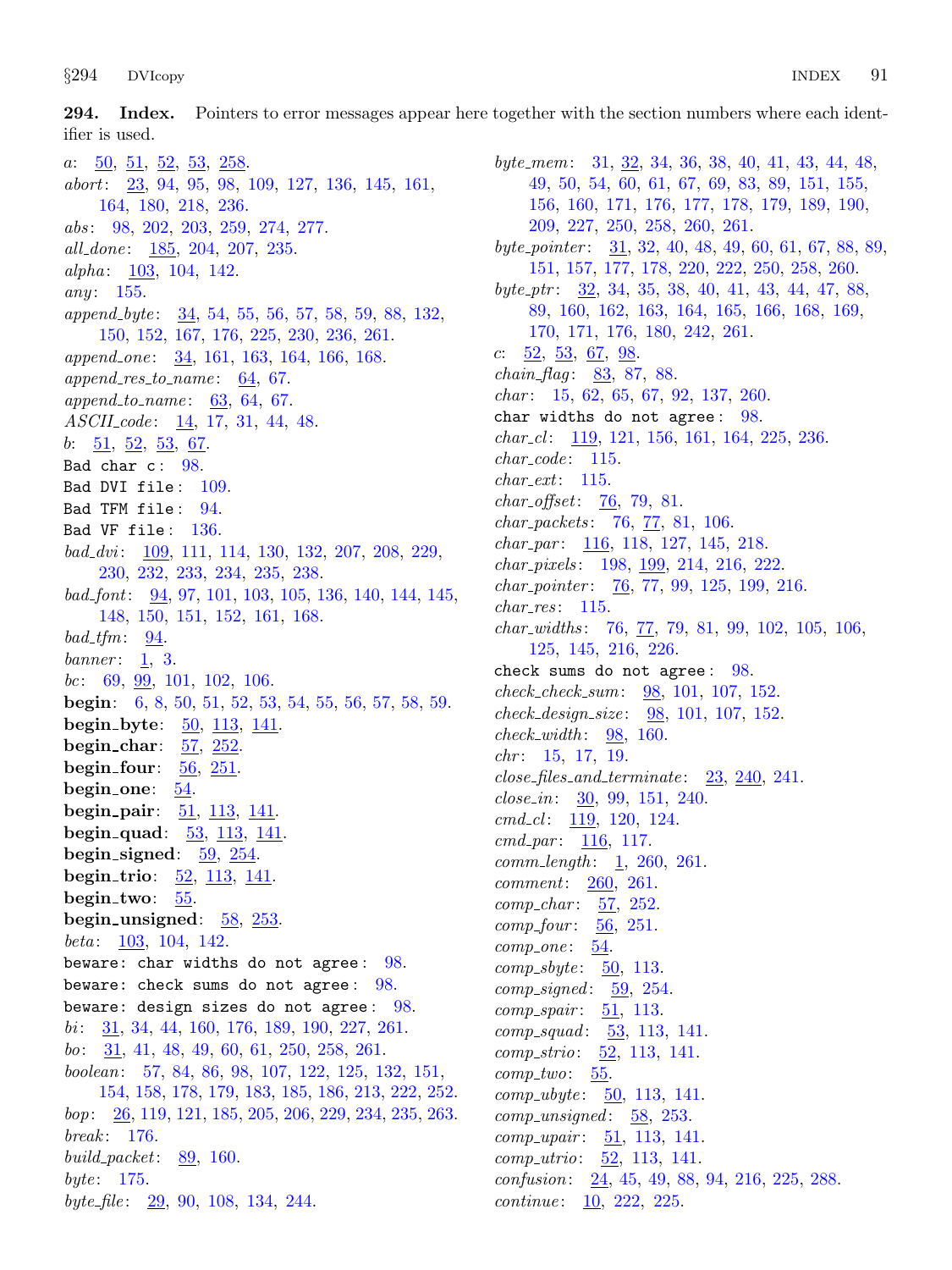$\textit{copyright}: \quad \underline{1}, \; 3.$  $\textit{copyright}: \quad \underline{1}, \; 3.$ count: [185,](#page-63-0) [186](#page-63-0), [205](#page-68-0), [234,](#page-77-0) [235,](#page-78-0) [263.](#page-85-0) cur class : [124](#page-43-0), [127,](#page-44-0) [145,](#page-49-0) [161](#page-55-0), [164,](#page-56-0) [169](#page-57-0), [170,](#page-57-0) [210,](#page-69-0) [211,](#page-69-0) [218](#page-72-0), [225](#page-74-0), [229,](#page-76-0) [232,](#page-77-0) [236](#page-78-0), [237](#page-79-0), [273,](#page-86-0) [276.](#page-86-0)  $cur\_cmd: \underline{124}, 127, 145, 151, 153, 160, 161, 218,$  $cur\_cmd: \underline{124}, 127, 145, 151, 153, 160, 161, 218,$  $cur\_cmd: \underline{124}, 127, 145, 151, 153, 160, 161, 218,$  $cur\_cmd: \underline{124}, 127, 145, 151, 153, 160, 161, 218,$  $cur\_cmd: \underline{124}, 127, 145, 151, 153, 160, 161, 218,$  $cur\_cmd: \underline{124}, 127, 145, 151, 153, 160, 161, 218,$  $cur\_cmd: \underline{124}, 127, 145, 151, 153, 160, 161, 218,$  $cur\_cmd: \underline{124}, 127, 145, 151, 153, 160, 161, 218,$  $cur\_cmd: \underline{124}, 127, 145, 151, 153, 160, 161, 218,$  $cur\_cmd: \underline{124}, 127, 145, 151, 153, 160, 161, 218,$  $cur\_cmd: \underline{124}, 127, 145, 151, 153, 160, 161, 218,$  $cur\_cmd: \underline{124}, 127, 145, 151, 153, 160, 161, 218,$  $cur\_cmd: \underline{124}, 127, 145, 151, 153, 160, 161, 218,$  $cur\_cmd: \underline{124}, 127, 145, 151, 153, 160, 161, 218,$  $cur\_cmd: \underline{124}, 127, 145, 151, 153, 160, 161, 218,$ [229,](#page-76-0) [232](#page-77-0), [235](#page-78-0), [273,](#page-86-0) [276](#page-86-0). cur cp: [125](#page-43-0), [126,](#page-43-0) [145,](#page-49-0) [151](#page-51-0), [214](#page-70-0), [222,](#page-73-0) [223,](#page-73-0) [226.](#page-74-0)  $cur\_ext: 84, 86, 87, 88, 98, 127, 151, 160, 165,$  $cur\_ext: 84, 86, 87, 88, 98, 127, 151, 160, 165,$  $cur\_ext: 84, 86, 87, 88, 98, 127, 151, 160, 165,$  $cur\_ext: 84, 86, 87, 88, 98, 127, 151, 160, 165,$  $cur\_ext: 84, 86, 87, 88, 98, 127, 151, 160, 165,$  $cur\_ext: 84, 86, 87, 88, 98, 127, 151, 160, 165,$  $cur\_ext: 84, 86, 87, 88, 98, 127, 151, 160, 165,$  $cur\_ext: 84, 86, 87, 88, 98, 127, 151, 160, 165,$  $cur\_ext: 84, 86, 87, 88, 98, 127, 151, 160, 165,$  $cur\_ext: 84, 86, 87, 88, 98, 127, 151, 160, 165,$  $cur\_ext: 84, 86, 87, 88, 98, 127, 151, 160, 165,$  $cur\_ext: 84, 86, 87, 88, 98, 127, 151, 160, 165,$  $cur\_ext: 84, 86, 87, 88, 98, 127, 151, 160, 165,$  $cur\_ext: 84, 86, 87, 88, 98, 127, 151, 160, 165,$  $cur\_ext: 84, 86, 87, 88, 98, 127, 151, 160, 165,$  $cur\_ext: 84, 86, 87, 88, 98, 127, 151, 160, 165,$  $cur\_ext: 84, 86, 87, 88, 98, 127, 151, 160, 165,$  $cur\_ext: 84, 86, 87, 88, 98, 127, 151, 160, 165,$  $cur\_ext: 84, 86, 87, 88, 98, 127, 151, 160, 165,$ [214,](#page-70-0) [223,](#page-73-0) [288.](#page-87-0)  $\textit{cur-fnt:} \quad 67, \, 84, \, 85, \, 86, \, 88, \, 89, \, 94, \, 98, \, 99, \, 102,$  $\textit{cur-fnt:} \quad 67, \, 84, \, 85, \, 86, \, 88, \, 89, \, 94, \, 98, \, 99, \, 102,$  $\textit{cur-fnt:} \quad 67, \, 84, \, 85, \, 86, \, 88, \, 89, \, 94, \, 98, \, 99, \, 102,$  $\textit{cur-fnt:} \quad 67, \, 84, \, 85, \, 86, \, 88, \, 89, \, 94, \, 98, \, 99, \, 102,$  $\textit{cur-fnt:} \quad 67, \, 84, \, 85, \, 86, \, 88, \, 89, \, 94, \, 98, \, 99, \, 102,$  $\textit{cur-fnt:} \quad 67, \, 84, \, 85, \, 86, \, 88, \, 89, \, 94, \, 98, \, 99, \, 102,$  $\textit{cur-fnt:} \quad 67, \, 84, \, 85, \, 86, \, 88, \, 89, \, 94, \, 98, \, 99, \, 102,$  $\textit{cur-fnt:} \quad 67, \, 84, \, 85, \, 86, \, 88, \, 89, \, 94, \, 98, \, 99, \, 102,$  $\textit{cur-fnt:} \quad 67, \, 84, \, 85, \, 86, \, 88, \, 89, \, 94, \, 98, \, 99, \, 102,$  $\textit{cur-fnt:} \quad 67, \, 84, \, 85, \, 86, \, 88, \, 89, \, 94, \, 98, \, 99, \, 102,$  $\textit{cur-fnt:} \quad 67, \, 84, \, 85, \, 86, \, 88, \, 89, \, 94, \, 98, \, 99, \, 102,$  $\textit{cur-fnt:} \quad 67, \, 84, \, 85, \, 86, \, 88, \, 89, \, 94, \, 98, \, 99, \, 102,$  $\textit{cur-fnt:} \quad 67, \, 84, \, 85, \, 86, \, 88, \, 89, \, 94, \, 98, \, 99, \, 102,$  $\textit{cur-fnt:} \quad 67, \, 84, \, 85, \, 86, \, 88, \, 89, \, 94, \, 98, \, 99, \, 102,$  $\textit{cur-fnt:} \quad 67, \, 84, \, 85, \, 86, \, 88, \, 89, \, 94, \, 98, \, 99, \, 102,$  $\textit{cur-fnt:} \quad 67, \, 84, \, 85, \, 86, \, 88, \, 89, \, 94, \, 98, \, 99, \, 102,$  $\textit{cur-fnt:} \quad 67, \, 84, \, 85, \, 86, \, 88, \, 89, \, 94, \, 98, \, 99, \, 102,$  $\textit{cur-fnt:} \quad 67, \, 84, \, 85, \, 86, \, 88, \, 89, \, 94, \, 98, \, 99, \, 102,$  $\textit{cur-fnt:} \quad 67, \, 84, \, 85, \, 86, \, 88, \, 89, \, 94, \, 98, \, 99, \, 102,$  $\textit{cur-fnt:} \quad 67, \, 84, \, 85, \, 86, \, 88, \, 89, \, 94, \, 98, \, 99, \, 102,$  $\textit{cur-fnt:} \quad 67, \, 84, \, 85, \, 86, \, 88, \, 89, \, 94, \, 98, \, 99, \, 102,$ [105,](#page-38-0) [106,](#page-38-0) [107,](#page-38-0) [130,](#page-45-0) [136,](#page-46-0) [151,](#page-51-0) [152,](#page-51-0) [153](#page-52-0), [161](#page-55-0), [197,](#page-65-0) [202,](#page-66-0) [205,](#page-68-0) [214,](#page-70-0) [216,](#page-71-0) [217,](#page-71-0) [223,](#page-73-0) [224](#page-73-0), [225](#page-74-0), [226,](#page-74-0) [238](#page-79-0), [285](#page-87-0), [288.](#page-87-0)  $cur_h$ : [193,](#page-65-0) [195,](#page-65-0) [202](#page-66-0), [203](#page-67-0), [212](#page-70-0), [274.](#page-86-0) cur h dimen: [125,](#page-43-0) [127,](#page-44-0) [145,](#page-49-0) [166](#page-56-0), [202](#page-66-0), [212,](#page-70-0) [213,](#page-70-0) [218,](#page-72-0) [222](#page-73-0), [236](#page-78-0), [279,](#page-86-0) [281](#page-86-0).  $cur_hh: 195, 200, 202, 203.$  $cur_hh: 195, 200, 202, 203.$  $cur_hh: 195, 200, 202, 203.$  $cur_hh: 195, 200, 202, 203.$  $cur_hh: 195, 200, 202, 203.$  $cur_hh: 195, 200, 202, 203.$  $cur_hh: 195, 200, 202, 203.$  $cur_hh: 195, 200, 202, 203.$  $cur\_limit: \quad \underline{49}$  $cur\_limit: \quad \underline{49}$  $cur\_limit: \quad \underline{49}$ , [50,](#page-17-0) <u>[67](#page-24-0)</u>, [86](#page-29-0), [87,](#page-30-0) <u>[88](#page-30-0)</u>, [222,](#page-73-0) [225](#page-74-0), [226,](#page-74-0) [227](#page-75-0).  $cur\_loc: \quad \underline{49}$  $cur\_loc: \quad \underline{49}$  $cur\_loc: \quad \underline{49}$ , [50,](#page-17-0) <u>[67,](#page-24-0)</u> [86](#page-29-0), [87,](#page-30-0) <u>88</u>, [225](#page-74-0), [226,](#page-74-0) [227.](#page-75-0)  $cur_name: 62, 63, 67, 95, 139.$  $cur_name: 62, 63, 67, 95, 139.$  $cur_name: 62, 63, 67, 95, 139.$  $cur_name: 62, 63, 67, 95, 139.$  $cur_name: 62, 63, 67, 95, 139.$  $cur_name: 62, 63, 67, 95, 139.$  $cur_name: 62, 63, 67, 95, 139.$  $cur_name: 62, 63, 67, 95, 139.$  $cur_name: 62, 63, 67, 95, 139.$  $cur_name: 62, 63, 67, 95, 139.$ cur packet: [86.](#page-29-0) cur parm: [124,](#page-43-0) [127](#page-44-0), [130,](#page-45-0) [131](#page-45-0), [132,](#page-45-0) [145](#page-49-0), [148,](#page-50-0) [149,](#page-50-0) [150,](#page-50-0) [153,](#page-52-0) [161,](#page-55-0) [167,](#page-57-0) [210,](#page-69-0) [211,](#page-69-0) [218](#page-72-0), [225](#page-74-0), [236,](#page-78-0) [237](#page-79-0), [273](#page-86-0), [276.](#page-86-0) cur pckt: [49](#page-16-0), [86,](#page-29-0) [225](#page-74-0).  $cur\_pckt\_length: 35$  $cur\_pckt\_length: 35$ .  $cur_pos: 112.$  $cur_pos: 112.$ cur res:  $84, 86, 88, 98, 127, 145, 151, 160, 165,$  $84, 86, 88, 98, 127, 145, 151, 160, 165,$  $84, 86, 88, 98, 127, 145, 151, 160, 165,$  $84, 86, 88, 98, 127, 145, 151, 160, 165,$  $84, 86, 88, 98, 127, 145, 151, 160, 165,$  $84, 86, 88, 98, 127, 145, 151, 160, 165,$  $84, 86, 88, 98, 127, 145, 151, 160, 165,$  $84, 86, 88, 98, 127, 145, 151, 160, 165,$  $84, 86, 88, 98, 127, 145, 151, 160, 165,$  $84, 86, 88, 98, 127, 145, 151, 160, 165,$  $84, 86, 88, 98, 127, 145, 151, 160, 165,$  $84, 86, 88, 98, 127, 145, 151, 160, 165,$  $84, 86, 88, 98, 127, 145, 151, 160, 165,$  $84, 86, 88, 98, 127, 145, 151, 160, 165,$  $84, 86, 88, 98, 127, 145, 151, 160, 165,$  $84, 86, 88, 98, 127, 145, 151, 160, 165,$  $84, 86, 88, 98, 127, 145, 151, 160, 165,$ [214,](#page-70-0) [223](#page-73-0), [226](#page-74-0), [288.](#page-87-0) cur select: [185](#page-63-0), [187,](#page-63-0) [189](#page-64-0), [190,](#page-64-0) [204](#page-67-0), [207](#page-68-0).  $cur\_stack: 193, 200, 205, 208.$  $cur\_stack: 193, 200, 205, 208.$  $cur\_stack: 193, 200, 205, 208.$  $cur\_stack: 193, 200, 205, 208.$  $cur\_stack: 193, 200, 205, 208.$  $cur\_stack: 193, 200, 205, 208.$  $cur\_stack: 193, 200, 205, 208.$  $cur\_stack: 193, 200, 205, 208.$  $cur\_stack: 193, 200, 205, 208.$  $cur\_type: 84, 86, 225.$  $cur\_type: 84, 86, 225.$  $cur\_type: 84, 86, 225.$  $cur\_type: 84, 86, 225.$  $cur\_type: 84, 86, 225.$  $cur\_type: 84, 86, 225.$  $cur\_type: 84, 86, 225.$  $cur\_upd: \quad \underline{125}, \, 127, \, 145, \, 151, \, 164, \, 165, \, 166, \, 169,$  $cur\_upd: \quad \underline{125}, \, 127, \, 145, \, 151, \, 164, \, 165, \, 166, \, 169,$  $cur\_upd: \quad \underline{125}, \, 127, \, 145, \, 151, \, 164, \, 165, \, 166, \, 169,$  $cur\_upd: \quad \underline{125}, \, 127, \, 145, \, 151, \, 164, \, 165, \, 166, \, 169,$  $cur\_upd: \quad \underline{125}, \, 127, \, 145, \, 151, \, 164, \, 165, \, 166, \, 169,$  $cur\_upd: \quad \underline{125}, \, 127, \, 145, \, 151, \, 164, \, 165, \, 166, \, 169,$  $cur\_upd: \quad \underline{125}, \, 127, \, 145, \, 151, \, 164, \, 165, \, 166, \, 169,$  $cur\_upd: \quad \underline{125}, \, 127, \, 145, \, 151, \, 164, \, 165, \, 166, \, 169,$  $cur\_upd: \quad \underline{125}, \, 127, \, 145, \, 151, \, 164, \, 165, \, 166, \, 169,$  $cur\_upd: \quad \underline{125}, \, 127, \, 145, \, 151, \, 164, \, 165, \, 166, \, 169,$  $cur\_upd: \quad \underline{125}, \, 127, \, 145, \, 151, \, 164, \, 165, \, 166, \, 169,$  $cur\_upd: \quad \underline{125}, \, 127, \, 145, \, 151, \, 164, \, 165, \, 166, \, 169,$  $cur\_upd: \quad \underline{125}, \, 127, \, 145, \, 151, \, 164, \, 165, \, 166, \, 169,$  $cur\_upd: \quad \underline{125}, \, 127, \, 145, \, 151, \, 164, \, 165, \, 166, \, 169,$  $cur\_upd: \quad \underline{125}, \, 127, \, 145, \, 151, \, 164, \, 165, \, 166, \, 169,$  $cur\_upd: \quad \underline{125}, \, 127, \, 145, \, 151, \, 164, \, 165, \, 166, \, 169,$ [213,](#page-70-0) [214,](#page-70-0) [218](#page-72-0), [222](#page-73-0), [223,](#page-73-0) [226](#page-74-0), [227](#page-75-0), [236,](#page-78-0) [281,](#page-86-0) [288](#page-87-0).  $cur_v$  :  $\frac{193}{195}$ ,  $\frac{195}{202}$ ,  $\frac{203}{277}$ .  $cur_v_d = \frac{125}{127}$  $cur_v_d = \frac{125}{127}$  $cur_v_d = \frac{125}{127}$ , [127,](#page-44-0) [145,](#page-49-0) [166,](#page-56-0) [202,](#page-66-0) [213,](#page-70-0) [218,](#page-72-0) [236,](#page-78-0) [281.](#page-86-0)  $cur_{.}vv$ : [195](#page-65-0), [200,](#page-66-0) [202,](#page-66-0) [203](#page-67-0).  $cur_{-}w_{-}x$ : [193](#page-65-0), [210.](#page-69-0) cur wp: [125](#page-43-0), [126,](#page-43-0) [145](#page-49-0), [151](#page-51-0), [160,](#page-54-0) [214](#page-70-0), [222,](#page-73-0) [223,](#page-73-0) [226](#page-74-0).  $cur_y z: 193, 211.$  $cur_y z: 193, 211.$  $cur_y z: 193, 211.$  $cur_y z: 193, 211.$ d: [53,](#page-18-0) [60,](#page-21-0) [98](#page-34-0). d\_print:  $\frac{11}{99}$  $\frac{11}{99}$  $\frac{11}{99}$  $\frac{11}{99}$  $\frac{11}{99}$ , [107,](#page-38-0) [205,](#page-68-0) [228,](#page-75-0) [285](#page-87-0).  $d$ -print  $ln: 11, 232$  $ln: 11, 232$  $ln: 11, 232$ . debug:  $8, 9, 11, 44, 49, 60, 88, 107, 151,$  $8, 9, 11, 44, 49, 60, 88, 107, 151,$  $8, 9, 11, 44, 49, 60, 88, 107, 151,$  $8, 9, 11, 44, 49, 60, 88, 107, 151,$  $8, 9, 11, 44, 49, 60, 88, 107, 151,$  $8, 9, 11, 44, 49, 60, 88, 107, 151,$  $8, 9, 11, 44, 49, 60, 88, 107, 151,$  $8, 9, 11, 44, 49, 60, 88, 107, 151,$  $8, 9, 11, 44, 49, 60, 88, 107, 151,$  $8, 9, 11, 44, 49, 60, 88, 107, 151,$  $8, 9, 11, 44, 49, 60, 88, 107, 151,$  $8, 9, 11, 44, 49, 60, 88, 107, 151,$  $8, 9, 11, 44, 49, 60, 88, 107, 151,$  $8, 9, 11, 44, 49, 60, 88, 107, 151,$  $8, 9, 11, 44, 49, 60, 88, 107, 151,$  $8, 9, 11, 44, 49, 60, 88, 107, 151,$  $8, 9, 11, 44, 49, 60, 88, 107, 151,$ [216,](#page-71-0) [228,](#page-75-0) [288.](#page-87-0) decr: [12](#page-5-0), [34](#page-13-0), [47,](#page-16-0) [89](#page-31-0), [102](#page-36-0), [127,](#page-44-0) [132,](#page-45-0) [150](#page-50-0), [160](#page-54-0), [164,](#page-56-0) [167,](#page-57-0) [168,](#page-57-0) [170,](#page-57-0) [172,](#page-58-0) [205,](#page-68-0) [207,](#page-68-0) [208,](#page-69-0) [225](#page-74-0), [227](#page-75-0), [233,](#page-77-0) [236,](#page-78-0) [237,](#page-79-0) [289,](#page-87-0) [290,](#page-88-0) [291.](#page-88-0) Decr : [12,](#page-5-0) [67](#page-24-0), [103](#page-37-0), [127,](#page-44-0) [171](#page-57-0), [174](#page-58-0), [261.](#page-84-0) define font:  $\frac{107}{132}$  $\frac{107}{132}$  $\frac{107}{132}$ , 130. defined font:  $\frac{4}{79}$ , 9[4,](#page-2-0) [107](#page-38-0), [130,](#page-45-0) [216.](#page-71-0)

design sizes do not agree : [98.](#page-34-0) device:  $6, 54, 55, 64, 65, 66, 67, 81, 82, 99, 192,$  $6, 54, 55, 64, 65, 66, 67, 81, 82, 99, 192,$  $6, 54, 55, 64, 65, 66, 67, 81, 82, 99, 192,$  $6, 54, 55, 64, 65, 66, 67, 81, 82, 99, 192,$  $6, 54, 55, 64, 65, 66, 67, 81, 82, 99, 192,$  $6, 54, 55, 64, 65, 66, 67, 81, 82, 99, 192,$  $6, 54, 55, 64, 65, 66, 67, 81, 82, 99, 192,$  $6, 54, 55, 64, 65, 66, 67, 81, 82, 99, 192,$  $6, 54, 55, 64, 65, 66, 67, 81, 82, 99, 192,$  $6, 54, 55, 64, 65, 66, 67, 81, 82, 99, 192,$  $6, 54, 55, 64, 65, 66, 67, 81, 82, 99, 192,$  $6, 54, 55, 64, 65, 66, 67, 81, 82, 99, 192,$  $6, 54, 55, 64, 65, 66, 67, 81, 82, 99, 192,$  $6, 54, 55, 64, 65, 66, 67, 81, 82, 99, 192,$  $6, 54, 55, 64, 65, 66, 67, 81, 82, 99, 192,$  $6, 54, 55, 64, 65, 66, 67, 81, 82, 99, 192,$  $6, 54, 55, 64, 65, 66, 67, 81, 82, 99, 192,$  $6, 54, 55, 64, 65, 66, 67, 81, 82, 99, 192,$  $6, 54, 55, 64, 65, 66, 67, 81, 82, 99, 192,$  $6, 54, 55, 64, 65, 66, 67, 81, 82, 99, 192,$  $6, 54, 55, 64, 65, 66, 67, 81, 82, 99, 192,$ [194,](#page-65-0) [199](#page-66-0), [202,](#page-66-0) [203](#page-67-0), [204,](#page-67-0) [212](#page-70-0), [216,](#page-71-0) [259](#page-84-0).  $dialog: 180, 241.$  $dialog: 180, 241.$  $dialog: 180, 241.$  $dialog: 180, 241.$  $dim1\_par$ : [116](#page-41-0), [118](#page-42-0), [127,](#page-44-0) [145,](#page-49-0) [218.](#page-72-0)  $dim2\_par$ :  $116$ , [118](#page-42-0), [127,](#page-44-0) [145,](#page-49-0) [218.](#page-72-0)  $dim3\_par$ :  $\overline{116}$  $\overline{116}$  $\overline{116}$ , [118](#page-42-0), [127,](#page-44-0) [145,](#page-49-0) [218.](#page-72-0)  $dim\mathcal{L}: 218.$  $dim\mathcal{L}: 218.$  $dim_{4}$ -par: [116](#page-41-0), [118](#page-42-0), [127,](#page-44-0) [145,](#page-49-0) [218.](#page-72-0)  $do_a_width: 212, 222, 236.$  $do_a_width: 212, 222, 236.$  $do_a_width: 212, 222, 236.$  $do_a_width: 212, 222, 236.$  $do_a_width: 212, 222, 236.$  $do_a_width: 212, 222, 236.$  $do_a_width: 212, 222, 236.$  $do_{\text{p}}: \quad 205, \ 235, \ 262, \ 263.$  $do_{\text{p}}: \quad 205, \ 235, \ 262, \ 263.$  $do_{\text{p}}: \quad 205, \ 235, \ 262, \ 263.$  $do_{\text{p}}: \quad 205, \ 235, \ 262, \ 263.$  $do_{\text{p}}: \quad 205, \ 235, \ 262, \ 263.$  $do_{\text{p}}: \quad 205, \ 235, \ 262, \ 263.$  $do_{\text{p}}: \quad 205, \ 235, \ 262, \ 263.$  $do_{\text{p}}: \quad 205, \ 235, \ 262, \ 263.$ do<sub>-Char</sub>: [214](#page-70-0), [226,](#page-74-0) [238,](#page-79-0) [287,](#page-87-0) [288.](#page-87-0) do down: [211](#page-69-0), [225](#page-74-0), [236](#page-78-0), [275,](#page-86-0) [276.](#page-86-0)  $do\_dvi$ : [229,](#page-76-0) [241.](#page-80-0) do<sub>-cop</sub>: [207,](#page-68-0) [235](#page-78-0), [264](#page-85-0), [265.](#page-85-0)  $do\_font: 216, 217, 283, 284.$  $do\_font: 216, 217, 283, 284.$  $do\_font: 216, 217, 283, 284.$  $do\_font: 216, 217, 283, 284.$  $do\_font: 216, 217, 283, 284.$  $do\_font: 216, 217, 283, 284.$  $do\_font: 216, 217, 283, 284.$  $do\_font: 216, 217, 283, 284.$ do\_nothing: [12](#page-5-0), [30,](#page-12-0) [127,](#page-44-0) [145](#page-49-0), [218,](#page-72-0) [237.](#page-79-0) do pop: [208](#page-69-0), [225](#page-74-0), [236](#page-78-0), [268](#page-85-0), [269](#page-85-0).  $do\_pre: \quad 204, 230, 260, 261.$  $do\_pre: \quad 204, 230, 260, 261.$  $do\_pre: \quad 204, 230, 260, 261.$  $do\_pre: \quad 204, 230, 260, 261.$  $do\_pre: \quad 204, 230, 260, 261.$  $do\_pre: \quad 204, 230, 260, 261.$  $do\_pre: \quad 204, 230, 260, 261.$  $do\_pre: \quad 204, 230, 260, 261.$  $do\_pre: \quad 204, 230, 260, 261.$  $do\_push: \quad 208, 225, 236, 266, 267.$  $do\_push: \quad 208, 225, 236, 266, 267.$  $do\_push: \quad 208, 225, 236, 266, 267.$  $do\_push: \quad 208, 225, 236, 266, 267.$  $do\_push: \quad 208, 225, 236, 266, 267.$  $do\_push: \quad 208, 225, 236, 266, 267.$  $do\_push: \quad 208, 225, 236, 266, 267.$  $do\_push: \quad 208, 225, 236, 266, 267.$  $do\_push: \quad 208, 225, 236, 266, 267.$  $do\_push: \quad 208, 225, 236, 266, 267.$  $do\_push: \quad 208, 225, 236, 266, 267.$  $do\_right: 210, 225, 236, 272, 273.$  $do\_right: 210, 225, 236, 272, 273.$  $do\_right: 210, 225, 236, 272, 273.$  $do\_right: 210, 225, 236, 272, 273.$  $do\_right: 210, 225, 236, 272, 273.$  $do\_right: 210, 225, 236, 272, 273.$  $do\_right: 210, 225, 236, 272, 273.$  $do\_right: 210, 225, 236, 272, 273.$  $do\_right: 210, 225, 236, 272, 273.$  $do\_right: 210, 225, 236, 272, 273.$ do\_rule: [213](#page-70-0), [225](#page-74-0), [236](#page-78-0), [280](#page-86-0), [281](#page-86-0).  $do\_vf$ :  $\underline{151}$ , [216.](#page-71-0)  $do\_vf\_packet: 219, 220, 222, 223, 224, 227, 238.$  $do\_vf\_packet: 219, 220, 222, 223, 224, 227, 238.$  $do\_vf\_packet: 219, 220, 222, 223, 224, 227, 238.$  $do\_vf\_packet: 219, 220, 222, 223, 224, 227, 238.$  $do\_vf\_packet: 219, 220, 222, 223, 224, 227, 238.$  $do\_vf\_packet: 219, 220, 222, 223, 224, 227, 238.$  $do\_vf\_packet: 219, 220, 222, 223, 224, 227, 238.$  $do\_vf\_packet: 219, 220, 222, 223, 224, 227, 238.$  $do\_vf\_packet: 219, 220, 222, 223, 224, 227, 238.$  $do\_vf\_packet: 219, 220, 222, 223, 224, 227, 238.$  $do\_vf\_packet: 219, 220, 222, 223, 224, 227, 238.$  $do\_vf\_packet: 219, 220, 222, 223, 224, 227, 238.$  $do\_vf\_packet: 219, 220, 222, 223, 224, 227, 238.$  $do\_vf\_packet: 219, 220, 222, 223, 224, 227, 238.$  $do\_vf\_packet: 219, 220, 222, 223, 224, 227, 238.$  $do\_width: \quad 212, 278, 279.$  $do\_width: \quad 212, 278, 279.$  $do\_width: \quad 212, 278, 279.$  $do\_width: \quad 212, 278, 279.$  $do\_width: \quad 212, 278, 279.$  $do\_width: \quad 212, 278, 279.$  $do\_xxx$ :  $209, 225, 236, 270, 271.$  $209, 225, 236, 270, 271.$  $209, 225, 236, 270, 271.$  $209, 225, 236, 270, 271.$  $209, 225, 236, 270, 271.$  $209, 225, 236, 270, 271.$  $209, 225, 236, 270, 271.$  $209, 225, 236, 270, 271.$  $209, 225, 236, 270, 271.$  $209, 225, 236, 270, 271.$ done:  $\underline{10}$  $\underline{10}$  $\underline{10}$ , [151,](#page-51-0) [161](#page-55-0), [216](#page-71-0), [222,](#page-73-0) [225](#page-74-0), [229,](#page-76-0) [235](#page-78-0), [236,](#page-78-0) [237.](#page-79-0) down: [59](#page-21-0), [211](#page-69-0), [225](#page-74-0), [236,](#page-78-0) [254,](#page-82-0) [276.](#page-86-0)  $down\clap{1}$ : [119](#page-42-0), [121,](#page-43-0) [122](#page-43-0), [123,](#page-43-0) [161](#page-55-0), [211,](#page-69-0) [276.](#page-86-0)  $down1: \underline{26}$  $down1: \underline{26}$  $down1: \underline{26}$ , [118](#page-42-0), [121](#page-43-0), [122](#page-43-0), [123](#page-43-0). duplicate packet for character...: [89](#page-31-0).  $dvi\_back:$   $229, 232, 234.$  $229, 232, 234.$  $229, 232, 234.$  $229, 232, 234.$  $229, 232, 234.$ dvi<sub>-</sub>bop<sub>-</sub>post: [229](#page-76-0), [232](#page-77-0), [233](#page-77-0), [234](#page-77-0).  $dvi\_byte: 111, 112, 113.$  $dvi\_byte: 111, 112, 113.$  $dvi\_byte: 111, 112, 113.$  $dvi\_byte: 111, 112, 113.$  $dvi\_byte: 111, 112, 113.$  $dvi\_byte: 111, 112, 113.$  $dvi_{\rm c}$  char  $\rm cm\,d$ : [57](#page-19-0), [122](#page-43-0), [123](#page-43-0), [127](#page-44-0).  $dvi$ <sub>c</sub> $l$ : [115,](#page-41-0) [119](#page-42-0), [120,](#page-42-0) [121](#page-43-0), [127,](#page-44-0) [145](#page-49-0), [218.](#page-72-0)  $DVI$ <sub>copy</sub>:  $3$ . dvi den: [204,](#page-67-0) [230](#page-76-0), [231](#page-76-0), [232,](#page-77-0) [261](#page-84-0), [291](#page-88-0). dvi do font: [132](#page-45-0), [229](#page-76-0), [232,](#page-77-0) [236,](#page-78-0) [237.](#page-79-0)  $dvi\_down\_cmd:$   $\frac{122}{123}$  $\frac{122}{123}$  $\frac{122}{123}$  $\frac{122}{123}$  $\frac{122}{123}$ , 123, [161](#page-55-0), [276](#page-86-0).  $dvi.e.fnts: 128, 131.$  $dvi.e.fnts: 128, 131.$  $dvi.e.fnts: 128, 131.$  $dvi.e.fnts: 128, 131.$  $dvi.e.fnts: 128, 131.$  $dvi_e$  eof : [111.](#page-39-0) dvi file:  $1, 3, 108, 110, 111, 112, 113, 240.$  $1, 3, 108, 110, 111, 112, 113, 240.$  $1, 3, 108, 110, 111, 112, 113, 240.$  $1, 3, 108, 110, 111, 112, 113, 240.$  $1, 3, 108, 110, 111, 112, 113, 240.$  $1, 3, 108, 110, 111, 112, 113, 240.$  $1, 3, 108, 110, 111, 112, 113, 240.$  $1, 3, 108, 110, 111, 112, 113, 240.$  $1, 3, 108, 110, 111, 112, 113, 240.$  $1, 3, 108, 110, 111, 112, 113, 240.$  $1, 3, 108, 110, 111, 112, 113, 240.$  $1, 3, 108, 110, 111, 112, 113, 240.$  $1, 3, 108, 110, 111, 112, 113, 240.$  $1, 3, 108, 110, 111, 112, 113, 240.$  $1, 3, 108, 110, 111, 112, 113, 240.$  $1, 3, 108, 110, 111, 112, 113, 240.$ dvi\_first\_par: [127](#page-44-0), [229,](#page-76-0) [232](#page-77-0), [235,](#page-78-0) [236](#page-78-0), [237.](#page-79-0) dvi<sub>-font</sub>: [130,](#page-45-0) [236](#page-78-0).  $dv_{i,i}$  fnts: [128](#page-44-0), [130,](#page-45-0) [132](#page-45-0).  $dvi\_id$ :  $26, 230, 233, 261, 291$  $26, 230, 233, 261, 291$  $26, 230, 233, 261, 291$  $26, 230, 233, 261, 291$  $26, 230, 233, 261, 291$  $26, 230, 233, 261, 291$  $26, 230, 233, 261, 291$  $26, 230, 233, 261, 291$  $26, 230, 233, 261, 291$ .  $dvi$ -length: [112](#page-39-0), [233.](#page-77-0) dvi loc: [108,](#page-39-0) [109](#page-39-0), [110](#page-39-0), [112,](#page-39-0) [113,](#page-40-0) [205](#page-68-0), [232](#page-77-0), [233](#page-77-0).  $dvi_{\rm m}$  mag: [230](#page-76-0), [231,](#page-76-0) [232](#page-77-0).  $div{.}move: \quad \underline{112}, \, 232, \, 233, \, 234.$  $div{.}move: \quad \underline{112}, \, 232, \, 233, \, 234.$  $div{.}move: \quad \underline{112}, \, 232, \, 233, \, 234.$  $div{.}move: \quad \underline{112}, \, 232, \, 233, \, 234.$  $div{.}move: \quad \underline{112}, \, 232, \, 233, \, 234.$  $div{.}move: \quad \underline{112}, \, 232, \, 233, \, 234.$  $div{.}move: \quad \underline{112}, \, 232, \, 233, \, 234.$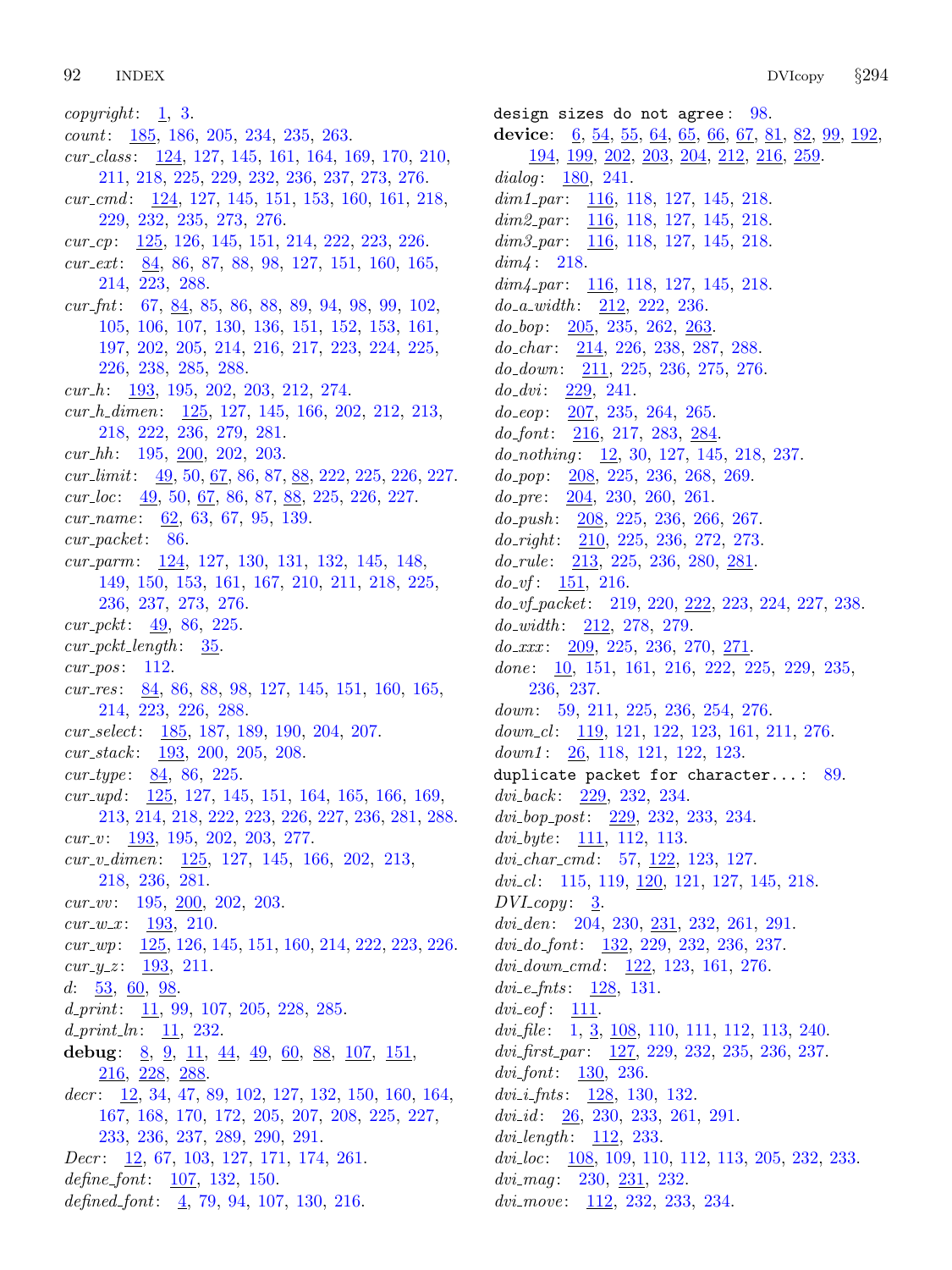$dvi_n f$ : [128](#page-44-0), [129](#page-44-0), [130,](#page-45-0) [131,](#page-45-0) [132](#page-45-0), [242](#page-80-0). dvi\_num: [204](#page-67-0), [230](#page-76-0), [231,](#page-76-0) [232](#page-77-0), [261](#page-84-0), [291.](#page-88-0)  $dvi$ -pad: [26](#page-11-0), [233,](#page-77-0) [290.](#page-88-0)  $dvi$ -par: [115,](#page-41-0) [116,](#page-41-0) [117](#page-41-0), [118,](#page-42-0) [127](#page-44-0), [145,](#page-49-0) [218](#page-72-0).  $div\_{pointer}$ :  $\underline{114}$  $\underline{114}$  $\underline{114}$ , [232,](#page-77-0) [233,](#page-77-0) [234](#page-77-0), [235](#page-78-0).  $div_1$  pquad:  $\frac{114}{132}$  $\frac{114}{132}$  $\frac{114}{132}$  $\frac{114}{132}$  $\frac{114}{132}$ ,  $\frac{133}{230}$ ,  $\frac{232}{132}$ . dvi\_right\_cmd: [122](#page-43-0), [123](#page-43-0), [161](#page-55-0), [273](#page-86-0).  $dvi$ -rule\_cmd:  $122, 123, 166, 281$  $122, 123, 166, 281$  $122, 123, 166, 281$  $122, 123, 166, 281$  $122, 123, 166, 281$  $122, 123, 166, 281$ .  $div. sbyte: 113, 127.$  $div. sbyte: 113, 127.$  $div. sbyte: 113, 127.$  $div. sbyte: 113, 127.$  $div. sbyte: 113, 127.$ dvi<sub>-</sub>spair: [113,](#page-40-0) [127](#page-44-0). dvi\_squad: [113,](#page-40-0) [114](#page-40-0), [127](#page-44-0), [132,](#page-45-0) [232](#page-77-0), [234](#page-77-0), [235.](#page-78-0)  $dvi\_start: 229, 232, 234.$  $dvi\_start: 229, 232, 234.$  $dvi\_start: 229, 232, 234.$  $dvi\_start: 229, 232, 234.$  $dvi\_start: 229, 232, 234.$  $dvi\_start: 229, 232, 234.$  $dvi\_start: 229, 232, 234.$  $dvi_{\rm s}trio: \frac{113}{127}.$  $div_{.}ubyte: \quad \underline{113}, 127, 132, 230, 233, 234, 236, 237.$  $div_{.}ubyte: \quad \underline{113}, 127, 132, 230, 233, 234, 236, 237.$  $div_{.}ubyte: \quad \underline{113}, 127, 132, 230, 233, 234, 236, 237.$  $div_{.}ubyte: \quad \underline{113}, 127, 132, 230, 233, 234, 236, 237.$  $div_{.}ubyte: \quad \underline{113}, 127, 132, 230, 233, 234, 236, 237.$  $div_{.}ubyte: \quad \underline{113}, 127, 132, 230, 233, 234, 236, 237.$  $div_{.}ubyte: \quad \underline{113}, 127, 132, 230, 233, 234, 236, 237.$  $div_{.}ubyte: \quad \underline{113}, 127, 132, 230, 233, 234, 236, 237.$  $div_{.}ubyte: \quad \underline{113}, 127, 132, 230, 233, 234, 236, 237.$  $div_{.}ubyte: \quad \underline{113}, 127, 132, 230, 233, 234, 236, 237.$  $div_{.}ubyte: \quad \underline{113}, 127, 132, 230, 233, 234, 236, 237.$  $div_{.}ubyte: \quad \underline{113}, 127, 132, 230, 233, 234, 236, 237.$  $div_{.}ubyte: \quad \underline{113}, 127, 132, 230, 233, 234, 236, 237.$  $div_{.}ubyte: \quad \underline{113}, 127, 132, 230, 233, 234, 236, 237.$  $dvi\_upair$ : [113,](#page-40-0) [127](#page-44-0), [232.](#page-77-0)  $dvi_uquad: 114, 127.$  $dvi_uquad: 114, 127.$  $dvi_uquad: 114, 127.$  $dvi_uquad: 114, 127.$  $dvi_1$ utrio: [113](#page-40-0), [127.](#page-44-0) e: [67](#page-24-0), [86](#page-29-0), [88.](#page-30-0) ec: [69](#page-25-0), [99](#page-35-0), [101,](#page-36-0) [102](#page-36-0). ecived:  $\underline{6}$  $\underline{6}$  $\underline{6}$ .  $eight\_bits: \quad \underline{27}, \, 29, \, 31, \, 50, \, 51, \, 52, \, 53, \, 57, \, 58, \, 59,$  $eight\_bits: \quad \underline{27}, \, 29, \, 31, \, 50, \, 51, \, 52, \, 53, \, 57, \, 58, \, 59,$  $eight\_bits: \quad \underline{27}, \, 29, \, 31, \, 50, \, 51, \, 52, \, 53, \, 57, \, 58, \, 59,$  $eight\_bits: \quad \underline{27}, \, 29, \, 31, \, 50, \, 51, \, 52, \, 53, \, 57, \, 58, \, 59,$  $eight\_bits: \quad \underline{27}, \, 29, \, 31, \, 50, \, 51, \, 52, \, 53, \, 57, \, 58, \, 59,$  $eight\_bits: \quad \underline{27}, \, 29, \, 31, \, 50, \, 51, \, 52, \, 53, \, 57, \, 58, \, 59,$  $eight\_bits: \quad \underline{27}, \, 29, \, 31, \, 50, \, 51, \, 52, \, 53, \, 57, \, 58, \, 59,$  $eight\_bits: \quad \underline{27}, \, 29, \, 31, \, 50, \, 51, \, 52, \, 53, \, 57, \, 58, \, 59,$  $eight\_bits: \quad \underline{27}, \, 29, \, 31, \, 50, \, 51, \, 52, \, 53, \, 57, \, 58, \, 59,$  $eight\_bits: \quad \underline{27}, \, 29, \, 31, \, 50, \, 51, \, 52, \, 53, \, 57, \, 58, \, 59,$  $eight\_bits: \quad \underline{27}, \, 29, \, 31, \, 50, \, 51, \, 52, \, 53, \, 57, \, 58, \, 59,$  $eight\_bits: \quad \underline{27}, \, 29, \, 31, \, 50, \, 51, \, 52, \, 53, \, 57, \, 58, \, 59,$  $eight\_bits: \quad \underline{27}, \, 29, \, 31, \, 50, \, 51, \, 52, \, 53, \, 57, \, 58, \, 59,$  $eight\_bits: \quad \underline{27}, \, 29, \, 31, \, 50, \, 51, \, 52, \, 53, \, 57, \, 58, \, 59,$  $eight\_bits: \quad \underline{27}, \, 29, \, 31, \, 50, \, 51, \, 52, \, 53, \, 57, \, 58, \, 59,$  $eight\_bits: \quad \underline{27}, \, 29, \, 31, \, 50, \, 51, \, 52, \, 53, \, 57, \, 58, \, 59,$  $eight\_bits: \quad \underline{27}, \, 29, \, 31, \, 50, \, 51, \, 52, \, 53, \, 57, \, 58, \, 59,$  $eight\_bits: \quad \underline{27}, \, 29, \, 31, \, 50, \, 51, \, 52, \, 53, \, 57, \, 58, \, 59,$  $eight\_bits: \quad \underline{27}, \, 29, \, 31, \, 50, \, 51, \, 52, \, 53, \, 57, \, 58, \, 59,$  $eight\_bits: \quad \underline{27}, \, 29, \, 31, \, 50, \, 51, \, 52, \, 53, \, 57, \, 58, \, 59,$ [67,](#page-24-0) [81,](#page-28-0) [86,](#page-29-0) [96](#page-32-0), [117](#page-41-0), [120](#page-42-0), [122](#page-43-0), [124,](#page-43-0) [157,](#page-53-0) [220,](#page-72-0) [252,](#page-82-0) [253](#page-82-0), [254](#page-82-0), [258.](#page-83-0) else: [13](#page-6-0).  $empty\_packet: \frac{38}{1000}, \frac{40}{1000}, \frac{87}{125}.$ end: [6](#page-3-0), [8](#page-4-0), [13](#page-6-0). endcases: [13](#page-6-0). eof: [95,](#page-32-0) [97,](#page-33-0) [111,](#page-39-0) [112,](#page-39-0) [139,](#page-46-0) [140.](#page-47-0) eoln: [176](#page-60-0). eop: [26](#page-11-0), [119](#page-42-0), [121,](#page-43-0) [185](#page-63-0), [207,](#page-68-0) [229,](#page-76-0) [235](#page-78-0), [236,](#page-78-0) [265,](#page-85-0) [289](#page-87-0).  $error\_message: \quad 21, \quad 243.$  $error\_message: \quad 21, \quad 243.$  $error\_message: \quad 21, \quad 243.$  $error\_message: \quad 21, \quad 243.$  $error\_message: \quad 21, \quad 243.$  $exit: \quad 10, 12, 86, 151, 180, 229.$  $exit: \quad 10, 12, 86, 151, 180, 229.$  $exit: \quad 10, 12, 86, 151, 180, 229.$  $exit: \quad 10, 12, 86, 151, 180, 229.$  $exit: \quad 10, 12, 86, 151, 180, 229.$  $exit: \quad 10, 12, 86, 151, 180, 229.$  $exit: \quad 10, 12, 86, 151, 180, 229.$  $exit: \quad 10, 12, 86, 151, 180, 229.$  $exit: \quad 10, 12, 86, 151, 180, 229.$  $exit: \quad 10, 12, 86, 151, 180, 229.$  $exit: \quad 10, 12, 86, 151, 180, 229.$  $exit: \quad 10, 12, 86, 151, 180, 229.$  $exit: \quad 10, 12, 86, 151, 180, 229.$  $ext: 57, 69, 252.$  $ext: 57, 69, 252.$  $ext: 57, 69, 252.$  $ext: 57, 69, 252.$  $ext: 57, 69, 252.$  $ext: 57, 69, 252.$  $ext: 57, 69, 252.$ ext flag:  $83, 87, 88$  $83, 87, 88$  $83, 87, 88$  $83, 87, 88$  $83, 87, 88$ . f: [61,](#page-22-0) [86](#page-29-0), [88,](#page-30-0) [130,](#page-45-0) [132](#page-45-0), [148,](#page-50-0) [150](#page-50-0), [222,](#page-73-0) [258](#page-83-0).  $f_{\text{F}}$  res: [65](#page-23-0), [66](#page-23-0).  $f_{.}type: 79, 81.$  $f_{.}type: 79, 81.$  $f_{.}type: 79, 81.$  $f_{.}type: 79, 81.$  $f_{.}type: 79, 81.$ false: [2](#page-1-0), [57](#page-19-0), [86,](#page-29-0) [88](#page-30-0), [89](#page-31-0), [123,](#page-43-0) [125](#page-43-0), [132](#page-45-0), [151,](#page-51-0) [152,](#page-51-0) [159,](#page-53-0) [161,](#page-55-0) [164](#page-56-0), [169](#page-57-0), [178,](#page-61-0) [179](#page-61-0), [184](#page-63-0), [185,](#page-63-0) [186,](#page-63-0) [189](#page-64-0), [204,](#page-67-0) [207,](#page-68-0) [213](#page-70-0), [226](#page-74-0), [227,](#page-75-0) [232,](#page-77-0) [252](#page-82-0).  $\text{fatal\_message:} \quad 21, \ 240, \ 243.$  $\text{fatal\_message:} \quad 21, \ 240, \ 243.$  $\text{fatal\_message:} \quad 21, \ 240, \ 243.$  $\text{fatal\_message:} \quad 21, \ 240, \ 243.$  $\text{fatal\_message:} \quad 21, \ 240, \ 243.$  $\text{fatal\_message:} \quad 21, \ 240, \ 243.$  $\text{fatal\_message:} \quad 21, \ 240, \ 243.$  $final_{end}$ :  $\frac{3}{23}$  $\frac{3}{23}$  $\frac{3}{23}$ , [23,](#page-9-0) [241](#page-80-0). find packet:  $84, 86, 225$  $84, 86, 225$  $84, 86, 225$  $84, 86, 225$ . first\_par:  $115$ . first\_text\_char:  $15$ , [19](#page-8-0). five cases : [115](#page-41-0), [225,](#page-74-0) [236](#page-78-0). fix word: [103,](#page-37-0) [142](#page-47-0), [143.](#page-48-0) flag:  $83$ . flush byte:  $34, 89$  $34, 89$  $34, 89$ .  ${\it flush\_packet}: \quad \underline{47}, \, 152, \, 180, \, 209, \, 230, \, 261.$  ${\it flush\_packet}: \quad \underline{47}, \, 152, \, 180, \, 209, \, 230, \, 261.$  ${\it flush\_packet}: \quad \underline{47}, \, 152, \, 180, \, 209, \, 230, \, 261.$  ${\it flush\_packet}: \quad \underline{47}, \, 152, \, 180, \, 209, \, 230, \, 261.$  ${\it flush\_packet}: \quad \underline{47}, \, 152, \, 180, \, 209, \, 230, \, 261.$  ${\it flush\_packet}: \quad \underline{47}, \, 152, \, 180, \, 209, \, 230, \, 261.$  ${\it flush\_packet}: \quad \underline{47}, \, 152, \, 180, \, 209, \, 230, \, 261.$  ${\it flush\_packet}: \quad \underline{47}, \, 152, \, 180, \, 209, \, 230, \, 261.$  ${\it flush\_packet}: \quad \underline{47}, \, 152, \, 180, \, 209, \, 230, \, 261.$  ${\it flush\_packet}: \quad \underline{47}, \, 152, \, 180, \, 209, \, 230, \, 261.$ fnt: [58](#page-20-0), [155,](#page-52-0) [165](#page-56-0), [253.](#page-82-0)  $fnt\_bc: 81$  $fnt\_bc: 81$ .

 $fnt\_chars: 81$ .  $fnt\_check:$  [81.](#page-28-0)  $fnt\_cl$ : [119,](#page-42-0) [121](#page-43-0), [161](#page-55-0), [225](#page-74-0), [236](#page-78-0).  $fnt\_def$ : [253.](#page-82-0)  $fnt\_def\_cl$ : [119](#page-42-0), [121,](#page-43-0) [161](#page-55-0), [229](#page-76-0), [232,](#page-77-0) [236](#page-78-0), [237](#page-79-0).  $fnt\_def1$ :  $26, 118, 121, 132, 150, 153, 258.$  $26, 118, 121, 132, 150, 153, 258.$  $26, 118, 121, 132, 150, 153, 258.$  $26, 118, 121, 132, 150, 153, 258.$  $26, 118, 121, 132, 150, 153, 258.$  $26, 118, 121, 132, 150, 153, 258.$  $26, 118, 121, 132, 150, 153, 258.$  $26, 118, 121, 132, 150, 153, 258.$  $26, 118, 121, 132, 150, 153, 258.$  $26, 118, 121, 132, 150, 153, 258.$  $26, 118, 121, 132, 150, 153, 258.$  $26, 118, 121, 132, 150, 153, 258.$  $26, 118, 121, 132, 150, 153, 258.$  $fnt\_def4$  : [132,](#page-45-0) [150.](#page-50-0)  $fnt\_design: 81$ .  $fnt\_ec$ : [81](#page-28-0).  $fnt\_font: 81$ .  $fnt_name: 81.$  $fnt_name: 81.$ fnt\_num: [58,](#page-20-0) [116,](#page-41-0) [155,](#page-52-0) [165,](#page-56-0) [253.](#page-82-0)  $fnt\_num\_0$ :  $26, 58, 118, 121, 127, 145, 218.$  $26, 58, 118, 121, 127, 145, 218.$  $26, 58, 118, 121, 127, 145, 218.$  $26, 58, 118, 121, 127, 145, 218.$  $26, 58, 118, 121, 127, 145, 218.$  $26, 58, 118, 121, 127, 145, 218.$  $26, 58, 118, 121, 127, 145, 218.$  $26, 58, 118, 121, 127, 145, 218.$  $26, 58, 118, 121, 127, 145, 218.$  $26, 58, 118, 121, 127, 145, 218.$  $26, 58, 118, 121, 127, 145, 218.$  $26, 58, 118, 121, 127, 145, 218.$  $26, 58, 118, 121, 127, 145, 218.$  $fnt\_par$ :  $\overline{116}$ , [118,](#page-42-0) [127,](#page-44-0) [145,](#page-49-0) [218.](#page-72-0)  $\int$ fnt\_scaled: [81.](#page-28-0)  $fnt\_space: 195$ .  $fnt\_type: 81$ .  $fnt1: 26, 58, 118, 121, 165, 288.$  $fnt1: 26, 58, 118, 121, 165, 288.$  $fnt1: 26, 58, 118, 121, 165, 288.$  $fnt1: 26, 58, 118, 121, 165, 288.$  $fnt1: 26, 58, 118, 121, 165, 288.$  $fnt1: 26, 58, 118, 121, 165, 288.$  $fnt1: 26, 58, 118, 121, 165, 288.$  $fnt1: 26, 58, 118, 121, 165, 288.$  $fnt1: 26, 58, 118, 121, 165, 288.$  $fnt1: 26, 58, 118, 121, 165, 288.$  $fnt1: 26, 58, 118, 121, 165, 288.$  $fnt1: 26, 58, 118, 121, 165, 288.$ font types:  $\frac{4}{9}$  $\frac{4}{9}$  $\frac{4}{9}$ , [69,](#page-25-0) [146,](#page-49-0) [255](#page-82-0). font bc:  $79, 81, 98, 102, 145, 216.$  $79, 81, 98, 102, 145, 216.$  $79, 81, 98, 102, 145, 216.$  $79, 81, 98, 102, 145, 216.$  $79, 81, 98, 102, 145, 216.$  $79, 81, 98, 102, 145, 216.$  $79, 81, 98, 102, 145, 216.$  $79, 81, 98, 102, 145, 216.$  $79, 81, 98, 102, 145, 216.$  $79, 81, 98, 102, 145, 216.$  $79, 81, 98, 102, 145, 216.$  $font\_chars: 69, 79, 81, 102, 106, 145, 198, 216, 226.$  $font\_chars: 69, 79, 81, 102, 106, 145, 198, 216, 226.$  $font\_chars: 69, 79, 81, 102, 106, 145, 198, 216, 226.$  $font\_chars: 69, 79, 81, 102, 106, 145, 198, 216, 226.$  $font\_chars: 69, 79, 81, 102, 106, 145, 198, 216, 226.$  $font\_chars: 69, 79, 81, 102, 106, 145, 198, 216, 226.$  $font\_chars: 69, 79, 81, 102, 106, 145, 198, 216, 226.$  $font\_chars: 69, 79, 81, 102, 106, 145, 198, 216, 226.$  $font\_chars: 69, 79, 81, 102, 106, 145, 198, 216, 226.$  $font\_chars: 69, 79, 81, 102, 106, 145, 198, 216, 226.$  $font\_chars: 69, 79, 81, 102, 106, 145, 198, 216, 226.$  $font\_chars: 69, 79, 81, 102, 106, 145, 198, 216, 226.$  $font\_chars: 69, 79, 81, 102, 106, 145, 198, 216, 226.$  $font\_chars: 69, 79, 81, 102, 106, 145, 198, 216, 226.$  $font\_chars: 69, 79, 81, 102, 106, 145, 198, 216, 226.$  $font\_chars: 69, 79, 81, 102, 106, 145, 198, 216, 226.$  $font\_chars: 69, 79, 81, 102, 106, 145, 198, 216, 226.$  $font\_chars: 69, 79, 81, 102, 106, 145, 198, 216, 226.$  $font\_chars: 69, 79, 81, 102, 106, 145, 198, 216, 226.$  $font\_check: 79, 81, 98, 107, 132, 150, 258.$  $font\_check: 79, 81, 98, 107, 132, 150, 258.$  $font\_check: 79, 81, 98, 107, 132, 150, 258.$  $font\_check: 79, 81, 98, 107, 132, 150, 258.$  $font\_check: 79, 81, 98, 107, 132, 150, 258.$  $font\_check: 79, 81, 98, 107, 132, 150, 258.$  $font\_check: 79, 81, 98, 107, 132, 150, 258.$  $font\_check: 79, 81, 98, 107, 132, 150, 258.$  $font\_check: 79, 81, 98, 107, 132, 150, 258.$  $font\_check: 79, 81, 98, 107, 132, 150, 258.$  $font\_check: 79, 81, 98, 107, 132, 150, 258.$  $font\_check: 79, 81, 98, 107, 132, 150, 258.$  $font\_check: 79, 81, 98, 107, 132, 150, 258.$  $font\_check: 79, 81, 98, 107, 132, 150, 258.$ font design: [61,](#page-22-0) [79,](#page-27-0) [81](#page-28-0), [98](#page-34-0), [107,](#page-38-0) [132,](#page-45-0) [150](#page-50-0), [258](#page-83-0).  $font\_ec: 79, 81, 98, 102, 145, 216.$  $font\_ec: 79, 81, 98, 102, 145, 216.$  $font\_ec: 79, 81, 98, 102, 145, 216.$  $font\_ec: 79, 81, 98, 102, 145, 216.$  $font\_ec: 79, 81, 98, 102, 145, 216.$  $font\_ec: 79, 81, 98, 102, 145, 216.$  $font\_ec: 79, 81, 98, 102, 145, 216.$  $font\_ec: 79, 81, 98, 102, 145, 216.$  $font\_ec: 79, 81, 98, 102, 145, 216.$  $font\_ec: 79, 81, 98, 102, 145, 216.$  $font\_ec: 79, 81, 98, 102, 145, 216.$  $font\_ec: 79, 81, 98, 102, 145, 216.$  $font_{\textit{-}font}$ : [81,](#page-28-0) [107,](#page-38-0) [146,](#page-49-0) [153,](#page-52-0) [161](#page-55-0), [225](#page-74-0), [255](#page-82-0), [258,](#page-83-0) [285,](#page-87-0) [288.](#page-87-0)  $font_name: 61, 67, 79, 81, 107, 132, 150, 258.$  $font_name: 61, 67, 79, 81, 107, 132, 150, 258.$  $font_name: 61, 67, 79, 81, 107, 132, 150, 258.$  $font_name: 61, 67, 79, 81, 107, 132, 150, 258.$  $font_name: 61, 67, 79, 81, 107, 132, 150, 258.$  $font_name: 61, 67, 79, 81, 107, 132, 150, 258.$  $font_name: 61, 67, 79, 81, 107, 132, 150, 258.$  $font_name: 61, 67, 79, 81, 107, 132, 150, 258.$  $font_name: 61, 67, 79, 81, 107, 132, 150, 258.$  $font_name: 61, 67, 79, 81, 107, 132, 150, 258.$  $font_name: 61, 67, 79, 81, 107, 132, 150, 258.$  $font_name: 61, 67, 79, 81, 107, 132, 150, 258.$  $font_name: 61, 67, 79, 81, 107, 132, 150, 258.$  $font_name: 61, 67, 79, 81, 107, 132, 150, 258.$  $font_name: 61, 67, 79, 81, 107, 132, 150, 258.$  $font_name: 61, 67, 79, 81, 107, 132, 150, 258.$  $font_name: 61, 67, 79, 81, 107, 132, 150, 258.$ font\_number: [61,](#page-22-0) [79,](#page-27-0) [80,](#page-27-0) [81,](#page-28-0) [84,](#page-29-0) [107,](#page-38-0) [128,](#page-44-0) [130](#page-45-0), [132,](#page-45-0) [134,](#page-46-0) [146](#page-49-0), [148,](#page-50-0) [150,](#page-50-0) [151](#page-51-0), [195](#page-65-0), [220,](#page-72-0) [255,](#page-82-0) [258](#page-83-0).  $font\_packet: \& 81, 83, 86, 88, 89.$  $font\_packet: \& 81, 83, 86, 88, 89.$  $font\_packet: \& 81, 83, 86, 88, 89.$  $font\_packet: \& 81, 83, 86, 88, 89.$  $font\_packet: \& 81, 83, 86, 88, 89.$  $font\_packet: \& 81, 83, 86, 88, 89.$  $font\_packet: \& 81, 83, 86, 88, 89.$  $font\_packet: \& 81, 83, 86, 88, 89.$  $font\_packet: \& 81, 83, 86, 88, 89.$  $font\_packet: \& 81, 83, 86, 88, 89.$  $font\_packet: \& 81, 83, 86, 88, 89.$  $font\_pixel: 198$ .  $font\_scaled: 61, 79, 81, 99, 105, 107, 132, 150,$  $font\_scaled: 61, 79, 81, 99, 105, 107, 132, 150,$  $font\_scaled: 61, 79, 81, 99, 105, 107, 132, 150,$  $font\_scaled: 61, 79, 81, 99, 105, 107, 132, 150,$  $font\_scaled: 61, 79, 81, 99, 105, 107, 132, 150,$  $font\_scaled: 61, 79, 81, 99, 105, 107, 132, 150,$  $font\_scaled: 61, 79, 81, 99, 105, 107, 132, 150,$  $font\_scaled: 61, 79, 81, 99, 105, 107, 132, 150,$  $font\_scaled: 61, 79, 81, 99, 105, 107, 132, 150,$  $font\_scaled: 61, 79, 81, 99, 105, 107, 132, 150,$  $font\_scaled: 61, 79, 81, 99, 105, 107, 132, 150,$  $font\_scaled: 61, 79, 81, 99, 105, 107, 132, 150,$  $font\_scaled: 61, 79, 81, 99, 105, 107, 132, 150,$  $font\_scaled: 61, 79, 81, 99, 105, 107, 132, 150,$  $font\_scaled: 61, 79, 81, 99, 105, 107, 132, 150,$  $font\_scaled: 61, 79, 81, 99, 105, 107, 132, 150,$  $font\_scaled: 61, 79, 81, 99, 105, 107, 132, 150,$ [152,](#page-51-0) [197](#page-65-0), [258,](#page-83-0) [285.](#page-87-0)  $font\_space: 195, 196, 197, 202.$  $font\_space: 195, 196, 197, 202.$  $font\_space: 195, 196, 197, 202.$  $font\_space: 195, 196, 197, 202.$  $font\_space: 195, 196, 197, 202.$  $font\_space: 195, 196, 197, 202.$  $font\_space: 195, 196, 197, 202.$  $font\_space: 195, 196, 197, 202.$  $font\_space: 195, 196, 197, 202.$  $font\_type: 79, 81, 94, 99, 107, 130, 146, 151, 216,$  $font\_type: 79, 81, 94, 99, 107, 130, 146, 151, 216,$  $font\_type: 79, 81, 94, 99, 107, 130, 146, 151, 216,$  $font\_type: 79, 81, 94, 99, 107, 130, 146, 151, 216,$  $font\_type: 79, 81, 94, 99, 107, 130, 146, 151, 216,$  $font\_type: 79, 81, 94, 99, 107, 130, 146, 151, 216,$  $font\_type: 79, 81, 94, 99, 107, 130, 146, 151, 216,$  $font\_type: 79, 81, 94, 99, 107, 130, 146, 151, 216,$  $font\_type: 79, 81, 94, 99, 107, 130, 146, 151, 216,$  $font\_type: 79, 81, 94, 99, 107, 130, 146, 151, 216,$  $font\_type: 79, 81, 94, 99, 107, 130, 146, 151, 216,$  $font\_type: 79, 81, 94, 99, 107, 130, 146, 151, 216,$  $font\_type: 79, 81, 94, 99, 107, 130, 146, 151, 216,$  $font\_type: 79, 81, 94, 99, 107, 130, 146, 151, 216,$  $font\_type: 79, 81, 94, 99, 107, 130, 146, 151, 216,$  $font\_type: 79, 81, 94, 99, 107, 130, 146, 151, 216,$  $font\_type: 79, 81, 94, 99, 107, 130, 146, 151, 216,$  $font\_type: 79, 81, 94, 99, 107, 130, 146, 151, 216,$ [217,](#page-71-0) [226,](#page-74-0) [238,](#page-79-0) [255,](#page-82-0) [285,](#page-87-0) [288.](#page-87-0) font width:  $81, 98$  $81, 98$ .  $font\_width\_end$ : [81](#page-28-0), [198.](#page-65-0) forward: [23](#page-9-0). found: [10](#page-5-0), [40,](#page-14-0) [43,](#page-15-0) [73](#page-26-0), [75](#page-26-0), [86,](#page-29-0) [87,](#page-30-0) [88](#page-30-0), [222](#page-73-0), [225.](#page-74-0)  $from \text{length}: 1, 261.$  $from \text{length}: 1, 261.$  $from \text{length}: 1, 261.$  $from \text{length}: 1, 261.$  $from \text{length}: 1, 261.$ get: [176.](#page-60-0) goto:  $23$ . gubed:  $8$ . h:  $39, 40, 73, 193$  $39, 40, 73, 193$  $39, 40, 73, 193$  $39, 40, 73, 193$  $39, 40, 73, 193$  $39, 40, 73, 193$ . h conv : [202](#page-66-0), [204,](#page-67-0) [259](#page-84-0).  $h$ -field:  $192, 193, 194.$  $192, 193, 194.$  $192, 193, 194.$  $192, 193, 194.$  $192, 193, 194.$ h pixel round : [202](#page-66-0), [203,](#page-67-0) [210](#page-69-0), [216,](#page-71-0) [236,](#page-78-0) [259](#page-84-0). h pixels : [199,](#page-66-0) [202,](#page-66-0) [212](#page-70-0), [213](#page-70-0).  $h$ <sub>resolution</sub>:  $204, 259$  $204, 259$ . h\_rule\_pixels: [202](#page-66-0), [213.](#page-70-0)  $h\_upd\_char: \quad \underline{203}, \; 212, \; 214.$  $h\_upd\_char: \quad \underline{203}, \; 212, \; 214.$  $h\_upd\_char: \quad \underline{203}, \; 212, \; 214.$  $h\_upd\_char: \quad \underline{203}, \; 212, \; 214.$  $h\_upd\_char: \quad \underline{203}, \; 212, \; 214.$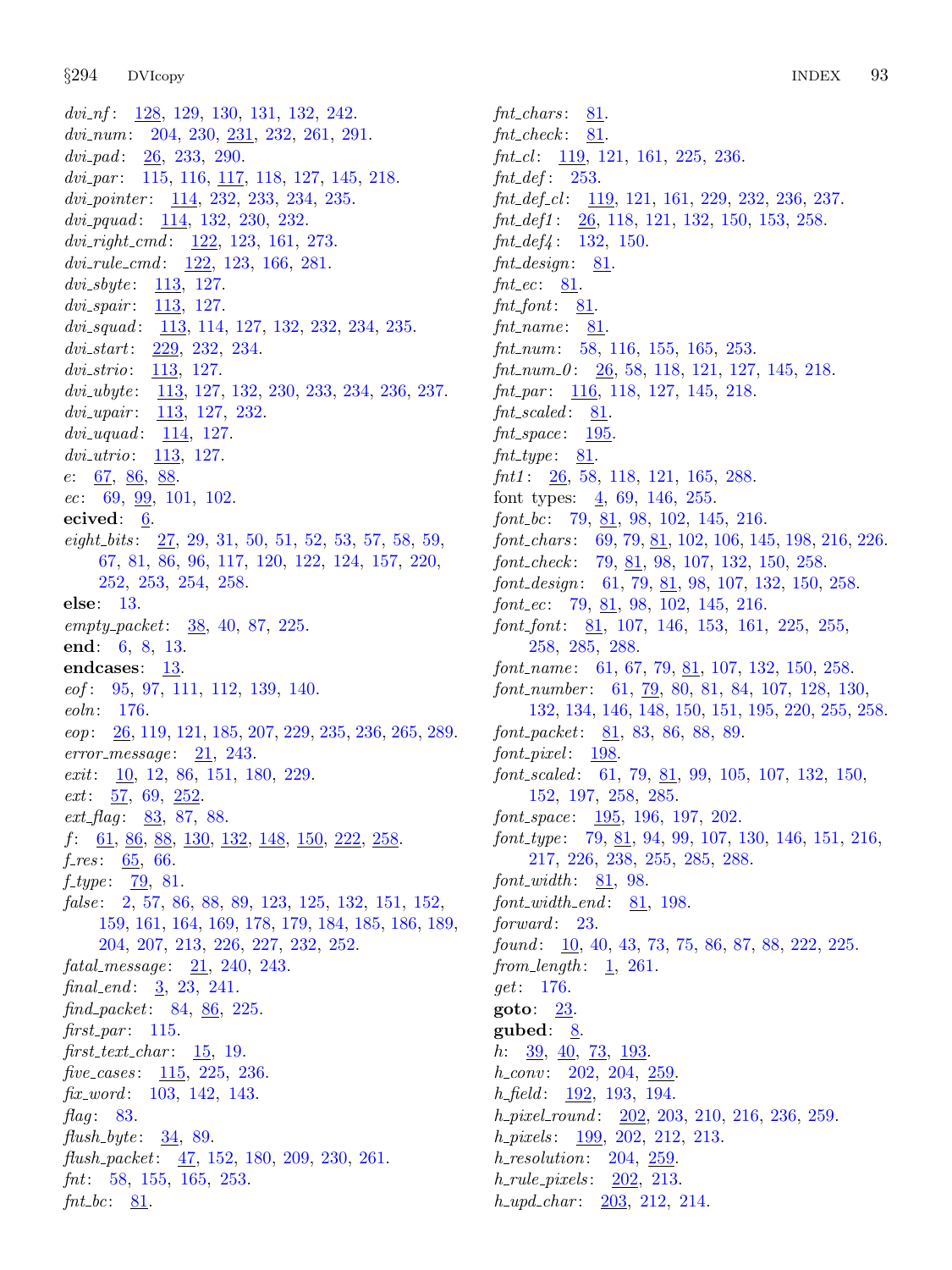$h\_upd\_end$ :  $203$ .  $h\_upd\_move: \quad 203, \; 210, \; 213.$  $h\_upd\_move: \quad 203, \; 210, \; 213.$  $h\_upd\_move: \quad 203, \; 210, \; 213.$  $h\_upd\_move: \quad 203, \; 210, \; 213.$  $h\_upd\_move: \quad 203, \; 210, \; 213.$  $h\_upd\_move: \quad 203, \; 210, \; 213.$  $h\_upd\_move: \quad 203, \; 210, \; 213.$ harmless\_message: [21,](#page-9-0) [243.](#page-80-0) hash\_code:  $\frac{36}{5}, 37, 39, 40, 71, 73.$  $\frac{36}{5}, 37, 39, 40, 71, 73.$  $\frac{36}{5}, 37, 39, 40, 71, 73.$  $\frac{36}{5}, 37, 39, 40, 71, 73.$  $\frac{36}{5}, 37, 39, 40, 71, 73.$  $\frac{36}{5}, 37, 39, 40, 71, 73.$  $\frac{36}{5}, 37, 39, 40, 71, 73.$  $\frac{36}{5}, 37, 39, 40, 71, 73.$  $\frac{36}{5}, 37, 39, 40, 71, 73.$  $\frac{36}{5}, 37, 39, 40, 71, 73.$  $\frac{36}{5}, 37, 39, 40, 71, 73.$  $\frac{36}{5}, 37, 39, 40, 71, 73.$  $\frac{36}{5}, 37, 39, 40, 71, 73.$ hash\_size:  $36, 38, 41, 72, 74$  $36, 38, 41, 72, 74$  $36, 38, 41, 72, 74$  $36, 38, 41, 72, 74$  $36, 38, 41, 72, 74$  $36, 38, 41, 72, 74$  $36, 38, 41, 72, 74$  $36, 38, 41, 72, 74$ . hex\_packet:  $60, 228$  $60, 228$ .  $hh: 200, 203, 259.$  $hh: 200, 203, 259.$  $hh: 200, 203, 259.$  $hh: 200, 203, 259.$  $hh: 200, 203, 259.$  $hh: 200, 203, 259.$  $hh$ -field:  $200, 201$  $200, 201$ . history: [21,](#page-9-0) [22](#page-9-0), [240,](#page-80-0) [243.](#page-80-0) i:  $\frac{16}{40}$  $\frac{16}{40}$  $\frac{16}{40}$ ,  $\frac{40}{178}$  $\frac{40}{178}$  $\frac{40}{178}$ ,  $\frac{205}{262}$  $\frac{205}{262}$  $\frac{205}{262}$ .  $id1: \underline{44}.$  $id10: \underline{44}$ , [45](#page-15-0).  $id2: \frac{44}{5}$ .  $id3: \frac{44}{135}, 191.$  $id3: \frac{44}{135}, 191.$  $id3: \frac{44}{135}, 191.$  $id4: \frac{44}{91}.$  $id5: 44, 45.$  $id5: 44, 45.$  $id5: 44, 45.$  $id5: 44, 45.$ id6:  $\frac{44}{5}$ , [45,](#page-15-0) [191.](#page-64-0)  $id7$ : [44,](#page-15-0) [45.](#page-15-0)  $id8: \frac{44}{.}$  $id9: 44, 45.$  $id9: 44, 45.$  $id9: 44, 45.$  $id9: 44, 45.$ *incr* :  $12, 34, 40, 41, 43, 47, 49, 63, 66, 67, 73, 86,$  $12, 34, 40, 41, 43, 47, 49, 63, 66, 67, 73, 86,$  $12, 34, 40, 41, 43, 47, 49, 63, 66, 67, 73, 86,$  $12, 34, 40, 41, 43, 47, 49, 63, 66, 67, 73, 86,$  $12, 34, 40, 41, 43, 47, 49, 63, 66, 67, 73, 86,$  $12, 34, 40, 41, 43, 47, 49, 63, 66, 67, 73, 86,$  $12, 34, 40, 41, 43, 47, 49, 63, 66, 67, 73, 86,$  $12, 34, 40, 41, 43, 47, 49, 63, 66, 67, 73, 86,$  $12, 34, 40, 41, 43, 47, 49, 63, 66, 67, 73, 86,$  $12, 34, 40, 41, 43, 47, 49, 63, 66, 67, 73, 86,$  $12, 34, 40, 41, 43, 47, 49, 63, 66, 67, 73, 86,$  $12, 34, 40, 41, 43, 47, 49, 63, 66, 67, 73, 86,$  $12, 34, 40, 41, 43, 47, 49, 63, 66, 67, 73, 86,$  $12, 34, 40, 41, 43, 47, 49, 63, 66, 67, 73, 86,$  $12, 34, 40, 41, 43, 47, 49, 63, 66, 67, 73, 86,$  $12, 34, 40, 41, 43, 47, 49, 63, 66, 67, 73, 86,$  $12, 34, 40, 41, 43, 47, 49, 63, 66, 67, 73, 86,$  $12, 34, 40, 41, 43, 47, 49, 63, 66, 67, 73, 86,$  $12, 34, 40, 41, 43, 47, 49, 63, 66, 67, 73, 86,$  $12, 34, 40, 41, 43, 47, 49, 63, 66, 67, 73, 86,$  $12, 34, 40, 41, 43, 47, 49, 63, 66, 67, 73, 86,$  $12, 34, 40, 41, 43, 47, 49, 63, 66, 67, 73, 86,$  $12, 34, 40, 41, 43, 47, 49, 63, 66, 67, 73, 86,$ [89,](#page-31-0) [102](#page-36-0), [107](#page-38-0), [113](#page-40-0), [131](#page-45-0), [132,](#page-45-0) [141,](#page-47-0) [143,](#page-48-0) [149,](#page-50-0) [150](#page-50-0), [162,](#page-55-0) [164,](#page-56-0) [172,](#page-58-0) [176,](#page-60-0) [178,](#page-61-0) [179,](#page-61-0) [189,](#page-64-0) [190](#page-64-0), [202](#page-66-0), [207,](#page-68-0) [227,](#page-75-0) [249](#page-81-0), [258](#page-83-0), [261,](#page-84-0) [263,](#page-85-0) [285](#page-87-0). *Incr*:  $\frac{12}{44}$  $\frac{12}{44}$  $\frac{12}{44}$ , [54](#page-18-0), [55,](#page-18-0) [56](#page-19-0), [57,](#page-19-0) [58](#page-20-0), [59](#page-21-0), [88,](#page-30-0) [113](#page-40-0), [132,](#page-45-0) [141,](#page-47-0) [143,](#page-48-0) [144](#page-48-0), [150](#page-50-0), [160,](#page-54-0) [203](#page-67-0), [250](#page-81-0), [251,](#page-82-0) [258,](#page-83-0) [261](#page-84-0).  $Incr\_Decr\_end$ :  $12$ .  $\textit{incr\_stack}: \quad \underline{162}, \; 208.$  $\textit{incr\_stack}: \quad \underline{162}, \; 208.$  $\textit{incr\_stack}: \quad \underline{162}, \; 208.$  $\textit{incr\_stack}: \quad \underline{162}, \; 208.$ Infinite VF recursion? : [228.](#page-75-0) *initialize*:  $\frac{3}{2}$  $\frac{3}{2}$  $\frac{3}{2}$ , [241](#page-80-0). input: [176.](#page-60-0)  $input\_ln: 175, 176, 180.$  $input\_ln: 175, 176, 180.$  $input\_ln: 175, 176, 180.$  $input\_ln: 175, 176, 180.$  $input\_ln: 175, 176, 180.$  $input\_ln: 175, 176, 180.$  $input\_ln: 175, 176, 180.$  $int_1 15$  :  $\frac{7}{10}$  $\frac{7}{10}$  $\frac{7}{10}$ , [62,](#page-22-0) [67,](#page-24-0) [99,](#page-35-0) [103](#page-37-0), [132](#page-45-0), [150](#page-50-0), [151,](#page-51-0) [229,](#page-76-0) [240,](#page-80-0) [260](#page-84-0).  $int_1 16$  $int_1 16$ : [7](#page-4-0), 16, [51](#page-17-0), [73](#page-26-0), [99,](#page-35-0) [113,](#page-40-0) [177.](#page-60-0) int 16u: [7](#page-4-0), [25,](#page-10-0) [51](#page-17-0), [65,](#page-23-0) [66](#page-23-0), [113](#page-40-0), [141,](#page-47-0) [244](#page-81-0).  $int_{-23}$ : [7](#page-4-0).  $int_2 24$  :  $\frac{7}{1}$  $\frac{7}{1}$  $\frac{7}{1}$ , [52,](#page-17-0) [84,](#page-29-0) [86](#page-29-0), [113,](#page-40-0) [141](#page-47-0), [151,](#page-51-0) [220](#page-72-0).  $int_2u: 7, 52, 113, 141.$  $int_2u: 7, 52, 113, 141.$  $int_2u: 7, 52, 113, 141.$  $int_2u: 7, 52, 113, 141.$  $int_2u: 7, 52, 113, 141.$  $int_2u: 7, 52, 113, 141.$  $int_2u: 7, 52, 113, 141.$  $int_2u: 7, 52, 113, 141.$  $int_2 31$  :  $7, 59, 61, 81, 114, 144, 231, 244$  $7, 59, 61, 81, 114, 144, 231, 244$  $7, 59, 61, 81, 114, 144, 231, 244$  $7, 59, 61, 81, 114, 144, 231, 244$  $7, 59, 61, 81, 114, 144, 231, 244$  $7, 59, 61, 81, 114, 144, 231, 244$  $7, 59, 61, 81, 114, 144, 231, 244$  $7, 59, 61, 81, 114, 144, 231, 244$  $7, 59, 61, 81, 114, 144, 231, 244$  $7, 59, 61, 81, 114, 144, 231, 244$  $7, 59, 61, 81, 114, 144, 231, 244$  $7, 59, 61, 81, 114, 144, 231, 244$  $7, 59, 61, 81, 114, 144, 231, 244$  $7, 59, 61, 81, 114, 144, 231, 244$  $7, 59, 61, 81, 114, 144, 231, 244$ .  $int_232$  :  $\frac{7}{2}$  $\frac{7}{2}$  $\frac{7}{2}$ , [27](#page-11-0), [53](#page-18-0), [54](#page-18-0), [55](#page-18-0), [56](#page-19-0), [57](#page-19-0), [58](#page-20-0), [59](#page-21-0), [71](#page-25-0), [73](#page-26-0), [81](#page-28-0), [88,](#page-30-0) [98,](#page-34-0) [99](#page-35-0), [103,](#page-37-0) [108](#page-39-0), [112,](#page-39-0) [113,](#page-40-0) [114](#page-40-0), [124,](#page-43-0) [125](#page-43-0), [128,](#page-44-0) [134,](#page-46-0) [141](#page-47-0), [143](#page-48-0), [144,](#page-48-0) [146](#page-49-0), [173](#page-58-0), [179,](#page-61-0) [185,](#page-63-0) [192](#page-64-0), [195,](#page-65-0) [229,](#page-76-0) [244](#page-81-0), [251](#page-82-0), [252,](#page-82-0) [253,](#page-82-0) [254](#page-82-0).  $int_17: 7, 65, 84, 178.$  $int_17: 7, 65, 84, 178.$  $int_17: 7, 65, 84, 178.$  $int_17: 7, 65, 84, 178.$  $int_17: 7, 65, 84, 178.$  $int_17: 7, 65, 84, 178.$  $int_17: 7, 65, 84, 178.$  $int_17: 7, 65, 84, 178.$  $int_17: 7, 65, 84, 178.$  $int_8$ : [7](#page-4-0), [50](#page-17-0), [113](#page-40-0). int 8u: [7](#page-4-0), [50](#page-17-0), [60](#page-21-0), [84](#page-29-0), [88,](#page-30-0) [113,](#page-40-0) [141,](#page-47-0) [151,](#page-51-0) [222](#page-73-0), [229](#page-76-0). integer: [7,](#page-4-0) [28.](#page-12-0) *invalid\_cl*: [119](#page-42-0), [121,](#page-43-0) [161,](#page-55-0) [236,](#page-78-0) [237.](#page-79-0) invalid font: [82,](#page-28-0) [84,](#page-29-0) [85](#page-29-0), [107](#page-38-0), [145,](#page-49-0) [153,](#page-52-0) [196,](#page-65-0) [205,](#page-68-0) [263](#page-85-0). invalid packet: [38,](#page-14-0) [86](#page-29-0), [87](#page-30-0), [88](#page-30-0), [106](#page-38-0).

invalid\_width: [72,](#page-26-0) [81](#page-28-0), [98](#page-34-0), [105,](#page-38-0) [126](#page-43-0), [145.](#page-49-0) j: [60](#page-21-0), [178](#page-61-0), [205,](#page-68-0) [262](#page-84-0). jump\_out: [3](#page-2-0), [23,](#page-9-0) [24](#page-10-0), [25.](#page-10-0) k:  $\frac{40}{48}$  $\frac{40}{48}$  $\frac{40}{48}$  $\frac{40}{48}$  $\frac{40}{48}$ ,  $\frac{48}{60}$ ,  $\frac{61}{61}$ ,  $\frac{89}{132}$  $\frac{89}{132}$  $\frac{89}{132}$ ,  $\frac{150}{151}$  $\frac{150}{151}$  $\frac{150}{151}$  $\frac{150}{151}$  $\frac{150}{151}$ ,  $\frac{176}{178}$  $\frac{176}{178}$  $\frac{176}{178}$ ,  $\frac{178}{186}$ [222,](#page-73-0) [229,](#page-76-0) [240,](#page-80-0) [250,](#page-81-0) [258,](#page-83-0) [260.](#page-84-0)  $k\_opt: 175, 176, 177.$  $k\_opt: 175, 176, 177.$  $k\_opt: 175, 176, 177.$  $k\_opt: 175, 176, 177.$  $k\_opt: 175, 176, 177.$  $k\_opt: 175, 176, 177.$  $k\_opt: 175, 176, 177.$ Knuth, Donald Ervin: [13](#page-6-0). l:  $\frac{40}{60}$ ,  $\frac{89}{99}$  $\frac{89}{99}$  $\frac{89}{99}$ ,  $\frac{91}{151}$  $\frac{91}{151}$  $\frac{91}{151}$ ,  $\frac{178}{258}$  $\frac{178}{258}$  $\frac{178}{258}$  $\frac{178}{258}$  $\frac{178}{258}$ .  $l_{\textit{cur_name}}: 62, 63, 64, 67.$  $l_{\textit{cur_name}}: 62, 63, 64, 67.$  $l_{\textit{cur_name}}: 62, 63, 64, 67.$  $l_{\textit{cur_name}}: 62, 63, 64, 67.$  $l_{\textit{cur_name}}: 62, 63, 64, 67.$  $l_{\textit{cur_name}}: 62, 63, 64, 67.$  $l_{\textit{cur_name}}: 62, 63, 64, 67.$  $l_{\textit{cur_name}}: 62, 63, 64, 67.$  $l_{\textit{cur_name}}: 62, 63, 64, 67.$  $large_hspace: 202, 203.$  $large_hspace: 202, 203.$  $large_hspace: 202, 203.$  $large_hspace: 202, 203.$  $large\_v\_space$ :  $202, 203$  $202, 203$  $202, 203$ .  $last\_pop: 151, 161.$  $last\_pop: 151, 161.$  $last\_pop: 151, 161.$  $last\_pop: 151, 161.$  $last\_pop: 151, 161.$  $last\_text\_char: 15, 19.$  $last\_text\_char: 15, 19.$  $last\_text\_char: 15, 19.$  $last\_text\_char: 15, 19.$  $last\_text\_char: 15, 19.$  $lcl_n f$ : [146](#page-49-0), [147,](#page-49-0) [150,](#page-50-0) [242](#page-80-0). *lh*:  $\frac{99}{99}$ , [101.](#page-36-0)  $ll: 64, 67.$  $ll: 64, 67.$  $ll: 64, 67.$  $ll: 64, 67.$  $ll: 64, 67.$  $load: \quad \underline{107}.$  $load: \quad \underline{107}.$  $load: \quad \underline{107}.$ load font: [99](#page-35-0), [103](#page-37-0), [107,](#page-38-0) [130.](#page-45-0) loaded font: [4](#page-2-0), [94](#page-32-0), [99](#page-35-0), [216](#page-71-0), [217](#page-71-0).  $long\_char: \frac{133}{151}$  $long\_char: \frac{133}{151}$  $long\_char: \frac{133}{151}$ , 151, [160.](#page-54-0) loop: [12.](#page-5-0) m: [61](#page-22-0). make font name:  $63, 95, 139$  $63, 95, 139$  $63, 95, 139$  $63, 95, 139$ .  $make\_font_name\_end: 63.$  $make\_font_name\_end: 63.$  $make\_font_name\_end: 63.$  $make\_font\_res: 64$  $make\_font\_res: 64$ .  $make\_font\_res\_end: 64.$  $make\_font\_res\_end: 64.$  $make\_font\_res\_end: 64.$ make\_name: [63](#page-22-0), [64,](#page-23-0) [67](#page-24-0). make *packet*: [36,](#page-13-0) [40](#page-14-0), [44,](#page-15-0) [47](#page-16-0), [89,](#page-31-0) [132](#page-45-0), [150.](#page-50-0) make\_res: [64](#page-23-0), [66](#page-23-0). make\_width: [73](#page-26-0), [105.](#page-38-0) mark\_error: [21,](#page-9-0) [86](#page-29-0), [89](#page-31-0), [98.](#page-34-0)  $mark\_fatal: 21, 23.$  $mark\_fatal: 21, 23.$  $mark\_fatal: 21, 23.$  $mark\_fatal: 21, 23.$ mark\_harmless:  $21, 98, 290$  $21, 98, 290$  $21, 98, 290$  $21, 98, 290$  $21, 98, 290$ .  $match: 186$  $match: 186$ .  $max_b, 5, 31, 34, 242.$  $max_b, 5, 31, 34, 242.$  $max_b, 5, 31, 34, 242.$  $max_b, 5, 31, 34, 242.$  $max_b, 5, 31, 34, 242.$  $max_b, 5, 31, 34, 242.$  $max_b, 5, 31, 34, 242.$  $max_b, 5, 31, 34, 242.$  $max_b, 5, 31, 34, 242.$ max\_chars: [5,](#page-2-0) [76,](#page-27-0) [102,](#page-36-0) [105,](#page-38-0) [242.](#page-80-0)  $max_c l$ :  $\frac{119}{.}$  $max_font\_type: 4, 79.$  $max_font\_type: 4, 79.$  $max_font\_type: 4, 79.$  $max_font\_type: 4, 79.$  $max_font\_type: 4, 79.$ max fonts: [5,](#page-2-0) [79,](#page-27-0) [82](#page-28-0), [107,](#page-38-0) [132,](#page-45-0) [150](#page-50-0), [242](#page-80-0), [285.](#page-87-0) max h drift: [203](#page-67-0), [259.](#page-84-0)  $max\_packets$ :  $\underline{5}$  $\underline{5}$  $\underline{5}$ , [31](#page-12-0), [38](#page-14-0), [40,](#page-14-0) [47,](#page-16-0) [242.](#page-80-0) max\_pages: [185](#page-63-0), [187](#page-63-0), [190](#page-64-0), [204,](#page-67-0) [207.](#page-68-0)  $max\_par$ : [116.](#page-41-0)  $max\_pix\_value:$  [198](#page-65-0). max\_recursion: [5](#page-2-0), [219,](#page-72-0) [227,](#page-75-0) [228](#page-75-0), [242](#page-80-0). max\_select: [5,](#page-2-0) [185](#page-63-0), [188](#page-64-0), [190](#page-64-0).  $max_v drift: 203, 259.$  $max_v drift: 203, 259.$  $max_v drift: 203, 259.$  $max_v drift: 203, 259.$  $max_v drift: 203, 259.$  $max\_widths: \underline{5}, 70, 73, 242.$  $max\_widths: \underline{5}, 70, 73, 242.$  $max\_widths: \underline{5}, 70, 73, 242.$  $max\_widths: \underline{5}, 70, 73, 242.$  $max\_widths: \underline{5}, 70, 73, 242.$  $max\_widths: \underline{5}, 70, 73, 242.$ mem: [175.](#page-59-0) missing character packet...:  $86$ . move: [155](#page-52-0). move zero:  $151, 164, 165$  $151, 164, 165$  $151, 164, 165$  $151, 164, 165$  $151, 164, 165$ .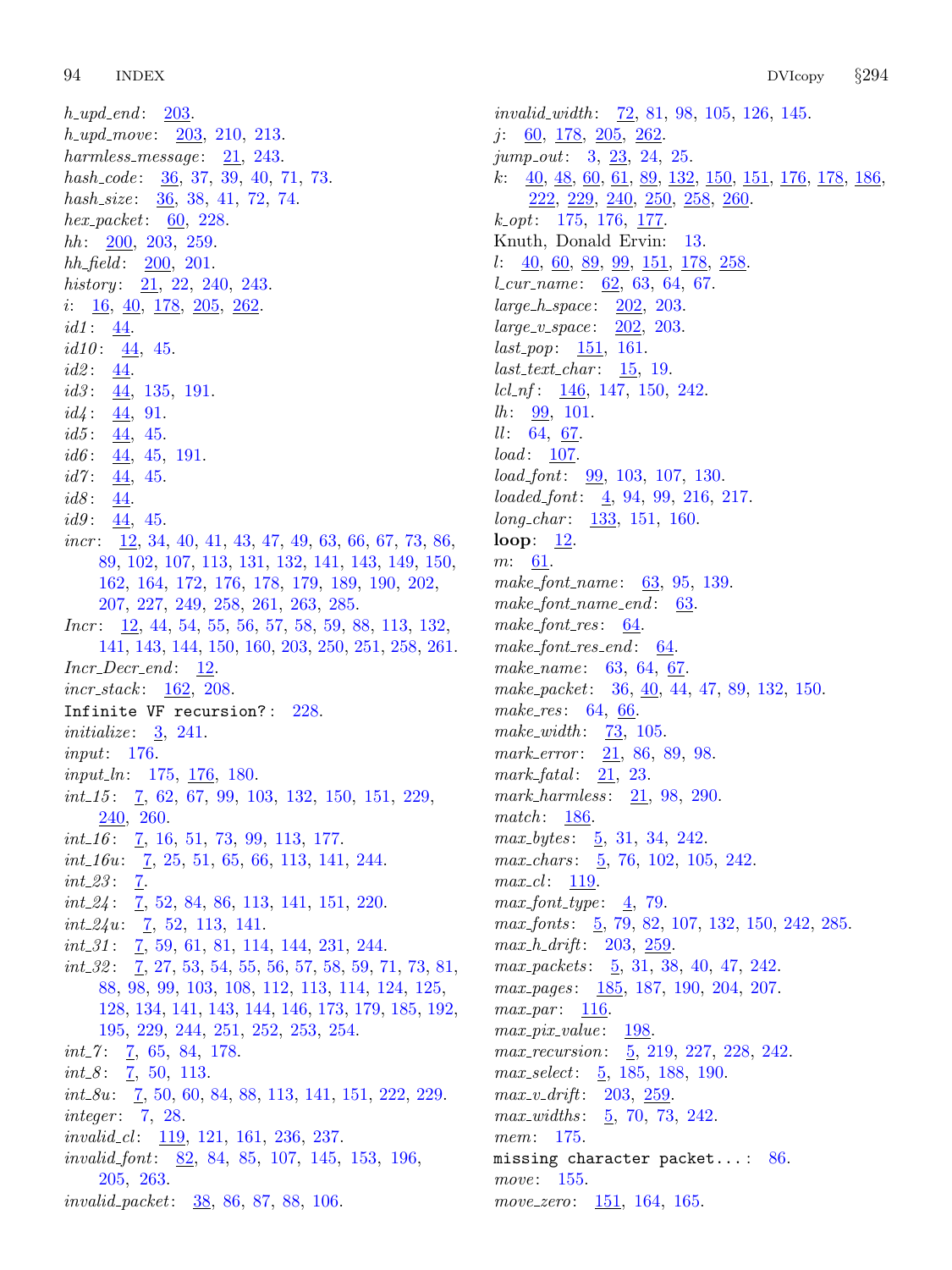$n: \quad 25, \quad 67, \quad 112.$  $n: \quad 25, \quad 67, \quad 112.$  $n: \quad 25, \quad 67, \quad 112.$  $n: \quad 25, \quad 67, \quad 112.$  $n: \quad 25, \quad 67, \quad 112.$  $n: \quad 25, \quad 67, \quad 112.$ n<sub>-chars: [77](#page-27-0)</sub>, [78](#page-27-0), [102,](#page-36-0) [105,](#page-38-0) [106,](#page-38-0) [242](#page-80-0). n opt: [175,](#page-59-0) [176](#page-60-0), [177,](#page-60-0) [180.](#page-62-0) n\_recur: [219](#page-72-0), [220,](#page-72-0) [221](#page-72-0), [223,](#page-73-0) [224](#page-73-0), [225,](#page-74-0) [227](#page-75-0).  $n_{res\_digits: 64, 65, 66.$  $n_{res\_digits: 64, 65, 66.$  $n_{res\_digits: 64, 65, 66.$  $n_{res\_digits: 64, 65, 66.$  $n_{res\_digits: 64, 65, 66.$  $n_{res\_digits: 64, 65, 66.$  $n_widths: \quad \underline{71}, 72, 73, 75, 242.$  $n_widths: \quad \underline{71}, 72, 73, 75, 242.$  $n_widths: \quad \underline{71}, 72, 73, 75, 242.$  $n_widths: \quad \underline{71}, 72, 73, 75, 242.$  $n_widths: \quad \underline{71}, 72, 73, 75, 242.$  $n_widths: \quad \underline{71}, 72, 73, 75, 242.$  $n_widths: \quad \underline{71}, 72, 73, 75, 242.$  $n_widths: \quad \underline{71}, 72, 73, 75, 242.$  $n_widths: \quad \underline{71}, 72, 73, 75, 242.$ name\_length:  $5, 62, 63, 67$  $5, 62, 63, 67$  $5, 62, 63, 67$  $5, 62, 63, 67$  $5, 62, 63, 67$  $5, 62, 63, 67$ .  $negative: 179.$  $negative: 179.$ new line:  $11, 60, 94, 98, 109, 228$  $11, 60, 94, 98, 109, 228$  $11, 60, 94, 98, 109, 228$  $11, 60, 94, 98, 109, 228$  $11, 60, 94, 98, 109, 228$  $11, 60, 94, 98, 109, 228$  $11, 60, 94, 98, 109, 228$  $11, 60, 94, 98, 109, 228$  $11, 60, 94, 98, 109, 228$  $11, 60, 94, 98, 109, 228$ . new\_packet: [47](#page-16-0), [152,](#page-51-0) [180,](#page-62-0) [204](#page-67-0), [209,](#page-69-0) [230,](#page-76-0) [261](#page-84-0). nf: [79,](#page-27-0) [80,](#page-27-0) [82,](#page-28-0) [107,](#page-38-0) [132,](#page-45-0) [150](#page-50-0), [242](#page-80-0). nil: [12.](#page-5-0) no par:  $\frac{116}{118}$  $\frac{116}{118}$  $\frac{116}{118}$ , [118,](#page-42-0) [127,](#page-44-0) [145,](#page-49-0) [218.](#page-72-0) nop: [26,](#page-11-0) [118,](#page-42-0) [119,](#page-42-0) [121,](#page-43-0) [127](#page-44-0), [161](#page-55-0). not\_found:  $\overline{10}$  $\overline{10}$  $\overline{10}$ , [88](#page-30-0), [139,](#page-46-0) [151.](#page-51-0)  $num\_select: 185, 204, 207.$  $num\_select: 185, 204, 207.$  $num\_select: 185, 204, 207.$  $num\_select: 185, 204, 207.$  $num\_select: 185, 204, 207.$  $num\_select: 185, 204, 207.$ numu: [218](#page-72-0). numu\_par: [116](#page-41-0), [118](#page-42-0), [127](#page-44-0), [145.](#page-49-0) num1\_par: [116,](#page-41-0) [118,](#page-42-0) [127,](#page-44-0) [145,](#page-49-0) [218](#page-72-0). num2\_par: [116,](#page-41-0) [118,](#page-42-0) [127,](#page-44-0) [145,](#page-49-0) [218](#page-72-0).  $num3\_par: \quad \underline{116}, \ 118, \ 127, \ 145, \ 218.$  $num3\_par: \quad \underline{116}, \ 118, \ 127, \ 145, \ 218.$  $num3\_par: \quad \underline{116}, \ 118, \ 127, \ 145, \ 218.$  $num3\_par: \quad \underline{116}, \ 118, \ 127, \ 145, \ 218.$  $num3\_par: \quad \underline{116}, \ 118, \ 127, \ 145, \ 218.$  $num3\_par: \quad \underline{116}, \ 118, \ 127, \ 145, \ 218.$  $num3\_par: \quad \underline{116}, \ 118, \ 127, \ 145, \ 218.$  $num3\_par: \quad \underline{116}, \ 118, \ 127, \ 145, \ 218.$  $num3\_par: \quad \underline{116}, \ 118, \ 127, \ 145, \ 218.$  $num4: 218.$  $num4: 218.$  $num4\_par: 116, 118, 127, 145.$  $num4\_par: 116, 118, 127, 145.$  $num4\_par: 116, 118, 127, 145.$  $num4\_par: 116, 118, 127, 145.$  $num4\_par: 116, 118, 127, 145.$  $num4\_par: 116, 118, 127, 145.$  $num4\_par: 116, 118, 127, 145.$  $num4\_par: 116, 118, 127, 145.$  $num4\_par: 116, 118, 127, 145.$ nw: [99](#page-35-0), [101](#page-36-0), [105](#page-38-0). o:  $57, 58, 59, 253, 254$  $57, 58, 59, 253, 254$  $57, 58, 59, 253, 254$  $57, 58, 59, 253, 254$  $57, 58, 59, 253, 254$  $57, 58, 59, 253, 254$  $57, 58, 59, 253, 254$  $57, 58, 59, 253, 254$ . opt\_separator: [175](#page-59-0), [176](#page-60-0), [177](#page-60-0), [180.](#page-62-0) optimization: [7,](#page-4-0) [50,](#page-17-0) [54](#page-18-0), [97](#page-33-0), [103](#page-37-0), [111,](#page-39-0) [140,](#page-47-0) [248](#page-81-0). ord: [17](#page-7-0). othercases:  $13$ . others: [13](#page-6-0).  $out\_back:$   $244, 245, 263, 291.$  $244, 245, 263, 291.$  $244, 245, 263, 291.$  $244, 245, 263, 291.$  $244, 245, 263, 291.$  $244, 245, 263, 291.$  $244, 245, 263, 291.$ out\_byte: [248,](#page-81-0) [249,](#page-81-0) [250,](#page-81-0) [251](#page-82-0), [258](#page-83-0). out\_char: [252,](#page-82-0) [288](#page-87-0). out file: [1](#page-1-0), [3](#page-2-0), [244,](#page-81-0) [246,](#page-81-0) [247,](#page-81-0) [248](#page-81-0), [250](#page-81-0), [251](#page-82-0), [255,](#page-82-0) [261,](#page-84-0) [290.](#page-88-0) out\_fnt: [255,](#page-82-0) [263](#page-85-0), [288.](#page-87-0) out fnt def : [258](#page-83-0), [285](#page-87-0), [291.](#page-88-0) out\_fnts: [255](#page-82-0), [285,](#page-87-0) [291](#page-88-0).  $out\_font\_type: \underline{4}, 255, 285, 288.$  $out\_font\_type: \underline{4}, 255, 285, 288.$  $out\_font\_type: \underline{4}, 255, 285, 288.$  $out\_font\_type: \underline{4}, 255, 285, 288.$  $out\_font\_type: \underline{4}, 255, 285, 288.$  $out\_font\_type: \underline{4}, 255, 285, 288.$  $out\_font\_type: \underline{4}, 255, 285, 288.$  $out\_font\_type: \underline{4}, 255, 285, 288.$ out<sub>-four</sub>:  $251, 258, 261, 263, 279, 281, 291.$  $251, 258, 261, 263, 279, 281, 291.$  $251, 258, 261, 263, 279, 281, 291.$  $251, 258, 261, 263, 279, 281, 291.$  $251, 258, 261, 263, 279, 281, 291.$  $251, 258, 261, 263, 279, 281, 291.$  $251, 258, 261, 263, 279, 281, 291.$  $251, 258, 261, 263, 279, 281, 291.$  $251, 258, 261, 263, 279, 281, 291.$  $251, 258, 261, 263, 279, 281, 291.$  $251, 258, 261, 263, 279, 281, 291.$  $251, 258, 261, 263, 279, 281, 291.$  $251, 258, 261, 263, 279, 281, 291.$ out loc: [244,](#page-81-0) [245](#page-81-0), [249,](#page-81-0) [250](#page-81-0), [251,](#page-82-0) [258,](#page-83-0) [263](#page-85-0), [290,](#page-88-0) [291](#page-88-0). out\_mag: [61](#page-22-0), [185,](#page-63-0) [187,](#page-63-0) [190,](#page-64-0) [204](#page-67-0), [230](#page-76-0), [261,](#page-84-0) [291.](#page-88-0)  $out\_max_h$ :  $244, 245, 274, 291$  $244, 245, 274, 291$  $244, 245, 274, 291$  $244, 245, 274, 291$  $244, 245, 274, 291$  $244, 245, 274, 291$  $244, 245, 274, 291$ .  $out\_max_v$ :  $244, 245, 277, 291.$  $244, 245, 277, 291.$  $244, 245, 277, 291.$  $244, 245, 277, 291.$  $244, 245, 277, 291.$  $244, 245, 277, 291.$  $244, 245, 277, 291.$  $244, 245, 277, 291.$  $out\_nf$ :  $255, 256, 257, 285, 291$  $255, 256, 257, 285, 291$  $255, 256, 257, 285, 291$  $255, 256, 257, 285, 291$  $255, 256, 257, 285, 291$  $255, 256, 257, 285, 291$  $255, 256, 257, 285, 291$  $255, 256, 257, 285, 291$  $255, 256, 257, 285, 291$ . out one : [249,](#page-81-0) [252](#page-82-0), [253,](#page-82-0) [254,](#page-82-0) [261](#page-84-0), [263](#page-85-0), [265,](#page-85-0) [267](#page-85-0), [269,](#page-85-0) [273](#page-86-0), [276,](#page-86-0) [279](#page-86-0), [281,](#page-86-0) [289](#page-87-0), [290,](#page-88-0) [291](#page-88-0). out packet: [250](#page-81-0), [261,](#page-84-0) [271](#page-85-0). out pages : [244](#page-81-0), [245](#page-81-0), [263](#page-85-0), [290,](#page-88-0) [291.](#page-88-0) out\_signed: [254](#page-82-0), [273](#page-86-0), [276.](#page-86-0) out stack : [244](#page-81-0), [245](#page-81-0), [267,](#page-85-0) [291.](#page-88-0) out\_unsigned:  $253, 258, 271, 288$  $253, 258, 271, 288$  $253, 258, 271, 288$  $253, 258, 271, 288$  $253, 258, 271, 288$  $253, 258, 271, 288$ .

output: [3,](#page-2-0) [11](#page-5-0), [176](#page-60-0). overflow: [25](#page-10-0), [34](#page-13-0), [40,](#page-14-0) [45,](#page-15-0) [47,](#page-16-0) [63,](#page-22-0) [73](#page-26-0), [102](#page-36-0), [105](#page-38-0), [107](#page-38-0), [132,](#page-45-0) [150,](#page-50-0) [162,](#page-55-0) [228,](#page-75-0) [232,](#page-77-0) [285.](#page-87-0) p: [24,](#page-10-0) [25,](#page-10-0) [40,](#page-14-0) [60](#page-21-0), [61](#page-22-0), [73](#page-26-0), [86,](#page-29-0) [88,](#page-30-0) [99,](#page-35-0) [178,](#page-61-0) [180](#page-62-0), [209](#page-69-0), [216,](#page-71-0) [250,](#page-81-0) [258,](#page-83-0) [260,](#page-84-0) [270,](#page-85-0) [283.](#page-87-0)  $p\_hash: 36, 37, 38, 42.$  $p\_hash: 36, 37, 38, 42.$  $p\_hash: 36, 37, 38, 42.$  $p\_hash: 36, 37, 38, 42.$  $p\_hash: 36, 37, 38, 42.$  $p\_hash: 36, 37, 38, 42.$  $p\_hash: 36, 37, 38, 42.$  $p\_hash: 36, 37, 38, 42.$  $p\_link: 36, 37, 42.$  $p\_link: 36, 37, 42.$  $p\_link: 36, 37, 42.$  $p\_link: 36, 37, 42.$  $p\_link: 36, 37, 42.$  $p\_link: 36, 37, 42.$  $p\_link: 36, 37, 42.$ packed byte:  $31, 32$  $31, 32$ . pair\_32: [192](#page-64-0). pckt\_char:  $57, 165$  $57, 165$ . pckt\_d\_msg:  $84, 85, 89$  $84, 85, 89$  $84, 85, 89$  $84, 85, 89$  $84, 85, 89$ . pckt dup: [84](#page-29-0), [88,](#page-30-0) [89](#page-31-0). pckt ext: [84](#page-29-0), [88](#page-30-0), [89.](#page-31-0) pckt\_extract:  $\frac{49}{50}$  $\frac{49}{50}$  $\frac{49}{50}$ , [50,](#page-17-0) [51](#page-17-0), [52](#page-17-0), [53,](#page-18-0) [67](#page-24-0), [87](#page-30-0). pckt\_first\_par:  $218$ , [225](#page-74-0). pckt\_four:  $\frac{56}{00}$ , [166](#page-56-0). pckt\_length:  $\frac{33}{12}$  $\frac{33}{12}$  $\frac{33}{12}$ , [42,](#page-14-0) [250,](#page-81-0) [271.](#page-85-0) pckt\_m\_msg:  $84, 85, 86$  $84, 85, 86$  $84, 85, 86$  $84, 85, 86$  $84, 85, 86$ . pckt\_one:  $54$ . pckt<sub>-pointer</sub>: [24](#page-10-0), [25](#page-10-0), [31](#page-12-0), [32](#page-13-0), [37](#page-13-0), [40](#page-14-0), [46,](#page-16-0) [47,](#page-16-0) [48,](#page-16-0) [49,](#page-16-0) [60](#page-21-0), [61,](#page-22-0) [67](#page-24-0), [76,](#page-27-0) [77](#page-27-0), [81,](#page-28-0) [84](#page-29-0), [86,](#page-29-0) [88](#page-30-0), [90,](#page-32-0) [134](#page-46-0), [178,](#page-61-0) [180,](#page-62-0) [185](#page-63-0), [209](#page-69-0), [220,](#page-72-0) [250,](#page-81-0) [258](#page-83-0). pckt<sub>-</sub>prev: [84,](#page-29-0) [88,](#page-30-0) [89](#page-31-0). pckt<sub>-p</sub>tr:  $\frac{32}{35}$  $\frac{32}{35}$  $\frac{32}{35}$ , 35, [38](#page-14-0), [40,](#page-14-0) [42](#page-14-0), [43](#page-15-0), [47,](#page-16-0) [88,](#page-30-0) [89](#page-31-0), [160](#page-54-0), [176,](#page-60-0) [242,](#page-80-0) [261.](#page-84-0) pckt\_res:  $84, 88, 89, 160$  $84, 88, 89, 160$  $84, 88, 89, 160$  $84, 88, 89, 160$  $84, 88, 89, 160$  $84, 88, 89, 160$  $84, 88, 89, 160$ . pckt\_room:  $\frac{34}{4}$  $\frac{34}{4}$  $\frac{34}{4}$ , [44](#page-15-0), [54,](#page-18-0) [55](#page-18-0), [56](#page-19-0), [57,](#page-19-0) [58](#page-20-0), [59](#page-21-0), [88,](#page-30-0) [132](#page-45-0), [150,](#page-50-0) [152](#page-51-0), [167,](#page-57-0) [176](#page-60-0), [225,](#page-74-0) [230](#page-76-0), [236,](#page-78-0) [261](#page-84-0). pckt\_s\_msg:  $84, 85, 86$  $84, 85, 86$  $84, 85, 86$  $84, 85, 86$  $84, 85, 86$ . pckt\_sbyte:  $50$ , [218.](#page-72-0) pckt\_signed:  $59, 161$  $59, 161$  $59, 161$ . pckt\_spair: [51,](#page-17-0) [218.](#page-72-0) pckt\_squad:  $53, 218$  $53, 218$ . pckt\_start: [31,](#page-12-0) [32](#page-13-0), [33](#page-13-0), [35,](#page-13-0) [38](#page-14-0), [40,](#page-14-0) [43,](#page-15-0) [47](#page-16-0), [48,](#page-16-0) [60](#page-21-0), [61,](#page-22-0) [67,](#page-24-0) [87,](#page-30-0) [88](#page-30-0), [89](#page-31-0), [160](#page-54-0), [176](#page-60-0), [178](#page-61-0), [250](#page-81-0), [258](#page-83-0), [261](#page-84-0). pckt\_strio: [52](#page-17-0), [87,](#page-30-0) [218](#page-72-0). pckt\_two:  $55$ . pckt\_ubyte:  $50, 87, 218, 225$  $50, 87, 218, 225$  $50, 87, 218, 225$  $50, 87, 218, 225$  $50, 87, 218, 225$  $50, 87, 218, 225$  $50, 87, 218, 225$ . pckt\_unsigned:  $58, 165, 167$  $58, 165, 167$  $58, 165, 167$  $58, 165, 167$ . pckt\_upair: [51](#page-17-0), [87,](#page-30-0) [218](#page-72-0). pckt utrio: [52,](#page-17-0) [218](#page-72-0). pid\_init:  $44$ .  $pid0: \underline{44}.$  $pid1: \underline{44}.$  $pid10: 44.$  $pid10: 44.$ pid2:  $44$ . pid $3:44$ .  $pid4:44$ .  $pid5:44.$  $pid5:44.$  $pid6:44.$  $pid6:44.$ pid $7: \underline{44}$ . pid $8: \frac{44}{5}$ .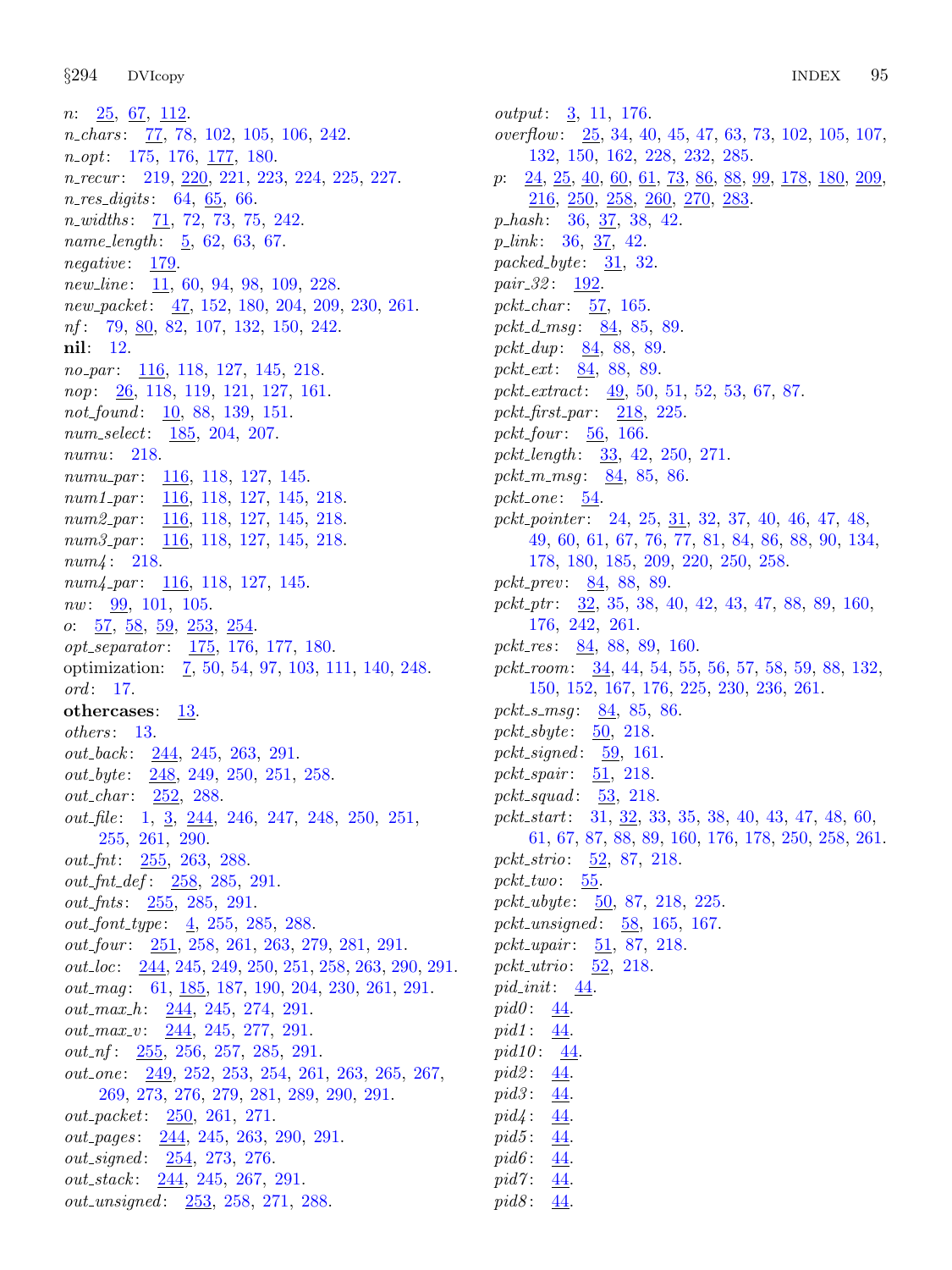pid $9: \frac{44}{5}$ . pix\_value: [198,](#page-65-0) [199,](#page-66-0) [200](#page-66-0). pop: [26,](#page-11-0) [68,](#page-25-0) [121,](#page-43-0) [151,](#page-51-0) [155,](#page-52-0) [156,](#page-53-0) [161,](#page-55-0) [168,](#page-57-0) [169,](#page-57-0) [208,](#page-69-0) [227](#page-75-0), [269](#page-85-0), [289.](#page-87-0) pop cl: [119,](#page-42-0) [121,](#page-43-0) [161](#page-55-0), [170](#page-57-0), [225,](#page-74-0) [236.](#page-78-0) post: [26](#page-11-0), [119](#page-42-0), [151](#page-51-0), [229](#page-76-0), [233,](#page-77-0) [291.](#page-88-0) post\_post: [26,](#page-11-0) [232](#page-77-0), [233](#page-77-0), [291.](#page-88-0) pre: [26](#page-11-0), [119](#page-42-0), [121](#page-43-0), [152](#page-51-0), [230](#page-76-0), [261](#page-84-0). preamble\_comment:  $1, 261$  $1, 261$ . print: [11](#page-5-0), [24,](#page-10-0) [25](#page-10-0), [48,](#page-16-0) [60](#page-21-0), [61](#page-22-0), [89,](#page-31-0) [94](#page-32-0), [98,](#page-34-0) [99](#page-35-0), [107,](#page-38-0) [109,](#page-39-0) [132,](#page-45-0) [136,](#page-46-0) [150,](#page-50-0) [151,](#page-51-0) [152,](#page-51-0) [176,](#page-60-0) [180](#page-62-0), [205](#page-68-0), [228,](#page-75-0) [230,](#page-76-0) [242,](#page-80-0) [257,](#page-82-0) [285,](#page-87-0) [290.](#page-88-0) print font: [61](#page-22-0), [94](#page-32-0), [98,](#page-34-0) [99,](#page-35-0) [107](#page-38-0), [136](#page-46-0), [151,](#page-51-0) [152,](#page-51-0) [228,](#page-75-0) [285](#page-87-0). print<sub>-</sub>ln: [3](#page-2-0), [11,](#page-5-0) [23,](#page-9-0) [24](#page-10-0), [25,](#page-10-0) [60](#page-21-0), [86,](#page-29-0) [89](#page-31-0), [94,](#page-32-0) [98](#page-34-0), [99,](#page-35-0) [107,](#page-38-0) [109,](#page-39-0) [136,](#page-46-0) [151,](#page-51-0) [152,](#page-51-0) [181,](#page-62-0) [188,](#page-64-0) [190](#page-64-0), [205](#page-68-0), [228,](#page-75-0) [230,](#page-76-0) [242,](#page-80-0) [243,](#page-80-0) [285,](#page-87-0) [290.](#page-88-0)  $print\_nl$ : [11](#page-5-0), [98,](#page-34-0) [152.](#page-51-0) print options:  $180, 181$  $180, 181$ . print packet: [24,](#page-10-0) [25](#page-10-0), [48](#page-16-0), [152,](#page-51-0) [180](#page-62-0), [230](#page-76-0). push: [5,](#page-2-0) [26,](#page-11-0) [68](#page-25-0), [121](#page-43-0), [155,](#page-52-0) [156,](#page-53-0) [157](#page-53-0), [161](#page-55-0), [162,](#page-55-0) [163,](#page-55-0) [164](#page-56-0), [208](#page-69-0), [267.](#page-85-0) push<sub>-c</sub>l: [119,](#page-42-0) [121,](#page-43-0) [161,](#page-55-0) [225,](#page-74-0) [236.](#page-78-0) put: [57,](#page-19-0) [116,](#page-41-0) [125,](#page-43-0) [155,](#page-52-0) [156,](#page-53-0) [169,](#page-57-0) [173,](#page-58-0) [225](#page-74-0), [226,](#page-74-0) [227,](#page-75-0) [252.](#page-82-0) put\_rule: [26](#page-11-0), [116](#page-41-0), [118](#page-42-0), [121,](#page-43-0) [122,](#page-43-0) [123](#page-43-0), [155](#page-52-0), [169.](#page-57-0) put1: [26](#page-11-0), [57,](#page-19-0) [115](#page-41-0), [118,](#page-42-0) [121](#page-43-0), [122,](#page-43-0) [123](#page-43-0), [127.](#page-44-0)  $put4: 115.$  $put4: 115.$  $put4: 115.$ q: [86](#page-29-0), [88](#page-30-0), [99](#page-35-0), 260  $r: \underline{66}, \underline{260}.$  $r: \underline{66}, \underline{260}.$  $r: \underline{66}, \underline{260}.$ random\_reading: [2,](#page-1-0) [109](#page-39-0), [112](#page-39-0), [229,](#page-76-0) [236](#page-78-0), [237.](#page-79-0) read: [97](#page-33-0), [111,](#page-39-0) [140.](#page-47-0) read ln: [176.](#page-60-0)  $read\_tfm\_word: \quad 97, 101, 102, 105.$  $read\_tfm\_word: \quad 97, 101, 102, 105.$  $read\_tfm\_word: \quad 97, 101, 102, 105.$  $read\_tfm\_word: \quad 97, 101, 102, 105.$  $read\_tfm\_word: \quad 97, 101, 102, 105.$  $read\_tfm\_word: \quad 97, 101, 102, 105.$  $read\_tfm\_word: \quad 97, 101, 102, 105.$  $read\_tfm\_word: \quad 97, 101, 102, 105.$  $read\_tfm\_word: \quad 97, 101, 102, 105.$ real: [100,](#page-35-0) [259.](#page-84-0) real\_font:  $\underline{4}$  $\underline{4}$  $\underline{4}$ . recur ext: [220](#page-72-0), [223,](#page-73-0) [228](#page-75-0). recur fnt: [220,](#page-72-0) [223,](#page-73-0) [224](#page-73-0), [228](#page-75-0). recur loc: [220](#page-72-0), [227](#page-75-0), [228.](#page-75-0) recur pckt: [220,](#page-72-0) [225](#page-74-0), [228.](#page-75-0) recur\_pointer: [219](#page-72-0), [220](#page-72-0), [222.](#page-73-0) recur\_res: [220,](#page-72-0) [223](#page-73-0), [228.](#page-75-0) recur\_used: [220](#page-72-0), [221](#page-72-0), [227,](#page-75-0) [242.](#page-80-0) recursion: [219](#page-72-0).  $res: 57, 69, 83, 252.$  $res: 57, 69, 83, 252.$  $res: 57, 69, 83, 252.$  $res: 57, 69, 83, 252.$  $res: 57, 69, 83, 252.$  $res: 57, 69, 83, 252.$  $res: 57, 69, 83, 252.$  $res: 57, 69, 83, 252.$  $res: 57, 69, 83, 252.$  $res\_ASCII: 64$ .  $res\_char: 64.$  $res\_char: 64.$  $res\_char: 64.$ res digits : [64](#page-23-0), [65,](#page-23-0) [66.](#page-23-0) reset: [95](#page-32-0), [110,](#page-39-0) [139](#page-46-0), [176.](#page-60-0) restart:  $\underline{10}$  $\underline{10}$  $\underline{10}$ . reswitch:  $\frac{10}{151}$ , [151,](#page-51-0) [161,](#page-55-0) [164,](#page-56-0) [170.](#page-57-0) return:  $10, 12$  $10, 12$  $10, 12$ .

rewrite: [246.](#page-81-0) right: [59](#page-21-0), [210](#page-69-0), [225](#page-74-0), [236](#page-78-0), [254,](#page-82-0) [273.](#page-86-0) right cl : [119](#page-42-0), [121,](#page-43-0) [122](#page-43-0), [123,](#page-43-0) [161](#page-55-0), [210](#page-69-0), [273.](#page-86-0) right1 : [26,](#page-11-0) [118](#page-42-0), [121](#page-43-0), [122,](#page-43-0) [123](#page-43-0), [155,](#page-52-0) [173](#page-58-0). round: [61](#page-22-0), [101](#page-36-0), [150](#page-50-0), [152](#page-51-0), [202.](#page-66-0)  $rule\_cl$ :  $\frac{119}{119}$ , [121](#page-43-0), [156](#page-53-0), [164,](#page-56-0) [225,](#page-74-0) [236](#page-78-0). rule\_par: [116](#page-41-0), [118](#page-42-0), [127](#page-44-0), [145](#page-49-0), [218](#page-72-0).  $s: \quad 40.$  $s: \quad 40.$  $s: \quad 40.$ save\_cp: [151](#page-51-0), [222,](#page-73-0) [223.](#page-73-0) save\_ext: [151.](#page-51-0) save\_fnt: [107](#page-38-0). save\_limit: [222](#page-73-0), [225,](#page-74-0) [227](#page-75-0).  $save\_res: \quad \underline{151}.$  $save\_res: \quad \underline{151}.$  $save\_res: \quad \underline{151}.$  $save\_upd: \quad 151, \; 222, \; 223, \; 226.$  $save\_upd: \quad 151, \; 222, \; 223, \; 226.$  $save\_upd: \quad 151, \; 222, \; 223, \; 226.$  $save\_upd: \quad 151, \; 222, \; 223, \; 226.$  $save\_upd: \quad 151, \; 222, \; 223, \; 226.$  $save\_upd: \quad 151, \; 222, \; 223, \; 226.$  $save\_upd: \quad 151, \; 222, \; 223, \; 226.$  $save\_upd: \quad 151, \; 222, \; 223, \; 226.$ save\_wp: [151](#page-51-0), [222,](#page-73-0) [223.](#page-73-0)  $scan\_blank: 176, 178.$  $scan\_blank: 176, 178.$  $scan\_blank: 176, 178.$  $scan\_blank: 176, 178.$ scan\_count: [189](#page-64-0), [190.](#page-64-0) scan\_init: [176,](#page-60-0) [180](#page-62-0). scan\_int: [179,](#page-61-0) [189](#page-64-0), [190.](#page-64-0) scan\_keyword: [178](#page-61-0), [190.](#page-64-0) scan\_ptr: [176](#page-60-0), [177,](#page-60-0) [178](#page-61-0), [179,](#page-61-0) [180,](#page-62-0) [189](#page-64-0), [190.](#page-64-0) scan\_skip: <u>[176](#page-60-0)</u>, [178](#page-61-0), [179](#page-61-0), [189.](#page-64-0) second: [132](#page-45-0). select\_count: [185](#page-63-0).  $select\_max: 185.$  $select\_max: 185.$  $select\_max: 185.$ select\_there: [185.](#page-63-0)  $select\_vals: 185$  $select\_vals: 185$ . selected: [185,](#page-63-0) [187,](#page-63-0) [189](#page-64-0), [206,](#page-68-0) [207](#page-68-0), [232,](#page-77-0) [235](#page-78-0). sep\_char: [177,](#page-60-0) [180](#page-62-0), [188.](#page-64-0) set char : [57,](#page-19-0) [155](#page-52-0), [156](#page-53-0), [165,](#page-56-0) [169](#page-57-0), [173](#page-58-0), [226,](#page-74-0) [227,](#page-75-0) [252](#page-82-0).  $set\_char_0: \underline{26}, 115, 121.$  $set\_char_0: \underline{26}, 115, 121.$  $set\_char_0: \underline{26}, 115, 121.$  $set\_char_0: \underline{26}, 115, 121.$  $set\_cur\_char: \quad \underline{127}, \; 145, \; 218.$  $set\_cur\_char: \quad \underline{127}, \; 145, \; 218.$  $set\_cur\_char: \quad \underline{127}, \; 145, \; 218.$  $set\_cur\_char: \quad \underline{127}, \; 145, \; 218.$  $set\_cur\_char: \quad \underline{127}, \; 145, \; 218.$  $set\_cur\_wp: 145, 238.$  $set\_cur\_wp: 145, 238.$  $set\_cur\_wp: 145, 238.$  $set\_cur\_wp: 145, 238.$  $set\_cur\_wp\_end$ :  $145$ . set\_pos: [112](#page-39-0). set\_rule: [26](#page-11-0), [116](#page-41-0), [118](#page-42-0), [121](#page-43-0), [122](#page-43-0), [123](#page-43-0), [125](#page-43-0), [127](#page-44-0), [145,](#page-49-0) [155,](#page-52-0) [156](#page-53-0), [169](#page-57-0), [173,](#page-58-0) [218,](#page-72-0) [279](#page-86-0). set1: [26,](#page-11-0) [57,](#page-19-0) [122](#page-43-0), [123](#page-43-0), [127.](#page-44-0) set4: [115.](#page-41-0) signed byte:  $27$ . signed\_pair: [27](#page-11-0).  $signed_quad: 27.$  $signed_quad: 27.$  $signed_quad: 27.$ signed  $trio: 27$ . sixteen\_bits: [27.](#page-11-0) Sorry, DVIcopy capacity exceeded : [25](#page-10-0). spotless: [21](#page-9-0), [22,](#page-9-0) [243.](#page-80-0)  $stack: \frac{193}{208}.$ stack\_index: [192,](#page-64-0) [193](#page-65-0). stack\_pointer: [157,](#page-53-0) [192](#page-64-0), [193](#page-65-0). stack-ptr: [157](#page-53-0), [193](#page-65-0), [205,](#page-68-0) [207](#page-68-0), [208,](#page-69-0) [267,](#page-85-0) [289](#page-87-0). stack record : [192](#page-64-0), [193.](#page-65-0)  $stack_size: \underline{5}$  $stack_size: \underline{5}$  $stack_size: \underline{5}$ , [162](#page-55-0), [192,](#page-64-0) [232,](#page-77-0) [242.](#page-80-0)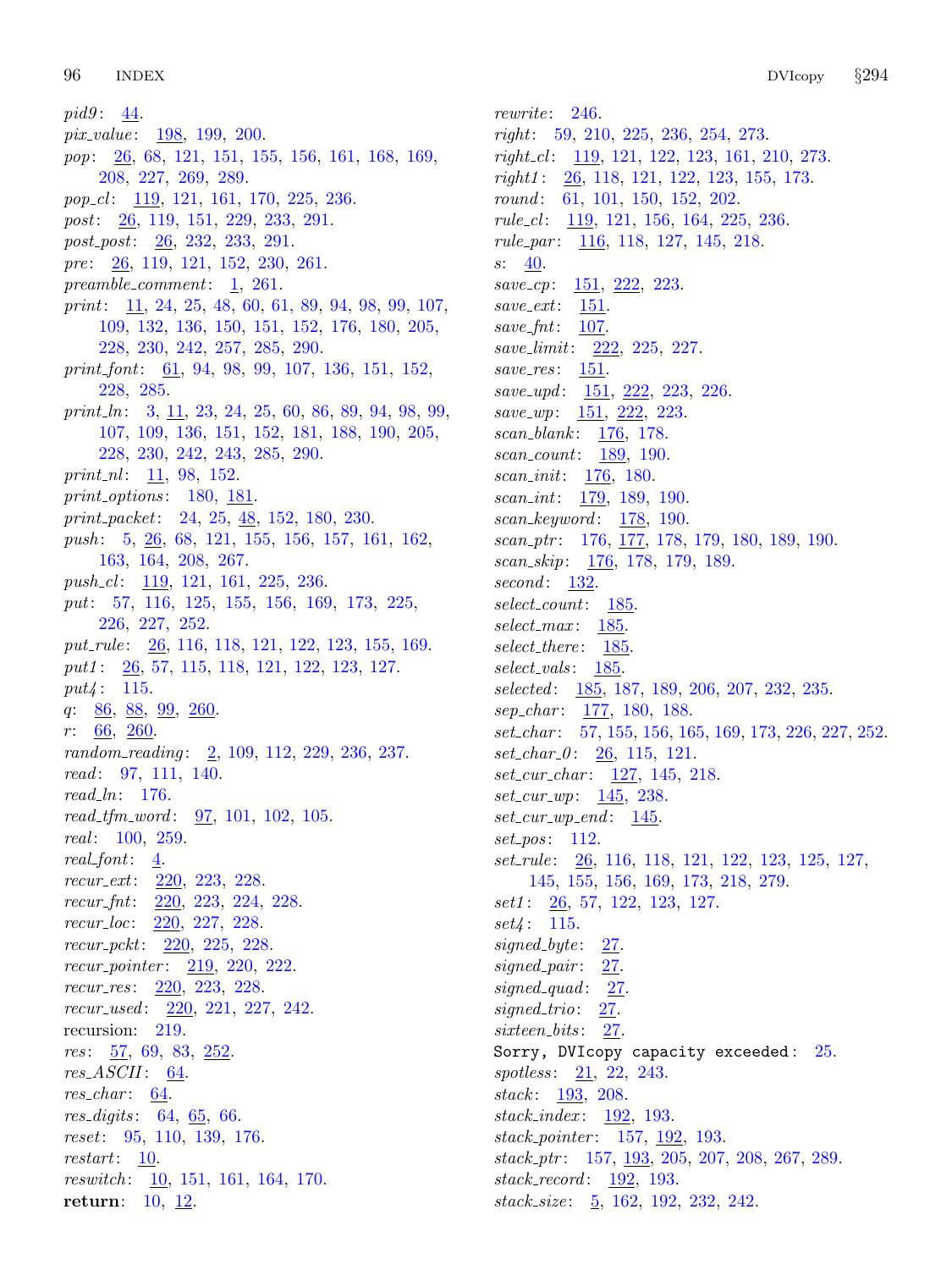stack\_used: [157](#page-53-0), [159](#page-53-0), [162](#page-55-0), [242](#page-80-0). start count: [185](#page-63-0), [186,](#page-63-0) [189.](#page-64-0) start match : [186,](#page-63-0) [206](#page-68-0), [234](#page-77-0). start\_packet:  $88, 160$  $88, 160$  $88, 160$ . start\_there: <u>185</u>, [186](#page-63-0), [189.](#page-64-0) start\_vals: [185,](#page-63-0) [186](#page-63-0), [189](#page-64-0), [190](#page-64-0). stat:  $8$ .  $str\_bytes: 34, 45, 46.$  $str\_bytes: 34, 45, 46.$  $str\_bytes: 34, 45, 46.$  $str\_bytes: 34, 45, 46.$  $str\_bytes: 34, 45, 46.$  $str\_bytes: 34, 45, 46.$  $str\_bytes: 34, 45, 46.$  $str\_chars$ : [45](#page-15-0), [46,](#page-16-0) [102,](#page-36-0) [105](#page-38-0). str fonts : [45](#page-15-0), [46](#page-16-0), [94,](#page-32-0) [107,](#page-38-0) [132,](#page-45-0) [150,](#page-50-0) [216,](#page-71-0) [285,](#page-87-0) [288.](#page-87-0)  $str_mag: 185, 190, 191.$  $str_mag: 185, 190, 191.$  $str_mag: 185, 190, 191.$  $str_mag: 185, 190, 191.$  $str_mag: 185, 190, 191.$  $str_mag: 185, 190, 191.$  $str_mag: 185, 190, 191.$  $str_name_length: 45, 46, 63.$  $str_name_length: 45, 46, 63.$  $str_name_length: 45, 46, 63.$  $str_name_length: 45, 46, 63.$  $str_name_length: 45, 46, 63.$  $str_name_length: 45, 46, 63.$ str packets : [40](#page-14-0), [45,](#page-15-0) [46](#page-16-0), [47](#page-16-0), [49,](#page-16-0) [88](#page-30-0), [225.](#page-74-0) str\_recursion:  $45, \underline{46}, 228$  $45, \underline{46}, 228$  $45, \underline{46}, 228$  $45, \underline{46}, 228$ . str select: [185,](#page-63-0) [190,](#page-64-0) [191](#page-64-0).  $str\_stack: 45, 46, 162, 232.$  $str\_stack: 45, 46, 162, 232.$  $str\_stack: 45, 46, 162, 232.$  $str\_stack: 45, 46, 162, 232.$  $str\_stack: 45, 46, 162, 232.$  $str\_stack: 45, 46, 162, 232.$  $str\_stack: 45, 46, 162, 232.$  $str\_stack: 45, 46, 162, 232.$  $str\_stack: 45, 46, 162, 232.$  $str_widths: 45, 46, 73.$  $str_widths: 45, 46, 73.$  $str_widths: 45, 46, 73.$  $str_widths: 45, 46, 73.$  $str_widths: 45, 46, 73.$  $str_widths: 45, 46, 73.$ substituted character packet...:  $86$ . system dependencies: [2](#page-1-0), [3](#page-2-0), [7,](#page-4-0) [9,](#page-4-0) [13,](#page-6-0) [15,](#page-7-0) [23,](#page-9-0) [27](#page-11-0), [28,](#page-12-0) [31](#page-12-0), [50,](#page-17-0) [54](#page-18-0), [61,](#page-22-0) [63](#page-22-0), [64,](#page-23-0) [67](#page-24-0), [92,](#page-32-0) [95](#page-32-0), [97,](#page-33-0) [101](#page-36-0), [103,](#page-37-0) [111,](#page-39-0) [112,](#page-39-0) [137,](#page-46-0) [139,](#page-46-0) [140,](#page-47-0) [175,](#page-59-0) [176](#page-60-0), [180](#page-62-0), [202,](#page-66-0) [240,](#page-80-0) [241,](#page-80-0) [243,](#page-80-0) [248,](#page-81-0) [293.](#page-89-0) t: [88](#page-30-0). tats: [8](#page-4-0). temp\_byte: [151](#page-51-0), [152,](#page-51-0) [229](#page-76-0), [230,](#page-76-0) [233](#page-77-0), [237.](#page-79-0) temp int: [229,](#page-76-0) [232](#page-77-0), [233](#page-77-0), [235](#page-78-0).  $temp\_pix$ :  $\frac{199}{203}$ .  $terminal\_line\_length: 5, 176.$  $terminal\_line\_length: 5, 176.$  $terminal\_line\_length: 5, 176.$  $terminal\_line\_length: 5, 176.$  $text_{char}:$   $\frac{15}{17}$  $\frac{15}{17}$  $\frac{15}{17}$ , [177.](#page-60-0) text\_file:  $15$ . TFM files: [68](#page-25-0). TFM file can't be opened:  $95$ .  $tfm\_byte: \quad 97$  $tfm\_byte: \quad 97$ .  $tfm_b0$ :  $\frac{96}{97}$  $\frac{96}{97}$  $\frac{96}{97}$ , [101](#page-36-0), [102](#page-36-0), [103,](#page-37-0) [105](#page-38-0), [143,](#page-48-0) [144.](#page-48-0)  $tfm_b01: 101.$  $tfm_b01: 101.$  $tfm_b01: 101.$ tfm b1: [96](#page-32-0), [97](#page-33-0), [101,](#page-36-0) [103](#page-37-0), [105,](#page-38-0) [143](#page-48-0), [144](#page-48-0).  $tfm_b2$ :  $96$ , [97](#page-33-0), [101,](#page-36-0) [103](#page-37-0), [105,](#page-38-0) [143](#page-48-0), [144](#page-48-0).  $tfm_b23: 101.$  $tfm_b23: 101.$  $tfm_b23: 101.$  $tfm_b3$ : [96](#page-32-0), [97](#page-33-0), [101,](#page-36-0) [103](#page-37-0), [105,](#page-38-0) [143](#page-48-0), [144](#page-48-0). *tfm\_conv*: [100,](#page-35-0) [101,](#page-36-0) [150,](#page-50-0) [152](#page-51-0), [230](#page-76-0).  $TFM_{\mathcal{A}}$  default\_area:  $92, 93, 95$  $92, 93, 95$  $92, 93, 95$  $92, 93, 95$  $92, 93, 95$ .  $TFM_{\mathcal{A}}$  default\_area\_name:  $92, 93$  $92, 93$ .  $TFM$ <sub>-default-area-name-length</sub>:  $92, 95$  $92, 95$ .  $tfm\_ext: 90, 91, 95.$  $tfm\_ext: 90, 91, 95.$  $tfm\_ext: 90, 91, 95.$  $tfm\_ext: 90, 91, 95.$  $tfm\_ext: 90, 91, 95.$  $tfm\_ext: 90, 91, 95.$  $tfm\_ext: 90, 91, 95.$  $tfm_{\text{}}file: 90, 95, 97, 99.$  $tfm_{\text{}}file: 90, 95, 97, 99.$  $tfm_{\text{}}file: 90, 95, 97, 99.$  $tfm_{\text{}}file: 90, 95, 97, 99.$  $tfm_{\text{}}file: 90, 95, 97, 99.$  $tfm_{\text{}}file: 90, 95, 97, 99.$  $tfm_{\text{}}file: 90, 95, 97, 99.$  $tfm_{\text{}}file: 90, 95, 97, 99.$  $tfm_{\text{}}file: 90, 95, 97, 99.$  $tfm\_fix1$ : [103](#page-37-0), [143.](#page-48-0)  $tfm_{\textit{n}}fix2: 103, 143.$  $tfm_{\textit{n}}fix2: 103, 143.$  $tfm_{\textit{n}}fix2: 103, 143.$  $tfm_{\textit{n}}fix2: 103, 143.$  $tfm_{\textit{max3}}: 103, 143.$  $tfm_{\textit{max3}}: 103, 143.$  $tfm_{\textit{max3}}: 103, 143.$  $tfm_{\textit{max3}}: 103, 143.$  $tfm_{\textit{n}}fix3u: 103, 143, 144.$  $tfm_{\textit{n}}fix3u: 103, 143, 144.$  $tfm_{\textit{n}}fix3u: 103, 143, 144.$  $tfm_{\textit{n}}fix3u: 103, 143, 144.$  $tfm_{\textit{n}}fix3u: 103, 143, 144.$  $tfm_{\textit{n}}fix3u: 103, 143, 144.$  $tfm\_fix4$ :  $\underline{103}$  $\underline{103}$  $\underline{103}$ , [105,](#page-38-0) [143](#page-48-0).  $tfm$ <sub>squad</sub>:  $\underline{101}$ .  $tfm_uquad: 101$ .

This can't happen:  $24$ . *three\_cases*:  $115, 161, 218$  $115, 161, 218$  $115, 161, 218$  $115, 161, 218$ . title:  $\frac{1}{25}$ . true: [2](#page-1-0), [12,](#page-5-0) [86](#page-29-0), [88](#page-30-0), [101,](#page-36-0) [107](#page-38-0), [111,](#page-39-0) [112](#page-39-0), [123,](#page-43-0) [125](#page-43-0), [127,](#page-44-0) [132,](#page-45-0) [140](#page-47-0), [150,](#page-50-0) [151,](#page-51-0) [159](#page-53-0), [161](#page-55-0), [164,](#page-56-0) [165,](#page-56-0) [178](#page-61-0), [179,](#page-61-0) [183](#page-63-0), [185](#page-63-0), [186,](#page-63-0) [187,](#page-63-0) [189](#page-64-0), [207](#page-68-0), [213,](#page-70-0) [226.](#page-74-0) trunc: [202.](#page-66-0)  $twenty four-bits: 27.$  $twenty four-bits: 27.$  $two\_cases: \quad \underline{115}, \; 127, \; 161.$  $two\_cases: \quad \underline{115}, \; 127, \; 161.$  $two\_cases: \quad \underline{115}, \; 127, \; 161.$  $two\_cases: \quad \underline{115}, \; 127, \; 161.$  $two\_cases: \quad \underline{115}, \; 127, \; 161.$  $type\_flag: 83, 84, 88.$  $type\_flag: 83, 84, 88.$  $type\_flag: 83, 84, 88.$  $type\_flag: 83, 84, 88.$  $type\_flag: 83, 84, 88.$  $type\_flag: 83, 84, 88.$ type\_setting: [183,](#page-63-0) [184,](#page-63-0) [205,](#page-68-0) [206](#page-68-0), [207](#page-68-0), [215,](#page-70-0) [235.](#page-78-0) u: [98](#page-34-0).  $upd: \frac{57}{252}.$  $upd: \frac{57}{252}.$  $upd: \frac{57}{252}.$  $upd: \frac{57}{252}.$  $upd: \frac{57}{252}.$  $update\_terminal: 176$  $update\_terminal: 176$ . Use DVItype: [109](#page-39-0). Use TFtoPL/PLtoTF: [94.](#page-32-0) Use VFtoVP/VPtoVF: [136.](#page-46-0)  $v: \frac{193}{2}$ .  $v\_conv: 202, 204, 259.$  $v\_conv: 202, 204, 259.$  $v\_conv: 202, 204, 259.$  $v\_conv: 202, 204, 259.$  $v\_conv: 202, 204, 259.$  $v\_conv: 202, 204, 259.$  $v$ -field:  $192, 193, 194$  $192, 193, 194$  $192, 193, 194$  $192, 193, 194$  $192, 193, 194$ . v\_pixel\_round: [202,](#page-66-0) [203,](#page-67-0) [211,](#page-69-0) [259.](#page-84-0) *v\_pixels*: [199](#page-66-0), [202](#page-66-0). v\_resolution:  $204, 259$  $204, 259$  $204, 259$ .  $v$ -rule-pixels:  $202, 213$  $202, 213$  $202, 213$ .  $v\_upd\_end$ :  $203$ .  $v\_upd\_move: \quad 203, \; 211.$  $v\_upd\_move: \quad 203, \; 211.$  $v\_upd\_move: \quad 203, \; 211.$  $v\_upd\_move: \quad 203, \; 211.$  $vf\_byte: 140, 141, 143, 144.$  $vf\_byte: 140, 141, 143, 144.$  $vf\_byte: 140, 141, 143, 144.$  $vf\_byte: 140, 141, 143, 144.$  $vf\_byte: 140, 141, 143, 144.$  $vf\_byte: 140, 141, 143, 144.$  $vf\_byte: 140, 141, 143, 144.$  $vf\_byte: 140, 141, 143, 144.$  $vf\_byte: 140, 141, 143, 144.$  $vf_{\text{-}char\_type}: \frac{158}{159}, 159, 165.$  $vf_{\text{-}char\_type}: \frac{158}{159}, 159, 165.$  $vf_{\text{-}char\_type}: \frac{158}{159}, 159, 165.$  $vf_{\text{-}char\_type}: \frac{158}{159}, 159, 165.$  $vf_{\text{-}char\_type}: \frac{158}{159}, 159, 165.$  $vf_{\text{-}char\_type}: \frac{158}{159}, 159, 165.$  $vf_{\text{a}} \text{complex:} \quad 160, \; 173.$  $vf_{\text{a}} \text{complex:} \quad 160, \; 173.$  $vf_{\text{a}} \text{complex:} \quad 160, \; 173.$  $vf_{\text{a}} \text{complex:} \quad 160, \; 173.$  $vf_{\text{a}} \text{complex:} \quad 160, \; 173.$  $vf_{\text{r}} = \int 134, 145, 148, 161, 164, 165.$  $vf_{\text{r}} = \int 134, 145, 148, 161, 164, 165.$  $vf_{\text{r}} = \int 134, 145, 148, 161, 164, 165.$  $vf_{\text{r}} = \int 134, 145, 148, 161, 164, 165.$  $vf_{\text{r}} = \int 134, 145, 148, 161, 164, 165.$  $vf_{\text{r}} = \int 134, 145, 148, 161, 164, 165.$  $vf_{\text{r}} = \int 134, 145, 148, 161, 164, 165.$  $vf_{\text{r}} = \int 134, 145, 148, 161, 164, 165.$  $vf_{\text{r}} = \int 134, 145, 148, 161, 164, 165.$  $vf_{\text{r}} = \int 134, 145, 148, 161, 164, 165.$  $vf_{\text{r}} = \int 134, 145, 148, 161, 164, 165.$  $vf_{\text{r}} = \int 134, 145, 148, 161, 164, 165.$  $vf_{\text{r}} = \int 134, 145, 148, 161, 164, 165.$ VF default area : [137](#page-46-0), [138](#page-46-0), [139](#page-46-0).  $VF\_default\_area_name: 137, 138.$  $VF\_default\_area_name: 137, 138.$  $VF\_default\_area_name: 137, 138.$  $VF\_default\_area_name: 137, 138.$  $VF\_default\_area_name: 137, 138.$  $VF\_default\_area\_name\_length:$   $137, 139.$  $137, 139.$  $137, 139.$  $137, 139.$  $vf\_do\_font: 150, 153.$  $vf\_do\_font: 150, 153.$  $vf\_do\_font: 150, 153.$  $vf\_do\_font: 150, 153.$ *vf<sub>-e-fnts*:  $\frac{146}{149}$  $\frac{146}{149}$  $\frac{146}{149}$ , 149.</sub>  $\mathit{vf\_eof}$ :  $\underline{140}$ . *vf\_ext*:  $\frac{134}{135}$ , [135,](#page-46-0) [139](#page-46-0). *vf file*: [134,](#page-46-0) [139](#page-46-0), [140](#page-47-0), [141](#page-47-0), [151](#page-51-0). *vf* first par:  $145$ , [161.](#page-55-0) *vf*  $\int f(x) dx$ : [144](#page-48-0), [150](#page-50-0).  $vf_{\text{-}}fix1: 143, 145.$  $vf_{\text{-}}fix1: 143, 145.$  $vf_{\text{-}}fix1: 143, 145.$  $vf_{\text{-}}fix1: 143, 145.$  $vf_{\text{-}}fix1: 143, 145.$  $vf_{\text{-}}fix2: 143, 145.$  $vf_{\text{-}}fix2: 143, 145.$  $vf_{\text{-}}fix2: 143, 145.$  $vf_{\text{-}}fix2: 143, 145.$  $vf_{\text{-}}fix2: 143, 145.$  $\textit{vf}_\textit{-}fix3$ : [143](#page-48-0), [145](#page-49-0).  $\textit{vf}\text{-}\textit{fix3u}:$  [143,](#page-48-0) [160.](#page-54-0)  $\textit{vf\_fix4}:$  [143](#page-48-0), [145,](#page-49-0) [160](#page-54-0). *vf*<sub>-fnt</sub>:  $\underline{151}$  $\underline{151}$  $\underline{151}$ , [161,](#page-55-0) [164](#page-56-0), [165](#page-56-0). *vf* font:  $148$ , [161](#page-55-0). *vf* font type:  $\frac{4}{136}$  $\frac{4}{136}$  $\frac{4}{136}$ , [146,](#page-49-0) [151](#page-51-0), [226,](#page-74-0) [238](#page-79-0). *vf\_group*:  $156, 168$  $156, 168$ . *vf i*<sub>f</sub> $ints$ : <u>[146](#page-49-0)</u>, [148](#page-50-0), [150](#page-50-0), [153.](#page-52-0) *vf<sub>-id</sub>*:  $\frac{133}{152}$ .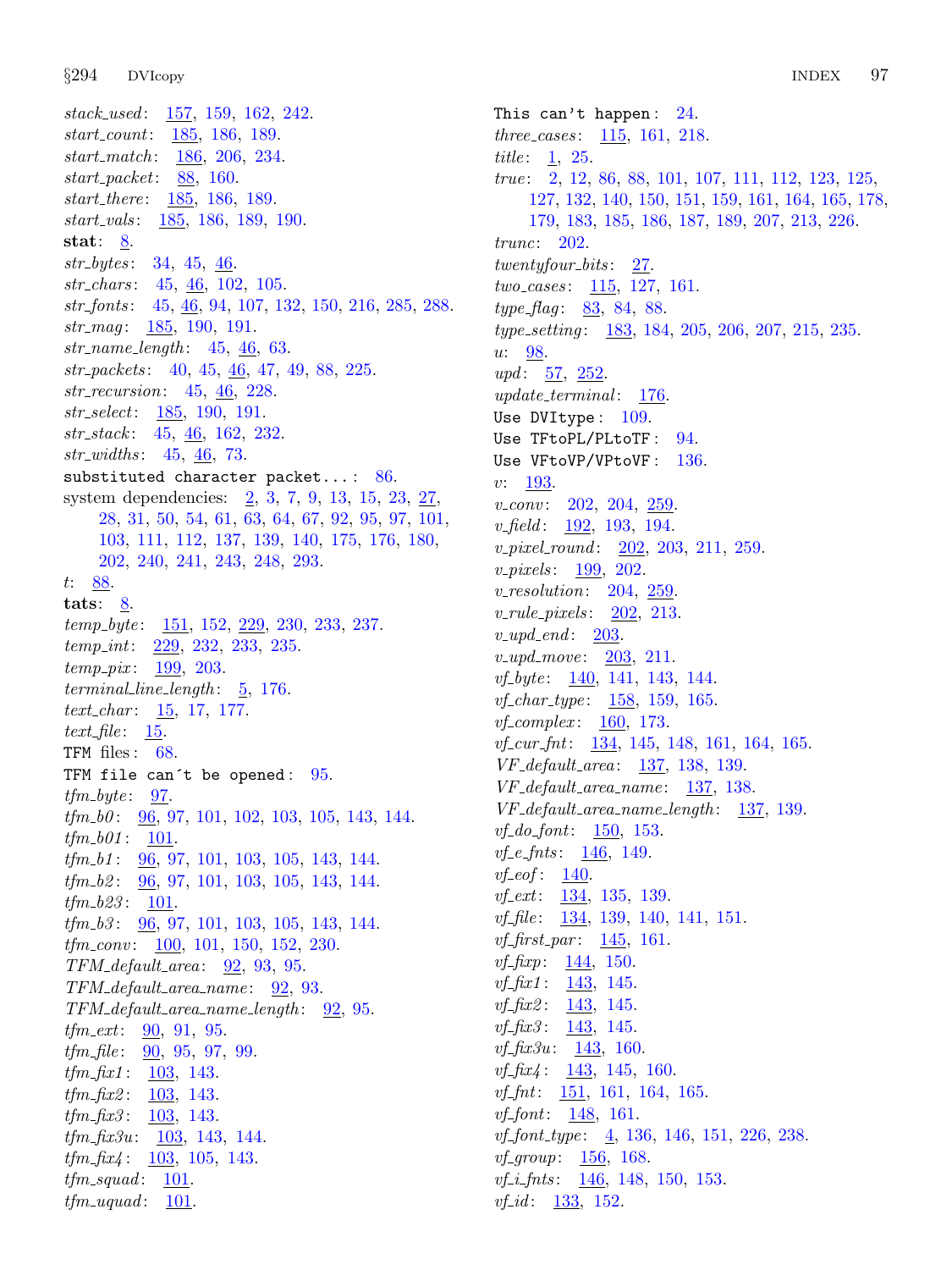vf last: [156](#page-53-0), [157](#page-53-0), [160](#page-54-0), [163](#page-55-0), [165](#page-56-0), [166,](#page-56-0) [167,](#page-57-0) [168,](#page-57-0) [169,](#page-57-0) [171](#page-57-0). vf last end : [156](#page-53-0), [157,](#page-53-0) [160](#page-54-0), [163](#page-55-0), [164,](#page-56-0) [168,](#page-57-0) [171](#page-57-0). vf last loc: [156](#page-53-0), [157,](#page-53-0) [160](#page-54-0), [165](#page-56-0), [166,](#page-56-0) [168](#page-57-0), [171](#page-57-0). vf limit: [134,](#page-46-0) [160](#page-54-0), [161.](#page-55-0) *vf.loc*: <u>134</u>, [136](#page-46-0), [139](#page-46-0), [141,](#page-47-0) [143,](#page-48-0) [144](#page-48-0), [160,](#page-54-0) [161.](#page-55-0) *vf\_move*:  $\underline{157}$ , [159,](#page-53-0) [161,](#page-55-0) [163,](#page-55-0) [170](#page-57-0).  $vf\_nf$ :  $\frac{146}{148}$  $\frac{146}{148}$  $\frac{146}{148}$  $\frac{146}{148}$  $\frac{146}{148}$ , 148, [149](#page-50-0), [150,](#page-50-0) [153.](#page-52-0) vf other : [156,](#page-53-0) [159](#page-53-0), [160,](#page-54-0) [163](#page-55-0), [165,](#page-56-0) [167,](#page-57-0) [171](#page-57-0). *vf\_pquad*:  $144, 150, 152$  $144, 150, 152$  $144, 150, 152$  $144, 150, 152$  $144, 150, 152$ .  $vf_{\text{-}}ptr$ : [156](#page-53-0), [157](#page-53-0), [160](#page-54-0), [161](#page-55-0), [162](#page-55-0), [163](#page-55-0), [164](#page-56-0), [165](#page-56-0), [166](#page-56-0), [167,](#page-57-0) [168,](#page-57-0) [169,](#page-57-0) [170,](#page-57-0) [171,](#page-57-0) [172.](#page-58-0) *vf-push-loc*: [156](#page-53-0), [157,](#page-53-0) [160,](#page-54-0) [162,](#page-55-0) [163,](#page-55-0) [164](#page-56-0), [168](#page-57-0), [169](#page-57-0). vf push num: [156,](#page-53-0) [157](#page-53-0), [162,](#page-55-0) [168,](#page-57-0) [170](#page-57-0), [172.](#page-58-0)  $vf$ -put:  $\frac{156}{159}$  $\frac{156}{159}$  $\frac{156}{159}$ , [159,](#page-53-0) [160](#page-54-0). *vf\_rule*:  $\frac{156}{159}$  $\frac{156}{159}$  $\frac{156}{159}$ , 159, [168](#page-57-0). *vf\_rule\_type*:  $158, 159, 166$  $158, 159, 166$  $158, 159, 166$  $158, 159, 166$ . *vf\_set*:  $\frac{156}{159}$  $\frac{156}{159}$  $\frac{156}{159}$  $\frac{156}{159}$  $\frac{156}{159}$ . *vf\_simple*:  $160$ , [173](#page-58-0), [226.](#page-74-0) *vf\_squad*: <u>141</u>, [144](#page-48-0), [145](#page-49-0), [150,](#page-50-0) [152](#page-51-0), [153](#page-52-0).  $v f_{\text{.}} state: 154, 157.$  $v f_{\text{.}} state: 154, 157.$  $v f_{\text{.}} state: 154, 157.$  $v f_{\text{.}} state: 154, 157.$  $v f_{\text{.}} state: 154, 157.$ vf strio: [141,](#page-47-0) [160.](#page-54-0)  $vf_{\_type}: 156, 157, 158.$  $vf_{\_type}: 156, 157, 158.$  $vf_{\_type}: 156, 157, 158.$  $vf_{\_type}: 156, 157, 158.$  $vf_{\_type}: 156, 157, 158.$  $vf_{\_type}: 156, 157, 158.$ *vf\_ubyte*:  $\underline{141}$ , [145](#page-49-0), [150,](#page-50-0) [152](#page-51-0), [153,](#page-52-0) [160](#page-54-0), [167](#page-57-0). *vf\_upair*:  $141, 145, 153.$  $141, 145, 153.$  $141, 145, 153.$  $141, 145, 153.$  $141, 145, 153.$ *vf\_uquad*:  $144$ , [145](#page-49-0), [160.](#page-54-0) vf utrio: [141](#page-47-0), [145,](#page-49-0) [153](#page-52-0).  $vf_{-}wp: \quad 151, \; 160.$  $vf_{-}wp: \quad 151, \; 160.$  $vf_{-}wp: \quad 151, \; 160.$  $vf_{-}wp: \quad 151, \; 160.$ visible: [213](#page-70-0), [280](#page-86-0).  $vv: \quad 200, 203, 259.$  $vv: \quad 200, 203, 259.$  $vv: \quad 200, 203, 259.$  $vv: \quad 200, 203, 259.$  $vv: \quad 200, 203, 259.$  $vv: \quad 200, 203, 259.$  $vv: \quad 200, 203, 259.$  $vv\_field: \quad 200, \quad 201.$  $vv\_field: \quad 200, \quad 201.$  $vv\_field: \quad 200, \quad 201.$  $vv\_field: \quad 200, \quad 201.$ w: [73](#page-26-0), [99](#page-35-0), [193](#page-65-0). w<sub>-cl</sub>: [119,](#page-42-0) [121,](#page-43-0) [123,](#page-43-0) [161](#page-55-0), [210](#page-69-0).  $w\_{hash:}$  [70,](#page-25-0) [71](#page-25-0), [72,](#page-26-0) [75](#page-26-0).  $w_{\text{L}}$  ink: [70](#page-25-0), [71,](#page-25-0) [72,](#page-26-0) [75](#page-26-0).  $w_x$ -field: [192,](#page-64-0) [193](#page-65-0), [194.](#page-65-0) WEB : [33](#page-13-0). width\_dimen: [173](#page-58-0), [174](#page-58-0), [236](#page-78-0), [279](#page-86-0). width pointer:  $\frac{70}{71}$ , [73,](#page-26-0) [76](#page-27-0), [77](#page-27-0), [98,](#page-34-0) [99,](#page-35-0) [125](#page-43-0), [151,](#page-51-0) [222](#page-73-0). widths: [70](#page-25-0), [71,](#page-25-0) [72](#page-26-0), [73,](#page-26-0) [75](#page-26-0), [81,](#page-28-0) [98](#page-34-0), [99,](#page-35-0) [214](#page-70-0), [216,](#page-71-0) [222](#page-73-0).  $wp: 98$ . write: [11,](#page-5-0) [248.](#page-81-0)  $write\_ln: 11$ .  $w0: \quad \underline{26}$  $w0: \quad \underline{26}$  $w0: \quad \underline{26}$ , [121,](#page-43-0) [154](#page-52-0), [273.](#page-86-0)  $w0$ <sub>-C</sub>l: [119,](#page-42-0) [121,](#page-43-0) [161](#page-55-0), [210](#page-69-0), [225,](#page-74-0) [236.](#page-78-0)  $w1: \underline{26}$  $w1: \underline{26}$  $w1: \underline{26}$ , [118,](#page-42-0) [121,](#page-43-0) [122](#page-43-0), [123](#page-43-0). x: [54](#page-18-0), [55,](#page-18-0) [56](#page-19-0), [58,](#page-20-0) [59](#page-21-0), [73](#page-26-0), [114,](#page-40-0) [143](#page-48-0), [144,](#page-48-0) [179,](#page-61-0) [193,](#page-65-0) [251](#page-82-0), [253](#page-82-0), [254.](#page-82-0)  $x_{-}cl$ :  $\frac{119}{121}$  $\frac{119}{121}$  $\frac{119}{121}$ , [122,](#page-43-0) [123.](#page-43-0)  $xchr: 17, 18, 19, 48, 60, 61, 66, 67, 177, 180.$  $xchr: 17, 18, 19, 48, 60, 61, 66, 67, 177, 180.$  $xchr: 17, 18, 19, 48, 60, 61, 66, 67, 177, 180.$  $xchr: 17, 18, 19, 48, 60, 61, 66, 67, 177, 180.$  $xchr: 17, 18, 19, 48, 60, 61, 66, 67, 177, 180.$  $xchr: 17, 18, 19, 48, 60, 61, 66, 67, 177, 180.$  $xchr: 17, 18, 19, 48, 60, 61, 66, 67, 177, 180.$  $xchr: 17, 18, 19, 48, 60, 61, 66, 67, 177, 180.$  $xchr: 17, 18, 19, 48, 60, 61, 66, 67, 177, 180.$  $xchr: 17, 18, 19, 48, 60, 61, 66, 67, 177, 180.$  $xchr: 17, 18, 19, 48, 60, 61, 66, 67, 177, 180.$  $xchr: 17, 18, 19, 48, 60, 61, 66, 67, 177, 180.$  $xchr: 17, 18, 19, 48, 60, 61, 66, 67, 177, 180.$  $xchr: 17, 18, 19, 48, 60, 61, 66, 67, 177, 180.$  $xchr: 17, 18, 19, 48, 60, 61, 66, 67, 177, 180.$  $xchr: 17, 18, 19, 48, 60, 61, 66, 67, 177, 180.$  $xchr: 17, 18, 19, 48, 60, 61, 66, 67, 177, 180.$  $xchr: 17, 18, 19, 48, 60, 61, 66, 67, 177, 180.$  $xchr: 17, 18, 19, 48, 60, 61, 66, 67, 177, 180.$  $xchr: 17, 18, 19, 48, 60, 61, 66, 67, 177, 180.$ xclause: [12](#page-5-0).

 $xord: 17, 19, 64, 176, 261.$  $xord: 17, 19, 64, 176, 261.$  $xord: 17, 19, 64, 176, 261.$  $xord: 17, 19, 64, 176, 261.$  $xord: 17, 19, 64, 176, 261.$  $xord: 17, 19, 64, 176, 261.$  $xord: 17, 19, 64, 176, 261.$  $xord: 17, 19, 64, 176, 261.$  $xord: 17, 19, 64, 176, 261.$  $xord: 17, 19, 64, 176, 261.$  $xord: 17, 19, 64, 176, 261.$  $xx: 59.$  $xx: 59.$ xxx : [58](#page-20-0), [155,](#page-52-0) [164](#page-56-0), [253.](#page-82-0)  $xxx_{\rm c}$  : [119,](#page-42-0) [121,](#page-43-0) [164](#page-56-0), [225](#page-74-0), [236](#page-78-0), [237.](#page-79-0)  $xxx1: \quad 26, \ 118, \ 121, \ 167, \ 271.$  $xxx1: \quad 26, \ 118, \ 121, \ 167, \ 271.$  $xxx1: \quad 26, \ 118, \ 121, \ 167, \ 271.$  $xxx1: \quad 26, \ 118, \ 121, \ 167, \ 271.$  $xxx1: \quad 26, \ 118, \ 121, \ 167, \ 271.$  $xxx1: \quad 26, \ 118, \ 121, \ 167, \ 271.$  $xxx1: \quad 26, \ 118, \ 121, \ 167, \ 271.$  $xxx1: \quad 26, \ 118, \ 121, \ 167, \ 271.$  $xxx1: \quad 26, \ 118, \ 121, \ 167, \ 271.$  $xxx1: \quad 26, \ 118, \ 121, \ 167, \ 271.$  $xxx1: \quad 26, \ 118, \ 121, \ 167, \ 271.$  $xxx4: 26.$  $xxx4: 26.$  $xxx4: 26.$  $x0: \underline{26}$  $x0: \underline{26}$  $x0: \underline{26}$ , [121,](#page-43-0) [154](#page-52-0), [273.](#page-86-0)  $x0$ <sub>-cl</sub>:  $\frac{119}{121}$ .  $x1: \underline{26}$  $x1: \underline{26}$  $x1: \underline{26}$ , [118,](#page-42-0) [121,](#page-43-0) [122](#page-43-0), [123](#page-43-0).  $x_4: 173.$  $x_4: 173.$  $x_4: 173.$ y: [193.](#page-65-0)  $y_{-}cl$ : [119,](#page-42-0) [121,](#page-43-0) [123](#page-43-0), [161](#page-55-0), [211.](#page-69-0)  $y_z = field: 192, 193, 194.$  $y_z = field: 192, 193, 194.$  $y_z = field: 192, 193, 194.$  $y_z = field: 192, 193, 194.$  $y_z = field: 192, 193, 194.$  $y_z = field: 192, 193, 194.$  $y_z = field: 192, 193, 194.$  $y0: \quad \underline{26}, \ 121, \ 154, \ 276.$  $y0: \quad \underline{26}, \ 121, \ 154, \ 276.$  $y0: \quad \underline{26}, \ 121, \ 154, \ 276.$  $y0: \quad \underline{26}, \ 121, \ 154, \ 276.$  $y0: \quad \underline{26}, \ 121, \ 154, \ 276.$  $y0: \quad \underline{26}, \ 121, \ 154, \ 276.$  $y0: \quad \underline{26}, \ 121, \ 154, \ 276.$  $y0: \quad \underline{26}, \ 121, \ 154, \ 276.$  $y0: \quad \underline{26}, \ 121, \ 154, \ 276.$  $y0$ <sub>-c</sub>l: [119,](#page-42-0) [121,](#page-43-0) [161,](#page-55-0) [211](#page-69-0), [225](#page-74-0), [236](#page-78-0).  $y1: \quad 26, \ 118, \ 121, \ 122, \ 123.$  $y1: \quad 26, \ 118, \ 121, \ 122, \ 123.$  $y1: \quad 26, \ 118, \ 121, \ 122, \ 123.$  $y1: \quad 26, \ 118, \ 121, \ 122, \ 123.$  $y1: \quad 26, \ 118, \ 121, \ 122, \ 123.$  $y1: \quad 26, \ 118, \ 121, \ 122, \ 123.$  $y1: \quad 26, \ 118, \ 121, \ 122, \ 123.$  $y1: \quad 26, \ 118, \ 121, \ 122, \ 123.$  $y1: \quad 26, \ 118, \ 121, \ 122, \ 123.$  $y1: \quad 26, \ 118, \ 121, \ 122, \ 123.$ z: [103,](#page-37-0) [193.](#page-65-0)  $z_{cl}$ : [119](#page-42-0), [121,](#page-43-0) [122,](#page-43-0) [123](#page-43-0). zero: [155](#page-52-0). zero stack : [193,](#page-65-0) [194](#page-65-0), [201](#page-66-0), [205](#page-68-0).  $zero_width$ :  $72$ .  $z0: \quad \underline{26}, \ 121, \ 154, \ 276.$  $z0: \quad \underline{26}, \ 121, \ 154, \ 276.$  $z0: \quad \underline{26}, \ 121, \ 154, \ 276.$  $z0: \quad \underline{26}, \ 121, \ 154, \ 276.$  $z0: \quad \underline{26}, \ 121, \ 154, \ 276.$  $z0: \quad \underline{26}, \ 121, \ 154, \ 276.$  $z0: \quad \underline{26}, \ 121, \ 154, \ 276.$  $z\theta_{-}cl$ : [119](#page-42-0), [121](#page-43-0).  $z1: \underline{26}, 118, 121, 122, 123.$  $z1: \underline{26}, 118, 121, 122, 123.$  $z1: \underline{26}, 118, 121, 122, 123.$  $z1: \underline{26}, 118, 121, 122, 123.$  $z1: \underline{26}, 118, 121, 122, 123.$  $z1: \underline{26}, 118, 121, 122, 123.$  $z1: \underline{26}, 118, 121, 122, 123.$  $z1: \underline{26}, 118, 121, 122, 123.$  $z_4$ : [155.](#page-52-0)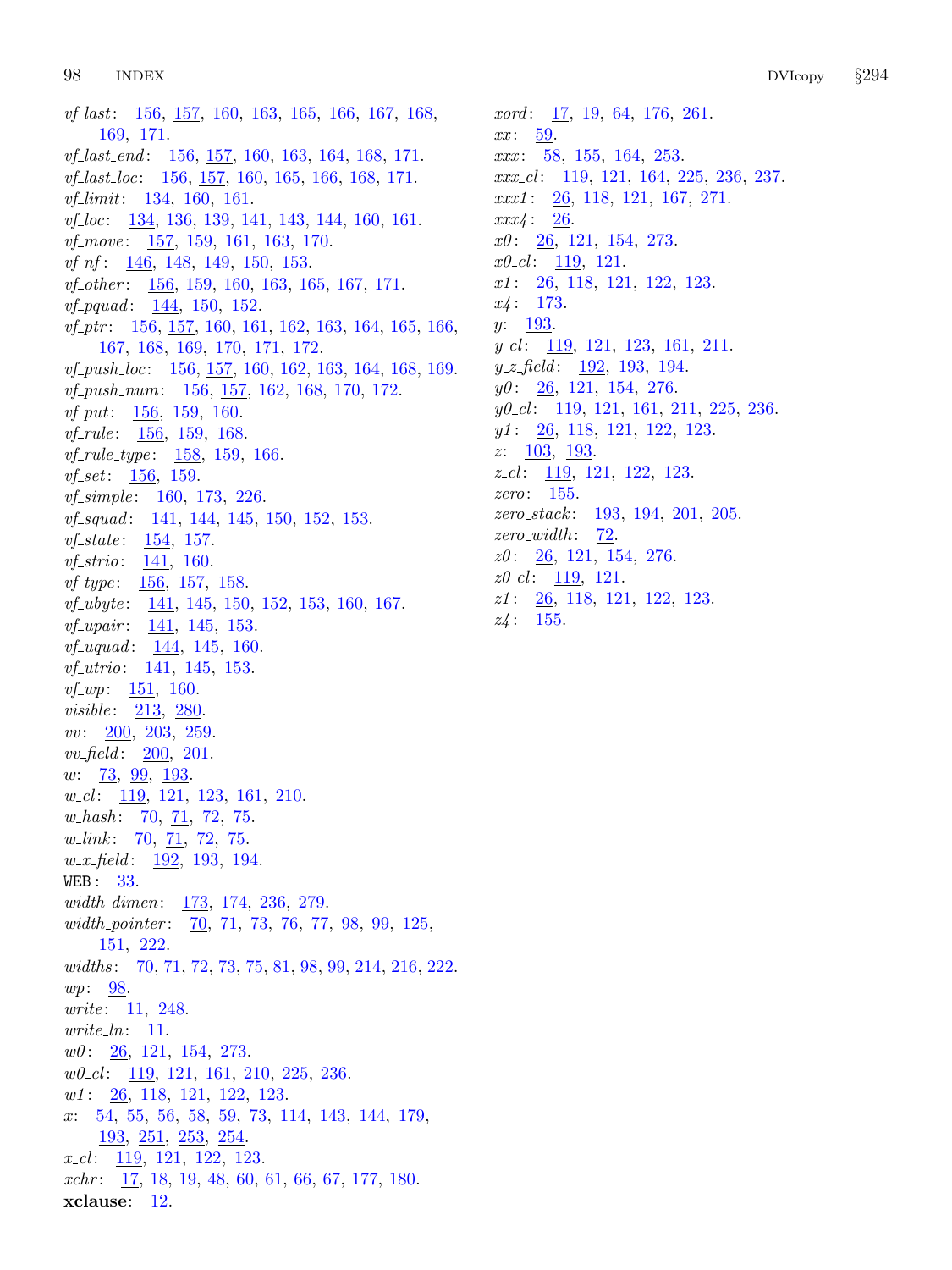$\langle$  Action procedures for *dialog* [176,](#page-60-0) [178,](#page-61-0) [179](#page-61-0), [189](#page-64-0) ised in section [180.](#page-62-0) Basic printing procedures  $48, 60, 61, 181$  $48, 60, 61, 181$  $48, 60, 61, 181$  $48, 60, 61, 181$  $48, 60, 61, 181$  $48, 60, 61, 181$  $48, 60, 61, 181$  Used in section [23.](#page-9-0) Cases for options  $190$  Used in section [180](#page-62-0). Cases for *bad\_font*  $136$  Used in section [94](#page-32-0). Close output file(s)  $247$  Used in section [240](#page-80-0). Compare packet p with current packet, **goto** found if equal  $43$  Used in section [42.](#page-14-0) Compiler directives  $9$  Used in section [3](#page-2-0). Compute the packet hash code  $h$  [41](#page-14-0) is Used in section [40.](#page-14-0) Compute the packet location  $p \, 42$  $p \, 42$  Used in section [40.](#page-14-0) Compute the width hash code  $h$  [74](#page-26-0) is Used in section [73.](#page-26-0) Compute the width location p, **goto** found unless the value is new [75](#page-26-0) iused in section [73.](#page-26-0) Constants in the outer block  $5$  Used in section [3.](#page-2-0) DVI: Find the postamble  $233$  Used in section [232](#page-77-0). DVI: Find the starting page  $234$  Used in section [232](#page-77-0). DVI: Locate font  $cur\_param$  [131](#page-45-0)) Used in sections [130](#page-45-0) and [132.](#page-45-0) DVI: Process a page; then **goto** done  $236$  Used in section [235](#page-78-0). DVI: Process one page  $235$  Used in section [229](#page-76-0). DVI: Process the postamble  $232$  Used in section [229.](#page-76-0) DVI: Process the preamble  $230$  Used in section [229](#page-76-0). DVI: Skip a page; then **goto** done  $237$  Used in section [235.](#page-78-0) DVI: Typeset a *char*  $238$  Used in section [236](#page-78-0). Declare device dependent font data arrays  $195$  Used in section [81.](#page-28-0) Declare device dependent types  $198$  Used in section [192](#page-64-0). Declare typesetting procedures  $250, 251, 252, 253, 254, 258$  $250, 251, 252, 253, 254, 258$  $250, 251, 252, 253, 254, 258$  $250, 251, 252, 253, 254, 258$  $250, 251, 252, 253, 254, 258$  $250, 251, 252, 253, 254, 258$  $250, 251, 252, 253, 254, 258$  $250, 251, 252, 253, 254, 258$  $250, 251, 252, 253, 254, 258$  $250, 251, 252, 253, 254, 258$  $250, 251, 252, 253, 254, 258$  Used in section [182.](#page-63-0) Determine whether this page should be processed or skipped  $206$  Used in section [205.](#page-68-0) Device dependent stack record fields  $200$  Used in section [192](#page-64-0). Error handling procedures  $23, 24, 25, 94, 109$  $23, 24, 25, 94, 109$  $23, 24, 25, 94, 109$  $23, 24, 25, 94, 109$  $23, 24, 25, 94, 109$  $23, 24, 25, 94, 109$  $23, 24, 25, 94, 109$  $23, 24, 25, 94, 109$  $23, 24, 25, 94, 109$  Used in section [3.](#page-2-0) Finish output file(s)  $215$  Used in section [240](#page-80-0). Globals in the outer block [17](#page-7-0), [21](#page-9-0), [32,](#page-13-0) [37,](#page-13-0) [46](#page-16-0), [49](#page-16-0), [62,](#page-22-0) [65,](#page-23-0) [71](#page-25-0), [77](#page-27-0), [80,](#page-27-0) [81,](#page-28-0) [84](#page-29-0), [90](#page-32-0), [92,](#page-32-0) [96,](#page-32-0) [100,](#page-35-0) [108](#page-39-0), [117](#page-41-0), [120](#page-42-0), [122](#page-43-0), [124](#page-43-0), [125](#page-43-0), [128,](#page-44-0) [134,](#page-46-0) [137](#page-46-0), [142](#page-47-0), [146](#page-49-0), [157](#page-53-0), [158,](#page-53-0) [173,](#page-58-0) [177,](#page-60-0) [183,](#page-63-0) [185](#page-63-0), [193](#page-65-0), [199](#page-66-0), [220](#page-72-0), [231,](#page-76-0) [244,](#page-81-0) [255,](#page-82-0) [259](#page-84-0) i Used in section [3](#page-2-0). Initialize device dependent data for a font  $197$  Used in section [99.](#page-35-0) Initialize device dependent font data  $196$  Used in section [82.](#page-28-0) Initialize device dependent stack record fields  $201$  Used in section [194.](#page-65-0) Initialize options  $187$  Used in section [180.](#page-62-0) Initialize predefined strings  $45, 91, 135, 191$  $45, 91, 135, 191$  $45, 91, 135, 191$  $45, 91, 135, 191$  $45, 91, 135, 191$  $45, 91, 135, 191$  $45, 91, 135, 191$  Used in section [241](#page-80-0). Local variables for initialization  $16, 39$  $16, 39$  $16, 39$  Used in section [3](#page-2-0). Locate a character packet and **goto** found if found  $87$  Used in sections [86](#page-29-0) and [88.](#page-30-0) OUT: Declare additional local variables for  $do_{font}$  [283](#page-87-0) is used in section [216.](#page-71-0) OUT: Declare additional local variables for  $do\_xxx$  [270](#page-85-0) ised in section [209.](#page-69-0) OUT: Declare additional local variables  $do_b \cdot b \cdot 262$  $do_b \cdot b \cdot 262$  Used in section [205](#page-68-0). OUT: Declare additional local variables  $do$ -rule  $280$  Used in section [213.](#page-70-0) OUT: Declare local variables (if any) for  $do\_char 287$  $do\_char 287$  Used in section [214](#page-70-0). OUT: Declare local variables (if any) for  $do\_down$  [275](#page-86-0) i Used in section [211](#page-69-0). OUT: Declare local variables (if any) for  $do\text{-}eop$  [264](#page-85-0)) Used in section [207](#page-68-0). OUT: Declare local variables (if any) for  $do\_pop$  [268](#page-85-0)) Used in section [208.](#page-69-0) OUT: Declare local variables (if any) for  $do\_pre$  [260](#page-84-0)) Used in section [204](#page-67-0). OUT: Declare local variables (if any) for  $do\_push\ 266$  $do\_push\ 266$  Used in section [208.](#page-69-0) OUT: Declare local variables (if any) for  $do\_right$  [272](#page-85-0)) Used in section [210.](#page-69-0) OUT: Declare local variables (if any) for  $do\_width$  [278](#page-86-0) is used in section [212](#page-70-0). OUT: Finish incomplete page  $289$  Used in section [215.](#page-70-0) OUT: Finish output file(s)  $290$  Used in section [215.](#page-70-0) OUT: Look for a font file after trying to read the VF file  $285$  Used in section [216.](#page-71-0)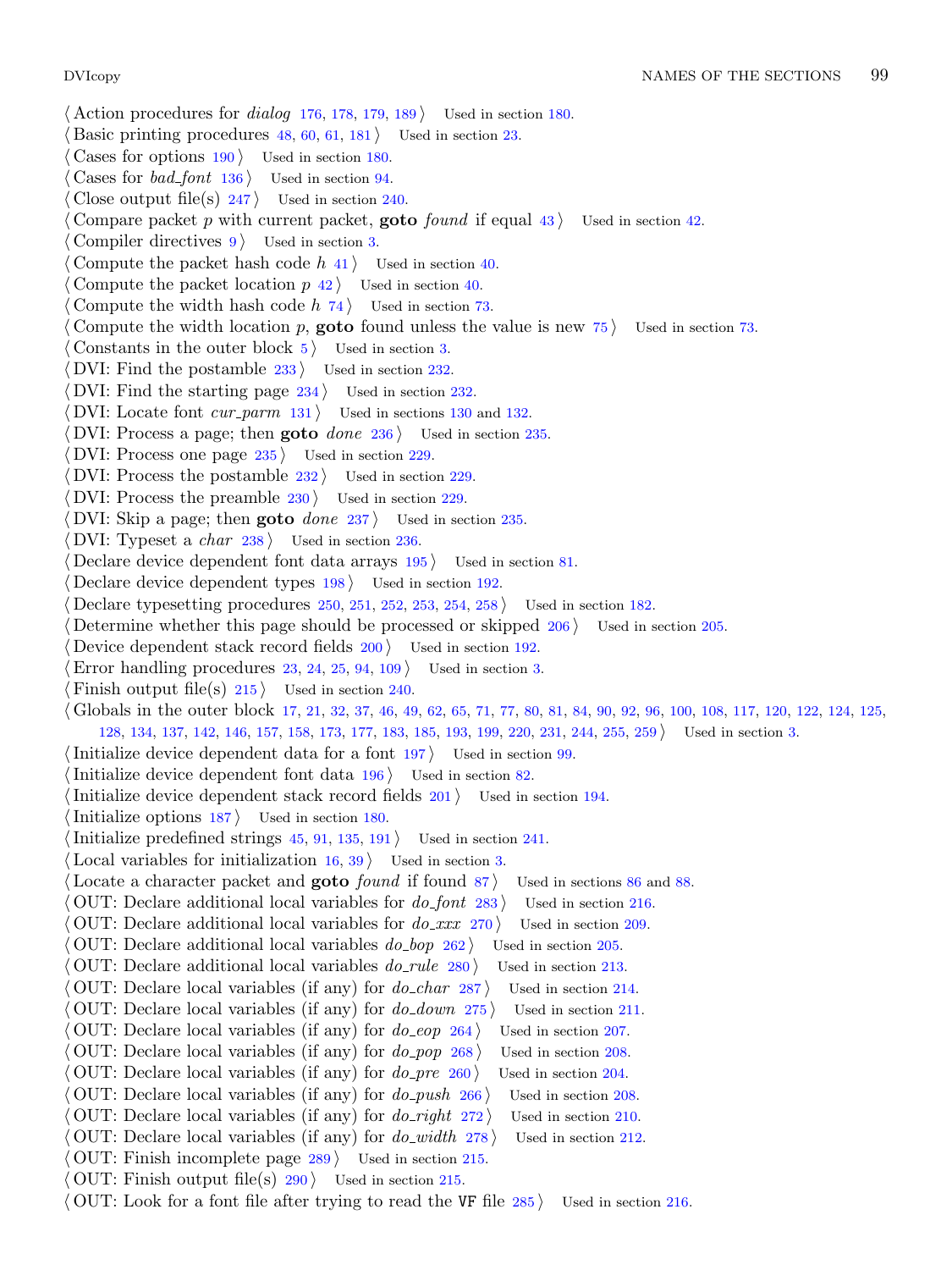- (OUT: Look for a font file before trying to read the VF file; if found goto done [284](#page-87-0)) Used in section [216](#page-71-0).
- OUT: Move down  $277$  Used in section [211.](#page-69-0)
- OUT: Move right  $274$  Used in sections [210,](#page-69-0) [212,](#page-70-0) [213,](#page-70-0) and [214](#page-70-0).
- OUT: Prepare to use font  $\text{cur\_fnt 286}$  $\text{cur\_fnt 286}$  $\text{cur\_fnt 286}$  Used in section [217.](#page-71-0)
- OUT: Process a  $bop$  [263](#page-85-0) in section [205.](#page-68-0)
- OUT: Process a *down* or y or  $z$  [276](#page-86-0) iused in section [211.](#page-69-0)
- OUT: Process a  $pop$  [269](#page-85-0) in section [208](#page-69-0).
- OUT: Process a push  $267$  Used in section [208](#page-69-0).
- OUT: Process a right or w or  $x$  [273](#page-86-0) iused in section [210](#page-69-0).
- OUT: Process an  $e^{i\phi}$  [265](#page-85-0) is used in section [207.](#page-68-0)
- OUT: Process an  $xxx$  [271](#page-85-0) ised in section [209.](#page-69-0)
- OUT: Process the *pre*  $261$  Used in section [204](#page-67-0).
- OUT: Typeset a visible *rule*  $281$  Used in sections [213](#page-70-0) and [282.](#page-86-0)
- OUT: Typeset a *char*  $288$  Used in section [214](#page-70-0).
- OUT: Typeset a *width*  $279$  Used in section [212](#page-70-0).
- OUT: Typeset an invisible *rule*  $282$  Used in section [213.](#page-70-0)
- OUT: Write the postamble  $291$  Used in section [290](#page-88-0).
- Open input file(s)  $110$  Used in section [241.](#page-80-0)
- Open output file(s)  $246$  Used in section [241.](#page-80-0)
- Prepare to use font  $cur\_fnt$  [217](#page-71-0)) Used in sections [226](#page-74-0) and [238](#page-79-0).
- Print memory usage statistics  $242$  Used in section [240.](#page-80-0)
- Print more font usage statistics  $257$  Used in section [242.](#page-80-0)
- Print more memory usage statistics  $292$  Used in section [242.](#page-80-0)
- Print the job history  $243$  Used in section [240.](#page-80-0)
- Print valid options  $188$  Used in section [181](#page-62-0).
- $\langle$  Replace z by z' and compute  $\alpha$ ,  $\beta$  [104](#page-37-0) $\rangle$  Used in sections [105](#page-38-0) and [152.](#page-51-0)
- h Set initial values [18](#page-8-0), [19](#page-8-0), [22](#page-9-0), [38](#page-14-0), [72,](#page-26-0) [78,](#page-27-0) [82,](#page-28-0) [85,](#page-29-0) [93,](#page-32-0) [118](#page-42-0), [121](#page-43-0), [123,](#page-43-0) [126,](#page-43-0) [129](#page-44-0), [138](#page-46-0), [147,](#page-49-0) [159](#page-53-0), [174](#page-58-0), [175,](#page-59-0) [184,](#page-63-0) [194](#page-65-0), [221,](#page-72-0) [245,](#page-81-0)  $256$  Used in section [3](#page-2-0).
- TFM: Convert character-width indices to character-width pointers  $106$  is used in section [99.](#page-35-0)
- TFM: Open  $tfm$ -file  $95$  Used in section [99](#page-35-0).
- TFM: Read and convert the width values  $105$  is Used in section [99](#page-35-0).
- TFM: Read past the header data  $101$  Used in section [99](#page-35-0).
- TFM: Store character-width indices  $102$  Used in section [99.](#page-35-0)
- Types in the outer block [7](#page-4-0), [14](#page-7-0), [15,](#page-7-0) [27](#page-11-0), [29](#page-12-0), [31,](#page-12-0) [36](#page-13-0), [70,](#page-25-0) [76,](#page-27-0) [79](#page-27-0), [83,](#page-28-0) [116,](#page-41-0) [119,](#page-42-0) [154,](#page-52-0) [156](#page-53-0), [192](#page-64-0), [219](#page-72-0) iused in section [3](#page-2-0).
- $VF:$  Append DVI commands to the character packet  $161$  Used in section [160.](#page-54-0)
- VF: Apply rule 3 or 4  $170$  Used in section [168](#page-57-0).
- VF: Apply rule  $5 \frac{172}{ }$  $5 \frac{172}{ }$  $5 \frac{172}{ }$  Used in section [168.](#page-57-0)
- $\langle$  VF: Apply rule 6 [171](#page-57-0)  $\rangle$  Used in section [168.](#page-57-0)
- $\langle VF: \text{Build a character packet } 160 \rangle$  $\langle VF: \text{Build a character packet } 160 \rangle$  $\langle VF: \text{Build a character packet } 160 \rangle$  Used in section [151.](#page-51-0)
- (VF: Display the recursion traceback and terminate  $228$ ) Used in section [227.](#page-75-0)
- (VF: Do a *char*, *rule*, or  $xxx$  [164](#page-56-0)) Used in section [161.](#page-55-0)
- $\langle \text{VF: Do a } \text{fnt, a } \text{char, or both } 165 \rangle$  $\langle \text{VF: Do a } \text{fnt, a } \text{char, or both } 165 \rangle$  $\langle \text{VF: Do a } \text{fnt, a } \text{char, or both } 165 \rangle$  Used in section [164.](#page-56-0)
- $\langle \text{VF: Do a } pop \text{ 168} \rangle$  $\langle \text{VF: Do a } pop \text{ 168} \rangle$  $\langle \text{VF: Do a } pop \text{ 168} \rangle$  Used in section [161.](#page-55-0)
- $\langle \text{VF: Do a } push \space 162 \rangle$  $\langle \text{VF: Do a } push \space 162 \rangle$  $\langle \text{VF: Do a } push \space 162 \rangle$  Used in section [161.](#page-55-0)
- $\langle$  VF: Do a *rule* [166](#page-56-0)  $\rangle$  Used in section [164](#page-56-0).
- $\langle \text{VF: Do an } xxx \ 167 \rangle$  $\langle \text{VF: Do an } xxx \ 167 \rangle$  $\langle \text{VF: Do an } xxx \ 167 \rangle$  Used in section [164](#page-56-0).
- $\langle \text{VF: Enter a new recursion level } 227 \rangle$  $\langle \text{VF: Enter a new recursion level } 227 \rangle$  $\langle \text{VF: Enter a new recursion level } 227 \rangle$  Used in section [226](#page-74-0).
- (VF: Interpret the DVI commands in the packet  $225$ ) Used in section [222](#page-73-0).
- VF: Locate font  $cur\_param$  [149](#page-50-0) is Used in sections [148](#page-50-0) and [150](#page-50-0).
- VF: Open *vf-file* or **goto** not-found  $139$  Used in section [151](#page-51-0).
- VF: Prepare for rule  $4\,169$  $4\,169$  Used in section [168](#page-57-0).
- $\langle$  VF: Process the font definitions [153](#page-52-0) i Used in section [151](#page-51-0).